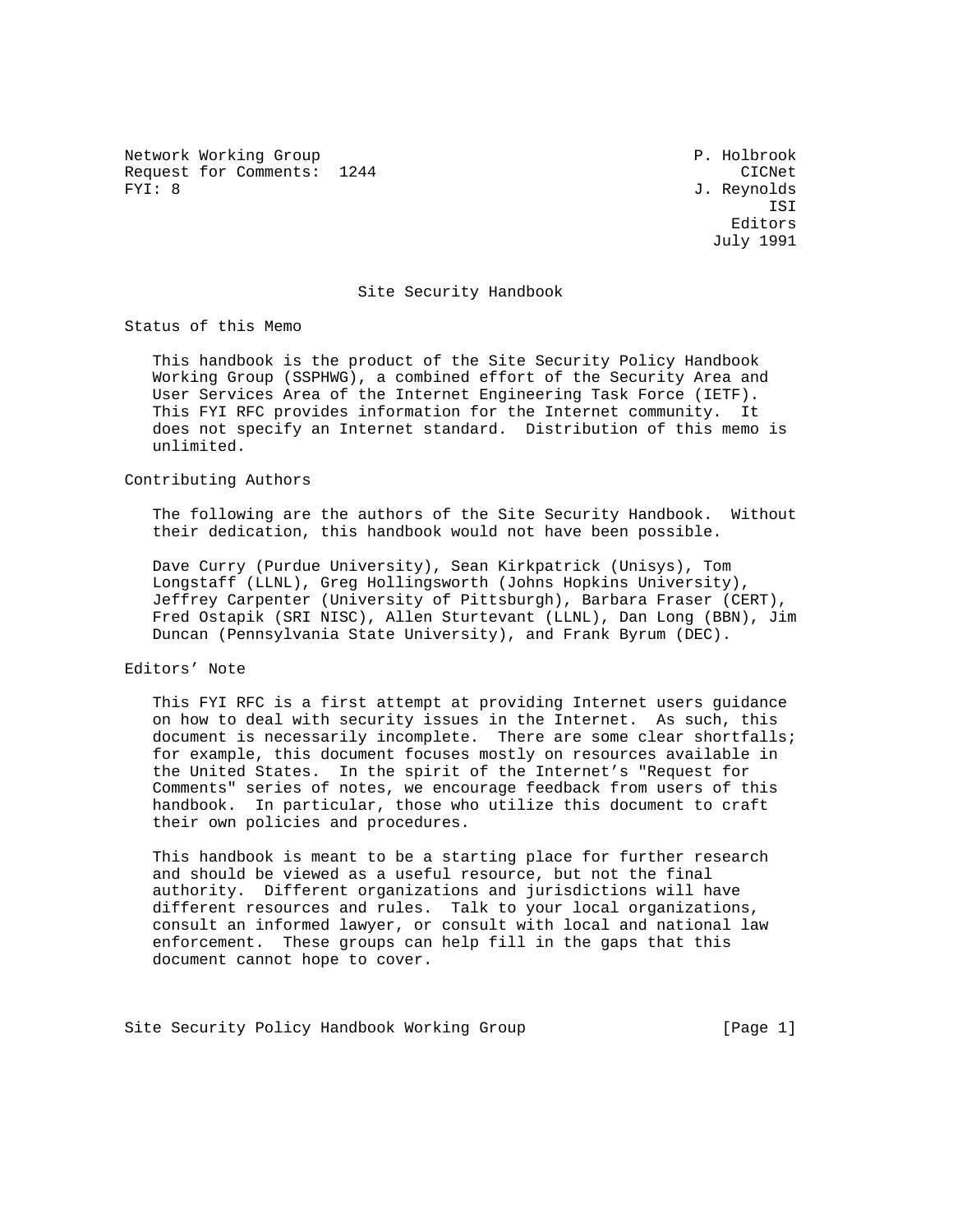Finally, we intend for this FYI RFC to grow and evolve. Please send comments and suggestions to: ssphwg@cert.sei.cmu.edu.

# Table of Contents

| 1.  |                                                                   | 3              |
|-----|-------------------------------------------------------------------|----------------|
| 1.1 |                                                                   | $\overline{3}$ |
| 1.2 |                                                                   | $\overline{3}$ |
| 1.3 |                                                                   | $\overline{4}$ |
| 1.4 |                                                                   | $\overline{4}$ |
| 1.5 |                                                                   | $\overline{4}$ |
| 1.6 | Why Do We Need Security Policies and Procedures?                  | 5              |
| 1.7 |                                                                   | 7              |
| 1.8 |                                                                   | 7              |
| 2.  | Establishing Official Site Policy on Computer Security            | $\overline{9}$ |
| 2.1 |                                                                   | 9              |
| 2.2 |                                                                   | 10             |
| 2.3 |                                                                   | 13             |
| 2.4 | What Happens When the Policy Is Violated                          | 19             |
| 2.5 |                                                                   |                |
| 2.6 |                                                                   |                |
| 2.7 |                                                                   |                |
| 3.  | Establishing Procedures to Prevent Security Problems 24           |                |
| 3.1 | Security Policy Defines What Needs to be Protected 24             |                |
| 3.2 |                                                                   |                |
| 3.3 | Choose Controls to Protect Assets in a Cost-Effective Way 26      |                |
| 3.4 | Use Multiple Strategies to Protect Assets 26                      |                |
| 3.5 |                                                                   |                |
| 3.6 | Procedures to Recognize Unauthorized Activity 27                  |                |
|     |                                                                   |                |
| 3.7 | Define Actions to Take When Unauthorized Activity is Suspected 29 |                |
| 3.8 |                                                                   |                |
| 3.9 | Resources to Prevent Security Breaches 34                         |                |
| 4.  |                                                                   |                |
| 4.1 |                                                                   |                |
| 4.2 |                                                                   |                |
| 4.3 |                                                                   |                |
| 4.4 |                                                                   |                |
| 5.  |                                                                   |                |
| 5.1 |                                                                   |                |
| 5.2 |                                                                   |                |
| 5.3 |                                                                   |                |
| 5.4 |                                                                   |                |
| 5.5 |                                                                   |                |
| 5.6 |                                                                   |                |
| б.  |                                                                   |                |
| 6.1 |                                                                   |                |
| 6.2 |                                                                   |                |
| 6.3 |                                                                   |                |
|     |                                                                   |                |

Site Security Policy Handbook Working Group [Page 2]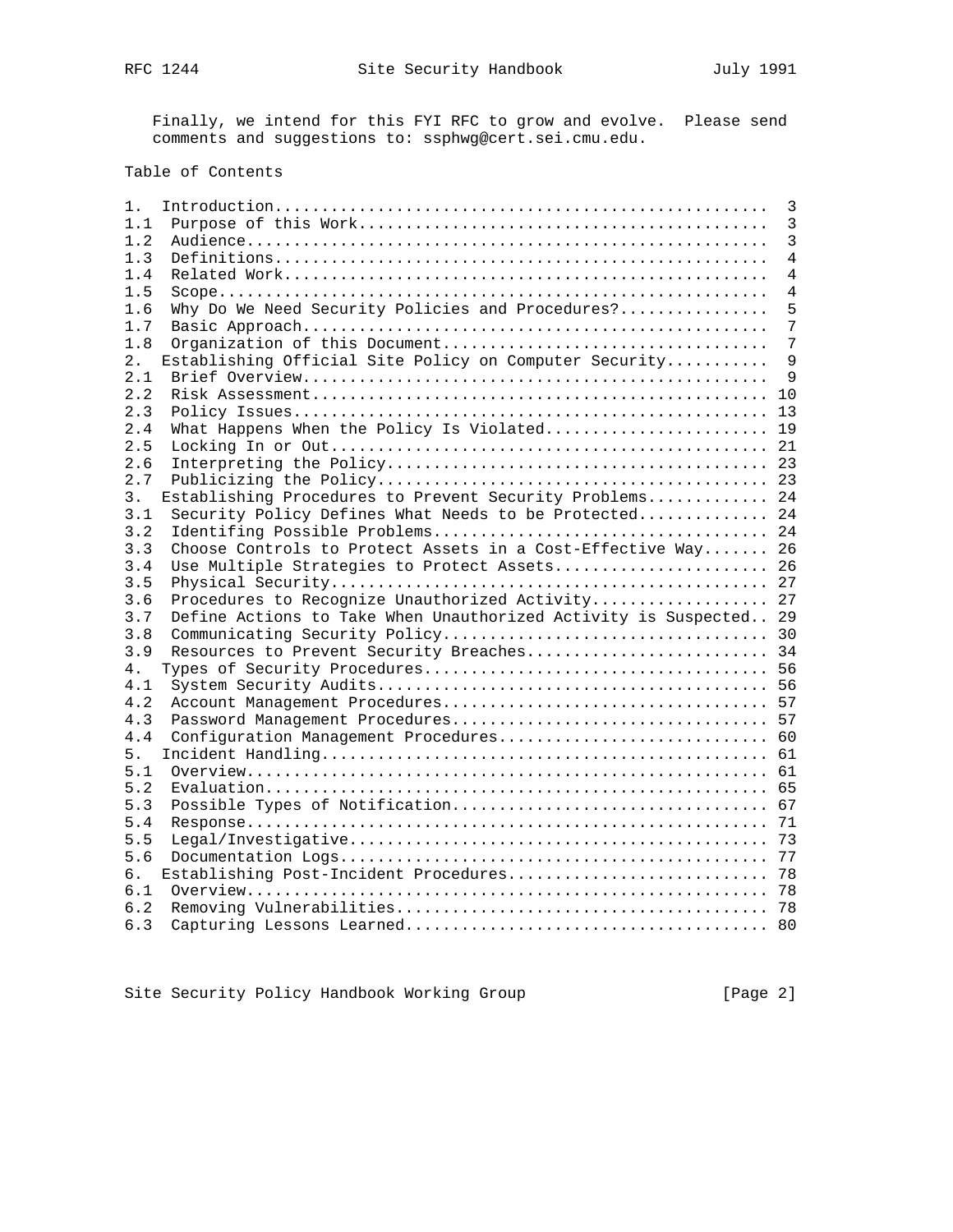|                | 6.4 Upgrading Policies and Procedures 81    |  |
|----------------|---------------------------------------------|--|
| 7 <sub>1</sub> |                                             |  |
| 8 <sub>1</sub> |                                             |  |
| 8 1            |                                             |  |
| 8.2            |                                             |  |
| 8 <sup>3</sup> |                                             |  |
| 8 4            |                                             |  |
| 8.5            | National Computer Security Center (NCSC) 95 |  |
| 8.6            |                                             |  |
| 8.7            |                                             |  |
| 9.             |                                             |  |
| 1 Q            |                                             |  |
| 11             |                                             |  |
|                |                                             |  |

#### 1. Introduction

## 1.1 Purpose of this Work

 This handbook is a guide to setting computer security policies and procedures for sites that have systems on the Internet. This guide lists issues and factors that a site must consider when setting their own policies. It makes some recommendations and gives discussions of relevant areas.

 This guide is only a framework for setting security policies and procedures. In order to have an effective set of policies and procedures, a site will have to make many decisions, gain agreement, and then communicate and implement the policies.

# 1.2 Audience

 The audience for this work are system administrators and decision makers (who are more traditionally called "administrators" or "middle management") at sites. This document is not directed at programmers or those trying to create secure programs or systems. The focus of this document is on the policies and procedures that need to be in place to support any technical security features that a site may be implementing.

 The primary audience for this work are sites that are members of the Internet community. However, this document should be useful to any site that allows communication with other sites. As a general guide to security policies, this document may also be useful to sites with isolated systems.

Site Security Policy Handbook Working Group [Page 3]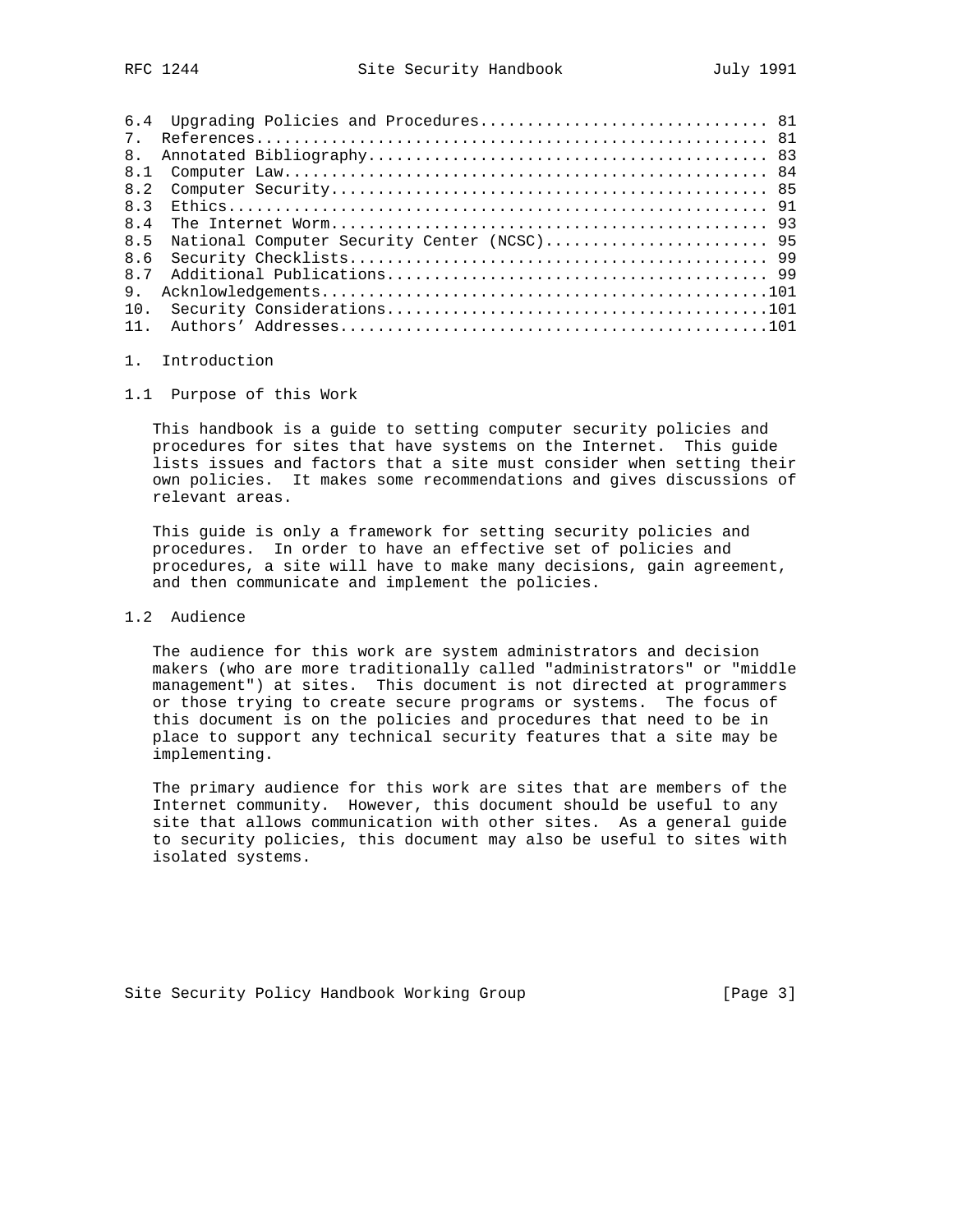## 1.3 Definitions

 For the purposes of this guide, a "site" is any organization that owns computers or network-related resources. These resources may include host computers that users use, routers, terminal servers, PC's or other devices that have access to the Internet. A site may be a end user of Internet services or a service provider such as a regional network. However, most of the focus of this guide is on those end users of Internet services.

 We assume that the site has the ability to set policies and procedures for itself with the concurrence and support from those who actually own the resources.

 The "Internet" is those set of networks and machines that use the TCP/IP protocol suite, connected through gateways, and sharing a common name and address spaces [1].

 The term "system administrator" is used to cover all those who are responsible for the day-to-day operation of resources. This may be a number of individuals or an organization.

 The term "decision maker" refers to those people at a site who set or approve policy. These are often (but not always) the people who own the resources.

# 1.4 Related Work

 The IETF Security Policy Working Group (SPWG) is working on a set of recommended security policy guidelines for the Internet [23]. These guidelines may be adopted as policy by regional networks or owners of other resources. This handbook should be a useful tool to help sites implement those policies as desired or required. However, even implementing the proposed policies isn't enough to secure a site. The proposed Internet policies deal only with network access security. It says nothing about how sites should deal with local security issues.

## 1.5 Scope

 This document covers issues about what a computer security policy should contain, what kinds of procedures are need to enforce security, and some recommendations about how to deal with the problem. When developing a security policy, close attention should be made not only on the security needs and requirements of the local network, but also the security needs and requirements of the other interconnected networks.

Site Security Policy Handbook Working Group [Page 4]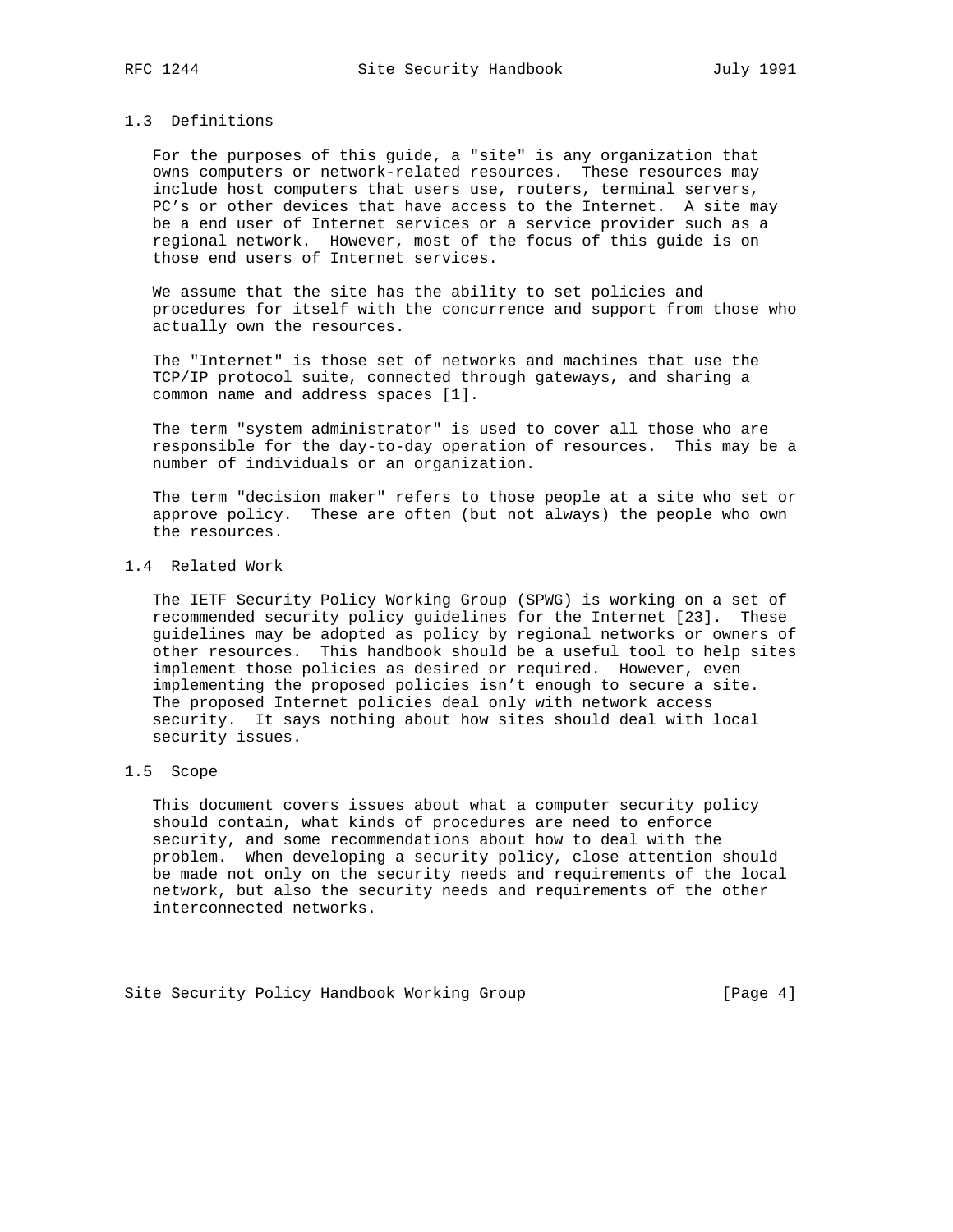This is not a cookbook for computer security. Each site has different needs; the security needs of a corporation might well be different than the security needs of an academic institution. Any security plan has to conform to the needs and culture of the site.

 This handbook does not cover details of how to do risk assessment, contingency planning, or physical security. These things are essential in setting and implementing effective security policy, but this document leaves treatment of those issues to other documents. We will try to provide some pointers in that direction.

 This document also doesn't talk about how to design or implement secure systems or programs.

1.6 Why Do We Need Security Policies and Procedures?

 For most sites, the interest in computer security is proportional to the perception of risk and threats.

 The world of computers has changed dramatically over the past twenty-five years. Twenty-five years ago, most computers were centralized and managed by data centers. Computers were kept in locked rooms and staffs of people made sure they were carefully managed and physically secured. Links outside a site were unusual. Computer security threats were rare, and were basically concerned with insiders: authorized users misusing accounts, theft and vandalism, and so forth. These threats were well understood and dealt with using standard techniques: computers behind locked doors, and accounting for all resources.

 Computing in the 1990's is radically different. Many systems are in private offices and labs, often managed by individuals or persons employed outside a computer center. Many systems are connected into the Internet, and from there around the world: the United States, Europe, Asia, and Australia are all connected together.

 Security threats are different today. The time honored advice says "don't write your password down and put it in your desk" lest someone find it. With world-wide Internet connections, someone could get into your system from the other side of the world and steal your password in the middle of the night when your building is locked up. Viruses and worms can be passed from machine to machine. The Internet allows the electronic equivalent of the thief who looks for open windows and doors; now a person can check hundreds of machines for vulnerabilities in a few hours.

 System administrators and decision makers have to understand the security threats that exist, what the risk and cost of a problem

Site Security Policy Handbook Working Group [Page 5]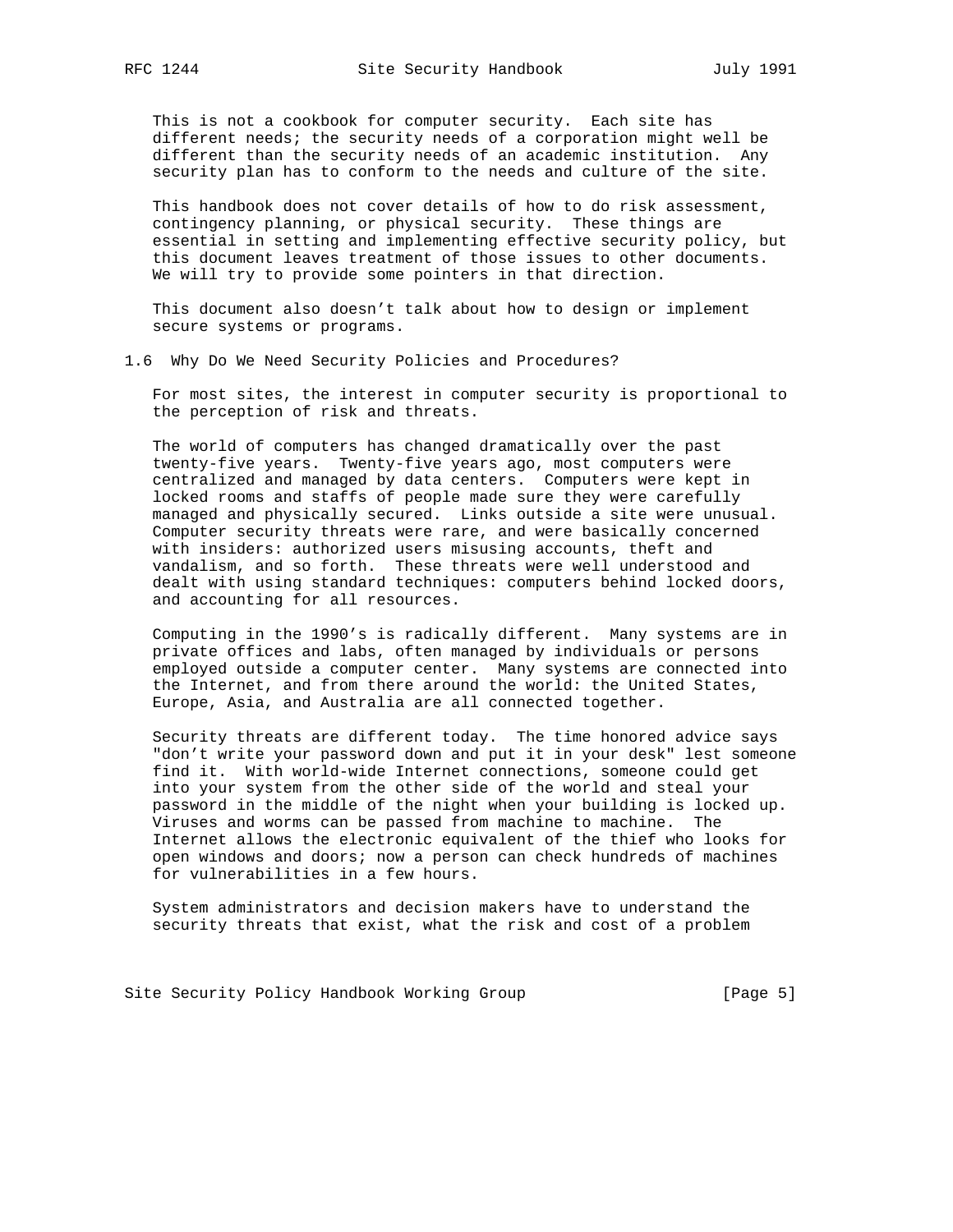would be, and what kind of action they want to take (if any) to prevent and respond to security threats.

 As an illustration of some of the issues that need to be dealt with in security problems, consider the following scenarios (thanks to Russell Brand [2, BRAND] for these):

 - A system programmer gets a call reporting that a major underground cracker newsletter is being distributed from the administrative machine at his center to five thousand sites in the US and Western Europe.

 Eight weeks later, the authorities call to inform you the information in one of these newsletters was used to disable "911" in a major city for five hours.

 - A user calls in to report that he can't login to his account at 3 o'clock in the morning on a Saturday. The system staffer can't login either. After rebooting to single user mode, he finds that password file is empty. By Monday morning, your staff determines that a number of privileged file transfers took place between this machine and a local university.

 Tuesday morning a copy of the deleted password file is found on the university machine along with password files for a dozen other machines.

 A week later you find that your system initialization files had been altered in a hostile fashion.

 - You receive a call saying that a breakin to a government lab occurred from one of your center's machines. You are requested to provide accounting files to help trackdown the attacker.

 A week later you are given a list of machines at your site that have been broken into.

 - A reporter calls up asking about the breakin at your center. You haven't heard of any such breakin.

 Three days later, you learn that there was a breakin. The center director had his wife's name as a password.

Site Security Policy Handbook Working Group [Page 6]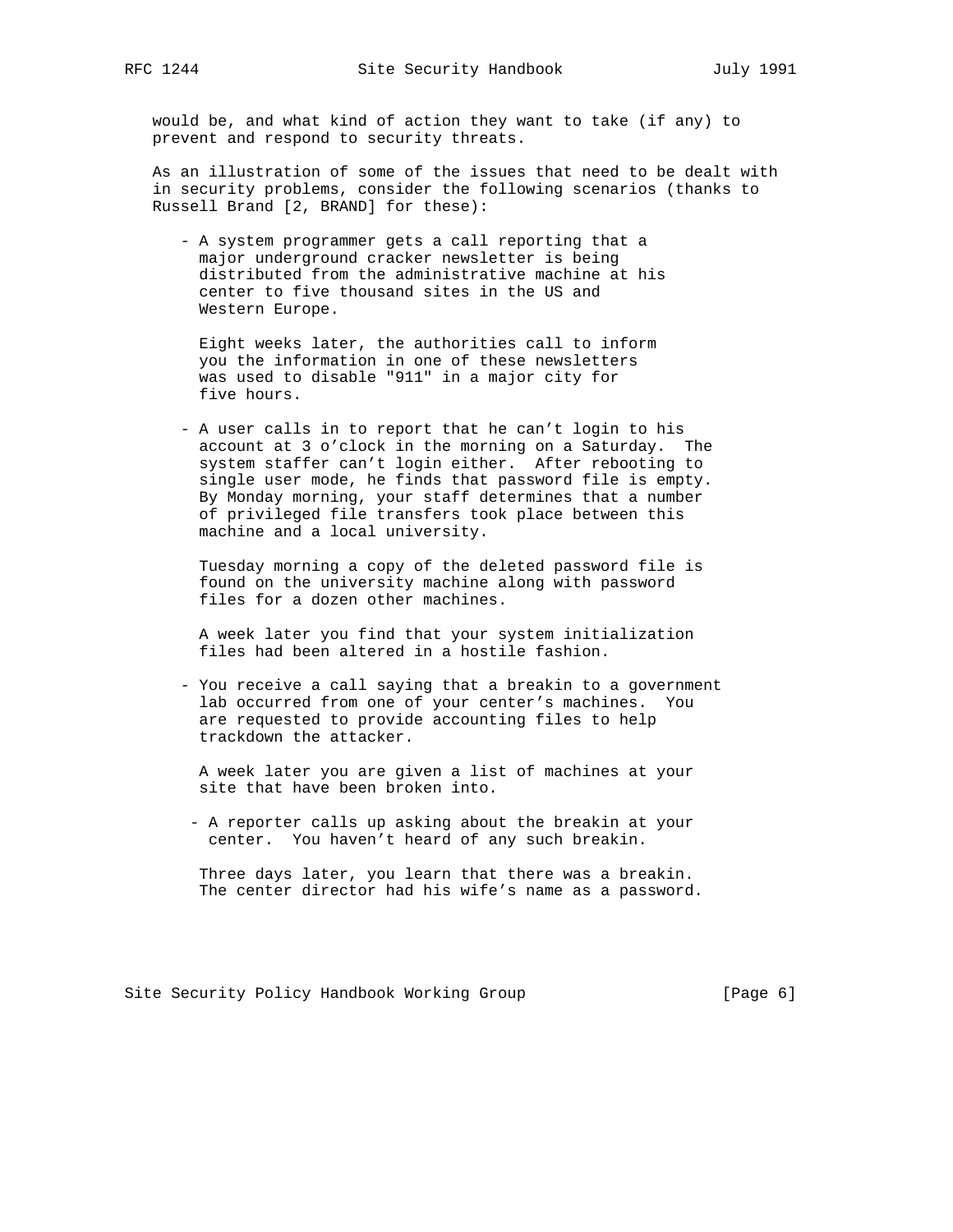- A change in system binaries is detected.

 The day that it is corrected, they again are changed. This repeats itself for some weeks.

- If an intruder is found on your system, should you leave the system open to monitor the situation or should you close down the holes and open them up again later?
- If an intruder is using your site, should you call law enforcement? Who makes that decision? If law enforcement asks you to leave your site open, who makes that decision?
- What steps should be taken if another site calls you and says they see activity coming from an account on your system? What if the account is owned by a local manager?

## 1.7 Basic Approach

 Setting security policies and procedures really means developing a plan for how to deal with computer security. One way to approach this task is suggested by Fites, et. al. [3, FITES]:

- Look at what you are trying to protect.
- Look at what you need to protect it from.
- Determine how likely the threats are.
- Implement measures which will protect your assets in a cost-effective manner.
- Review the process continuously, and improve things every time a weakness is found.

 This handbook will concentrate mostly on the last two steps, but the first three are critically important to making effective decisions about security. One old truism in security is that the cost of protecting yourself against a threat should be less than the cost recovering if the threat were to strike you. Without reasonable knowledge of what you are protecting and what the likely threats are, following this rule could be difficult.

## 1.8 Organization of this Document

 This document is organized into seven parts in addition to this introduction.

 The basic form of each section is to discuss issues that a site might want to consider in creating a computer security policy and setting procedures to implement that policy. In some cases, possible options are discussed along with the some of the ramifications of those

Site Security Policy Handbook Working Group [Page 7]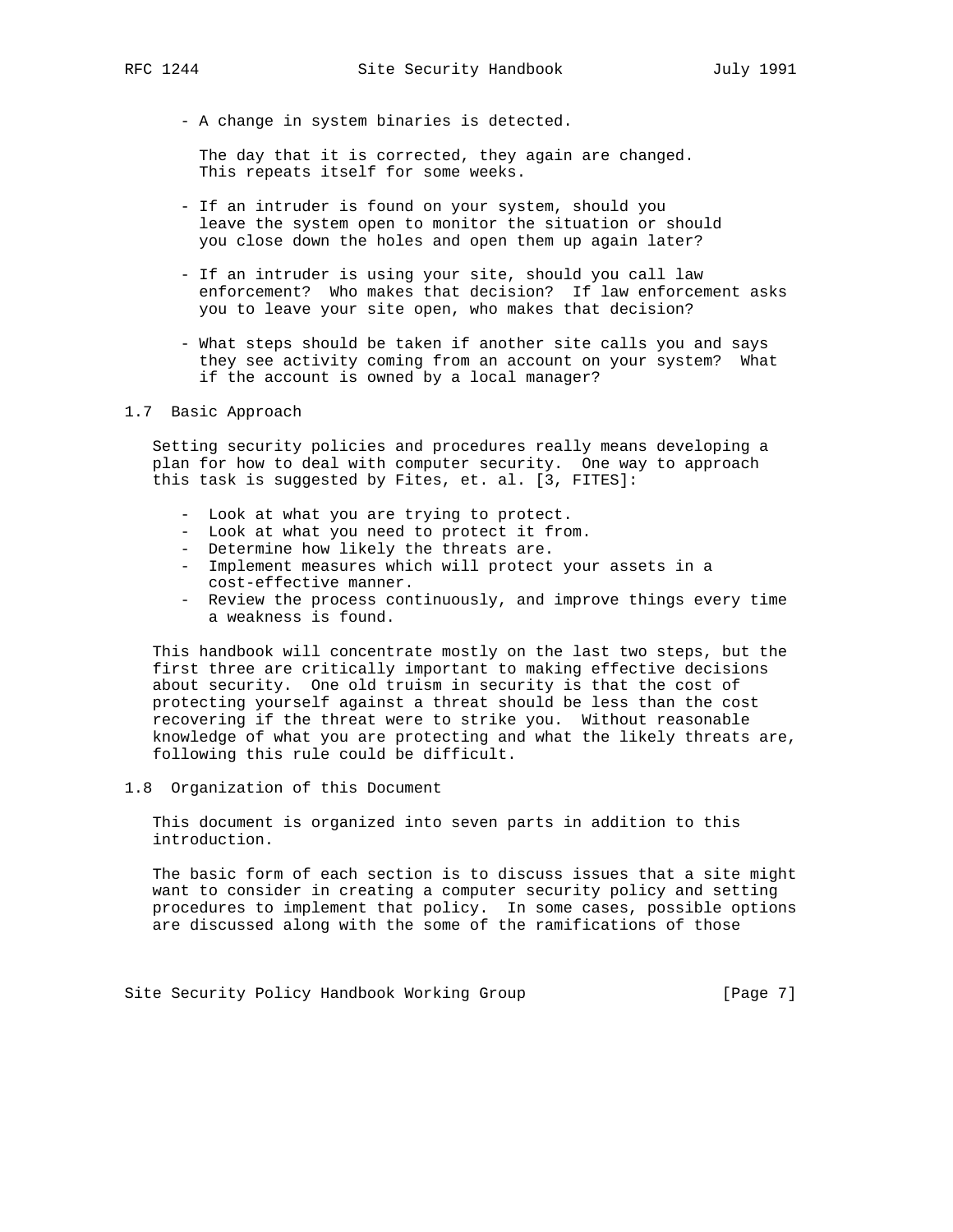choices. As far as possible, this document tries not to dictate the choices a site should make, since these depend on local circumstances. Some of the issues brought up may not apply to all sites. Nonetheless, all sites should at least consider the issues brought up here to ensure that they do not miss some important area.

 The overall flow of the document is to discuss policy issues followed by the issues that come up in creating procedures to implement the policies.

 Section 2 discusses setting official site policies for access to computing resources. It also goes into the issue of what happens when the policy is violated. The policies will drive the procedures that need to be created, so decision makers will need to make choices about policies before many of the procedural issues in following sections can be dealt with. A key part of creating policies is doing some kind of risk assessment to decide what really needs to be protected and the level of resources that should be applied to protect them.

 Once policies are in place, procedures to prevent future security problems should be established. Section 3 defines and suggests actions to take when unauthorized activity is suspected. Resources to prevent secruity breaches are also discussed.

 Section 4 discusses types of procedures to prevent security problems. Prevention is a key to security; as an example, the Computer Emergency Response Team/Coordination Center (CERT/CC) at Carnegie- Mellon University (CMU) estimates that 80% or more of the problems they see have to do with poorly chosen passwords.

 Section 5 discusses incident handling: what kinds of issues does a site face when someone violates the security policy. Many decisions will have to made on the spot as the incident occurs, but many of the options and issues can be discussed in advance. At very least, responsibilities and methods of communication can be established before an incident. Again, the choices here are influenced by the policies discussed in section 2.

 Section 6 deals with what happens after a security violation has been dealt with. Security planning is an on-going cycle; just after an incident has occurred is an excellent opportunity to improve policies and procedures.

 The rest of the document provides references and an annotated bibliography.

Site Security Policy Handbook Working Group [Page 8]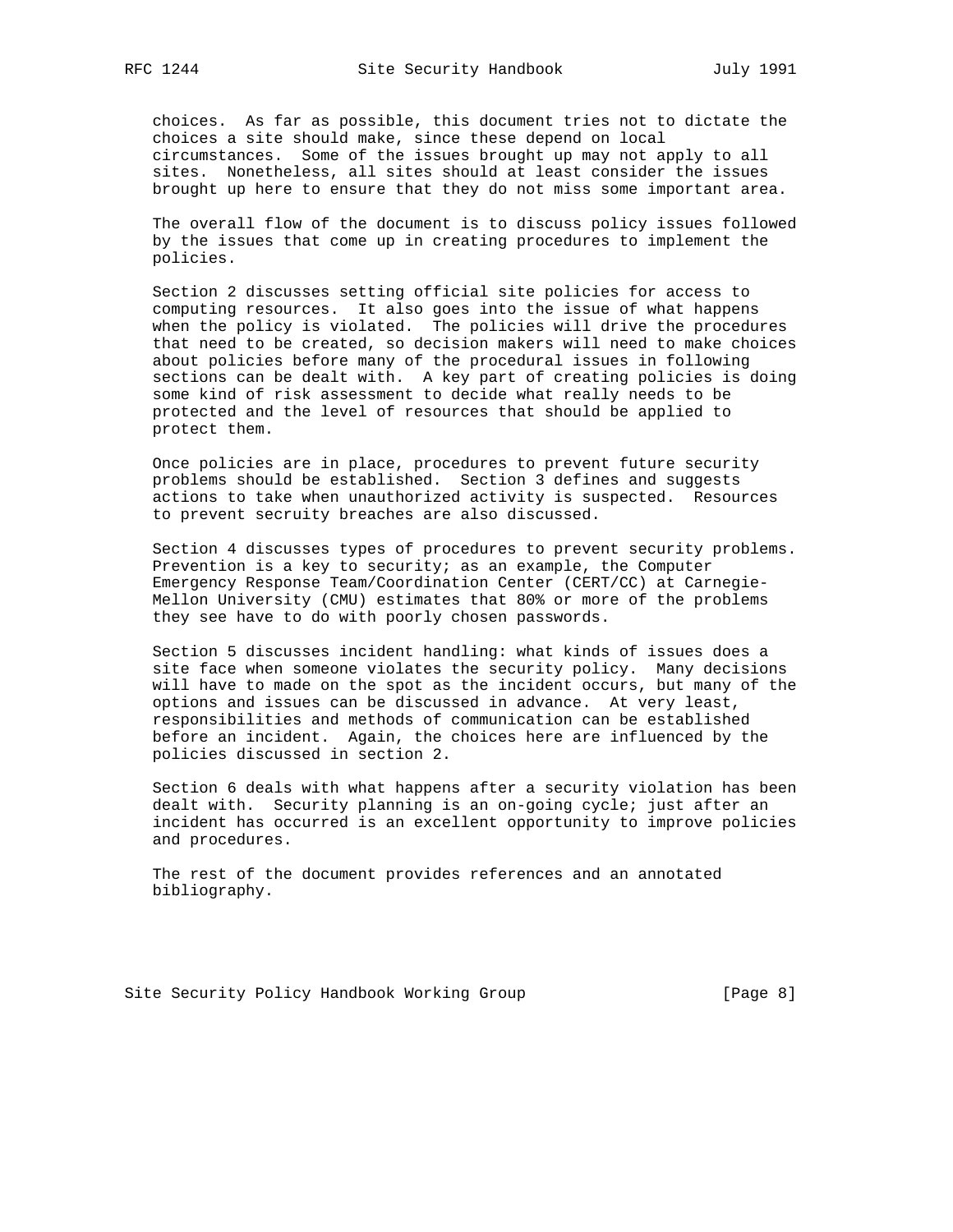- 2. Establishing Official Site Policy on Computer Security
- 2.1 Brief Overview
	- 2.1.1 Organization Issues

 The goal in developing an official site policy on computer security is to define the organization's expectations of proper computer and network use and to define procedures to prevent and respond to security incidents. In order to do this, aspects of the particular organization must be considered.

 First, the goals and direction of the organization should be considered. For example, a military base may have very different security concerns from a those of a university.

 Second, the site security policy developed must conform to existing policies, rules, regulations and laws that the organization is subject to. Therefore it will be necessary to identify these and take them into consideration while developing the policy.

 Third, unless the local network is completely isolated and standalone, it is necessary to consider security implications in a more global context. The policy should address the issues when local security problems develop as a result of a remote site as well as when problems occur on remote systems as a result of a local host or user.

2.1.2 Who Makes the Policy?

 Policy creation must be a joint effort by technical personnel, who understand the full ramifications of the proposed policy and the implementation of the policy, and by decision makers who have the power to enforce the policy. A policy which is neither implementable nor enforceable is useless.

 Since a computer security policy can affect everyone in an organization, it is worth taking some care to make sure you have the right level of authority in on the policy decisions. Though a particular group (such as a campus information services group) may have responsibility for enforcing a policy, an even higher group may have to support and approve the policy.

2.1.3 Who is Involved?

 Establishing a site policy has the potential for involving every computer user at the site in a variety of ways. Computer users

Site Security Policy Handbook Working Group [Page 9]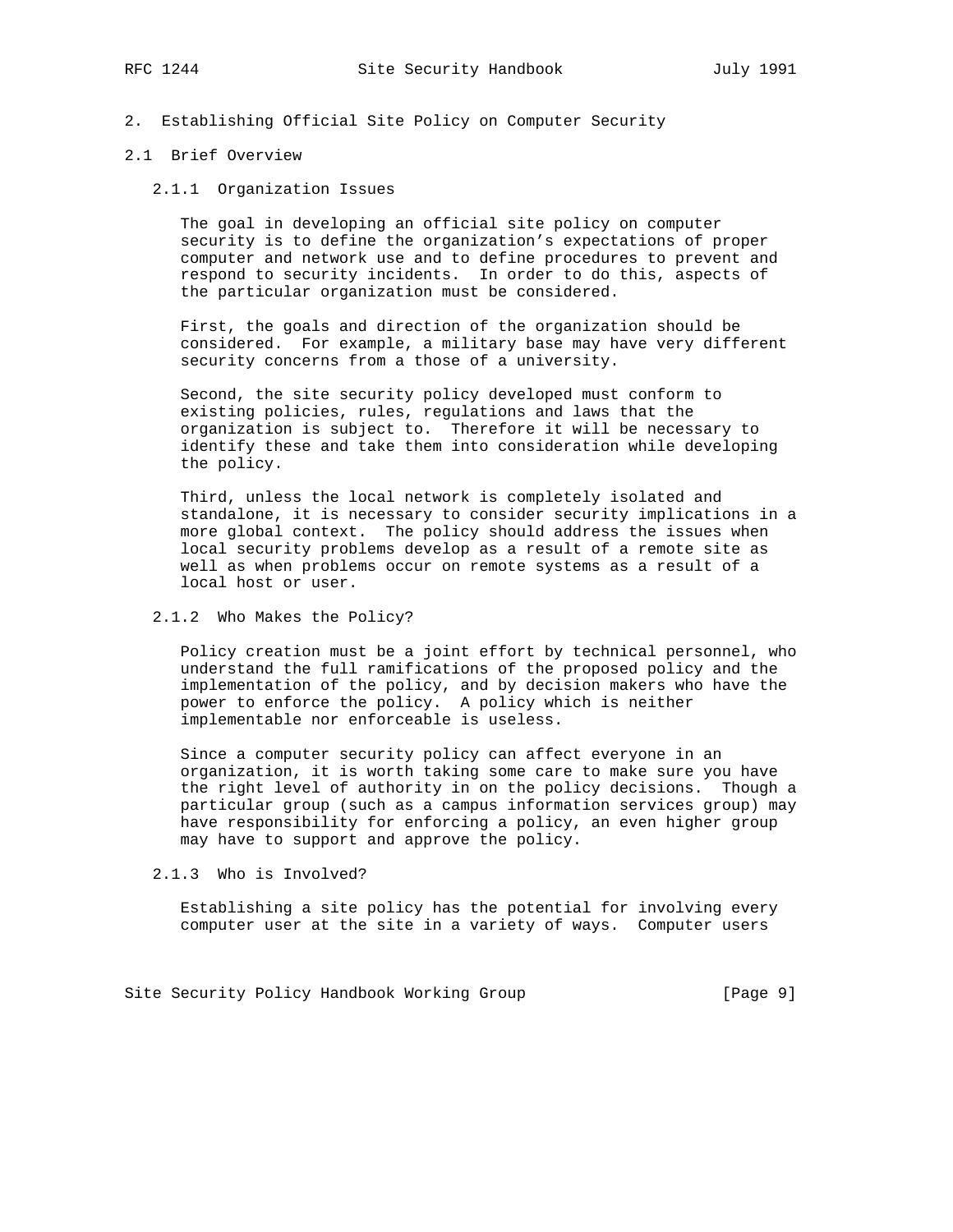may be responsible for personal password administration. Systems managers are obligated to fix security holes and to oversee the system.

 It is critical to get the right set of people involved at the start of the process. There may already be groups concerned with security who would consider a computer security policy to be their area. Some of the types of groups that might be involved include auditing/control, organizations that deal with physical security, campus information systems groups, and so forth. Asking these types of groups to "buy in" from the start can help facilitate the acceptance of the policy.

## 2.1.4 Responsibilities

 A key element of a computer security policy is making sure everyone knows their own responsibility for maintaining security. A computer security policy cannot anticipate all possibilities; however, it can ensure that each kind of problem does have someone assigned to deal with it.

 There may be levels of responsibility associated with a policy on computer security. At one level, each user of a computing resource may have a responsibility to protect his account. A user who allows his account to be compromised increases the chances of compromising other accounts or resources.

 System managers may form another responsibility level: they must help to ensure the security of the computer system. Network managers may reside at yet another level.

## 2.2 Risk Assessment

## 2.2.1 General Discussion

 One of the most important reasons for creating a computer security policy is to ensure that efforts spent on security yield cost effective benefits. Although this may seem obvious, it is possible to be mislead about where the effort is needed. As an example, there is a great deal of publicity about intruders on computers systems; yet most surveys of computer security show that for most organizations, the actual loss from "insiders" is much greater.

 Risk analysis involves determining what you need to protect, what you need to protect it from, and how to protect it. Is is the process of examining all of your risks, and ranking those risks by level of severity. This process involves making cost-effective

Site Security Policy Handbook Working Group [Page 10]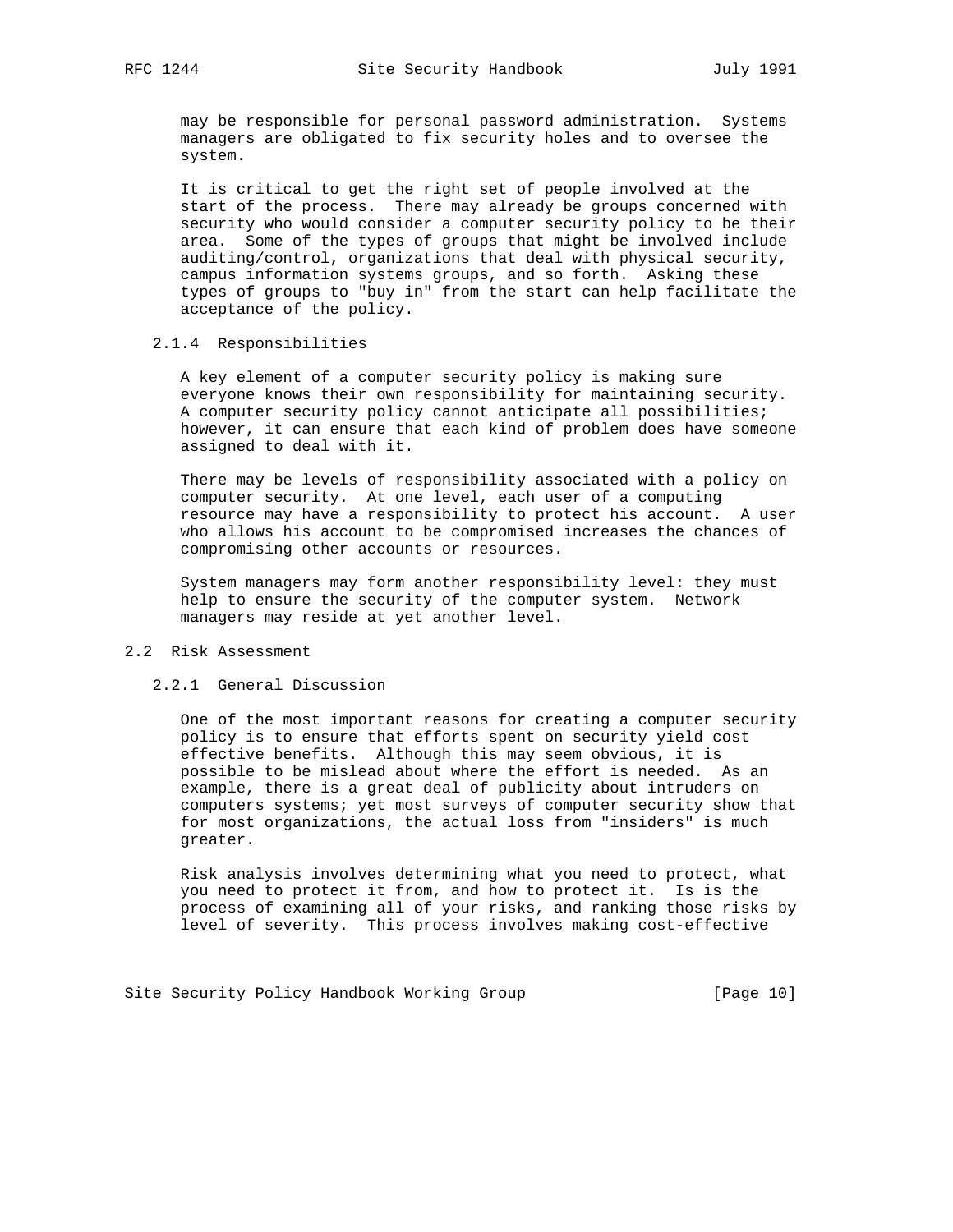decisions on what you want to protect. The old security adage says that you should not spend more to protect something than it is actually worth.

 A full treatment of risk analysis is outside the scope of this document. [3, FITES] and [16, PFLEEGER] provide introductions to this topic. However, there are two elements of a risk analysis that will be briefly covered in the next two sections:

- 1. Identifying the assets
- 2. Identifying the threats

 For each asset, the basic goals of security are availability, confidentiality, and integrity. Each threat should be examined with an eye to how the threat could affect these areas.

2.2.2 Identifying the Assets

 One step in a risk analysis is to identify all the things that need to be protected. Some things are obvious, like all the various pieces of hardware, but some are overlooked, such as the people who actually use the systems. The essential point is to list all things that could be affected by a security problem.

 One list of categories is suggested by Pfleeger [16, PFLEEGER, page 459]; this list is adapted from that source:

- 1. Hardware: cpus, boards, keyboards, terminals, workstations, personal computers, printers, disk drives, communication lines, terminal servers, routers.
- 2. Software: source programs, object programs, utilities, diagnostic programs, operating systems, communication programs.
- 3. Data: during execution, stored on-line, archived off-line, backups, audit logs, databases, in transit over communication media.
- 4. People: users, people needed to run systems.
- 5. Documentation: on programs, hardware, systems, local administrative procedures.
- 6. Supplies: paper, forms, ribbons, magnetic media.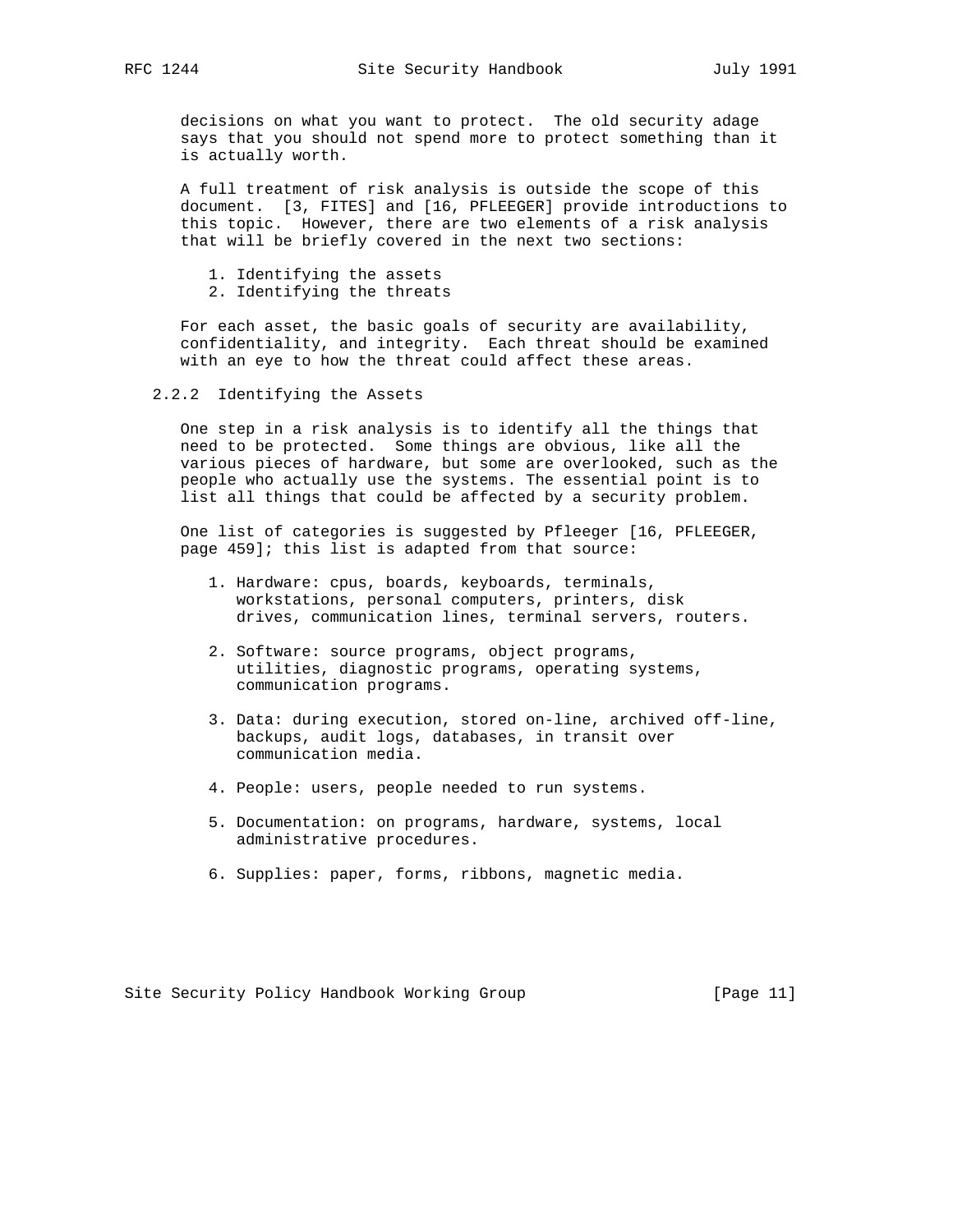# 2.2.3 Identifying the Threats

 Once the assets requiring protection are identified, it is necessary to identify threats to those assests. The threats can then be examined to determine what potential for loss exists. It helps to consider from what threats you are trying to protect your assets.

The following sections describe a few of the possible threats.

#### 2.2.3.1 Unauthorized Access

 A common threat that concerns many sites is unauthorized access to computing facilities. Unauthorized access takes many forms. One means of unauthorized access is the use of another user's account to gain access to a system. The use of any computer resource without prior permission may be considered unauthorized access to computing facilities.

 The seriousness of an unauthorized access will vary from site to site. For some sites, the mere act of granting access to an unauthorized user may cause irreparable harm by negative media coverage. For other sites, an unauthorized access opens the door to other security threats. In addition, some sites may be more frequent targets than others; hence the risk from unauthorized access will vary from site to site. The Computer Emergency Response Team (CERT - see section 3.9.7.3.1) has observed that well-known universities, government sites, and military sites seem to attract more intruders.

# 2.2.3.2 Disclosure of Information

 Another common threat is disclosure of information. Determine the value or sensitivity of the information stored on your computers. Disclosure of a password file might allow for future unauthorized accesses. A glimpse of a proposal may give a competitor an unfair advantage. A technical paper may contain years of valuable research.

2.2.3.3 Denial of Service

 Computers and networks provide valuable services to their users. Many people rely on these services in order to perform their jobs efficiently. When these services are not available when called upon, a loss in productivity results.

 Denial of service comes in many forms and might affect users in a number of ways. A network may be rendered unusable by a

Site Security Policy Handbook Working Group [Page 12]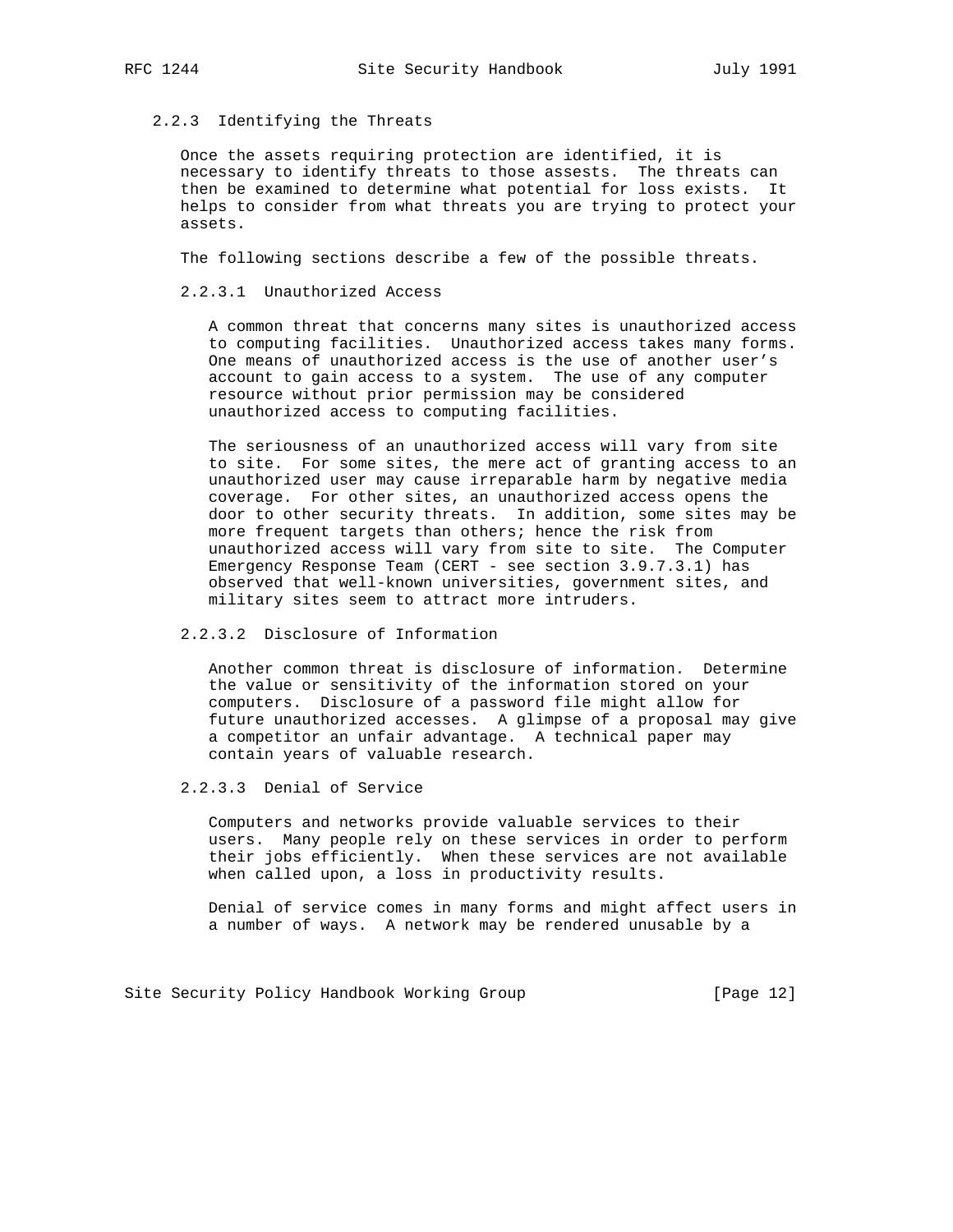rogue packet, jamming, or by a disabled network component. A virus might slow down or cripple a computer system. Each site should determine which services are essential, and for each of these services determine the affect to the site if that service were to become disabled.

## 2.3 Policy Issues

 There are a number of issues that must be addressed when developing a security policy. These are:

- 1. Who is allowed to use the resources?
- 2. What is the proper use of the resources?
- 3. Who is authorized to grant access and approve usage?
- 4. Who may have system administration privileges?
- 5. What are the user's rights and responsibilities?
- 6. What are the rights and responsibilities of the
- system administrator vs. those of the user?
- 7. What do you do with sensitive information?

 These issues will be discussed below. In addition you may wish to include a section in your policy concerning ethical use of computing resources. Parker, Swope and Baker [17, PARKER90] and Forester and Morrison [18, FORESTER] are two useful references that address ethical issues.

2.3.1 Who is Allowed to use the Resources?

 One step you must take in developing your security policy is defining who is allowed to use your system and services. The policy should explicitly state who is authorized to use what resources.

2.3.2 What is the Proper Use of the Resources?

 After determining who is allowed access to system resources it is necessary to provide guidelines for the acceptable use of the resources. You may have different guidelines for different types of users (i.e., students, faculty, external users). The policy should state what is acceptable use as well as unacceptable use. It should also include types of use that may be restricted.

 Define limits to access and authority. You will need to consider the level of access various users will have and what resources will be available or restricted to various groups of people.

 Your acceptable use policy should clearly state that individual users are responsible for their actions. Their responsibility

Site Security Policy Handbook Working Group [Page 13]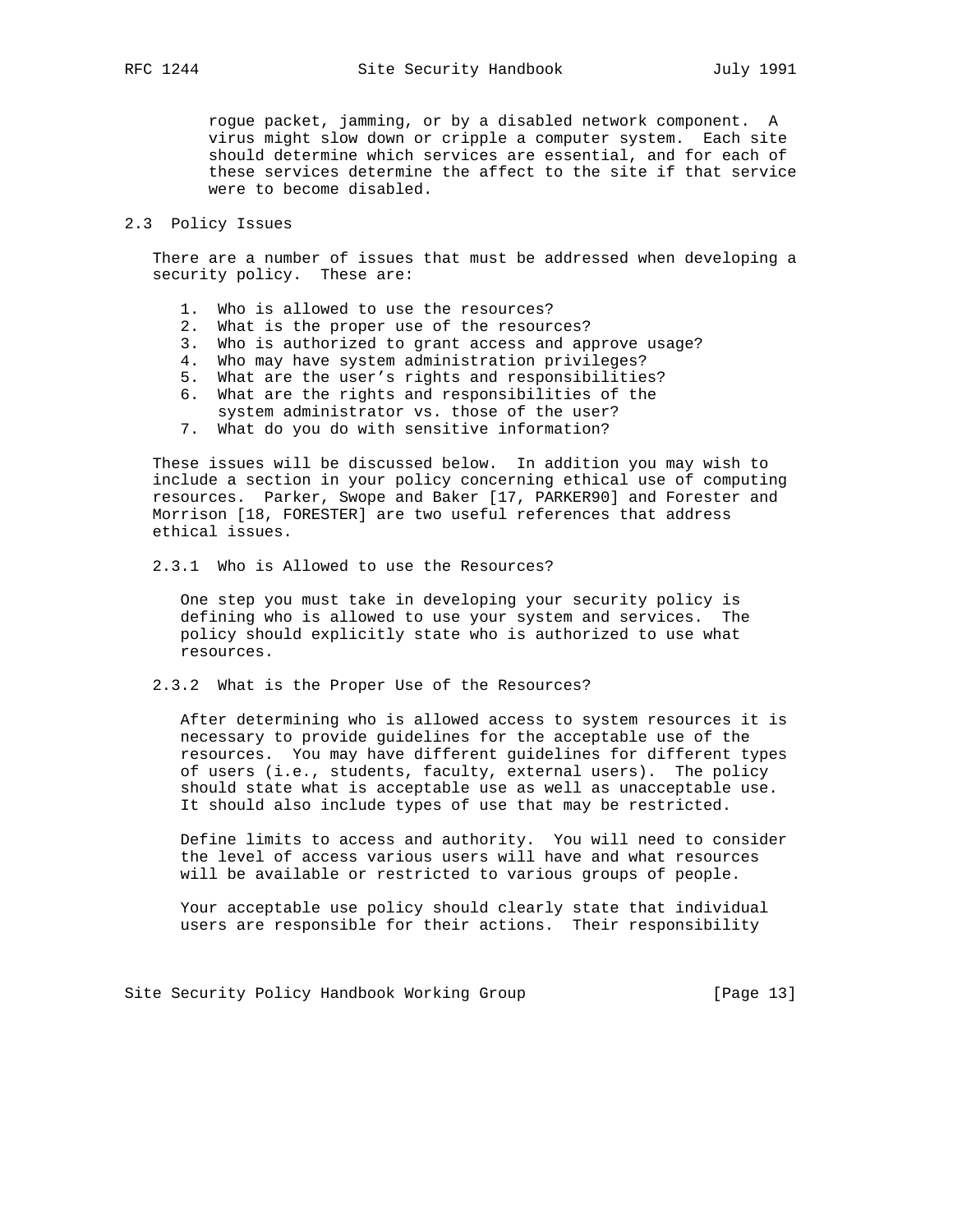exists regardless of the security mechanisms that are in place. It should be clearly stated that breaking into accounts or bypassing security is not permitted.

 The following points should be covered when developing an acceptable use policy:

- o Is breaking into accounts permitted?
- o Is cracking passwords permitted?
- o Is disrupting service permitted?
- o Should users assume that a file being world-readable grants them the authorization to read it?
- o Should users be permitted to modify files that are not their own even if they happen to have write permission?
- o Should users share accounts?

The answer to most of these questions will be "no".

 You may wish to incorporate a statement in your policies concerning copyrighted and licensed software. Licensing agreements with vendors may require some sort of effort on your part to ensure that the license is not violated. In addition, you may wish to inform users that the copying of copyrighted software may be a violation of the copyright laws, and is not permitted.

 Specifically concerning copyrighted and/or licensed software, you may wish to include the following information:

- o Copyrighted and licensed software may not be duplicated unless it is explicitly stated that you may do so.
- o Methods of conveying information on the copyright/licensed status of software.
- o When in doubt, DON'T COPY.

 Your acceptable use policy is very important. A policy which does not clearly state what is not permitted may leave you unable to prove that a user violated policy.

 There are exception cases like tiger teams and users or administrators wishing for "licenses to hack" -- you may face the situation where users will want to "hack" on your services for security research purposes. You should develop a policy that will determine whether you will permit this type of research on your services and if so, what your guidelines for such research will be.

Points you may wish to cover in this area:

Site Security Policy Handbook Working Group [Page 14]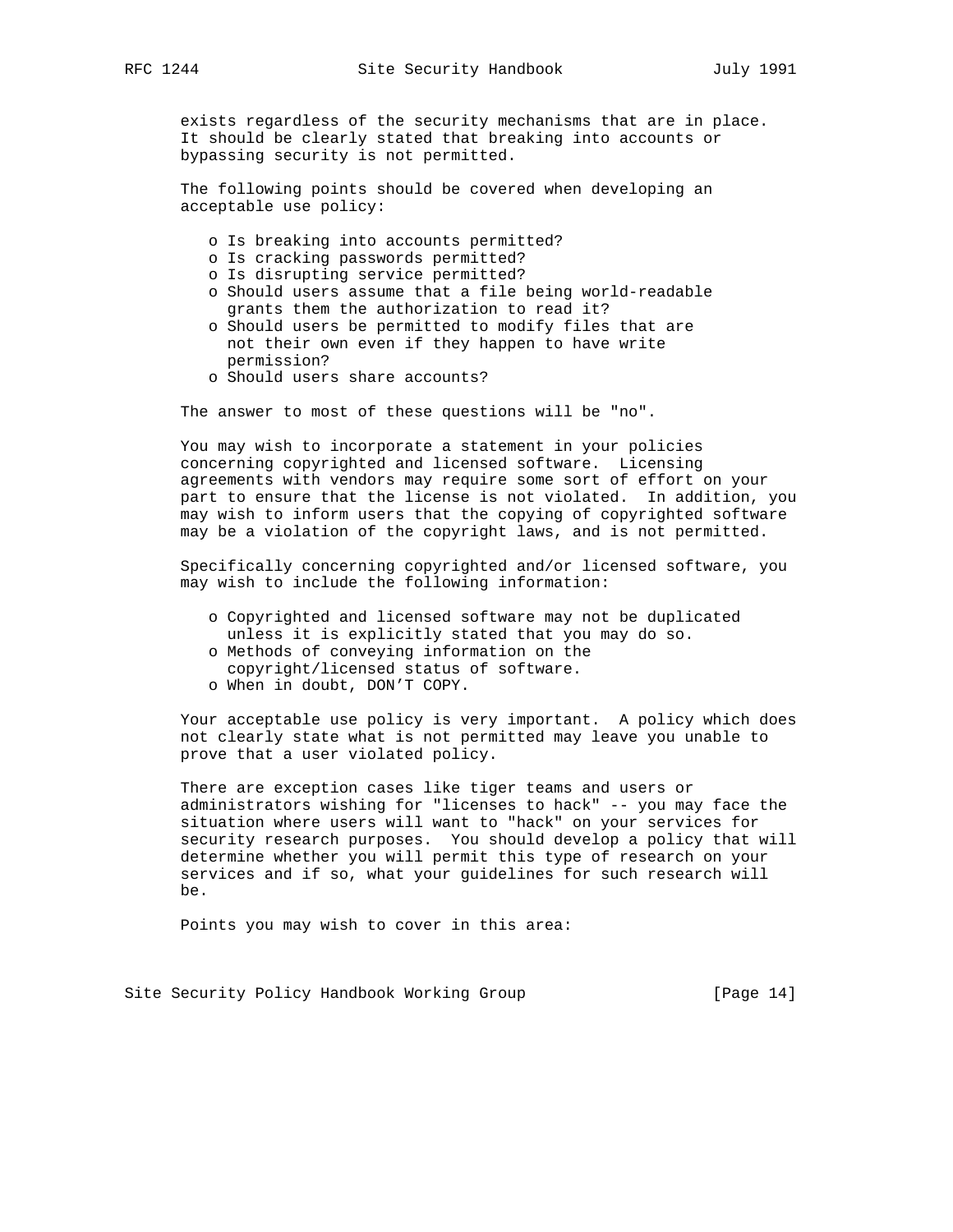- o Whether it is permitted at all.
- o What type of activity is permitted: breaking in, releasing worms, releasing viruses, etc..
- o What type of controls must be in place to ensure that it does not get out of control (e.g., separate a segment of your network for these tests).
- o How you will protect other users from being victims of these activities, including external users and networks. o The process for obtaining permission to conduct these
	- tests.

 In cases where you do permit these activities, you should isolate the portions of the network that are being tested from your main network. Worms and viruses should never be released on a live network.

 You may also wish to employ, contract, or otherwise solicit one or more people or organizations to evaluate the security of your services, of which may include "hacking". You may wish to provide for this in your policy.

2.3.3 Who Is Authorized to Grant Access and Approve Usage?

 Your policy should state who is authorized to grant access to your services. Further, it must be determined what type of access they are permitted to give. If you do not have control over who is granted access to your system, you will not have control over who is using your system. Controlling who has the authorization to grant access will also enable you to know who was or was not granting access if problems develop later.

 There are many schemes that can be developed to control the distribution of access to your services. The following are the factors that you must consider when determining who will distribute access to your services:

 o Will you be distributing access from a centralized point or at various points?

 You can have a centralized distribution point to a distributed system where various sites or departments independently authorize access. The trade off is between security and convenience. The more centralized, the easier to secure.

 o What methods will you use for creating accounts and terminating access?

From a security standpoint, you need to examine the mechanism that

Site Security Policy Handbook Working Group [Page 15]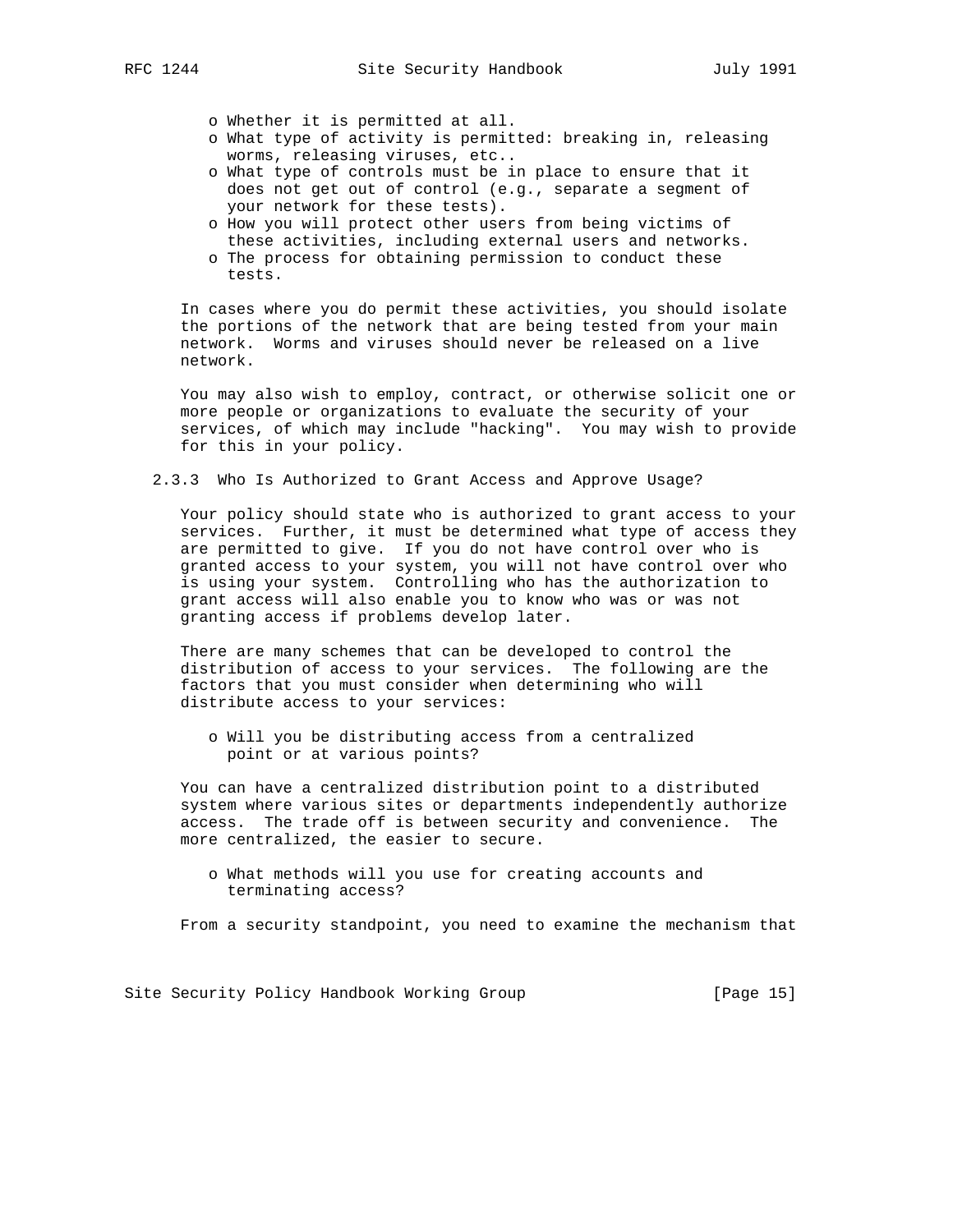you will be using to create accounts. In the least restrictive case, the people who are authorized to grant access would be able to go into the system directly and create an account by hand or through vendor supplied mechanisms. Generally, these mechanisms place a great deal of trust in the person running them, and the person running them usually has a large amount of privileges. If this is the choice you make, you need to select someone who is trustworthy to perform this task. The opposite solution is to have an integrated system that the people authorized to create accounts run, or the users themselves may actually run. Be aware that even in the restrictive case of having a mechanized facility to create accounts does not remove the potential for abuse.

 You should have specific procedures developed for the creation of accounts. These procedures should be well documented to prevent confusion and reduce mistakes. A security vulnerability in the account authorization process is not only possible through abuse, but is also possible if a mistake is made. Having clear and well documented procedure will help ensure that these mistakes won't happen. You should also be sure that the people who will be following these procedures understand them.

 The granting of access to users is one of the most vulnerable of times. You should ensure that the selection of an initial password cannot be easily guessed. You should avoid using an initial password that is a function of the username, is part of the user's name, or some algorithmically generated password that can easily be guessed. In addition, you should not permit users to continue to use the initial password indefinitely. If possible, you should force users to change the initial password the first time they login. Consider that some users may never even login, leaving their password vulnerable indefinitely. Some sites choose to disable accounts that have never been accessed, and force the owner to reauthorize opening the account.

2.3.4 Who May Have System Administration Privileges?

 One security decision that needs to be made very carefully is who will have access to system administrator privileges and passwords for your services. Obviously, the system administrators will need access, but inevitably other users will request special privileges. The policy should address this issue. Restricting privileges is one way to deal with threats from local users. The challenge is to balance restricting access to these to protect security with giving people who need these privileges access so that they can perform their tasks. One approach that can be taken is to grant only enough privilege to accomplish the necessary tasks.

Site Security Policy Handbook Working Group [Page 16]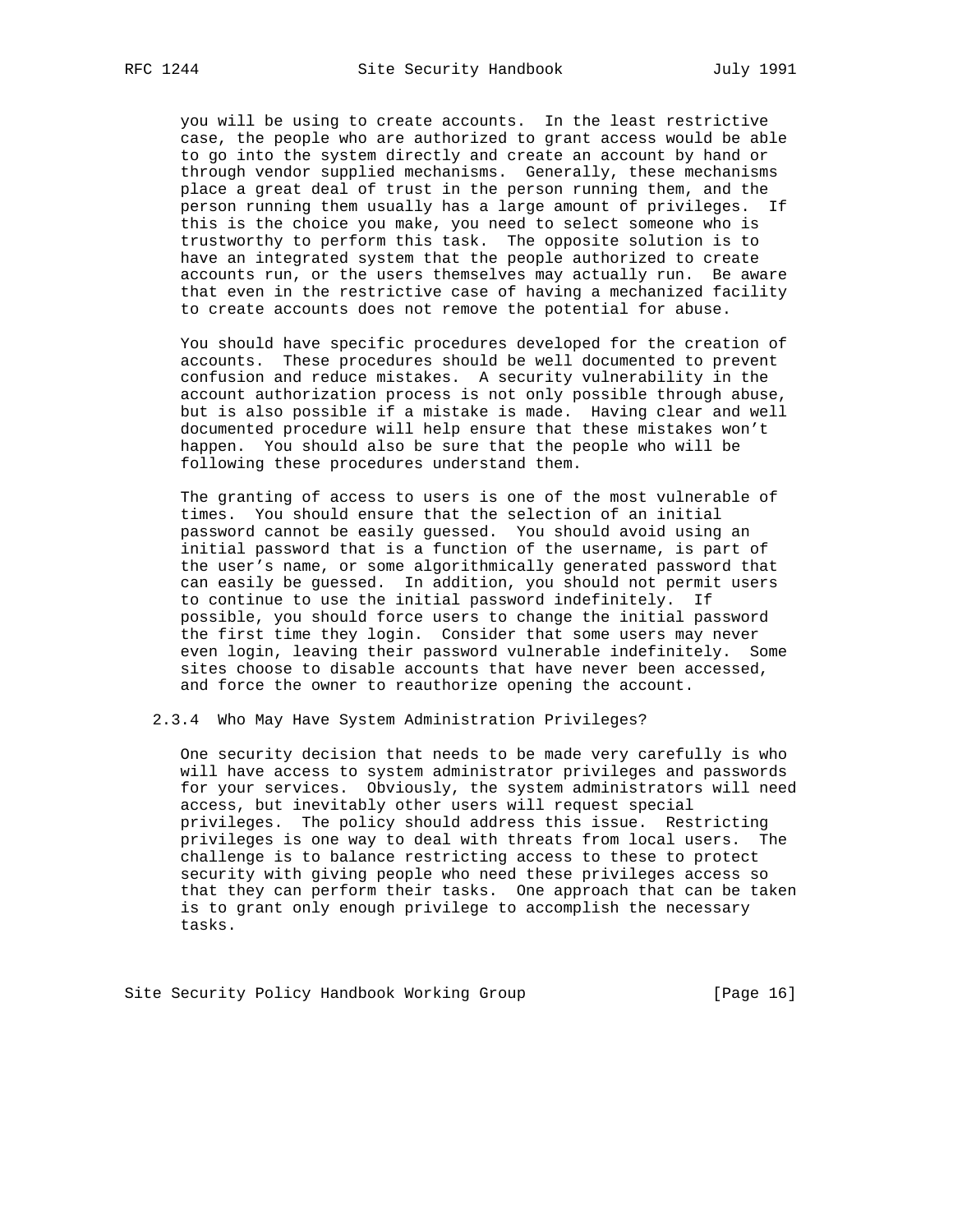Additionally, people holding special privileges should be accountable to some authority and this should also be identified within the site's security policy. If the people you grant privileges to are not accountable, you run the risk of losing control of your system and will have difficulty managing a compromise in security.

## 2.3.5 What Are The Users' Rights and Responsibilities?

 The policy should incorporate a statement on the users' rights and responsibilities concerning the use of the site's computer systems and services. It should be clearly stated that users are responsible for understanding and respecting the security rules of the systems they are using. The following is a list of topics that you may wish to cover in this area of the policy:

- o What guidelines you have regarding resource consumption (whether users are restricted, and if so, what the restrictions are).
- o What might constitute abuse in terms of system performance.
- o Whether users are permitted to share accounts or let others use their accounts.
- o How "secret" users should keep their passwords.
- o How often users should change their passwords and any other password restrictions or requirements.
- o Whether you provide backups or expect the users to create their own.
- o Disclosure of information that may be proprietary.
- o Statement on Electronic Mail Privacy (Electronic Communications Privacy Act).
- o Your policy concerning controversial mail or postings to mailing lists or discussion groups (obscenity, harassment, etc.).
- o Policy on electronic communications: mail forging, etc.

 The Electronic Mail Association sponsored a white paper on the privacy of electronic mail in companies [4]. Their basic recommendation is that every site should have a policy on the protection of employee privacy. They also recommend that organizations establish privacy policies that deal with all media, rather than singling out electronic mail.

They suggest five criteria for evaluating any policy:

- 1. Does the policy comply with law and with duties to third parties?
- 2. Does the policy unnecessarily compromise the interest of

Site Security Policy Handbook Working Group [Page 17]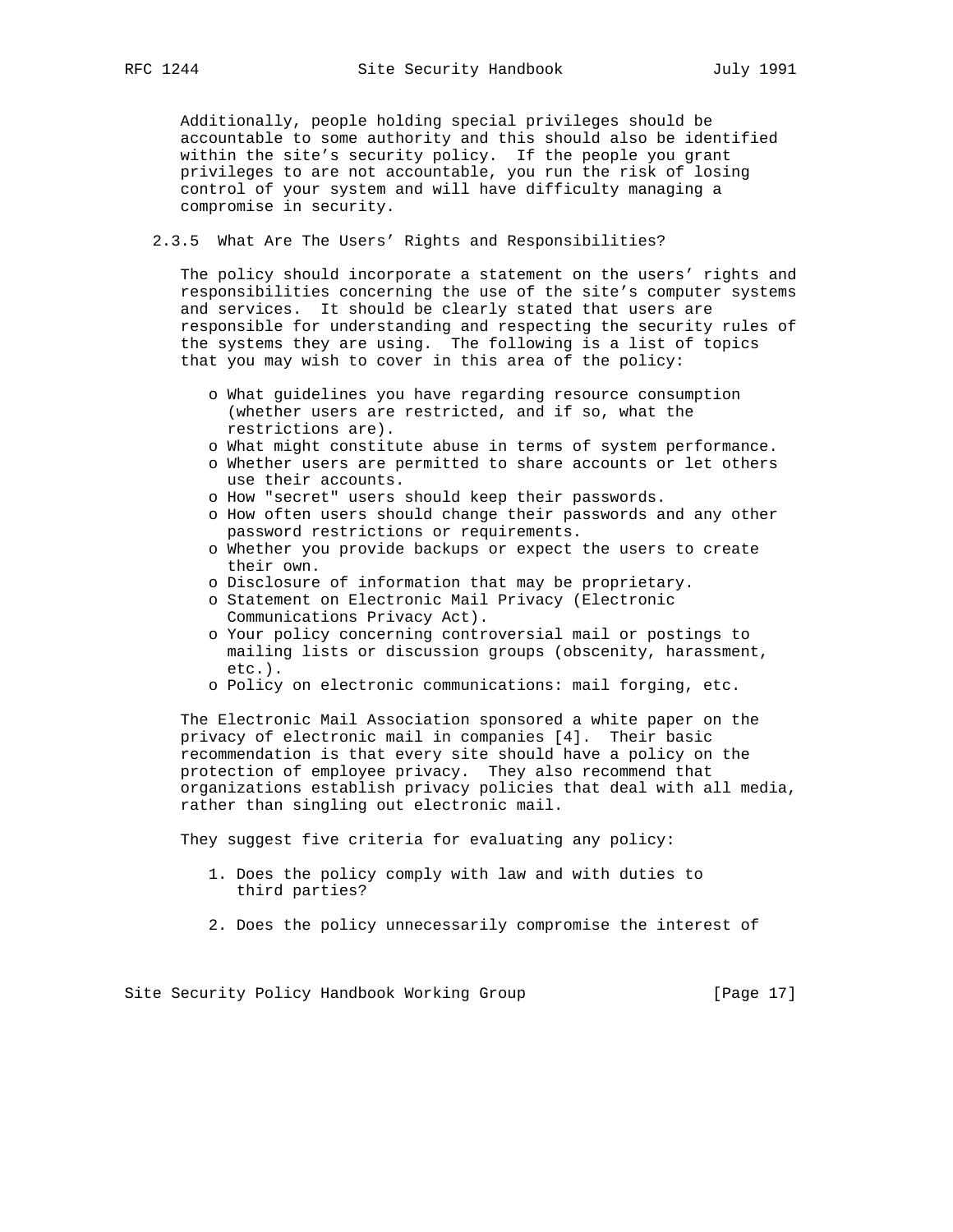the employee, the employer or third parties?

- 3. Is the policy workable as a practical matter and likely to be enforced?
- 4. Does the policy deal appropriately with all different forms of communications and record keeping with the office?
- 5. Has the policy been announced in advance and agreed to by all concerned?
- 2.3.6 What Are The Rights and Responsibilities of System Administrators Versus Rights of Users

 There is a tradeoff between a user's right to absolute privacy and the need of system administrators to gather sufficient information to diagnose problems. There is also a distinction between a system administrator's need to gather information to diagnose problems and investigating security violations. The policy should specify to what degree system administrators can examine user files to diagnose problems or for other purposes, and what rights you grant to the users. You may also wish to make a statement concerning system administrators' obligation to maintaining the privacy of information viewed under these circumstances. A few questions that should be answered are:

- o Can an administrator monitor or read a user's files for any reason?
- o What are the liabilities?
- o Do network administrators have the right to examine network or host traffic?
- 2.3.7 What To Do With Sensitive Information

 Before granting users access to your services, you need to determine at what level you will provide for the security of data on your systems. By determining this, you are determining the level of sensitivity of data that users should store on your systems. You do not want users to store very sensitive information on a system that you are not going to secure very well. You need to tell users who might store sensitive information what services, if any, are appropriate for the storage of sensitive information. This part should include storing of data in different ways (disk, magnetic tape, file servers, etc.). Your policy in this area needs to be coordinated with the policy concerning the rights of system administrators versus users (see section 2.3.6).

Site Security Policy Handbook Working Group [Page 18]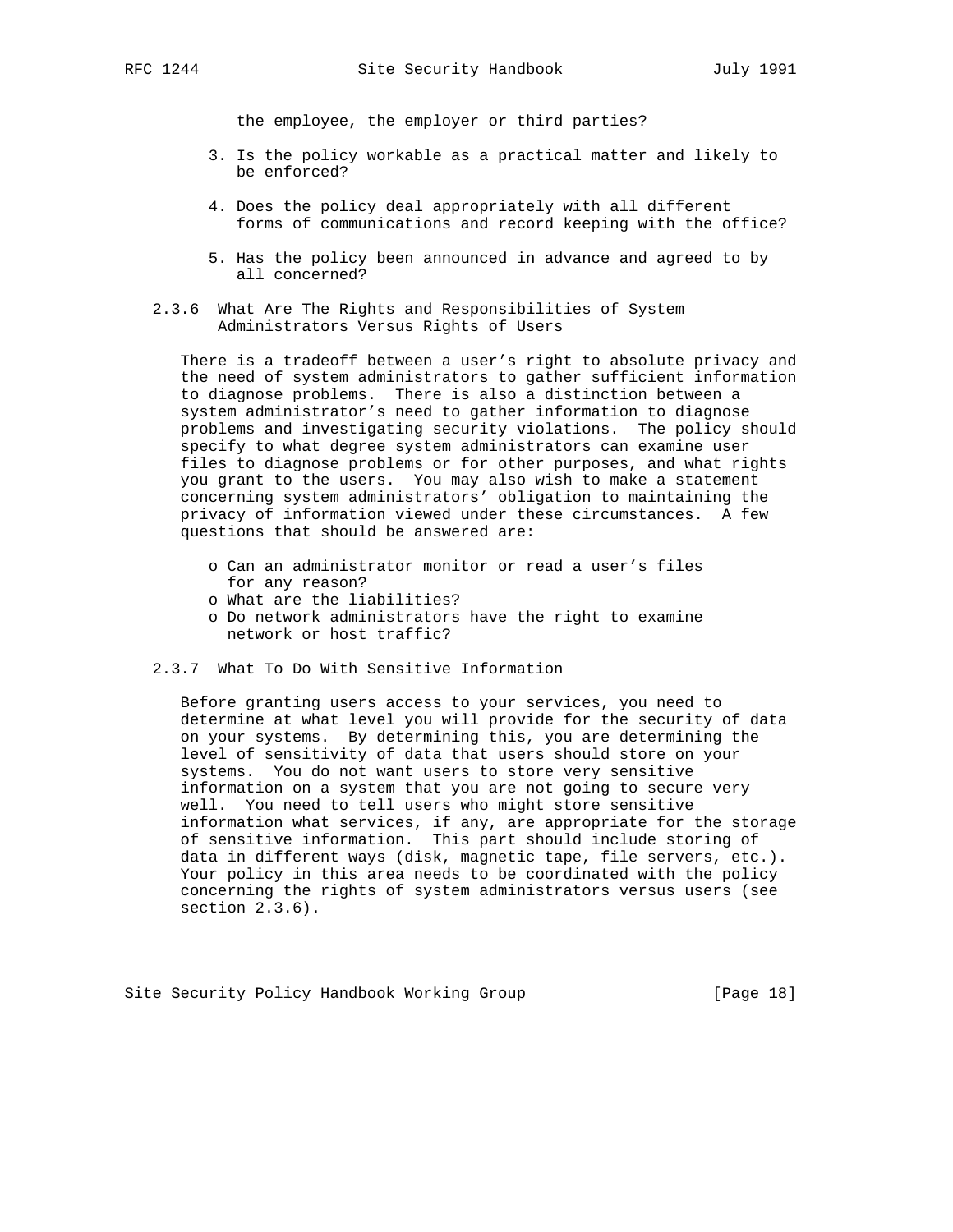## 2.4 What Happens When the Policy is Violated

 It is obvious that when any type of official policy is defined, be it related to computer security or not, it will eventually be broken. The violation may occur due to an individual's negligence, accidental mistake, having not been properly informed of the current policy, or not understanding the current policy. It is equally possible that an individual (or group of individuals) may knowingly perform an act that is in direct violation of the defined policy.

 When a policy violation has been detected, the immediate course of action should be pre-defined to ensure prompt and proper enforcement. An investigation should be performed to determine how and why the violation occurred. Then the appropriate corrective action should be executed. The type and severity of action taken varies depending on the type of violation that occurred.

#### 2.4.1 Determining the Response to Policy Violations

 Violations to policy may be committed by a wide variety of users. Some may be local users and others may be from outside the local environment. Sites may find it helpful to define what it considers "insiders" and "outsiders" based upon administrative, legal or political boundaries. These boundaries imply what type of action must be taken to correct the offending party; from a written reprimand to pressing legal charges. So, not only do you need to define actions based on the type of violation, you also need to have a clearly defined series of actions based on the kind of user violating your computer security policy. This all seems rather complicated, but should be addressed long before it becomes necessary as the result of a violation.

 One point to remember about your policy is that proper education is your best defense. For the outsiders who are using your computer legally, it is your responsibility to verify that these individuals are aware of the policies that you have set forth. Having this proof may assist you in the future if legal action becomes necessary.

 As for users who are using your computer illegally, the problem is basically the same. What type of user violated the policy and how and why did they do it? Depending on the results of your investigation, you may just prefer to "plug" the hole in your computer security and chalk it up to experience. Or if a significant amount of loss was incurred, you may wish to take more drastic action.

Site Security Policy Handbook Working Group [Page 19]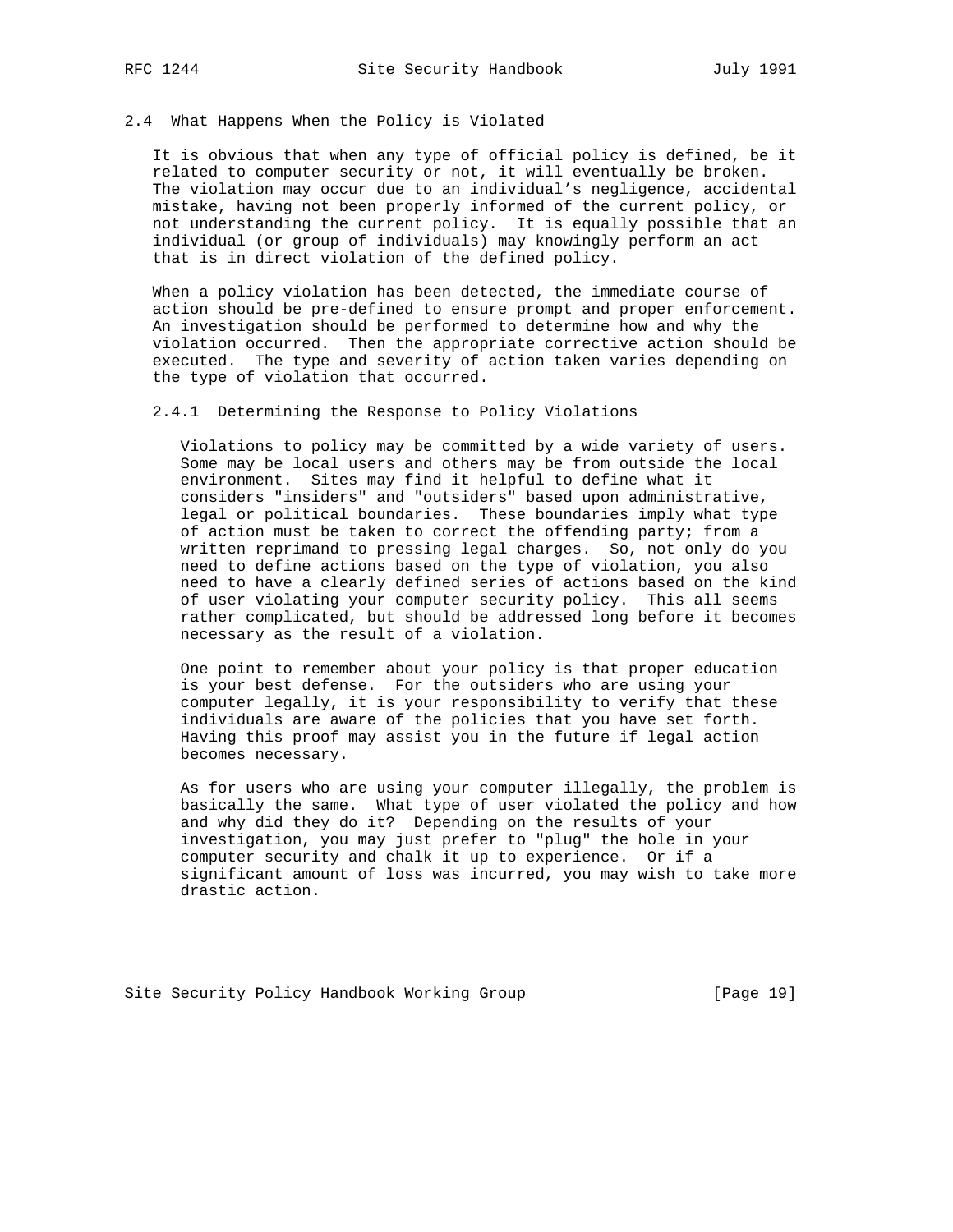2.4.2 What to do When Local Users Violate the Policy of a Remote Site

 In the event that a local user violates the security policy of a remote site, the local site should have a clearly defined set of administrative actions to take concerning that local user. The site should also be prepared to protect itself against possible actions by the remote site. These situations involve legal issues which should be addressed when forming the security policy.

 2.4.3 Defining Contacts and Responsibilities to Outside Organizations

 The local security policy should include procedures for interaction with outside organizations. These include law enforcement agencies, other sites, external response team organizations (e.g., the CERT, CIAC) and various press agencies. The procedure should state who is authorized to make such contact and how it should be handled. Some questions to be answered include:

- o Who may talk to the press?
- o When do you contact law enforcement and investigative agencies?
- o If a connection is made from a remote site, is the system manager authorized to contact that site?
- o Can data be released? What kind?

 Detailed contact information should be readily available along with clearly defined procedures to follow.

 2.4.4 What are the Responsibilities to our Neighbors and Other Internet Sites?

 The Security Policy Working Group within the IETF is working on a document entitled, "Policy Guidelines for the Secure Operation of the Internet" [23]. It addresses the issue that the Internet is a cooperative venture and that sites are expected to provide mutual security assistance. This should be addressed when developing a site's policy. The major issue to be determined is how much information should be released. This will vary from site to site according to the type of site (e.g., military, education, commercial) as well as the type of security violation that occurred.

2.4.5 Issues for Incident Handling Procedures

 Along with statements of policy, the document being prepared should include procedures for incident handling. This is covered

Site Security Policy Handbook Working Group [Page 20]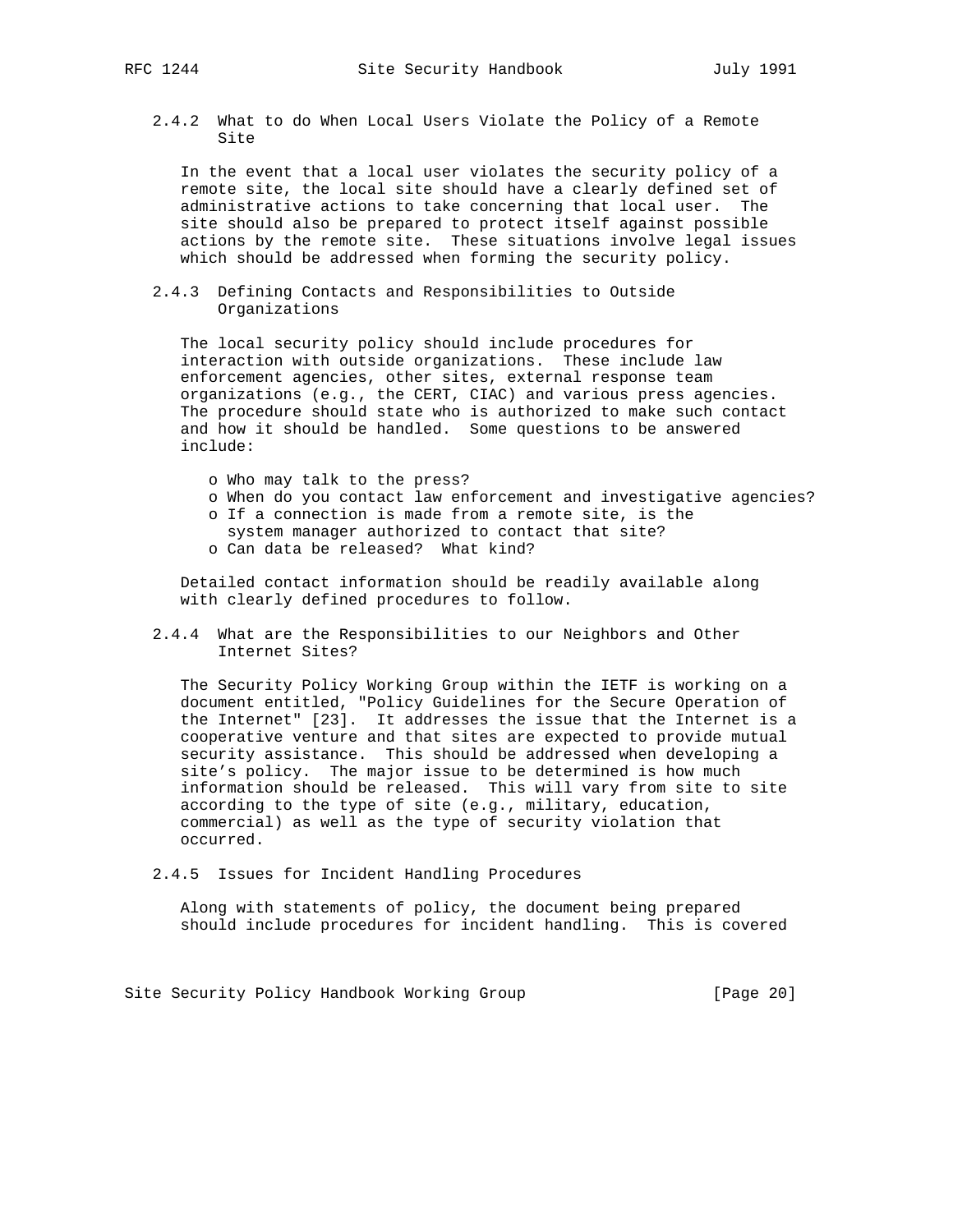in detail in the next chapter. There should be procedures available that cover all facets of policy violation.

## 2.5 Locking In or Out

 Whenever a site suffers an incident which may compromise computer security, the strategies for reacting may be influenced by two opposing pressures.

 If management fears that the site is sufficiently vulnerable, it may choose a "Protect and Proceed" strategy. This approach will have as its primary goal the protection and preservation of the site facilities and to provide for normalcy for its users as quickly as possible. Attempts will be made to actively interfere with the intruder's processes, prevent further access and begin immediate damage assessment and recovery. This process may involve shutting down the facilities, closing off access to the network, or other drastic measures. The drawback is that unless the intruder is identified directly, they may come back into the site via a different path, or may attack another site.

 The alternate approach, "Pursue and Prosecute", adopts the opposite philosophy and goals. The primary goal is to allow intruders to continue their activities at the site until the site can identify the responsible persons. This approach is endorsed by law enforcement agencies and prosecutors. The drawback is that the agencies cannot exempt a site from possible user lawsuits if damage is done to their systems and data.

 Prosecution is not the only outcome possible if the intruder is identified. If the culprit is an employee or a student, the organization may choose to take disciplinary actions. The computer security policy needs to spell out the choices and how they will be selected if an intruder is caught.

 Careful consideration must be made by site management regarding their approach to this issue before the problem occurs. The strategy adopted might depend upon each circumstance. Or there may be a global policy which mandates one approach in all circumstances. The pros and cons must be examined thoroughly and the users of the facilities must be made aware of the policy so that they understand their vulnerabilities no matter which approach is taken.

 The following are checklists to help a site determine which strategy to adopt: "Protect and Proceed" or "Pursue and Prosecute".

Site Security Policy Handbook Working Group [Page 21]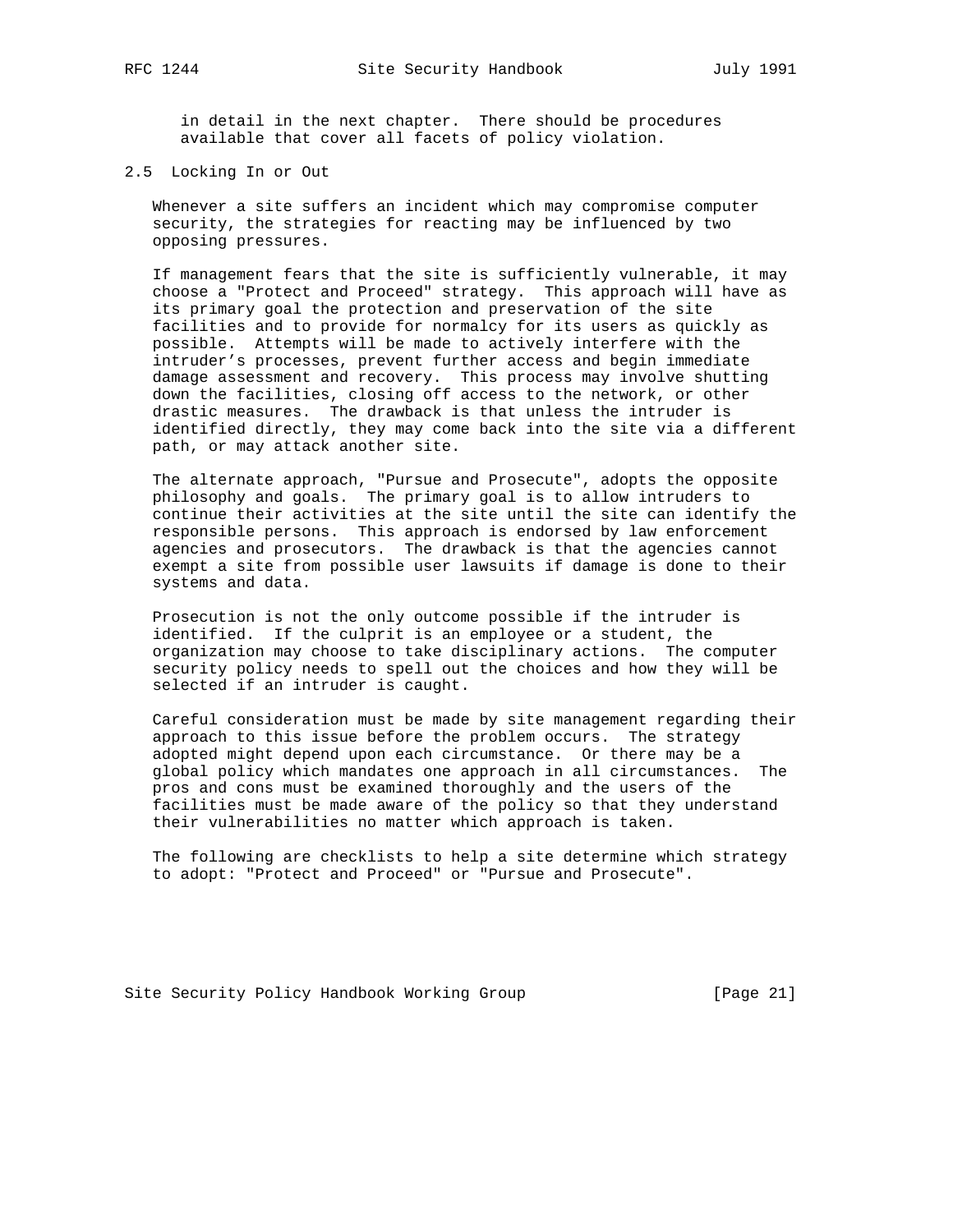Protect and Proceed

- 1. If assets are not well protected.
- 2. If continued penetration could result in great financial risk.
- 3. If the possibility or willingness to prosecute is not present.
- 4. If user base is unknown.
- 5. If users are unsophisticated and their work is vulnerable.
- 6. If the site is vulnerable to lawsuits from users, e.g., if their resources are undermined.

## Pursue and Prosecute

- 1. If assets and systems are well protected.
- 2. If good backups are available.
- 3. If the risk to the assets is outweighed by the disruption caused by the present and possibly future penetrations.
- 4. If this is a concentrated attack occurring with great frequency and intensity.
- 5. If the site has a natural attraction to intruders, and consequently regularly attracts intruders.
- 6. If the site is willing to incur the financial (or other) risk to assets by allowing the penetrator continue.
- 7. If intruder access can be controlled.
- 8. If the monitoring tools are sufficiently well-developed to make the pursuit worthwhile.
- 9. If the support staff is sufficiently clever and knowledgable about the operating system, related utilities, and systems to make the pursuit worthwhile.
- 10. If there is willingness on the part of management to prosecute.

Site Security Policy Handbook Working Group [Page 22]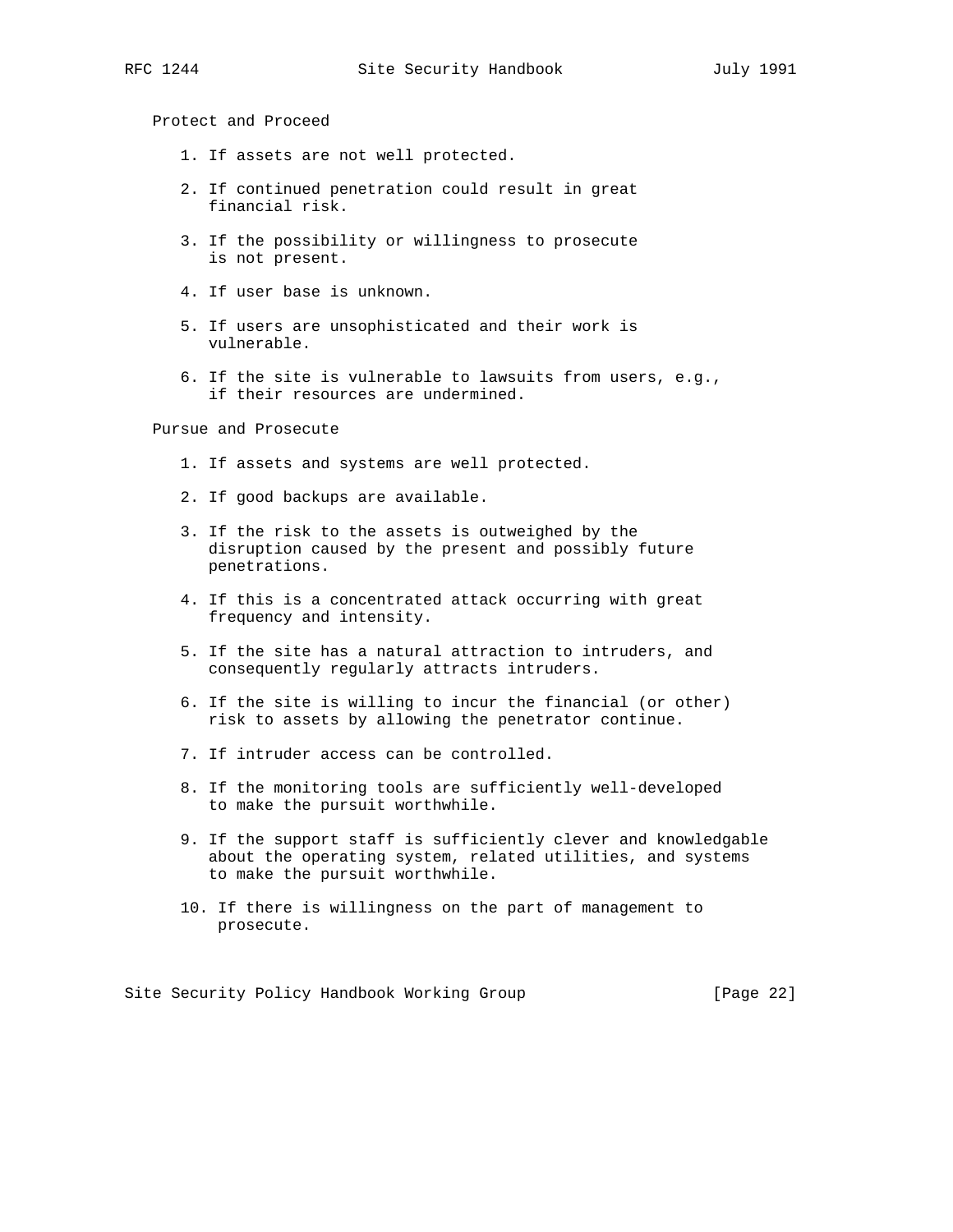- 11. If the system adminitrators know in general what kind of evidence would lead to prosecution.
- 12. If there is established contact with knowledgeable law enforcement.
- 13. If there is a site representative versed in the relevant legal issues.
- 14. If the site is prepared for possible legal action from its own users if their data or systems become compromised during the pursuit.
- 2.6 Interpreting the Policy

 It is important to define who will interpret the policy. This could be an individual or a committee. No matter how well written, the policy will require interpretation from time to time and this body would serve to review, interpret, and revise the policy as needed.

2.7 Publicizing the Policy

 Once the site security policy has been written and established, a vigorous process should be engaged to ensure that the policy statement is widely and thoroughly disseminated and discussed. A mailing of the policy should not be considered sufficient. A period for comments should be allowed before the policy becomes effective to ensure that all affected users have a chance to state their reactions and discuss any unforeseen ramifications. Ideally, the policy should strike a balance between protection and productivity.

 Meetings should be held to elicit these comments, and also to ensure that the policy is correctly understood. (Policy promulgators are not necessarily noted for their skill with the language.) These meetings should involve higher management as well as line employees. Security is a collective effort.

 In addition to the initial efforts to publicize the policy, it is essential for the site to maintain a continual awareness of its computer security policy. Current users may need periodic reminders New users should have the policy included as part of their site introduction packet. As a condition for using the site facilities, it may be advisable to have them sign a statement that they have read and understood the policy. Should any of these users require legal action for serious policy violations, this signed statement might prove to be a valuable aid.

Site Security Policy Handbook Working Group [Page 23]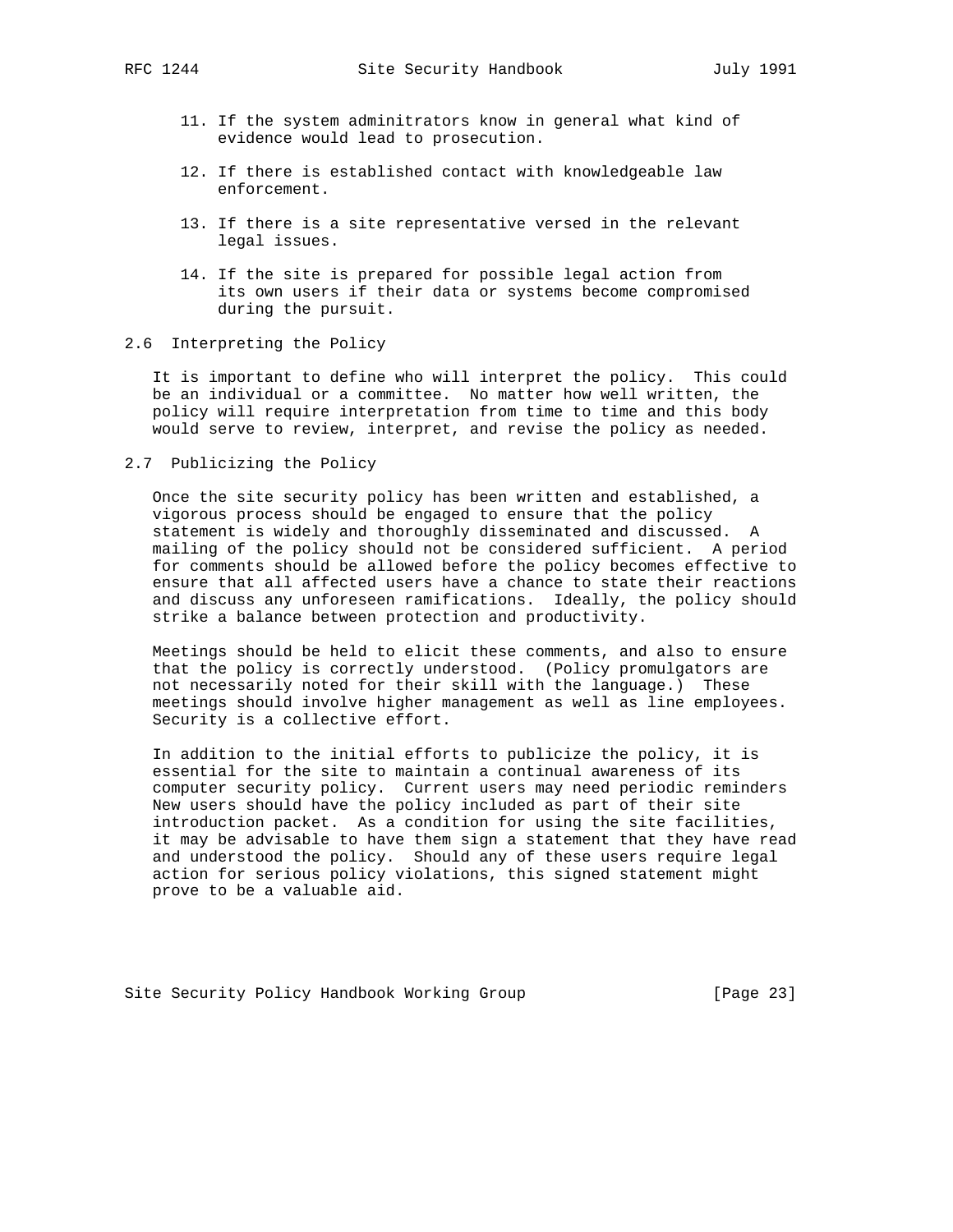3. Establishing Procedures to Prevent Security Problems

 The security policy defines what needs to be protected. This section discusses security procedures which specify what steps will be used to carry out the security policy.

## 3.1 Security Policy Defines What Needs to be Protected

 The security policy defines the WHAT's: what needs to be protected, what is most important, what the priorities are, and what the general approach to dealing with security problems should be.

 The security policy by itself doesn't say HOW things are protected. That is the role of security procedures, which this section discusses. The security policy should be a high level document, giving general strategy. The security procedures need to set out, in detail, the precise steps your site will take to protect itself.

 The security policy should include a general risk assessment of the types of threats a site is mostly likely to face and the consequences of those threats (see section 2.2). Part of doing a risk assessment will include creating a general list of assets that should be protected (section 2.2.2). This information is critical in devising cost-effective procedures.

 It is often tempting to start creating security procedures by deciding on different mechanisms first: "our site should have logging on all hosts, call-back modems, and smart cards for all users." This approach could lead to some areas that have too much protection for the risk they face, and other areas that aren't protected enough. Starting with the security policy and the risks it outlines should ensure that the procedures provide the right level of protect for all assets.

## 3.2 Identifing Possible Problems

 To determine risk, vulnerabilities must be identified. Part of the purpose of the policy is to aid in shoring up the vulnerabilities and thus to decrease the risk in as many areas as possible. Several of the more popular problem areas are presented in sections below. This list is by no means complete. In addition, each site is likely to have a few unique vulnerabilities.

3.2.1 Access Points

 Access points are typically used for entry by unauthorized users. Having many access points increases the risk of access to an organization's computer and network facilities.

Site Security Policy Handbook Working Group [Page 24]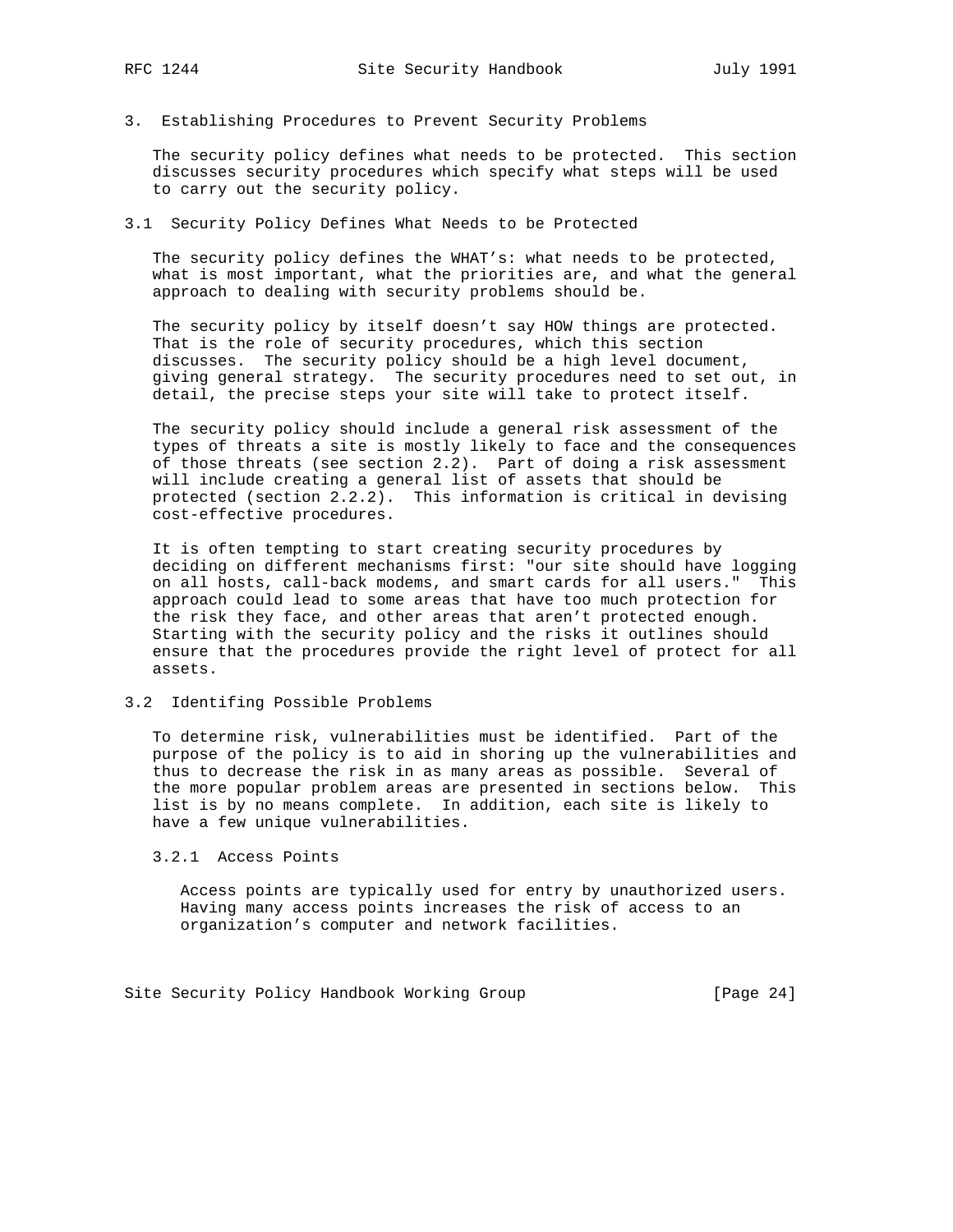Network links to networks outside the organization allow access into the organization for all others connected to that external network. A network link typically provides access to a large number of network services, and each service has a potential to be compromised.

 Dialup lines, depending on their configuration, may provide access merely to a login port of a single system. If connected to a terminal server, the dialup line may give access to the entire network.

 Terminal servers themselves can be a source of problem. Many terminal servers do not require any kind of authentication. Intruders often use terminal servers to disguise their actions, dialing in on a local phone and then using the terminal server to go out to the local network. Some terminal servers are configured so that intruders can TELNET [19] in from outside the network, and then TELNET back out again, again serving to make it difficult to trace them.

#### 3.2.2 Misconfigured Systems

 Misconfigured systems form a large percentage of security holes. Today's operating systems and their associated software have become so complex that understanding how the system works has become a full-time job. Often, systems managers will be non specialists chosen from the current organization's staff.

 Vendors are also partly responsible for misconfigured systems. To make the system installation process easier, vendors occasionally choose initial configurations that are not secure in all environments.

## 3.2.3 Software Bugs

 Software will never be bug free. Publicly known security bugs are common methods of unauthorized entry. Part of the solution to this problem is to be aware of the security problems and to update the software when problems are detected. When bugs are found, they should be reported to the vendor so that a solution to the problem can be implemented and distributed.

3.2.4 "Insider" Threats

 An insider to the organization may be a considerable threat to the security of the computer systems. Insiders often have direct access to the computer and network hardware components. The ability to access the components of a system makes most systems

Site Security Policy Handbook Working Group [Page 25]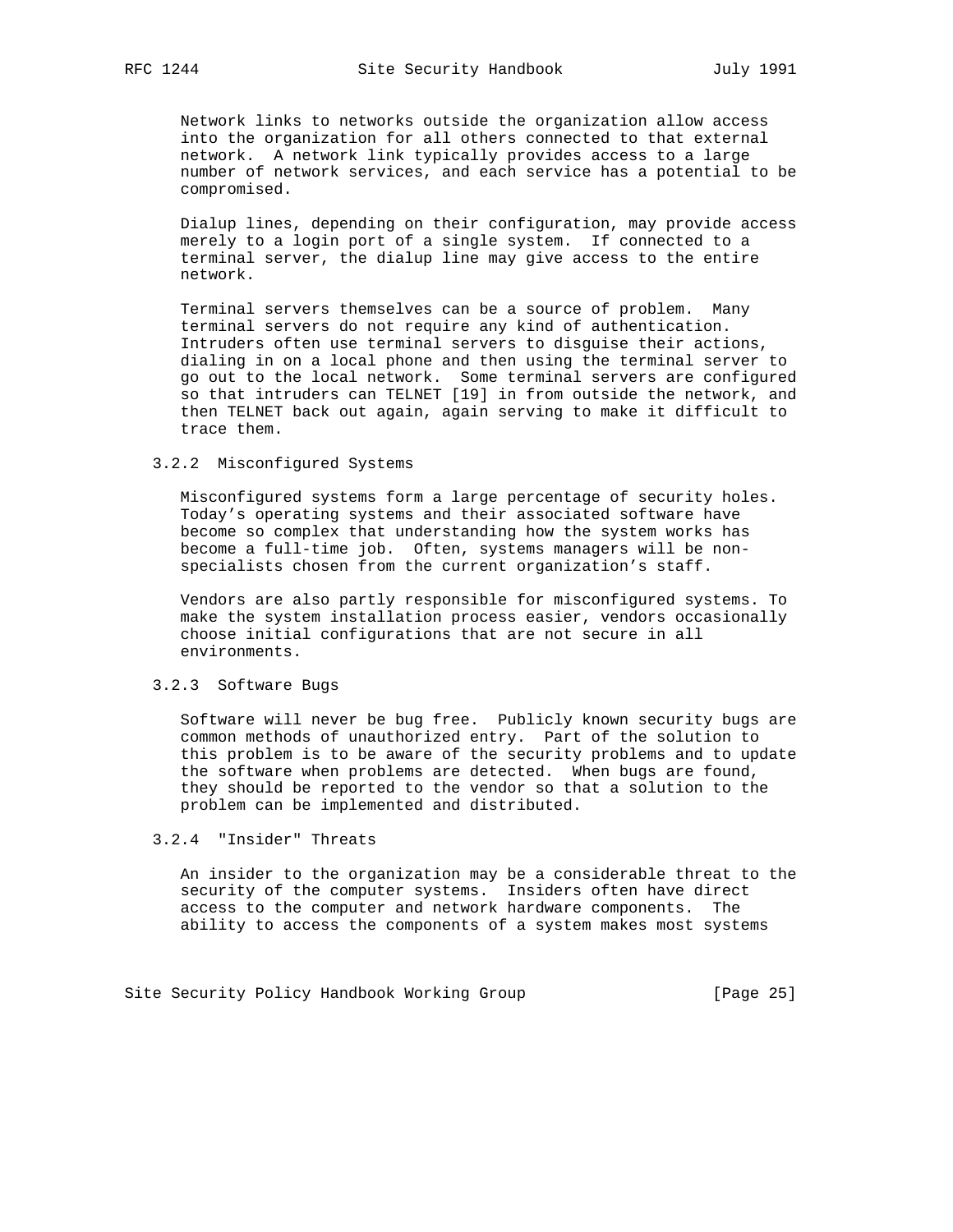easier to compromise. Most desktop workstations can be easily manipulated so that they grant privileged access. Access to a local area network provides the ability to view possibly sensitive data traversing the network.

## 3.3 Choose Controls to Protect Assets in a Cost-Effective Way

 After establishing what is to be protected, and assessing the risks these assets face, it is necessary to decide how to implement the controls which protect these assets. The controls and protection mechanisms should be selected in a way so as to adequately counter the threats found during risk assessment, and to implement those controls in a cost effective manner. It makes little sense to spend an exorbitant sum of money and overly constrict the user base if the risk of exposure is very small.

3.3.1 Choose the Right Set of Controls

 The controls that are selected represent the physical embodiment of your security policy. They are the first and primary line of defense in the protection of your assets. It is therefore most important to ensure that the controls that you select are the right set of controls. If the major threat to your system is outside penetrators, it probably doesn't make much sense to use biometric devices to authenticate your regular system users. On the other hand, if the major threat is unauthorized use of computing resources by regular system users, you'll probably want to establish very rigorous automated accounting procedures.

## 3.3.2 Use Common Sense

 Common sense is the most appropriate tool that can be used to establish your security policy. Elaborate security schemes and mechanisms are impressive, and they do have their place, yet there is little point in investing money and time on an elaborate implementation scheme if the simple controls are forgotten. For example, no matter how elaborate a system you put into place on top of existing security controls, a single user with a poor password can still leave your system open to attack.

3.4 Use Multiple Strategies to Protect Assets

 Another method of protecting assets is to use multiple strategies. In this way, if one strategy fails or is circumvented, another strategy comes into play to continue protecting the asset. By using several simpler strategies, a system can often be made more secure than if one very sophisticated method were used in its place. For example, dial-back modems can be used in conjunction with traditional

Site Security Policy Handbook Working Group [Page 26]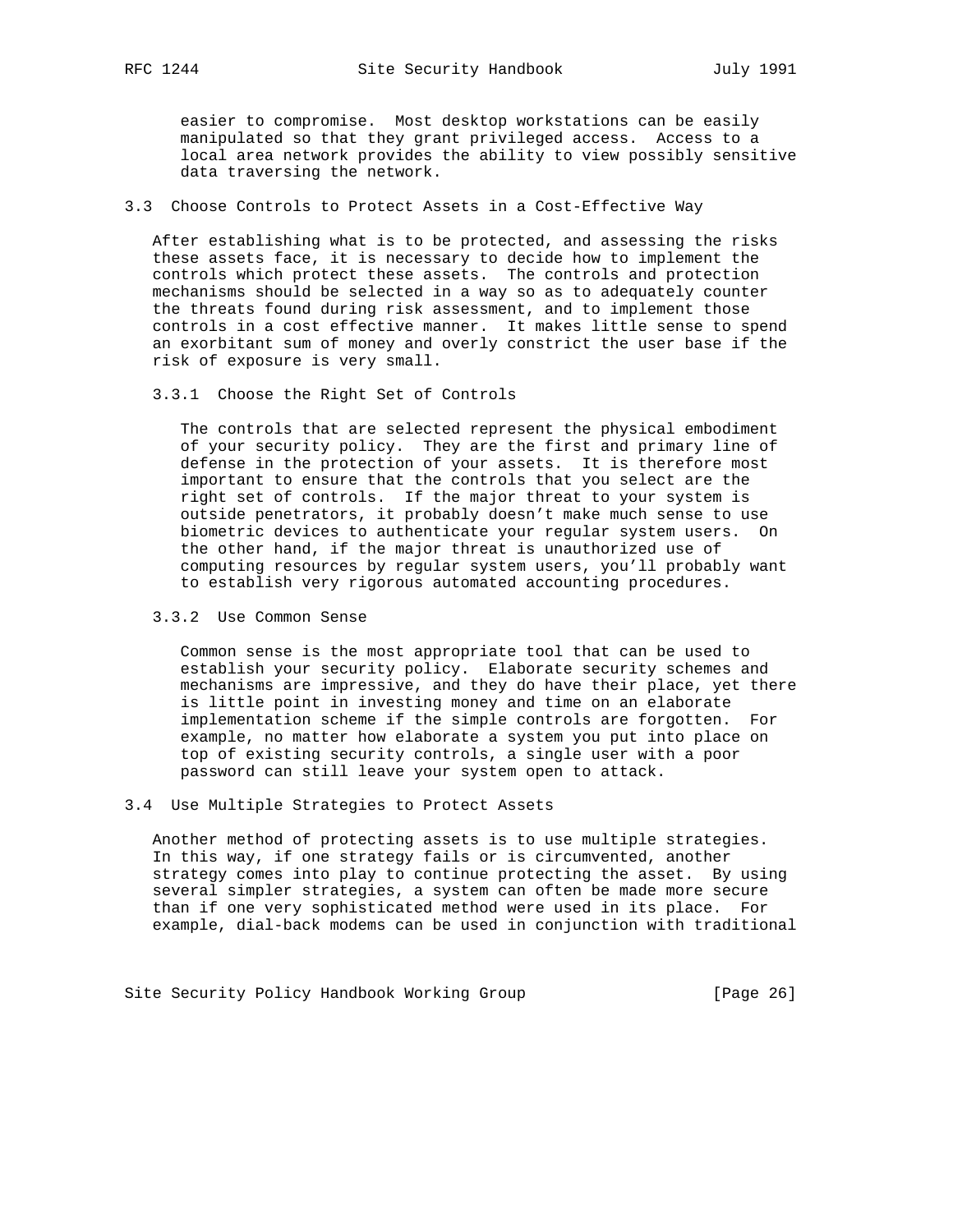logon mechanisms. Many similar approaches could be devised that provide several levels of protection for assets. However, it's very easy to go overboard with extra mechanisms. One must keep in mind exactly what it is that needs to be protected.

# 3.5 Physical Security

 It is a given in computer security if the system itself is not physically secure, nothing else about the system can be considered secure. With physical access to a machine, an intruder can halt the machine, bring it back up in privileged mode, replace or alter the disk, plant Trojan horse programs (see section 2.13.9.2), or take any number of other undesirable (and hard to prevent) actions.

 Critical communications links, important servers, and other key machines should be located in physically secure areas. Some security systems (such as Kerberos) require that the machine be physically secure.

 If you cannot physically secure machines, care should be taken about trusting those machines. Sites should consider limiting access from non-secure machines to more secure machines. In particular, allowing trusted access (e.g., the BSD Unix remote commands such as rsh) from these kinds of hosts is particularly risky.

 For machines that seem or are intended to be physically secure, care should be taken about who has access to the machines. Remember that custodial and maintenance staff often have keys to rooms.

## 3.6 Procedures to Recognize Unauthorized Activity

 Several simple procedures can be used to detect most unauthorized uses of a computer system. These procedures use tools provided with the operating system by the vendor, or tools publicly available from other sources.

3.6.1 Monitoring System Use

 System monitoring can be done either by a system administrator, or by software written for the purpose. Monitoring a system involves looking at several parts of the system and searching for anything unusual. Some of the easier ways to do this are described in this section.

 The most important thing about monitoring system use is that it be done on a regular basis. Picking one day out of the month to monitor the system is pointless, since a security breach can be isolated to a matter of hours. Only by maintaining a constant

Site Security Policy Handbook Working Group [Page 27]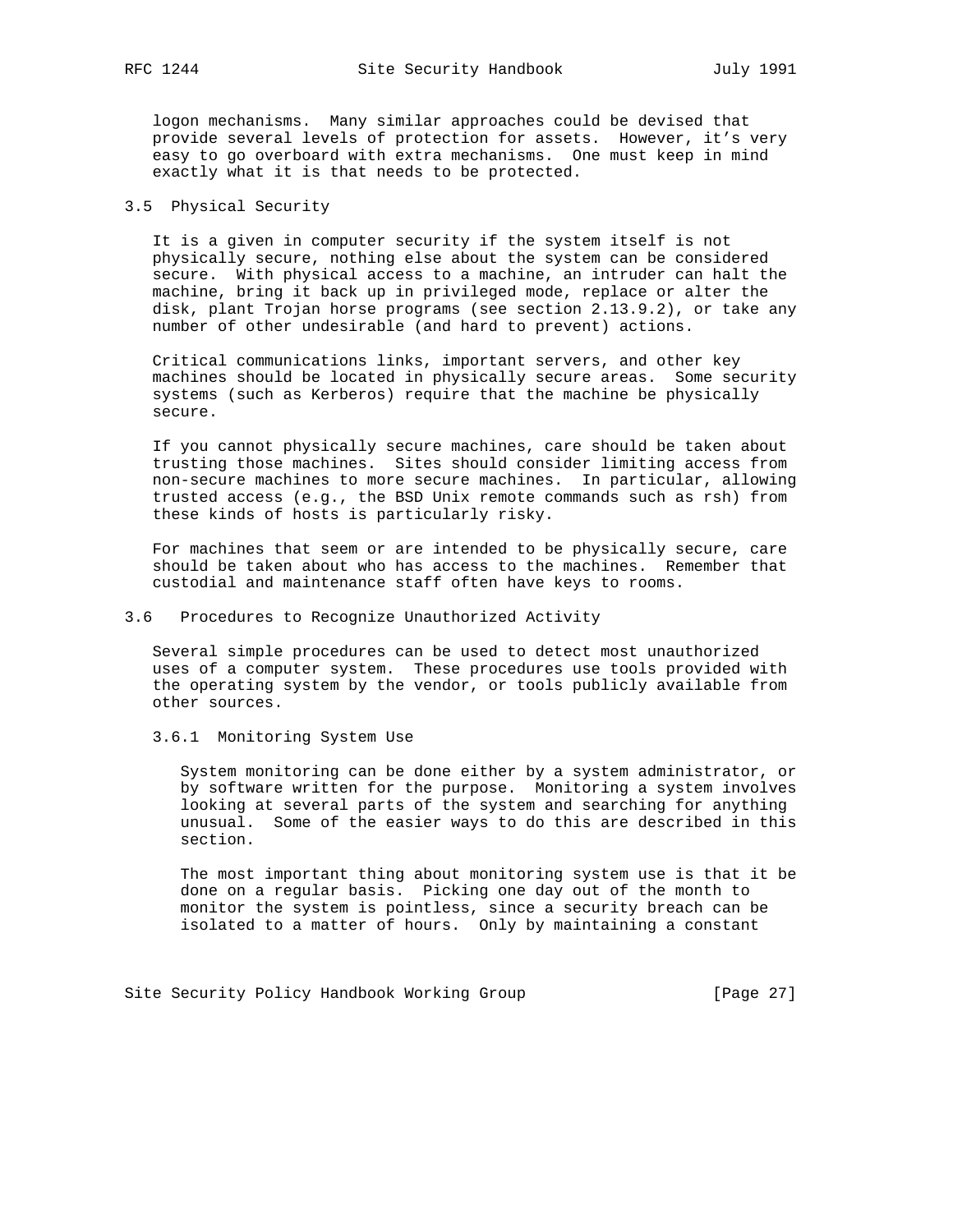vigil can you expect to detect security violations in time to react to them.

3.6.2 Tools for Monitoring the System

 This section describes tools and methods for monitoring a system against unauthorized access and use.

3.6.2.1 Logging

 Most operating systems store numerous bits of information in log files. Examination of these log files on a regular basis is often the first line of defense in detecting unauthorized use of the system.

- Compare lists of currently logged in users and past login histories. Most users typically log in and out at roughly the same time each day. An account logged in outside the "normal" time for the account may be in use by an intruder.
- Many systems maintain accounting records for billing purposes. These records can also be used to determine usage patterns for the system; unusual accounting records may indicate unauthorized use of the system.
- System logging facilities, such as the UNIX "syslog" utility, should be checked for unusual error messages from system software. For example, a large number of failed login attempts in a short period of time may indicate someone trying to guess passwords.
- Operating system commands which list currently executing processes can be used to detect users running programs they are not authorized to use, as well as to detect unauthorized programs which have been started by an intruder.

# 3.6.2.2 Monitoring Software

 Other monitoring tools can easily be constructed using standard operating system software, by using several, often unrelated, programs together. For example, checklists of file ownerships and permission settings can be constructed (for example, with "ls" and "find" on UNIX) and stored off-line. These lists can then be reconstructed periodically and compared against the master checklist (on UNIX, by using the "diff" utility). Differences may indicate that unauthorized modifications have

Site Security Policy Handbook Working Group [Page 28]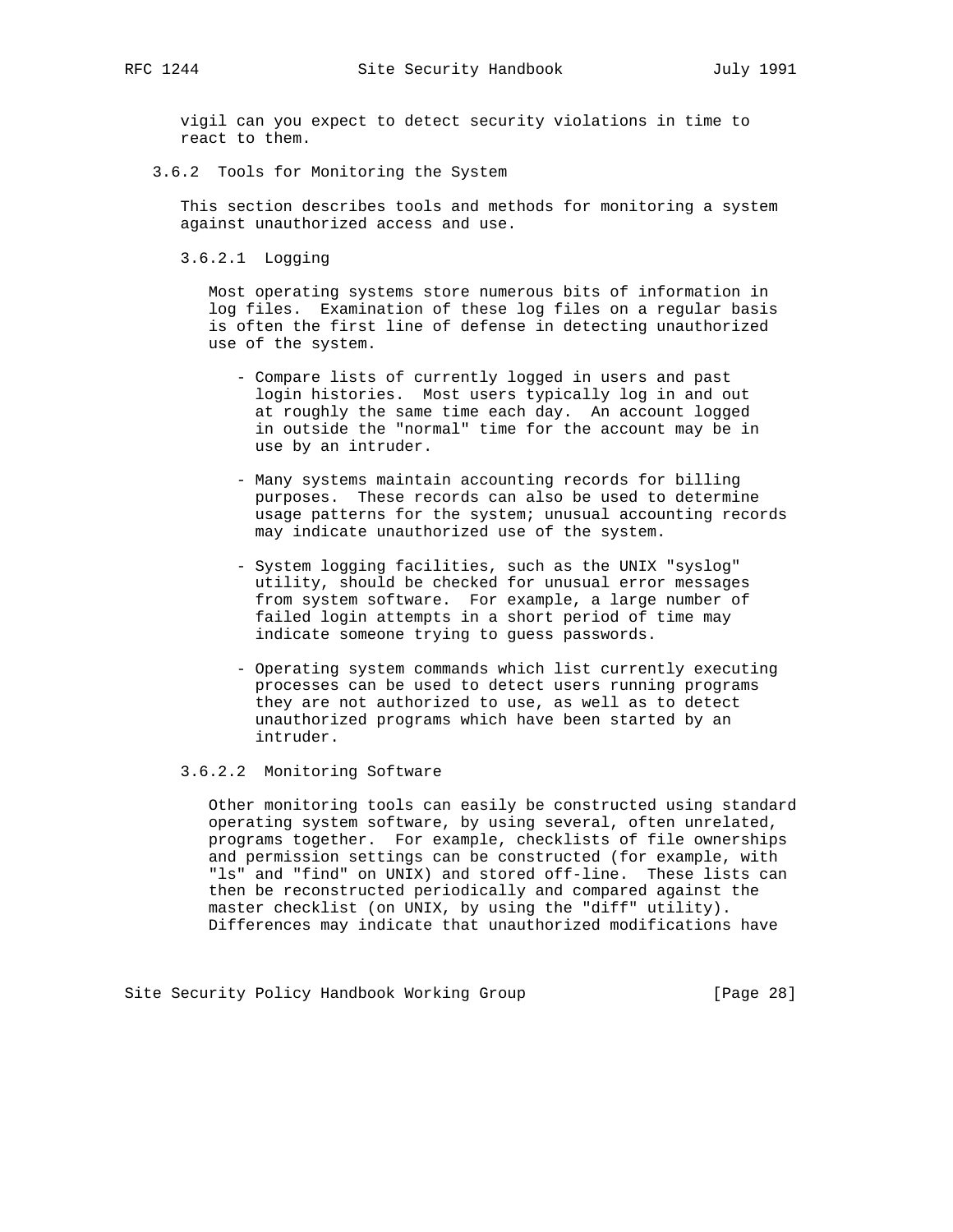been made to the system.

 Still other tools are available from third-party vendors and public software distribution sites. Section 3.9.9 lists several sources from which you can learn what tools are available and how to get them.

3.6.2.3 Other Tools

 Other tools can also be used to monitor systems for security violations, although this is not their primary purpose. For example, network monitors can be used to detect and log connections from unknown sites.

## 3.6.3 Vary the Monitoring Schedule

 The task of system monitoring is not as daunting as it may seem. System administrators can execute many of the commands used for monitoring periodically throughout the day during idle moments (e.g., while talking on the telephone), rather than spending fixed periods of each day monitoring the system. By executing the commands frequently, you will rapidly become used to seeing "normal" output, and will easily spot things which are out of the ordinary. In addition, by running various monitoring commands at different times throughout the day, you make it hard for an intruder to predict your actions. For example, if an intruder knows that each day at 5:00 p.m. the system is checked to see that everyone has logged off, he will simply wait until after the check has completed before logging in. But the intruder cannot guess when a system administrator might type a command to display all logged-in users, and thus he runs a much greater risk of detection.

 Despite the advantages that regular system monitoring provides, some intruders will be aware of the standard logging mechanisms in use on systems they are attacking. They will actively pursue and attempt to disable monitoring mechanisms. Regular monitoring therefore is useful in detecting intruders, but does not provide any guarantee that your system is secure, nor should monitoring be considered an infallible method of detecting unauthorized use.

3.7 Define Actions to Take When Unauthorized Activity is Suspected

 Sections 2.4 and 2.5 discussed the course of action a site should take when it suspects its systems are being abused. The computer security policy should state the general approach towards dealing with these problems.

Site Security Policy Handbook Working Group [Page 29]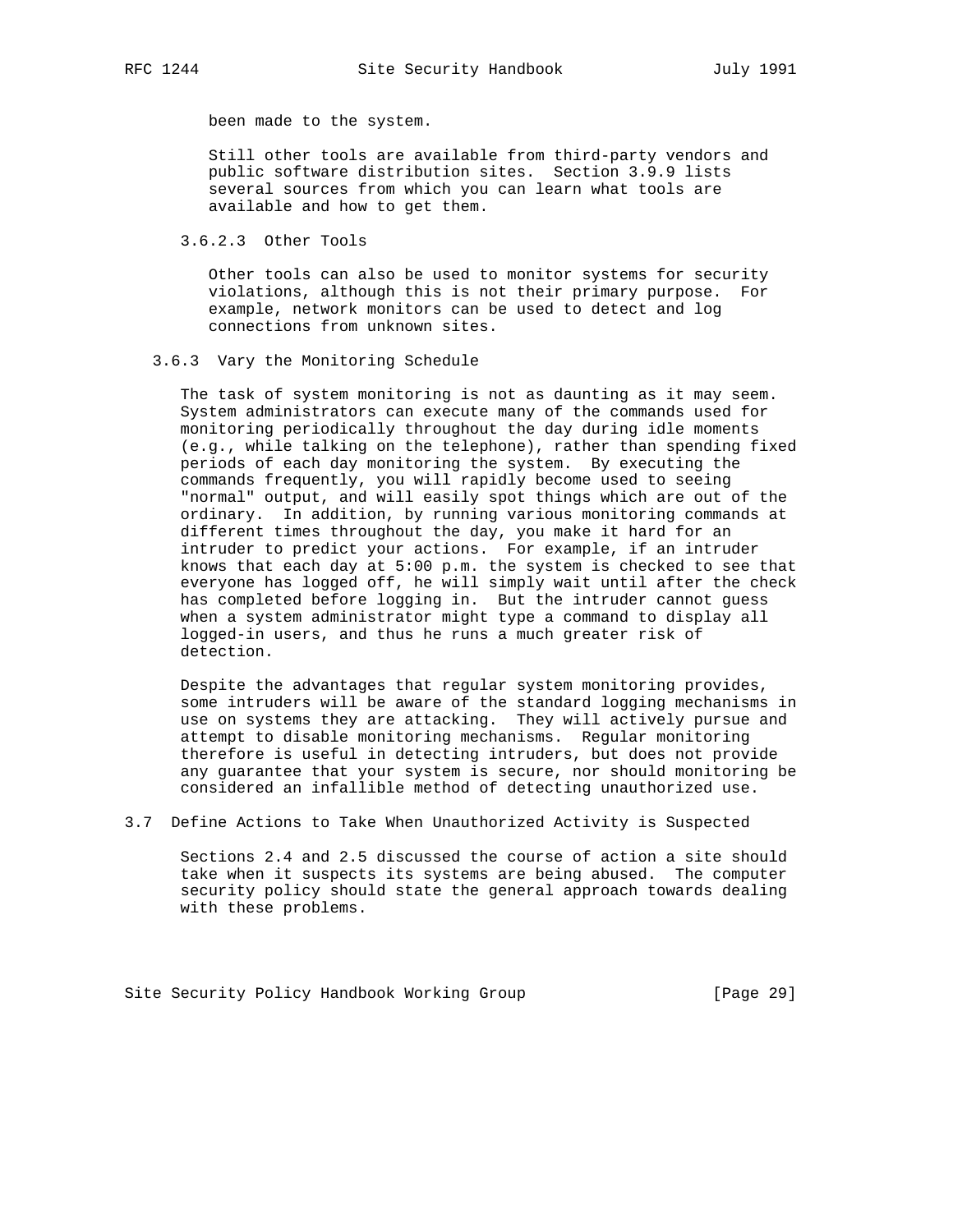The procedures for dealing with these types of problems should be written down. Who has authority to decide what actions will be taken? Should law enforcement be involved? Should your organization cooperate with other sites in trying to track down an intruder? Answers to all the questions in section 2.4 should be part of the incident handling procedures.

 Whether you decide to lock out or pursue intruders, you should have tools and procedures ready to apply. It is best to work up these tools and procedures before you need them. Don't wait until an intruder is on your system to figure out how to track the intruder's actions; you will be busy enough if an intruder strikes.

3.8 Communicating Security Policy

 Security policies, in order to be effective, must be communicated to both the users of the system and the system maintainers. This section describes what these people should be told, and how to tell them.

3.8.1 Educating the Users

 Users should be made aware of how the computer systems are expected to be used, and how to protect themselves from unauthorized users.

3.8.1.1 Proper Account/Workstation Use

 All users should be informed about what is considered the "proper" use of their account or workstation ("proper" use is discussed in section 2.3.2). This can most easily be done at the time a user receives their account, by giving them a policy statement. Proper use policies typically dictate things such as whether or not the account or workstation may be used for personal activities (such as checkbook balancing or letter writing), whether profit-making activities are allowed, whether game playing is permitted, and so on. These policy statements may also be used to summarize how the computer facility is licensed and what software licenses are held by the institution; for example, many universities have educational licenses which explicitly prohibit commercial uses of the system. A more complete list of items to consider when writing a policy statement is given in section 2.3.

#### 3.8.1.2 Account/Workstation Management Procedures

Each user should be told how to properly manage their account

Site Security Policy Handbook Working Group [Page 30]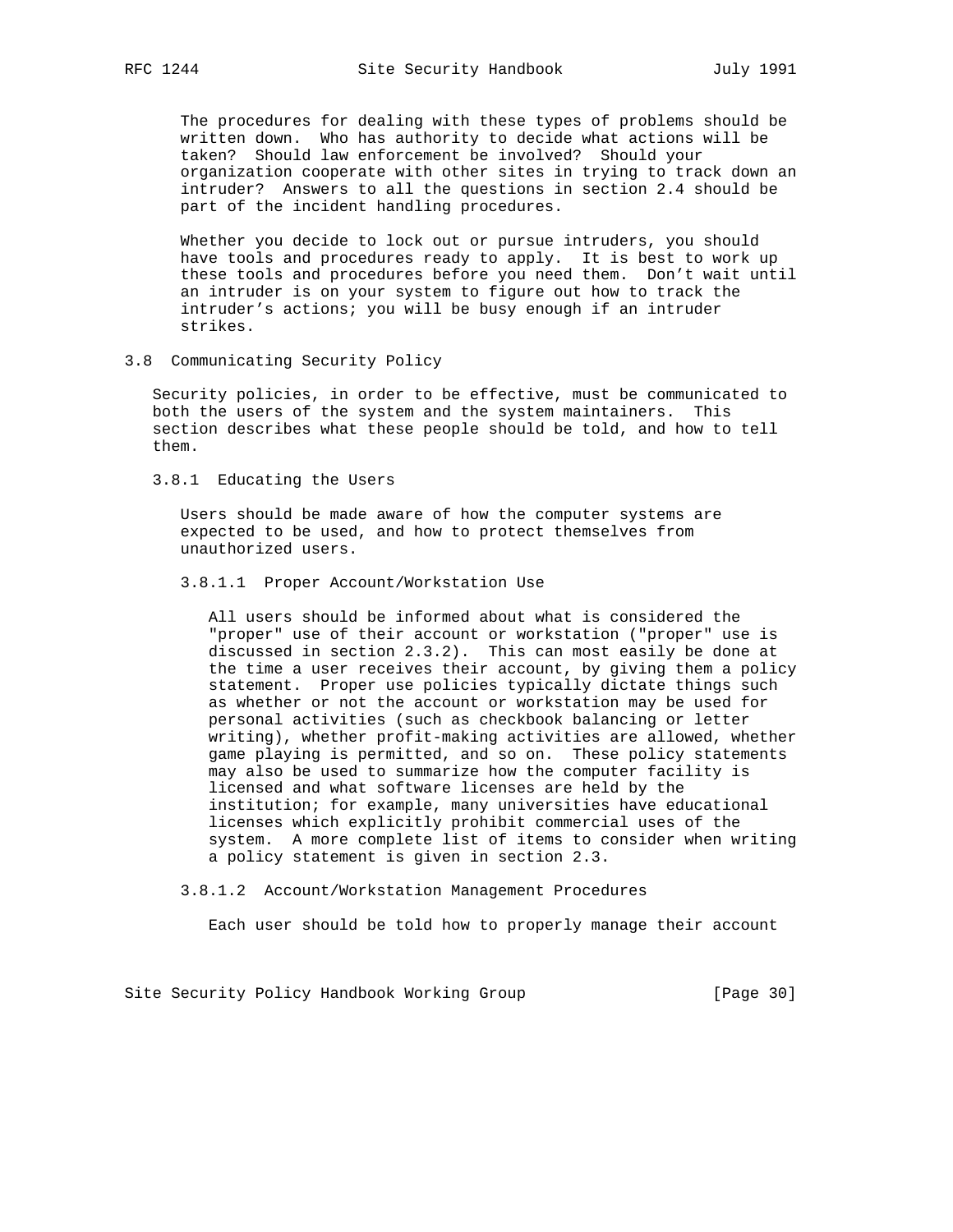and workstation. This includes explaining how to protect files stored on the system, how to log out or lock the terminal or workstation, and so on. Much of this information is typically covered in the "beginning user" documentation provided by the operating system vendor, although many sites elect to supplement this material with local information.

 If your site offers dial-up modem access to the computer systems, special care must be taken to inform users of the security problems inherent in providing this access. Issues such as making sure to log out before hanging up the modem should be covered when the user is initially given dial-up access.

 Likewise, access to the systems via local and wide-area networks presents its own set of security problems which users should be made aware of. Files which grant "trusted host" or "trusted user" status to remote systems and users should be carefully explained.

3.8.1.3 Determining Account Misuse

 Users should be told how to detect unauthorized access to their account. If the system prints the last login time when a user logs in, he or she should be told to check that time and note whether or not it agrees with the last time he or she actually logged in.

 Command interpreters on some systems (e.g., the UNIX C shell) maintain histories of the last several commands executed. Users should check these histories to be sure someone has not executed other commands with their account.

3.8.1.4 Problem Reporting Procedures

 A procedure should be developed to enable users to report suspected misuse of their accounts or other misuse they may have noticed. This can be done either by providing the name and telephone number of a system administrator who manages security of the computer system, or by creating an electronic mail address (e.g., "security") to which users can address their problems.

3.8.2 Educating the Host Administrators

 In many organizations, computer systems are administered by a wide variety of people. These administrators must know how to protect their own systems from attack and unauthorized use, as well as how

Site Security Policy Handbook Working Group [Page 31]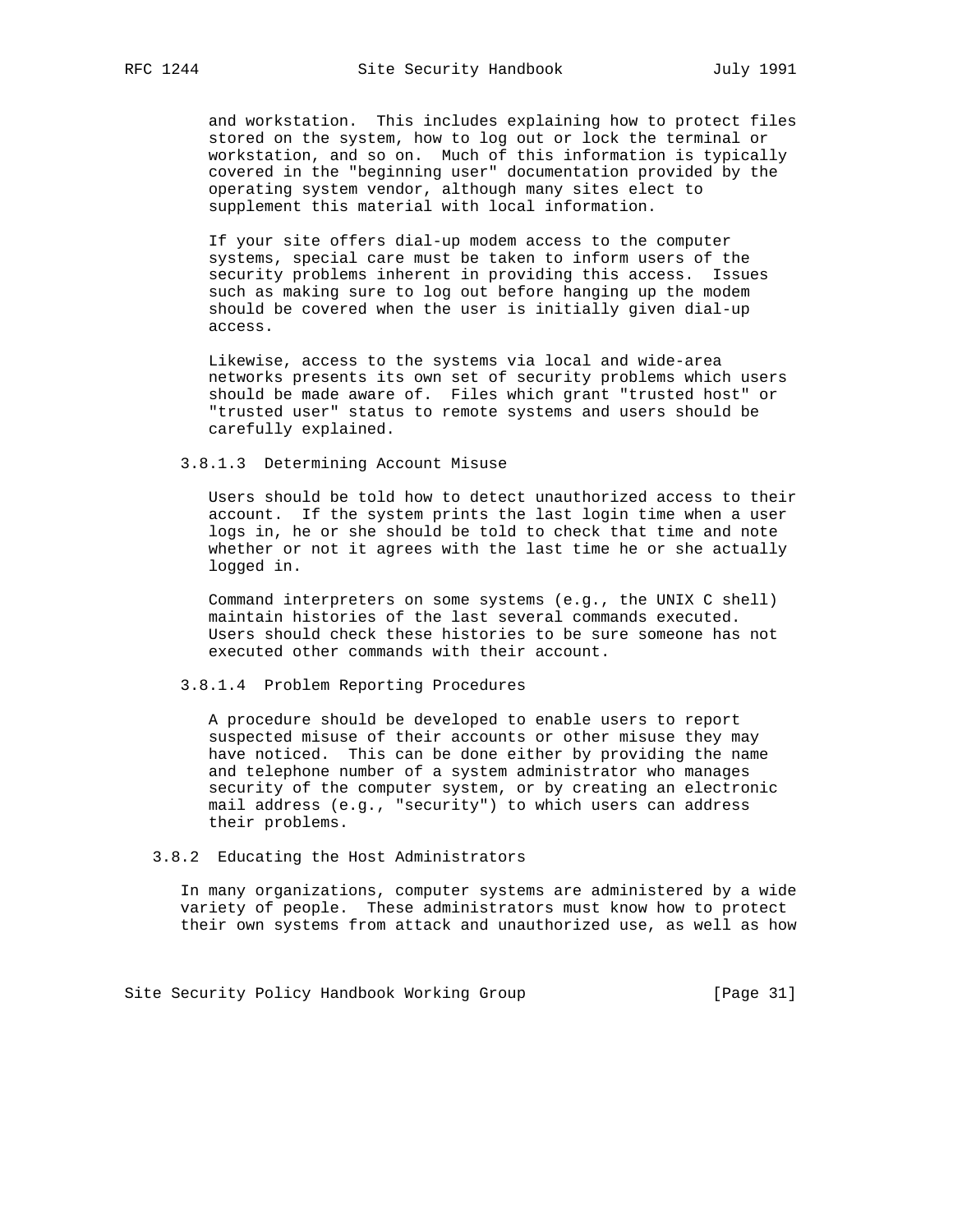to communicate successful penetration of their systems to other administrators as a warning.

## 3.8.2.1 Account Management Procedures

 Care must be taken when installing accounts on the system in order to make them secure. When installing a system from distribution media, the password file should be examined for "standard" accounts provided by the vendor. Many vendors provide accounts for use by system services or field service personnel. These accounts typically have either no password or one which is common knowledge. These accounts should be given new passwords if they are needed, or disabled or deleted from the system if they are not.

 Accounts without passwords are generally very dangerous since they allow anyone to access the system. Even accounts which do not execute a command interpreter (e.g., accounts which exist only to see who is logged in to the system) can be compromised if set up incorrectly. A related concept, that of "anonymous" file transfer (FTP) [20], allows users from all over the network to access your system to retrieve files from (usually) a protected disk area. You should carefully weigh the benefits that an account without a password provides against the security risks of providing such access to your system.

 If the operating system provides a "shadow" password facility which stores passwords in a separate file accessible only to privileged users, this facility should be used. System V UNIX, SunOS 4.0 and above, and versions of Berkeley UNIX after 4.3BSD Tahoe, as well as others, provide this feature. It protects passwords by hiding their encrypted values from unprivileged users. This prevents an attacker from copying your password file to his or her machine and then attempting to break the passwords at his or her leisure.

 Keep track of who has access to privileged user accounts (e.g., "root" on UNIX or "MAINT" on VMS). Whenever a privileged user leaves the organization or no longer has need of the privileged account, the passwords on all privileged accounts should be changed.

3.8.2.2 Configuration Management Procedures

 When installing a system from the distribution media or when installing third-party software, it is important to check the installation carefully. Many installation procedures assume a "trusted" site, and hence will install files with world write

Site Security Policy Handbook Working Group [Page 32]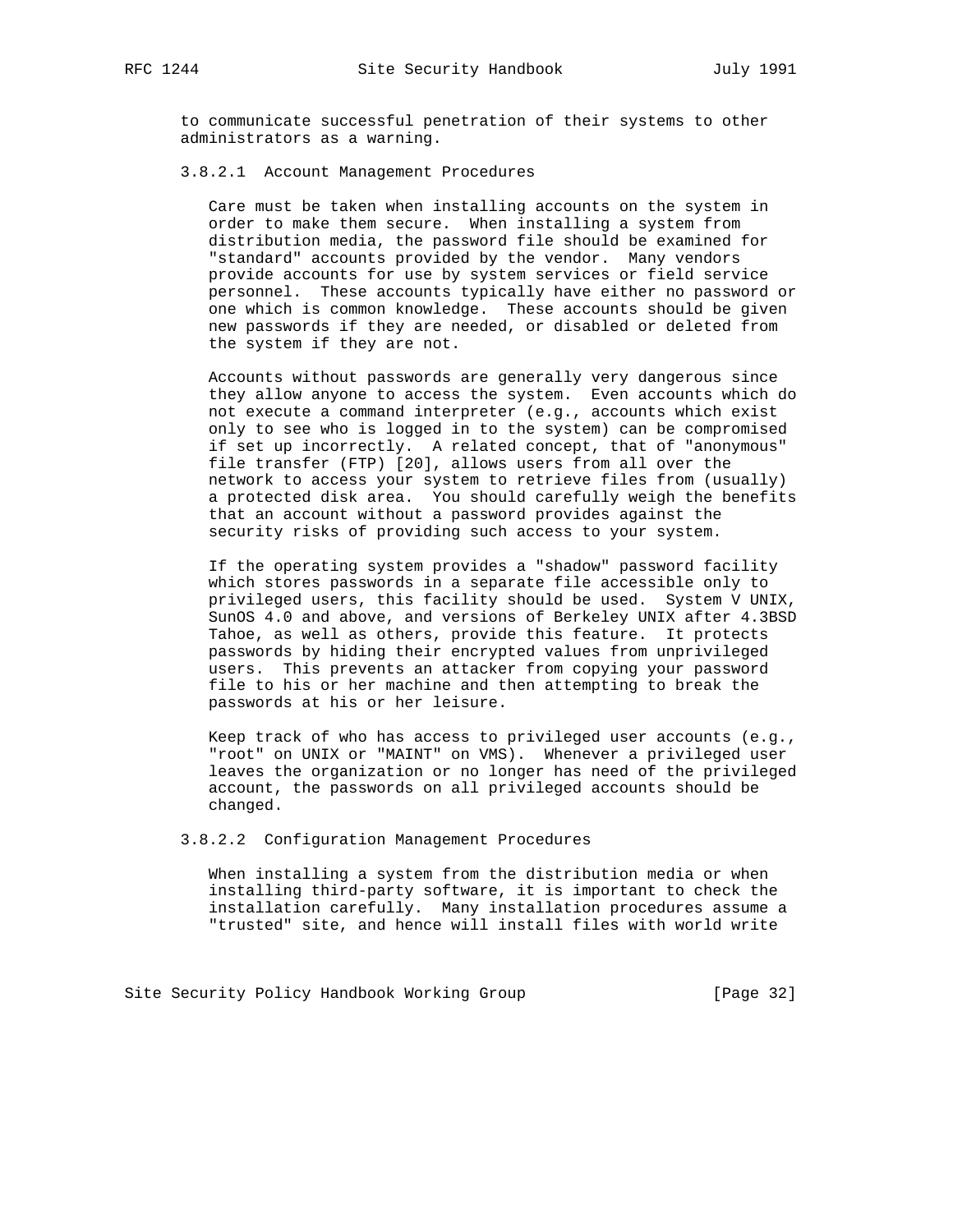permission enabled, or otherwise compromise the security of files.

 Network services should also be examined carefully when first installed. Many vendors provide default network permission files which imply that all outside hosts are to be "trusted", which is rarely the case when connected to wide-area networks such as the Internet.

 Many intruders collect information on the vulnerabilities of particular system versions. The older a system, the more likely it is that there are security problems in that version which have since been fixed by the vendor in a later release. For this reason, it is important to weigh the risks of not upgrading to a new operating system release (thus leaving security holes unplugged) against the cost of upgrading to the new software (possibly breaking third-party software, etc.). Bug fixes from the vendor should be weighed in a similar fashion, with the added note that "security" fixes from a vendor usually address fairly serious security problems.

 Other bug fixes, received via network mailing lists and the like, should usually be installed, but not without careful examination. Never install a bug fix unless you're sure you know what the consequences of the fix are - there's always the possibility that an intruder has suggested a "fix" which actually gives him or her access to your system.

3.8.2.3 Recovery Procedures - Backups

 It is impossible to overemphasize the need for a good backup strategy. File system backups not only protect you in the event of hardware failure or accidental deletions, but they also protect you against unauthorized changes made by an intruder. Without a copy of your data the way it's "supposed" to be, it can be difficult to undo something an attacker has done.

 Backups, especially if run daily, can also be useful in providing a history of an intruder's activities. Looking through old backups can establish when your system was first penetrated. Intruders may leave files around which, although deleted later, are captured on the backup tapes. Backups can also be used to document an intruder's activities to law enforcement agencies if necessary.

 A good backup strategy will dump the entire system to tape at least once a month. Partial (or "incremental") dumps should be

Site Security Policy Handbook Working Group [Page 33]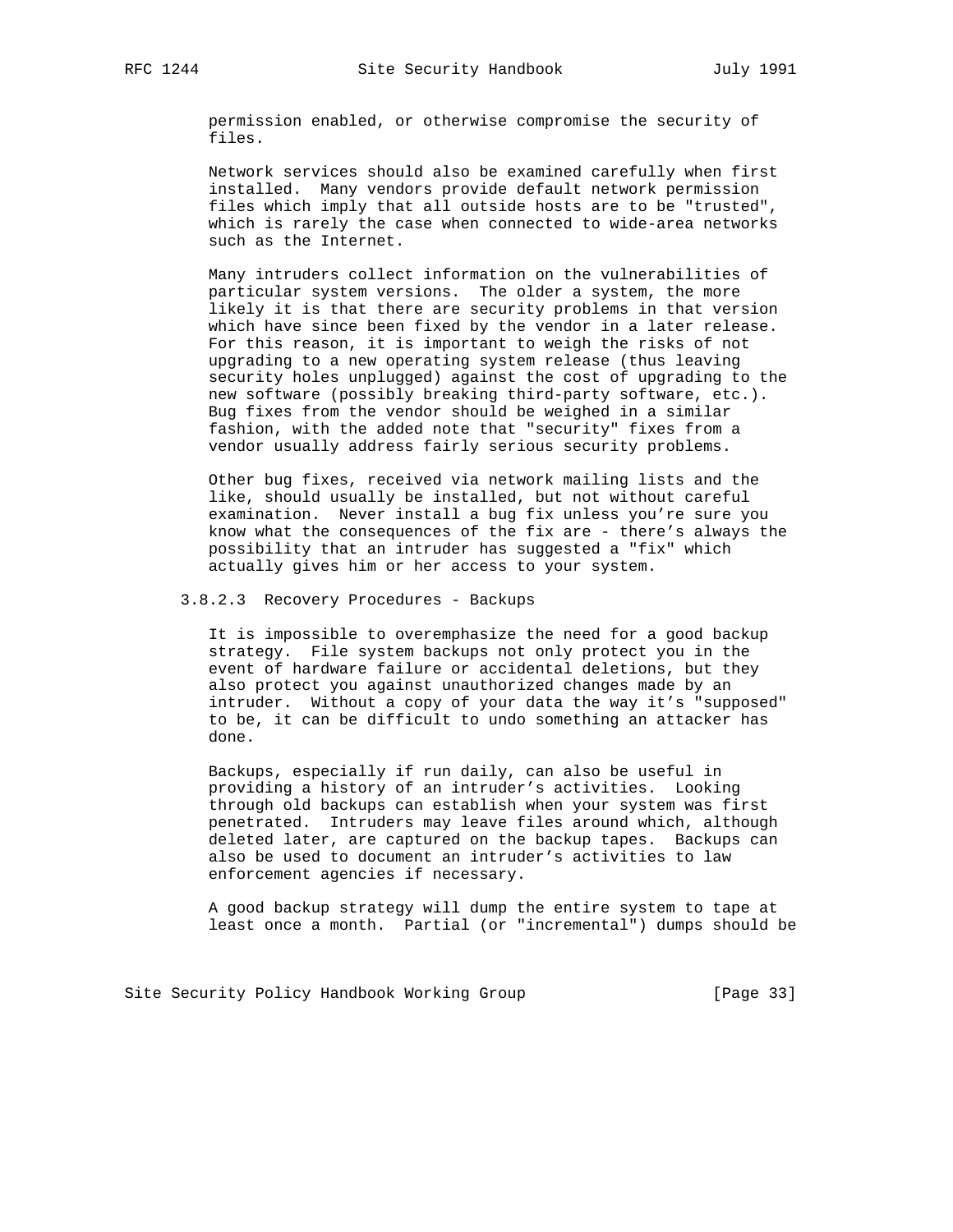done at least twice a week, and ideally they should be done daily. Commands specifically designed for performing file system backups (e.g., UNIX "dump" or VMS "BACKUP") should be used in preference to other file copying commands, since these tools are designed with the express intent of restoring a system to a known state.

3.8.2.4 Problem Reporting Procedures

 As with users, system administrators should have a defined procedure for reporting security problems. In large installations, this is often done by creating an electronic mail alias which contains the names of all system administrators in the organization. Other methods include setting up some sort of response team similar to the CERT, or establishing a "hotline" serviced by an existing support group.

## 3.9 Resources to Prevent Security Breaches

 This section discusses software, hardware, and procedural resources that can be used to support your site security policy.

3.9.1 Network Connections and Firewalls

 A "firewall" is put in place in a building to provide a point of resistance to the entry of flames into another area. Similarly, a secretary's desk and reception area provides a point of controlling access to other office spaces. This same technique can be applied to a computer site, particularly as it pertains to network connections.

 Some sites will be connected only to other sites within the same organization and will not have the ability to connect to other networks. Sites such as these are less susceptible to threats from outside their own organization, although intrusions may still occur via paths such as dial-up modems. On the other hand, many other organizations will be connected to other sites via much larger networks, such as the Internet. These sites are susceptible to the entire range of threats associated with a networked environment.

 The risks of connecting to outside networks must be weighed against the benefits. It may be desirable to limit connection to outside networks to those hosts which do not store sensitive material, keeping "vital" machines (such as those which maintain company payroll or inventory systems) isolated. If there is a need to participate in a Wide Area Network (WAN), consider restricting all access to your local network through a single

Site Security Policy Handbook Working Group [Page 34]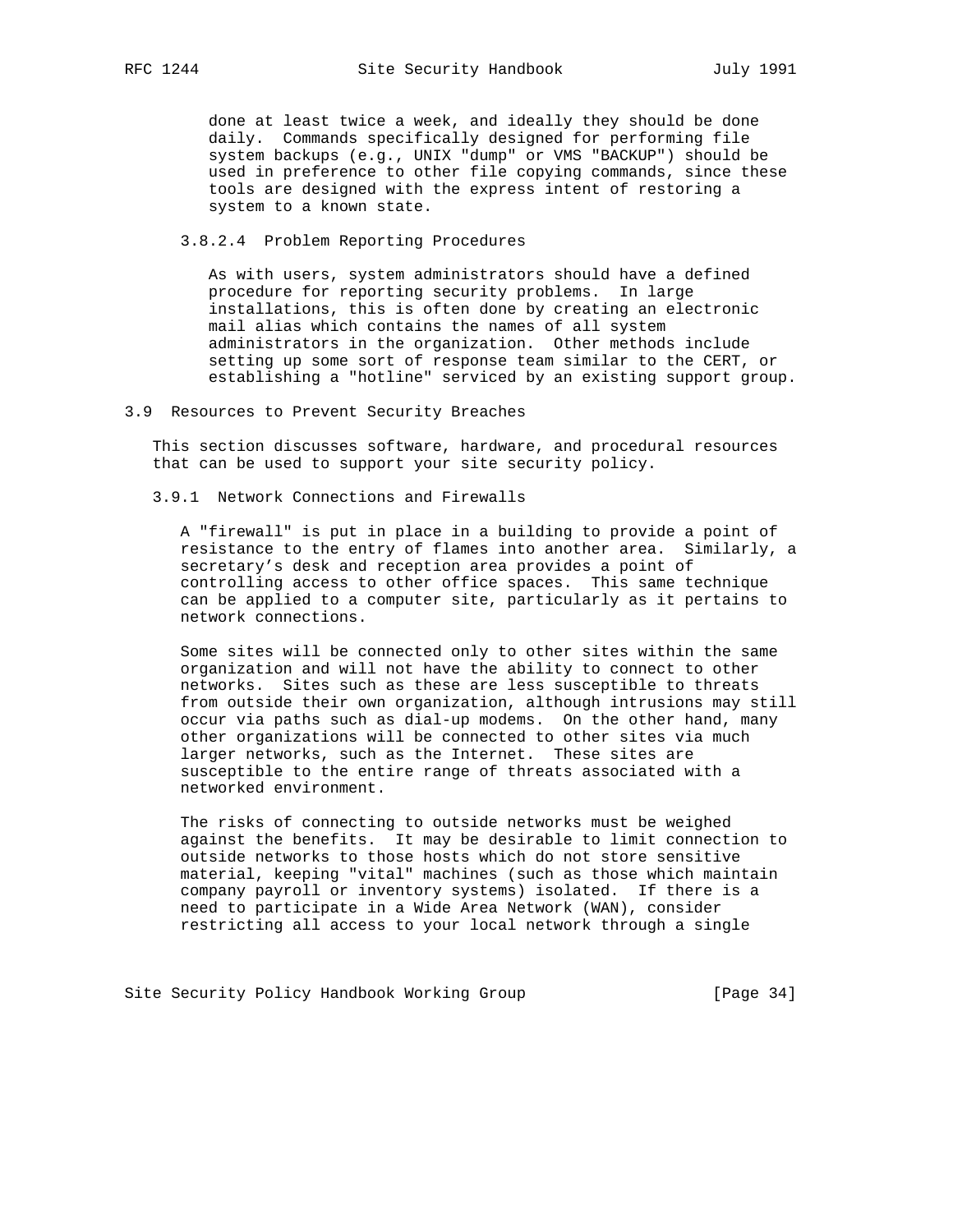system. That is, all access to or from your own local network must be made through a single host computer that acts as a firewall between you and the outside world. This firewall system should be rigorously controlled and password protected, and external users accessing it should also be constrained by restricting the functionality available to remote users. By using this approach, your site could relax some of the internal security controls on your local net, but still be afforded the protection of a rigorously controlled host front end.

 Note that even with a firewall system, compromise of the firewall could result in compromise of the network behind the firewall. Work has been done in some areas to construct a firewall which even when compromised, still protects the local network [6, CHESWICK].

## 3.9.2 Confidentiality

 Confidentiality, the act of keeping things hidden or secret, is one of the primary goals of computer security practitioners. Several mechanisms are provided by most modern operating systems to enable users to control the dissemination of information. Depending upon where you work, you may have a site where everything is protected, or a site where all information is usually regarded as public, or something in-between. Most sites lean toward the in-between, at least until some penetration has occurred.

 Generally, there are three instances in which information is vulnerable to disclosure: when the information is stored on a computer system, when the information is in transit to another system (on the network), and when the information is stored on backup tapes.

 The first of these cases is controlled by file permissions, access control lists, and other similar mechanisms. The last can be controlled by restricting access to the backup tapes (by locking them in a safe, for example). All three cases can be helped by using encryption mechanisms.

3.9.2.1 Encryption (hardware and software)

 Encryption is the process of taking information that exists in some readable form and converting it into a non-readable form. There are several types of commercially available encryption packages in both hardware and software forms. Hardware encryption engines have the advantage that they are much faster than the software equivalent, yet because they are faster, they

Site Security Policy Handbook Working Group [Page 35]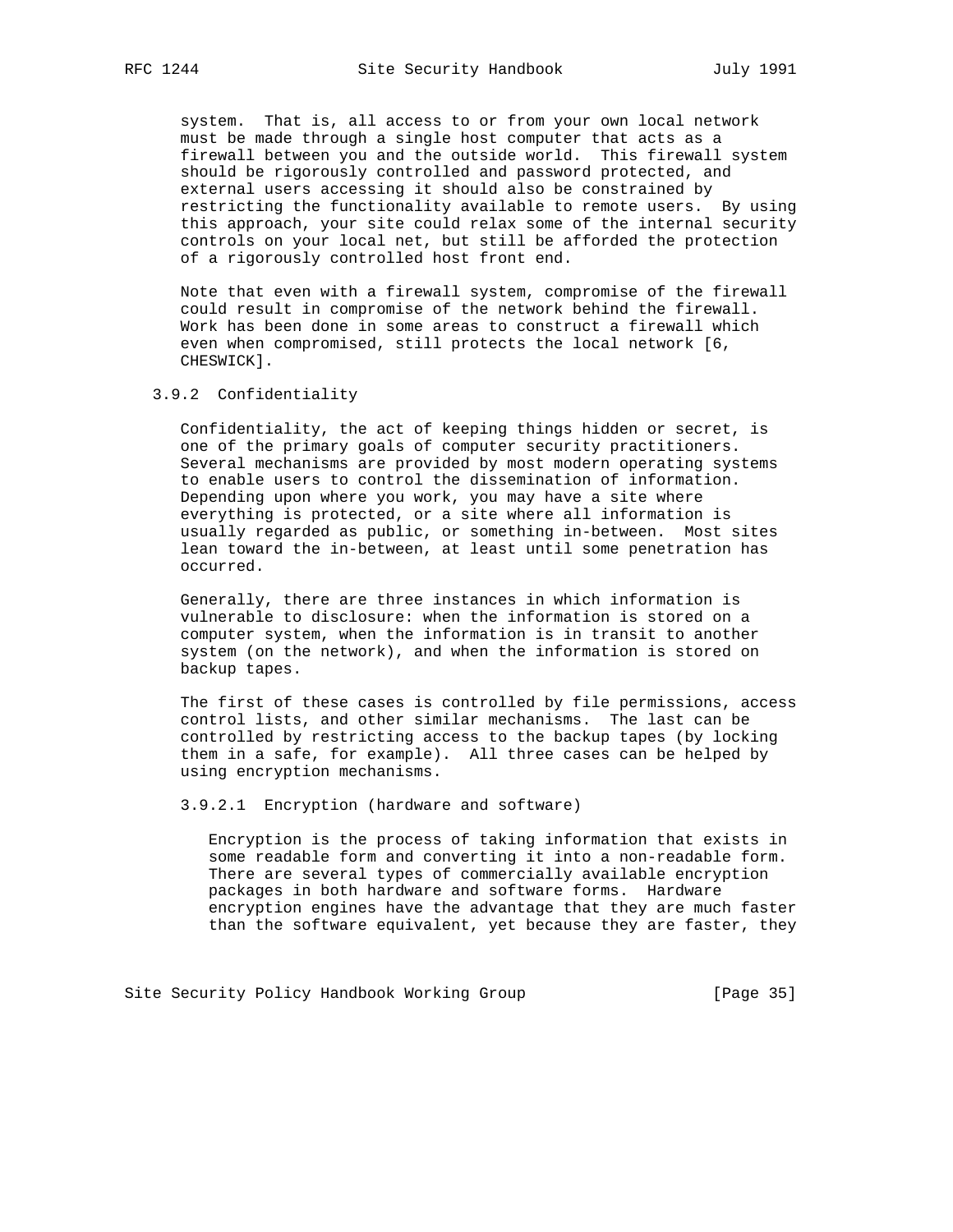are of greater potential benefit to an attacker who wants to execute a brute-force attack on your encrypted information.

 The advantage of using encryption is that, even if other access control mechanisms (passwords, file permissions, etc.) are compromised by an intruder, the data is still unusable. Naturally, encryption keys and the like should be protected at least as well as account passwords.

 Information in transit (over a network) may be vulnerable to interception as well. Several solutions to this exist, ranging from simply encrypting files before transferring them (end-to end encryption) to special network hardware which encrypts everything it sends without user intervention (secure links). The Internet as a whole does not use secure links, thus end to-end encryption must be used if encryption is desired across the Internet.

3.9.2.1.1 Data Encryption Standard (DES)

 DES is perhaps the most widely used data encryption mechanism today. Many hardware and software implementations exist, and some commercial computers are provided with a software version. DES transforms plain text information into encrypted data (or ciphertext) by means of a special algorithm and "seed" value called a key. So long as the key is retained (or remembered) by the original user, the ciphertext can be restored to the original plain text.

 One of the pitfalls of all encryption systems is the need to remember the key under which a thing was encrypted (this is not unlike the password problem discussed elsewhere in this document). If the key is written down, it becomes less secure. If forgotten, there is little (if any) hope of recovering the original data.

 Most UNIX systems provide a DES command that enables a user to encrypt data using the DES algorithm.

3.9.2.1.2 Crypt

 Similar to the DES command, the UNIX "crypt" command allows a user to encrypt data. Unfortunately, the algorithm used by "crypt" is very insecure (based on the World War II "Enigma" device), and files encrypted with this command can be decrypted easily in a matter of a few hours. Generally, use of the "crypt" command should be avoided for any but the most trivial encryption tasks.

Site Security Policy Handbook Working Group [Page 36]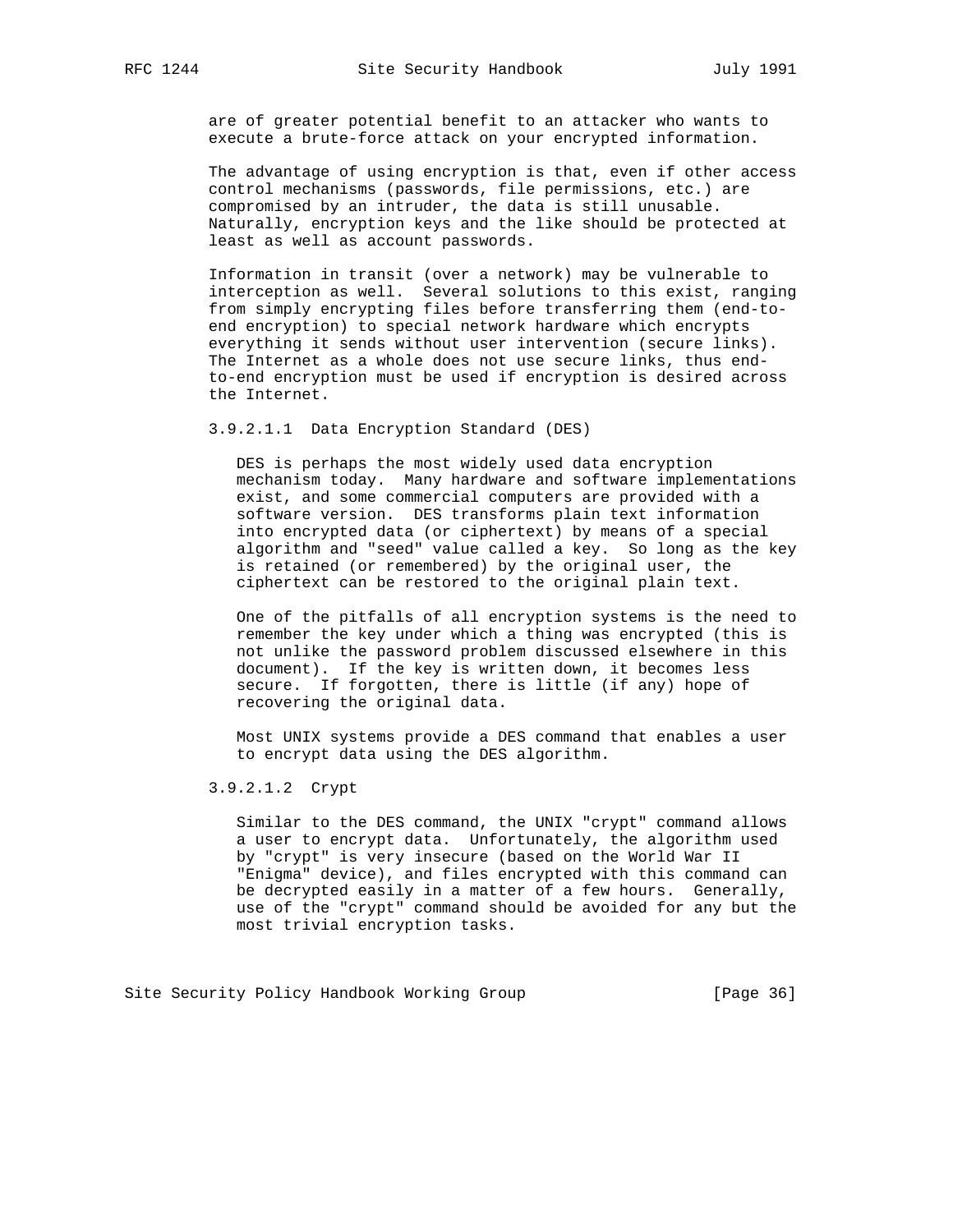# 3.9.2.2 Privacy Enhanced Mail

 Electronic mail normally transits the network in the clear (i.e., anyone can read it). This is obviously not the optimal solution. Privacy enhanced mail provides a means to automatically encrypt electronic mail messages so that a person eavesdropping at a mail distribution node is not (easily) capable of reading them. Several privacy enhanced mail packages are currently being developed and deployed on the Internet.

 The Internet Activities Board Privacy Task Force has defined a draft standard, elective protocol for use in implementing privacy enhanced mail. This protocol is defined in RFCs 1113, 1114, and 1115 [7,8,9]. Please refer to the current edition of the "IAB Official Protocol Standards" (currently, RFC 1200 [21]) for the standardization state and status of these protocols.

#### 3.9.3 Origin Authentication

 We mostly take it on faith that the header of an electronic mail message truly indicates the originator of a message. However, it iseasy to "spoof", or forge the source of a mail message. Origin authentication provides a means to be certain of the originator of a message or other object in the same way that a Notary Public assures a signature on a legal document. This is done by means of a "Public Key" cryptosystem.

 A public key cryptosystem differs from a private key cryptosystem in several ways. First, a public key system uses two keys, a Public Key that anyone can use (hence the name) and a Private Key that only the originator of a message uses. The originator uses the private key to encrypt the message (as in DES). The receiver, who has obtained the public key for the originator, may then decrypt the message.

 In this scheme, the public key is used to authenticate the originator's use of his or her private key, and hence the identity of the originator is more rigorously proven. The most widely known implementation of a public key cryptosystem is the RSA system [26]. The Internet standard for privacy enhanced mail makes use of the RSA system.

3.9.4 Information Integrity

 Information integrity refers to the state of information such that it is complete, correct, and unchanged from the last time in which

Site Security Policy Handbook Working Group [Page 37]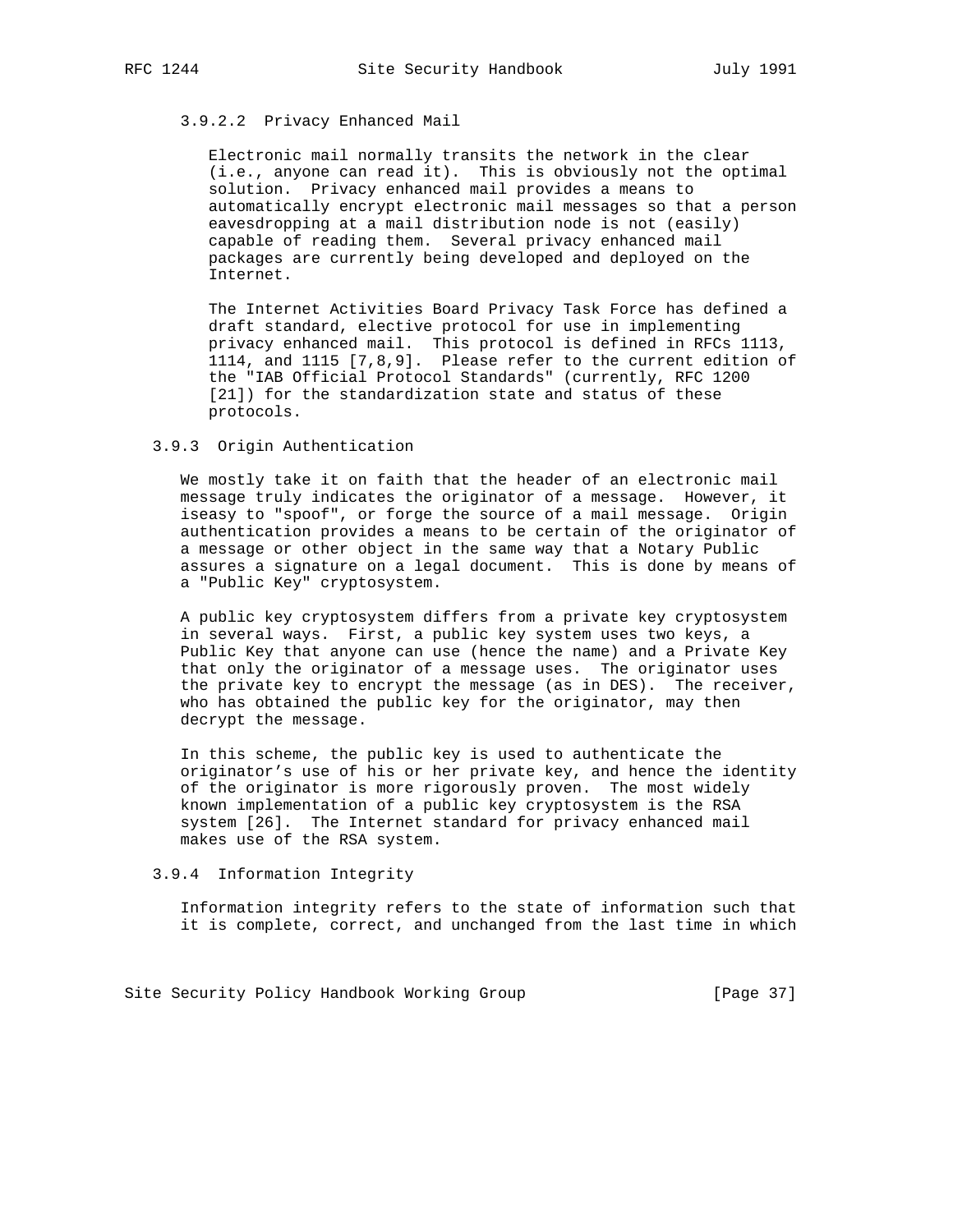it was verified to be in an "integral" state. The value of information integrity to a site will vary. For example, it is more important for military and government installations to prevent the "disclosure" of classified information, whether it is right or wrong. A bank, on the other hand, is far more concerned with whether the account information maintained for its customers is complete and accurate.

 Numerous computer system mechanisms, as well as procedural controls, have an influence on the integrity of system information. Traditional access control mechanisms maintain controls over who can access system information. These mechanisms alone are not sufficient in some cases to provide the degree of integrity required. Some other mechanisms are briefly discussed below.

 It should be noted that there are other aspects to maintaining system integrity besides these mechanisms, such as two-person controls, and integrity validation procedures. These are beyond the scope of this document.

3.9.4.1 Checksums

 Easily the simplest mechanism, a simple checksum routine can compute a value for a system file and compare it with the last known value. If the two are equal, the file is probably unchanged. If not, the file has been changed by some unknown means.

 Though it is the easiest to implement, the checksum scheme suffers from a serious failing in that it is not very sophisticated and a determined attacker could easily add enough characters to the file to eventually obtain the correct value.

 A specific type of checksum, called a CRC checksum, is considerably more robust than a simple checksum. It is only slightly more difficult to implement and provides a better degree of catching errors. It too, however, suffers from the possibility of compromise by an attacker.

 Checksums may be used to detect the altering of information. However, they do not actively guard against changes being made. For this, other mechanisms such as access controls and encryption should be used.

Site Security Policy Handbook Working Group [Page 38]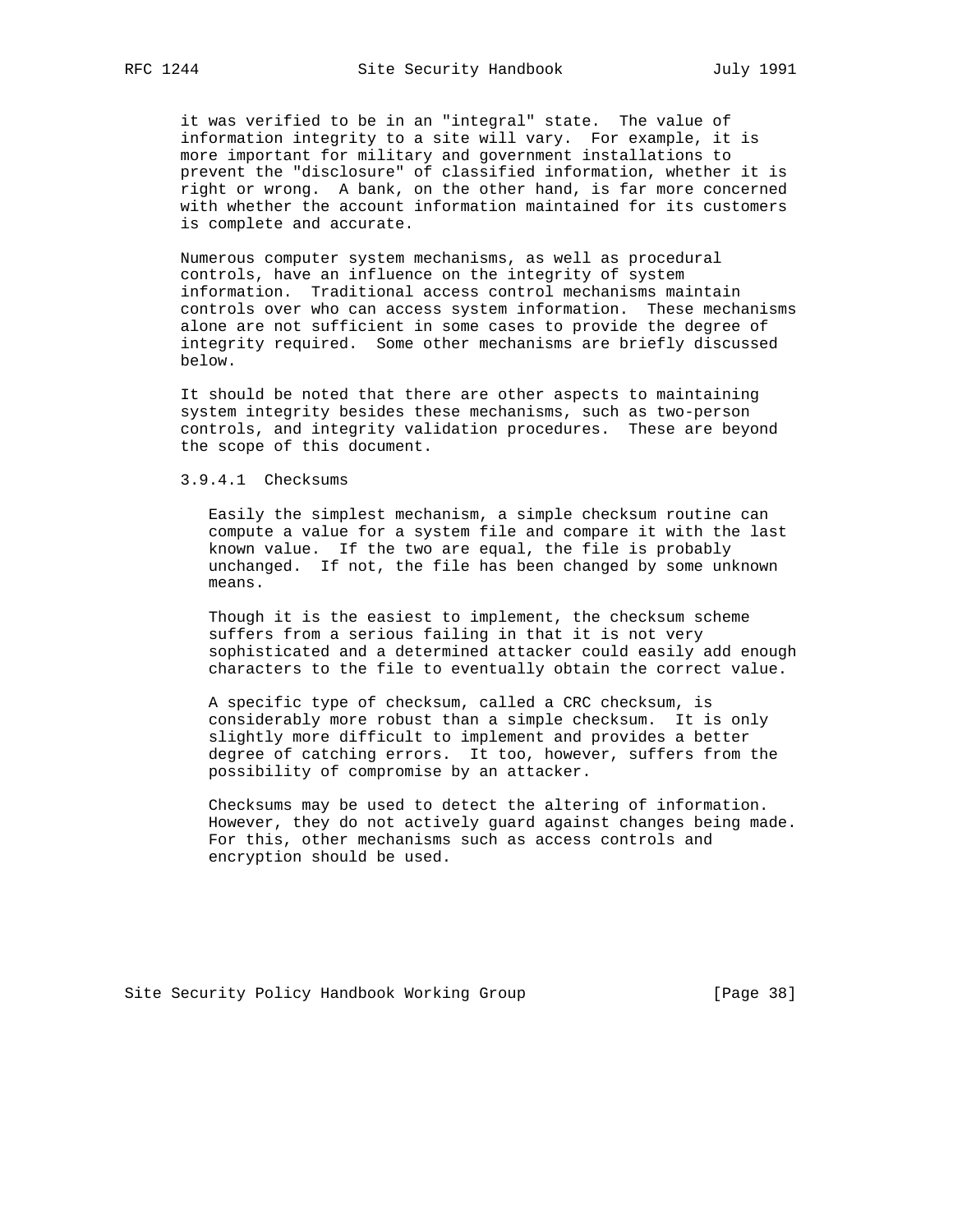#### 3.9.4.2 Cryptographic Checksums

 Cryptographic checksums (also called cryptosealing) involve breaking a file up into smaller chunks, calculating a (CRC) checksum for each chunk, and adding the CRCs together. Depending upon the exact algorithm used, this can result in a nearly unbreakable method of determining whether a file has been changed. This mechanism suffers from the fact that it is sometimes computationally intensive and may be prohibitive except in cases where the utmost integrity protection is desired.

 Another related mechanism, called a one-way hash function (or a Manipulation Detection Code (MDC)) can also be used to uniquely identify a file. The idea behind these functions is that no two inputs can produce the same output, thus a modified file will not have the same hash value. One-way hash functions can be implemented efficiently on a wide variety of systems, making unbreakable integrity checks possible. (Snefru, a one-way hash function available via USENET as well as the Internet is just one example of an efficient one-way hash function.) [10]

#### 3.9.5 Limiting Network Access

 The dominant network protocols in use on the Internet, IP (RFC 791) [11], TCP (RFC 793) [12], and UDP (RFC 768) [13], carry certain control information which can be used to restrict access to certain hosts or networks within an organization.

 The IP packet header contains the network addresses of both the sender and recipient of the packet. Further, the TCP and UDP protocols provide the notion of a "port", which identifies the endpoint (usually a network server) of a communications path. In some instances, it may be desirable to deny access to a specific TCP or UDP port, or even to certain hosts and networks altogether.

### 3.9.5.1 Gateway Routing Tables

 One of the simplest approaches to preventing unwanted network connections is to simply remove certain networks from a gateway's routing tables. This makes it "impossible" for a host to send packets to these networks. (Most protocols require bidirectional packet flow even for unidirectional data flow, thus breaking one side of the route is usually sufficient.)

 This approach is commonly taken in "firewall" systems by preventing the firewall from advertising local routes to the

Site Security Policy Handbook Working Group [Page 39]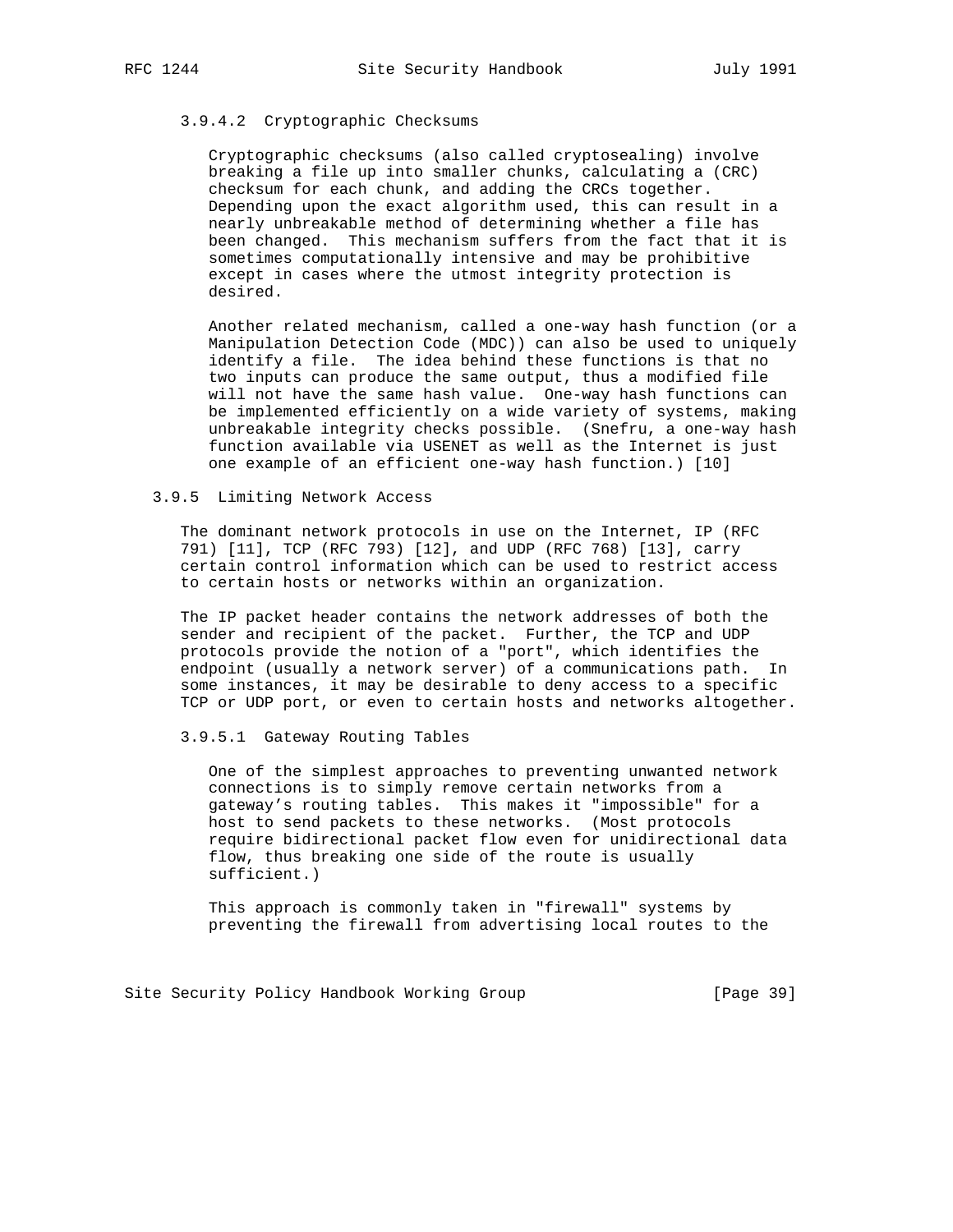outside world. The approach is deficient in that it often prevents "too much" (e.g., in order to prevent access to one system on the network, access to all systems on the network is disabled).

### 3.9.5.2 Router Packet Filtering

 Many commercially available gateway systems (more correctly called routers) provide the ability to filter packets based not only on sources or destinations, but also on source-destination combinations. This mechanism can be used to deny access to a specific host, network, or subnet from any other host, network, or subnet.

 Gateway systems from some vendors (e.g., cisco Systems) support an even more complex scheme, allowing finer control over source and destination addresses. Via the use of address masks, one can deny access to all but one host on a particular network. The cisco Systems also allow packet screening based on IP protocol type and TCP or UDP port numbers [14].

 This can also be circumvented by "source routing" packets destined for the "secret" network. Source routed packets may be filtered out by gateways, but this may restrict other legitimate activities, such as diagnosing routing problems.

## 3.9.6 Authentication Systems

 Authentication refers to the process of proving a claimed identity to the satisfaction of some permission-granting authority. Authentication systems are hardware, software, or procedural mechanisms that enable a user to obtain access to computing resources. At the simplest level, the system administrator who adds new user accounts to the system is part of the system authentication mechanism. At the other end of the spectrum, fingerprint readers or retinal scanners provide a very high-tech solution to establishing a potential user's identity. Without establishing and proving a user's identity prior to establishing a session, your site's computers are vulnerable to any sort of attack.

 Typically, a user authenticates himself or herself to the system by entering a password in response to a prompt. Challenge/Response mechanisms improve upon passwords by prompting the user for some piece of information shared by both the computer and the user (such as mother's maiden name, etc.).

Site Security Policy Handbook Working Group [Page 40]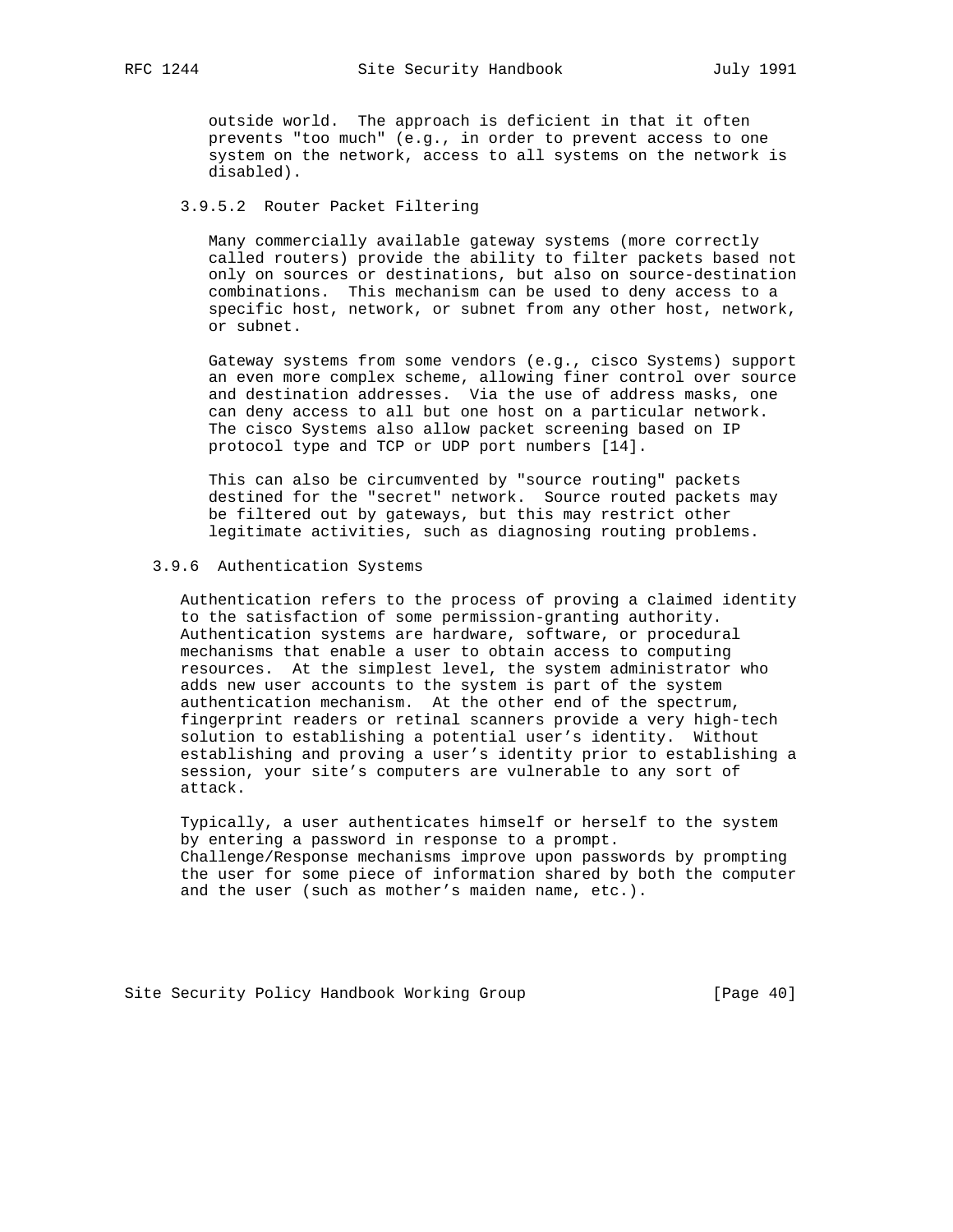## 3.9.6.1 Kerberos

 Kerberos, named after the dog who in mythology is said to stand at the gates of Hades, is a collection of software used in a large network to establish a user's claimed identity. Developed at the Massachusetts Institute of Technology (MIT), it uses a combination of encryption and distributed databases so that a user at a campus facility can login and start a session from any computer located on the campus. This has clear advantages in certain environments where there are a large number of potential users who may establish a connection from any one of a large number of workstations. Some vendors are now incorporating Kerberos into their systems.

 It should be noted that while Kerberos makes several advances in the area of authentication, some security weaknesses in the protocol still remain [15].

### 3.9.6.2 Smart Cards

 Several systems use "smart cards" (a small calculator-like device) to help authenticate users. These systems depend on the user having an object in their possession. One such system involves a new password procedure that require a user to enter a value obtained from a "smart card" when asked for a password by the computer. Typically, the host machine will give the user some piece of information that is entered into the keyboard of the smart card. The smart card will display a response which must then be entered into the computer before the session will be established. Another such system involves a smart card which displays a number which changes over time, but which is synchronized with the authentication software on the computer.

 This is a better way of dealing with authentication than with the traditional password approach. On the other hand, some say it's inconvenient to carry the smart card. Start-up costs are likely to be high as well.

3.9.7 Books, Lists, and Informational Sources

 There are many good sources for information regarding computer security. The annotated bibliography at the end of this document can provide you with a good start. In addition, information can be obtained from a variety of other sources, some of which are described in this section.

Site Security Policy Handbook Working Group [Page 41]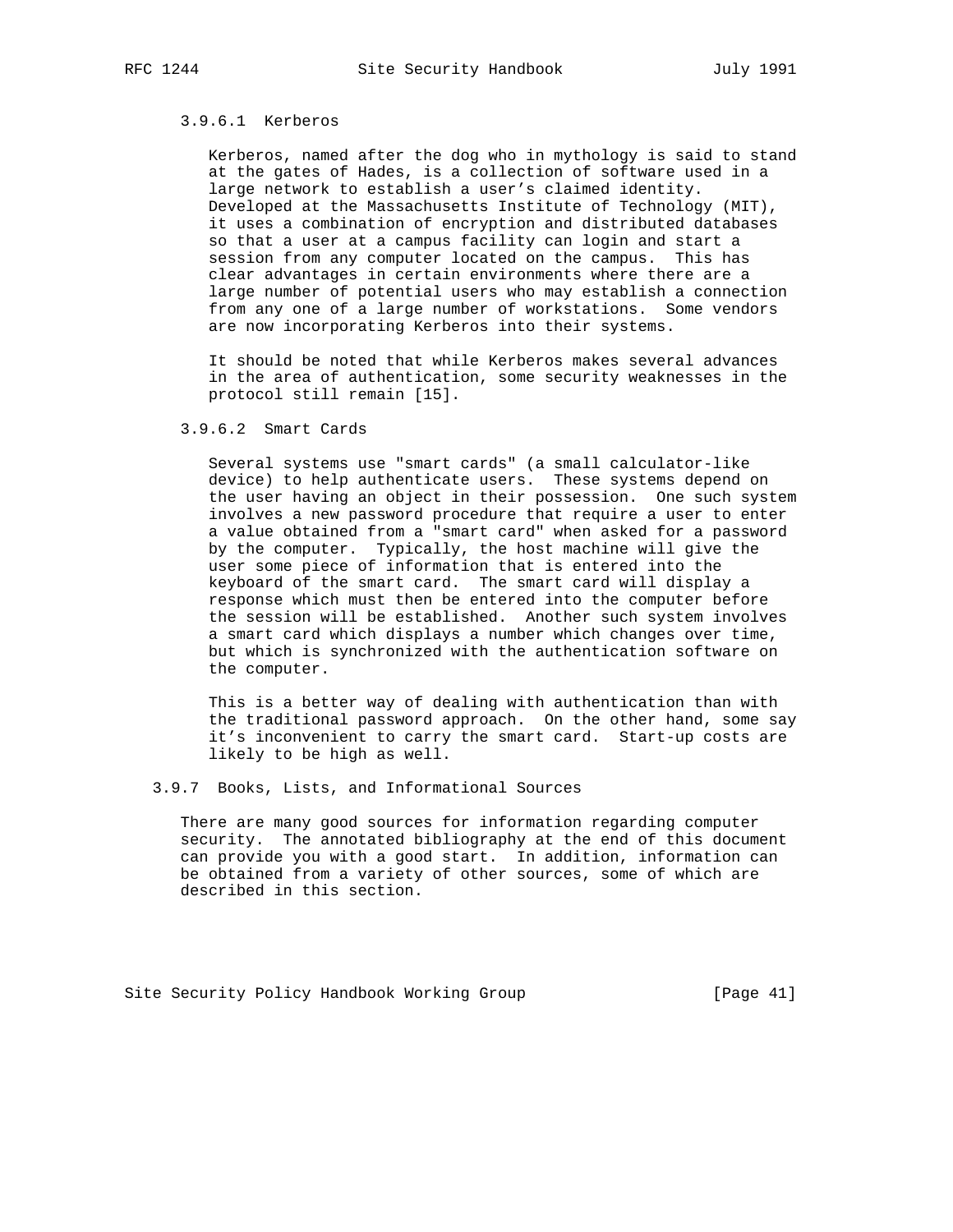# 3.9.7.1 Security Mailing Lists

 The UNIX Security mailing list exists to notify system administrators of security problems before they become common knowledge, and to provide security enhancement information. It is a restricted-access list, open only to people who can be verified as being principal systems people at a site. Requests to join the list must be sent by either the site contact listed in the Defense Data Network's Network Information Center's (DDN NIC) WHOIS database, or from the "root" account on one of the major site machines. You must include the destination address you want on the list, an indication of whether you want to be on the mail reflector list or receive weekly digests, the electronic mail address and voice telephone number of the site contact if it isn't you, and the name, address, and telephone number of your organization. This information should be sent to SECURITY-REQUEST@CPD.COM.

 The RISKS digest is a component of the ACM Committee on Computers and Public Policy, moderated by Peter G. Neumann. It is a discussion forum on risks to the public in computers and related systems, and along with discussing computer security and privacy issues, has discussed such subjects as the Stark incident, the shooting down of the Iranian airliner in the Persian Gulf (as it relates to the computerized weapons systems), problems in air and railroad traffic control systems, software engineering, and so on. To join the mailing list, send a message to RISKS-REQUEST@CSL.SRI.COM. This list is also available in the USENET newsgroup "comp.risks".

 The VIRUS-L list is a forum for the discussion of computer virus experiences, protection software, and related topics. The list is open to the public, and is implemented as a moderated digest. Most of the information is related to personal computers, although some of it may be applicable to larger systems. To subscribe, send the line:

SUB VIRUS-L your full name

 to the address LISTSERV%LEHIIBM1.BITNET@MITVMA.MIT.EDU. This list is also available via the USENET newsgroup "comp.virus".

 The Computer Underground Digest "is an open forum dedicated to sharing information among computerists and to the presentation and debate of diverse views." While not directly a security list, it does contain discussions about privacy and other security related topics. The list can be read on USENET as alt.society.cu-digest, or to join the mailing list, send mail

Site Security Policy Handbook Working Group [Page 42]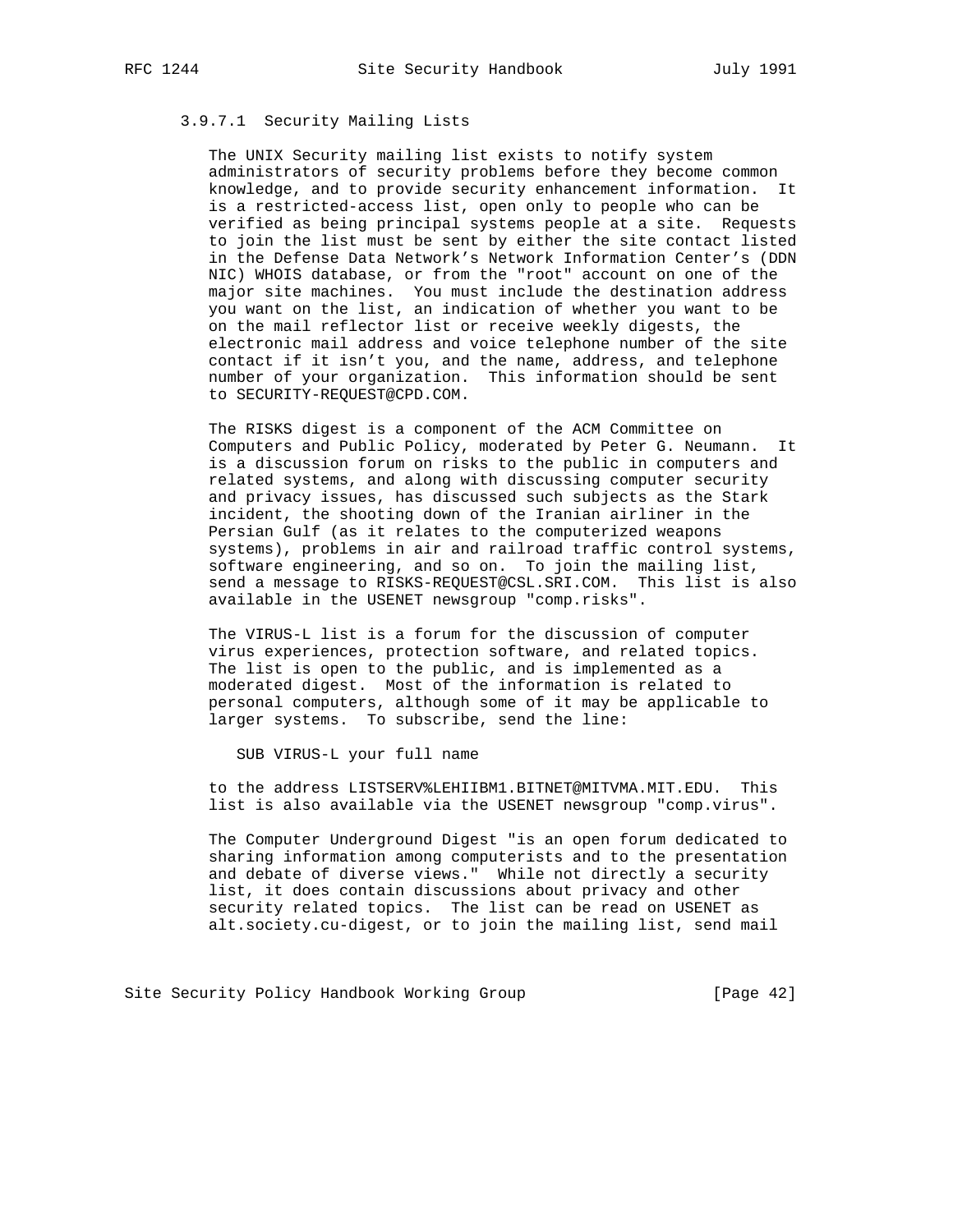to Gordon Myer (TK0JUT2%NIU.bitnet@mitvma.mit.edu). Submissions may be mailed to: cud@chinacat.unicom.com.

### 3.9.7.2 Networking Mailing Lists

 The TCP-IP mailing list is intended to act as a discussion forum for developers and maintainers of implementations of the TCP/IP protocol suite. It also discusses network-related security problems when they involve programs providing network services, such as "Sendmail". To join the TCP-IP list, send a message to TCP-IP-REQUEST@NISC.SRI.COM. This list is also available in the USENET newsgroup "comp.protocols.tcp-ip".

 SUN-NETS is a discussion list for items pertaining to networking on Sun systems. Much of the discussion is related to NFS, NIS (formally Yellow Pages), and name servers. To subscribe, send a message to SUN-NETS-REQUEST@UMIACS.UMD.EDU.

 The USENET groups misc.security and alt.security also discuss security issues. misc.security is a moderated group and also includes discussions of physical security and locks. alt.security is unmoderated.

#### 3.9.7.3 Response Teams

 Several organizations have formed special groups of people to deal with computer security problems. These teams collect information about possible security holes and disseminate it to the proper people, track intruders, and assist in recovery from security violations. The teams typically have both electronic mail distribution lists as well as a special telephone number which can be called for information or to report a problem. Many of these teams are members of the CERT System, which is coordinated by the National Institute of Standards and Technology (NIST), and exists to facilitate the exchange of information between the various teams.

3.9.7.3.1 DARPA Computer Emergency Response Team

 The Computer Emergency Response Team/Coordination Center (CERT/CC) was established in December 1988 by the Defense Advanced Research Projects Agency (DARPA) to address computer security concerns of research users of the Internet. It is operated by the Software Engineering Institute (SEI) at Carnegie-Mellon University (CMU). The CERT can immediately confer with experts to diagnose and solve security problems, and also establish and maintain communications with the affected computer users and

Site Security Policy Handbook Working Group [Page 43]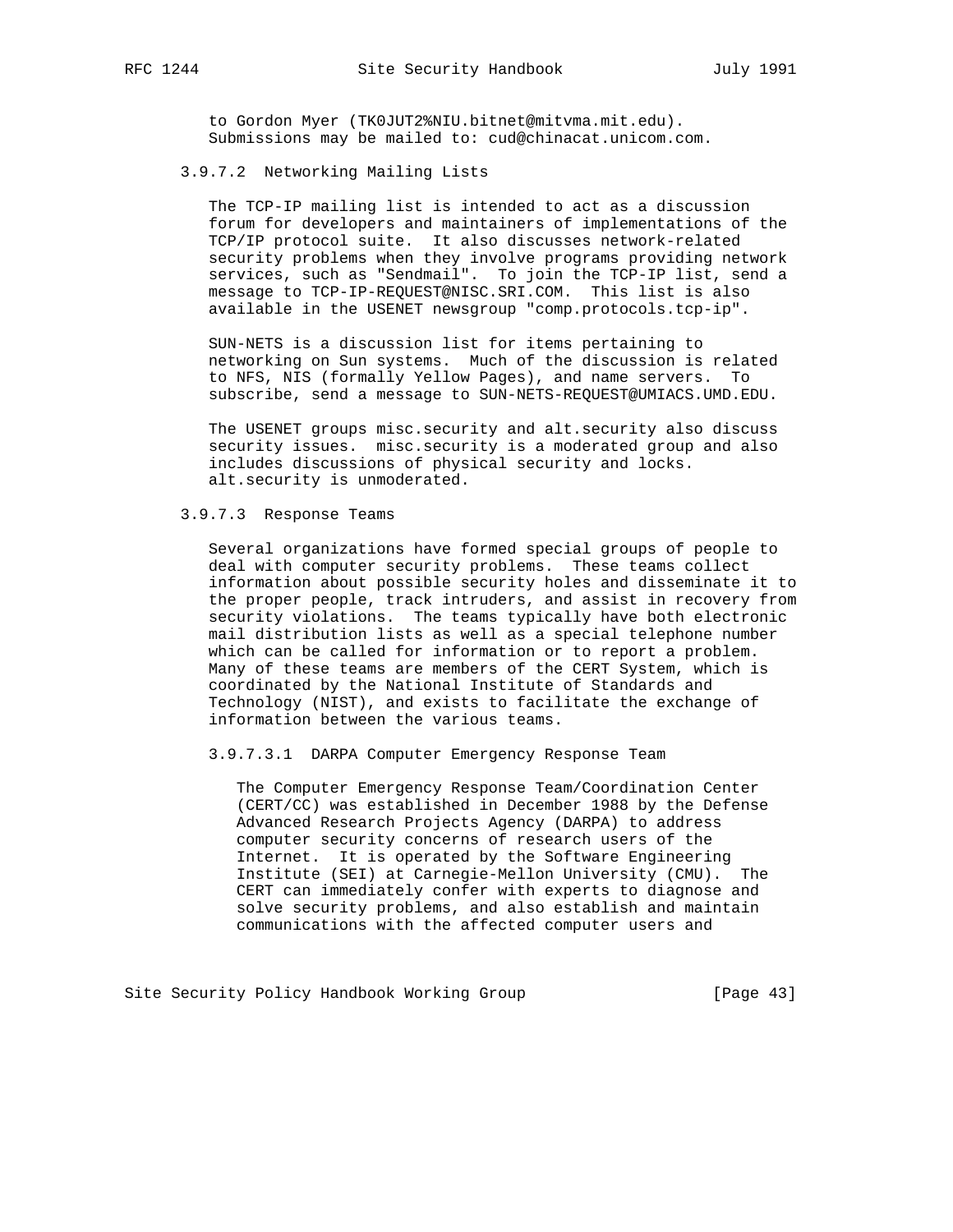government authorities as appropriate.

 The CERT/CC serves as a clearing house for the identification and repair of security vulnerabilities, informal assessments of existing systems, improvement of emergency response capability, and both vendor and user security awareness. In addition, the team works with vendors of various systems in order to coordinate the fixes for security problems.

 The CERT/CC sends out security advisories to the CERT- ADVISORY mailing list whenever appropriate. They also operate a 24-hour hotline that can be called to report security problems (e.g., someone breaking into your system), as well as to obtain current (and accurate) information about rumored security problems.

 To join the CERT-ADVISORY mailing list, send a message to CERT@CERT.SEI.CMU.EDU and ask to be added to the mailing list. The material sent to this list also appears in the USENET newsgroup "comp.security.announce". Past advisories are available for anonymous FTP from the host CERT.SEI.CMU.EDU. The 24-hour hotline number is (412) 268- 7090.

 The CERT/CC also maintains a CERT-TOOLS list to encourage the exchange of information on tools and techniques that increase the secure operation of Internet systems. The CERT/CC does not review or endorse the tools described on the list. To subscribe, send a message to CERT-TOOLS- REQUEST@CERT.SEI.CMU.EDU and ask to be added to the mailing list.

 The CERT/CC maintains other generally useful security information for anonymous FTP from CERT.SEI.CMU.EDU. Get the README file for a list of what is available.

For more information, contact:

 CERT Software Engineering Institute Carnegie Mellon University Pittsburgh, PA 15213-3890

 (412) 268-7090 cert@cert.sei.cmu.edu.

Site Security Policy Handbook Working Group [Page 44]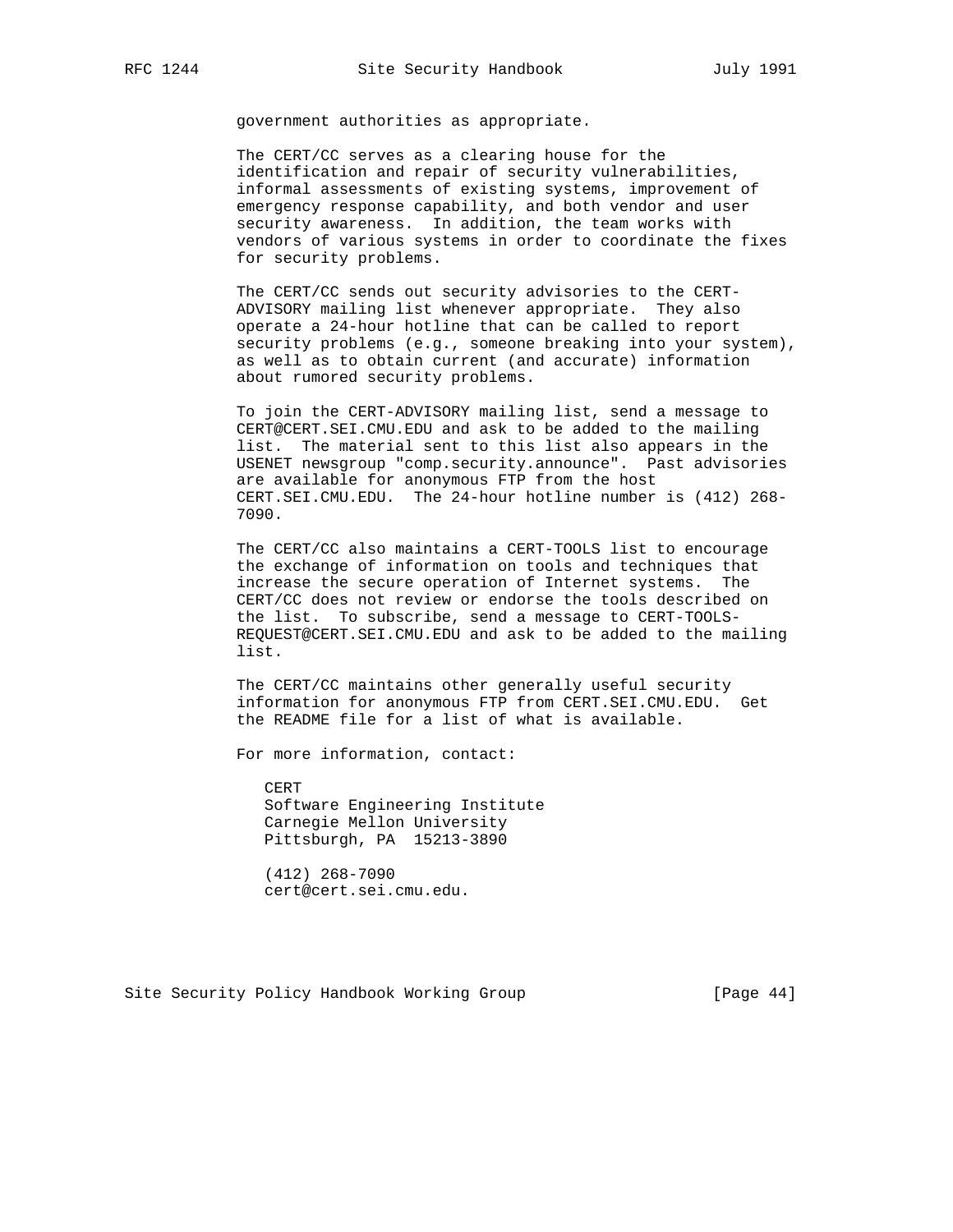# 3.9.7.3.2 DDN Security Coordination Center

 For DDN users, the Security Coordination Center (SCC) serves a function similar to CERT. The SCC is the DDN's clearing house for host/user security problems and fixes, and works with the DDN Network Security Officer. The SCC also distributes the DDN Security Bulletin, which communicates information on network and host security exposures, fixes, and concerns to security and management personnel at DDN facilities. It is available online, via kermit or anonymous FTP, from the host NIC.DDN.MIL, in SCC:DDN-SECURITY-yy nn.TXT (where "yy" is the year and "nn" is the bulletin number). The SCC provides immediate assistance with DDN related host security problems; call (800) 235-3155 (6:00 a.m. to 5:00 p.m. Pacific Time) or send email to SCC@NIC.DDN.MIL. For 24 hour coverage, call the MILNET Trouble Desk (800) 451-7413 or AUTOVON 231-1713.

3.9.7.3.3 NIST Computer Security Resource and Response Center

 The National Institute of Standards and Technology (NIST) has responsibility within the U.S. Federal Government for computer science and technology activities. NIST has played a strong role in organizing the CERT System and is now serving as the CERT System Secretariat. NIST also operates a Computer Security Resource and Response Center (CSRC) to provide help and information regarding computer security events and incidents, as well as to raise awareness about computer security vulnerabilities.

 The CSRC team operates a 24-hour hotline, at (301) 975-5200. For individuals with access to the Internet, on-line publications and computer security information can be obtained via anonymous FTP from the host CSRC.NCSL.NIST.GOV (129.6.48.87). NIST also operates a personal computer bulletin board that contains information regarding computer viruses as well as other aspects of computer security. To access this board, set your modem to 300/1200/2400 BPS, 1 stop bit, no parity, and 8-bit characters, and call (301) 948-5717. All users are given full access to the board immediately upon registering.

 NIST has produced several special publications related to computer security and computer viruses in particular; some of these publications are downloadable. For further information, contact NIST at the following address:

Site Security Policy Handbook Working Group [Page 45]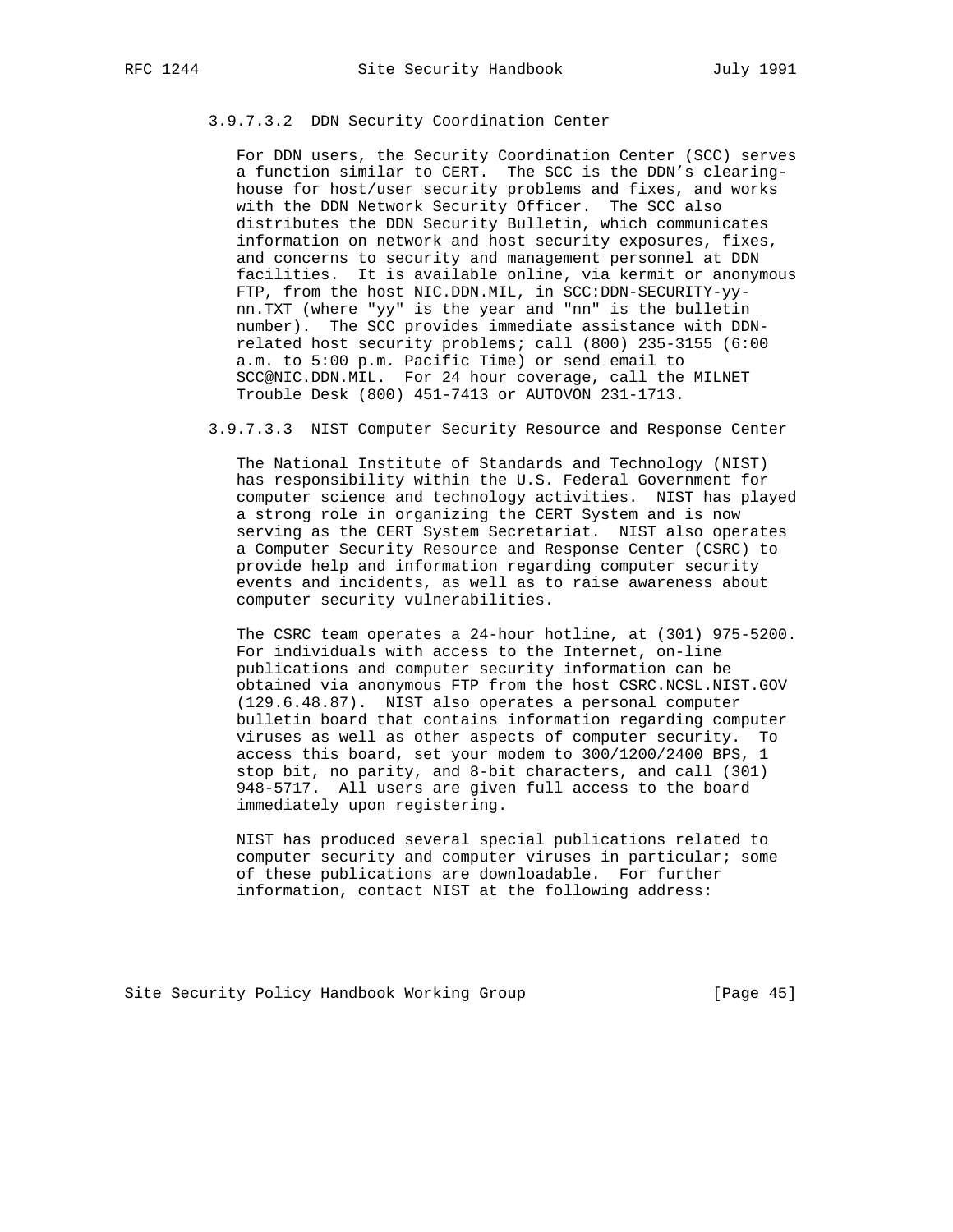Computer Security Resource and Response Center A-216 Technology Gaithersburg, MD 20899 Telephone: (301) 975-3359 Electronic Mail: CSRC@nist.gov

3.9.7.3.4 DOE Computer Incident Advisory Capability (CIAC)

 CIAC is the Department of Energy's (DOE's) Computer Incident Advisory Capability. CIAC is a four-person team of computer scientists from Lawrence Livermore National Laboratory (LLNL) charged with the primary responsibility of assisting DOE sites faced with computer security incidents (e.g., intruder attacks, virus infections, worm attacks, etc.). This capability is available to DOE sites on a 24-hour-a-day basis.

 CIAC was formed to provide a centralized response capability (including technical assistance), to keep sites informed of current events, to deal proactively with computer security issues, and to maintain liaisons with other response teams and agencies. CIAC's charter is to assist sites (through direct technical assistance, providing information, or referring inquiries to other technical experts), serve as a clearinghouse for information about threats/known incidents/vulnerabilities, develop guidelines for incident handling, develop software for responding to events/incidents, analyze events and trends, conduct training and awareness activities, and alert and advise sites about vulnerabilities and potential attacks.

 CIAC's business hours phone number is (415) 422-8193 or FTS 532-8193. CIAC's e-mail address is CIAC@TIGER.LLNL.GOV.

3.9.7.3.5 NASA Ames Computer Network Security Response Team

 The Computer Network Security Response Team (CNSRT) is NASA Ames Research Center's local version of the DARPA CERT. Formed in August of 1989, the team has a constituency that is primarily Ames users, but it is also involved in assisting other NASA Centers and federal agencies. CNSRT maintains liaisons with the DOE's CIAC team and the DARPA CERT. It is also a charter member of the CERT System. The team may be reached by 24 hour pager at (415) 694-0571, or by electronic mail to CNSRT@AMES.ARC.NASA.GOV.

Site Security Policy Handbook Working Group [Page 46]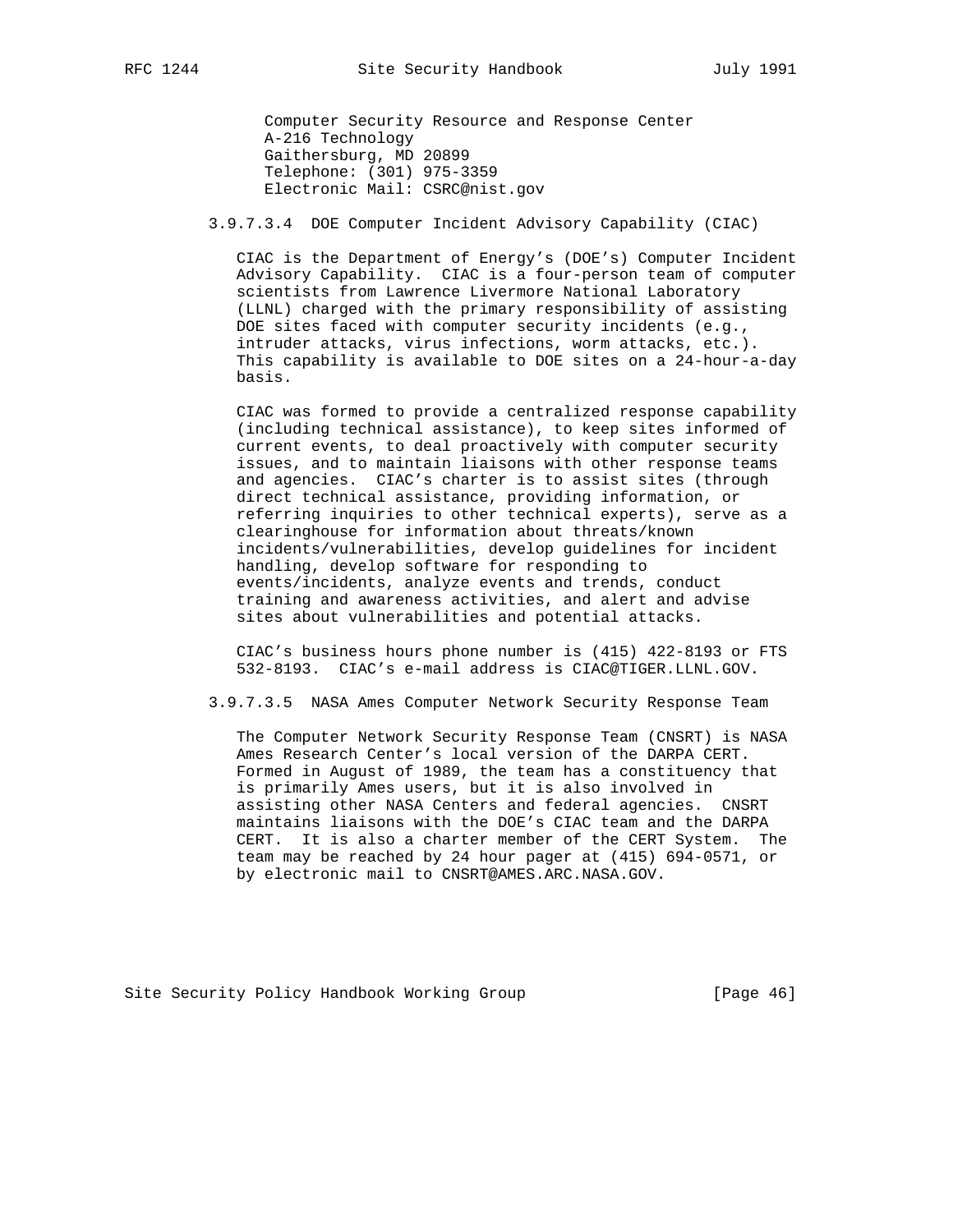# 3.9.7.4 DDN Management Bulletins

 The DDN Management Bulletin is distributed electronically by the DDN NIC under contract to the Defense Communications Agency (DCA). It is a means of communicating official policy, procedures, and other information of concern to management personnel at DDN facilities.

 The DDN Security Bulletin is distributed electronically by the DDN SCC, also under contract to DCA, as a means of communicating information on network and host security exposures, fixes, and concerns to security and management personnel at DDN facilities.

 Anyone may join the mailing lists for these two bulletins by sending a message to NIC@NIC.DDN.MIL and asking to be placed on the mailing lists. These messages are also posted to the USENET newsgroup "ddn.mgt-bulletin". For additional information, see section 8.7.

3.9.7.5 System Administration List

 The SYSADM-LIST is a list pertaining exclusively to UNIX system administration. Mail requests to be added to the list to SYSADM-LIST-REQUEST@SYSADMIN.COM.

3.9.7.6 Vendor Specific System Lists

 The SUN-SPOTS and SUN-MANAGERS lists are discussion groups for users and administrators of systems supplied by Sun Microsystems. SUN-SPOTS is a fairly general list, discussing everything from hardware configurations to simple UNIX questions. To subscribe, send a message to SUN-SPOTS- REQUEST@RICE.EDU. This list is also available in the USENET newsgroup "comp.sys.sun". SUN-MANAGERS is a discussion list for Sun system administrators and covers all aspects of Sun system administration. To subscribe, send a message to SUN- MANAGERS-REQUEST@EECS.NWU.EDU.

 The APOLLO list discusses the HP/Apollo system and its software. To subscribe, send a message to APOLLO- REQUEST@UMIX.CC.UMICH.EDU. APOLLO-L is a similar list which can be subscribed to by sending

SUB APOLLO-L your full name

to LISTSERV%UMRVMB.BITNET@VM1.NODAK.EDU.

Site Security Policy Handbook Working Group [Page 47]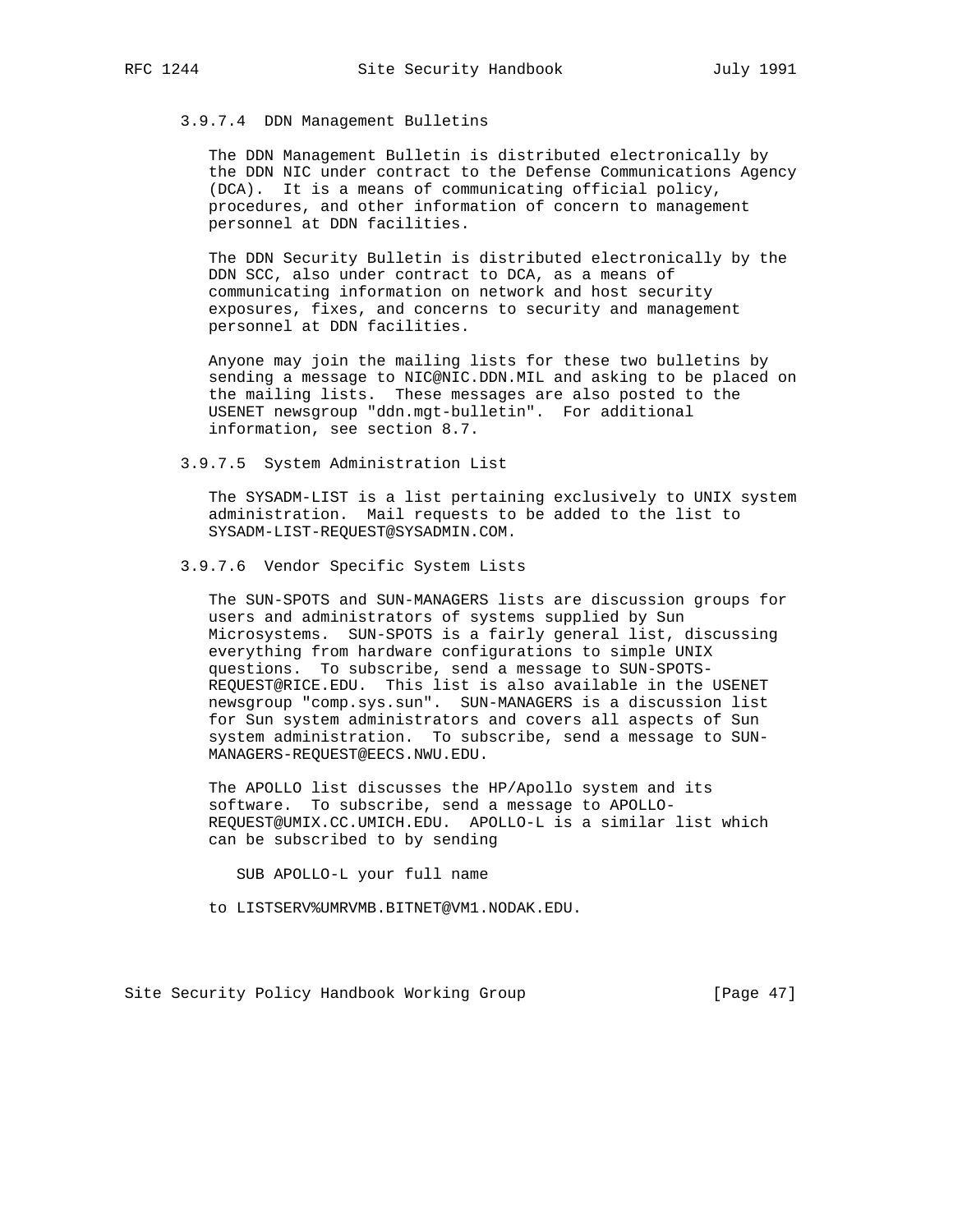HPMINI-L pertains to the Hewlett-Packard 9000 series and HP/UX operating system. To subscribe, send

SUB HPMINI-L your full name

to LISTSERV%UAFSYSB.BITNET@VM1.NODAK.EDU.

 INFO-IBMPC discusses IBM PCs and compatibles, as well as MS- DOS. To subscribe, send a note to INFO-IBMPC-REQUEST@WSMR- SIMTEL20.ARMY.MIL.

 There are numerous other mailing lists for nearly every popular computer or workstation in use today. For a complete list, obtain the file "netinfo/interest-groups" via anonymous FTP from the host FTP.NISC.SRI.COM.

3.9.7.7 Professional Societies and Journals

 The IEEE Technical Committee on Security & Privacy publishes a quarterly magazine, "CIPHER".

 IEEE Computer Society, 1730 Massachusetts Ave. N.W. Washington, DC 2036-1903

 The ACM SigSAC (Special Interest Group on Security, Audit, and Controls) publishes a quarterly magazine, "SIGSAC Review".

 Association for Computing Machinery 11 West 42nd St. New York, N.Y. 10036

 The Information Systems Security Association publishes a quarterly magazine called "ISSA Access".

 Information Systems Security Association P.O. Box 9457 Newport Beach, CA 92658

 "Computers and Security" is an "international journal for the professional involved with computer security, audit and control, and data integrity."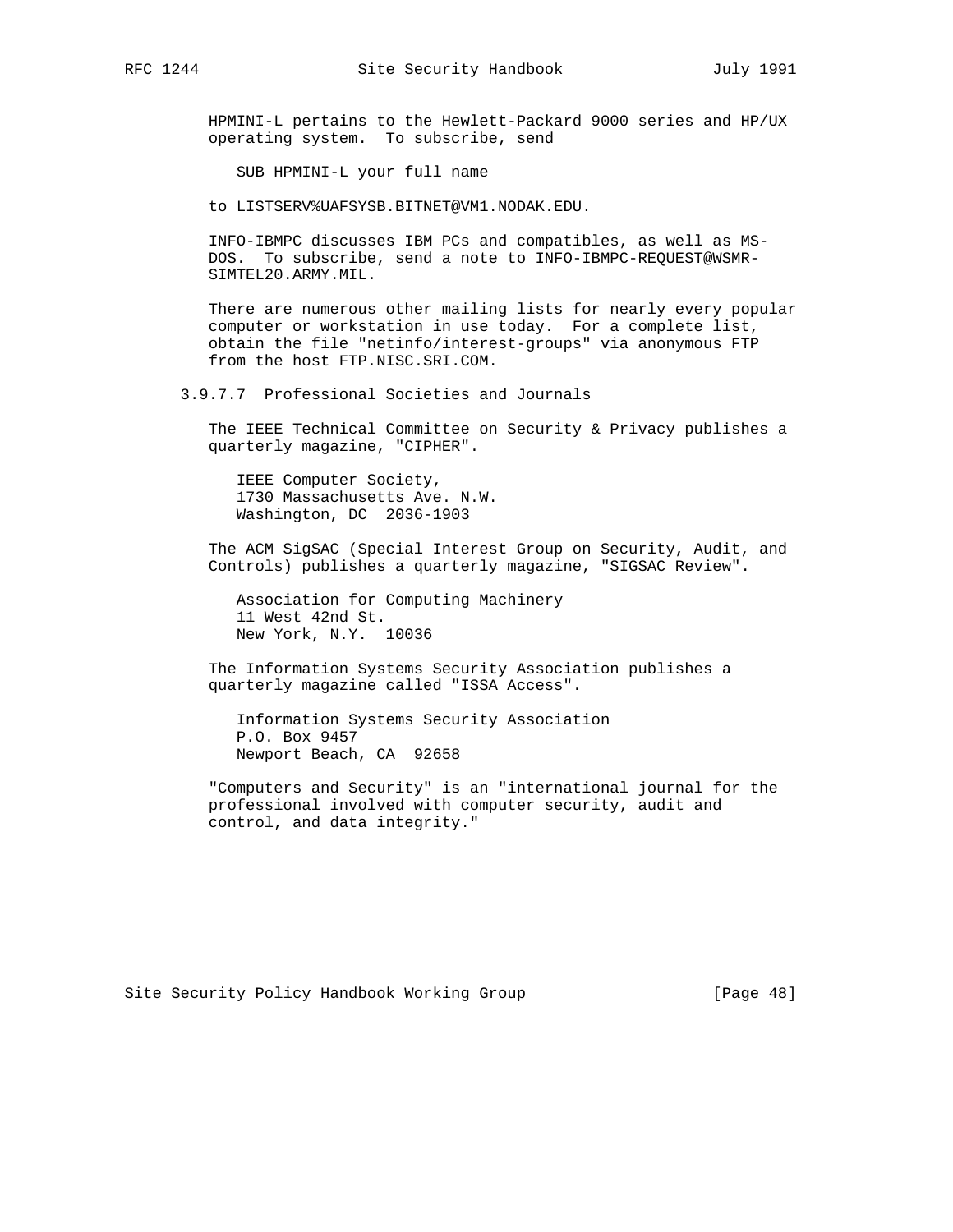\$266/year, 8 issues (1990)

 Elsevier Advanced Technology Journal Information Center 655 Avenue of the Americas New York, NY 10010

 The "Data Security Letter" is published "to help data security professionals by providing inside information and knowledgable analysis of developments in computer and communications security."

\$690/year, 9 issues (1990)

 Data Security Letter P.O. Box 1593 Palo Alto, CA 94302

3.9.8 Problem Reporting Tools

3.9.8.1 Auditing

 Auditing is an important tool that can be used to enhance the security of your installation. Not only does it give you a means of identifying who has accessed your system (and may have done something to it) but it also gives you an indication of how your system is being used (or abused) by authorized users and attackers alike. In addition, the audit trail traditionally kept by computer systems can become an invaluable piece of evidence should your system be penetrated.

3.9.8.1.1 Verify Security

 An audit trail shows how the system is being used from day to day. Depending upon how your site audit log is configured, your log files should show a range of access attempts that can show what normal system usage should look like. Deviation from that normal usage could be the result of penetration from an outside source using an old or stale user account. Observing a deviation in logins, for example, could be your first indication that something unusual is happening.

3.9.8.1.2 Verify Software Configurations

 One of the ruses used by attackers to gain access to a system is by the insertion of a so-called Trojan Horse program. A Trojan Horse program can be a program that does

Site Security Policy Handbook Working Group [Page 49]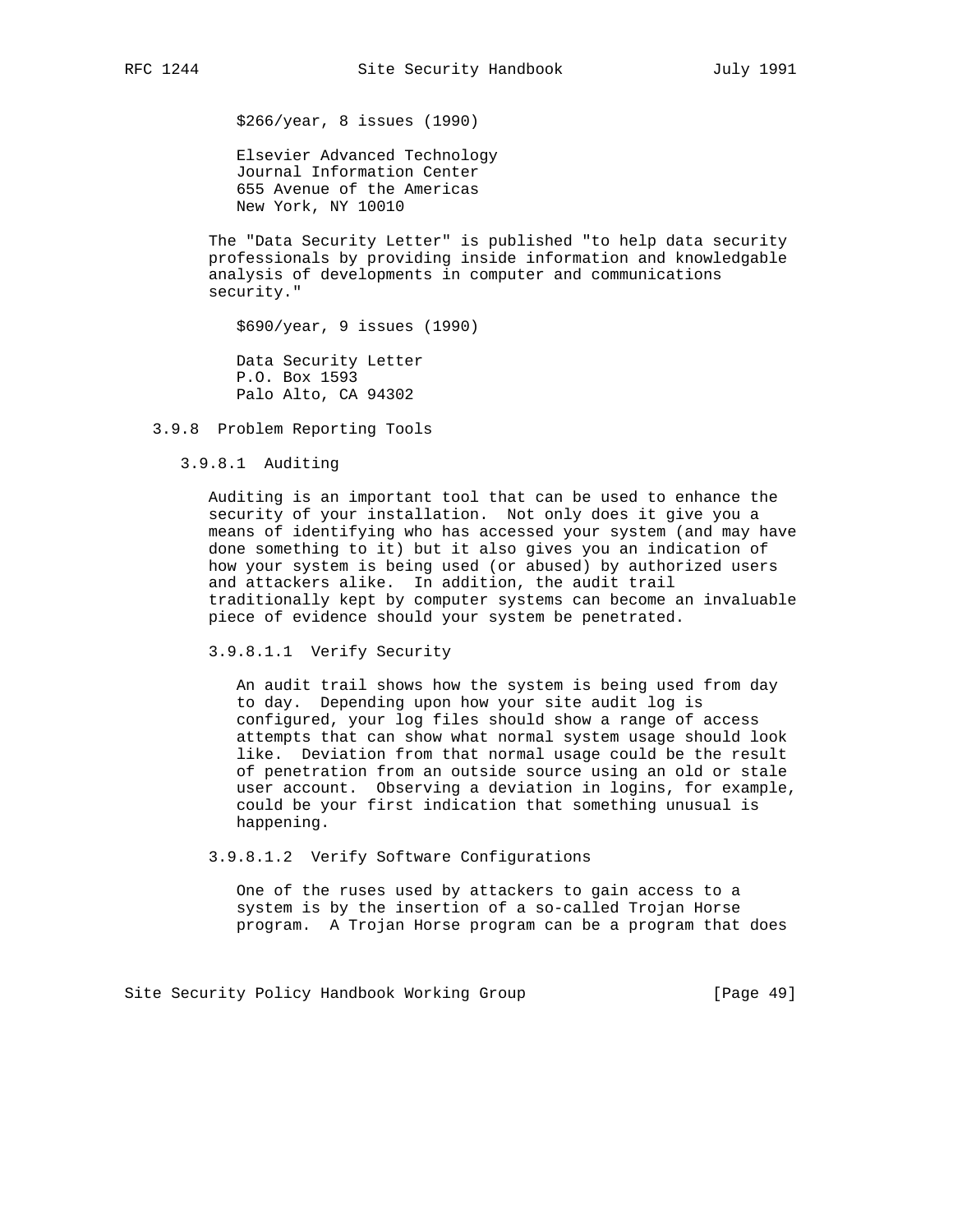something useful, or merely something interesting. It always does something unexpected, like steal passwords or copy files without your knowledge [25]. Imagine a Trojan login program that prompts for username and password in the usual way, but also writes that information to a special file that the attacker can come back and read at will. Imagine a Trojan Editor program that, despite the file permissions you have given your files, makes copies of everything in your directory space without you knowing about it.

 This points out the need for configuration management of the software that runs on a system, not as it is being developed, but as it is in actual operation. Techniques for doing this range from checking each command every time it is executed against some criterion (such as a cryptoseal, described above) or merely checking the date and time stamp of the executable. Another technique might be to check each command in batch mode at midnight.

### 3.9.8.2 Tools

 COPS is a security tool for system administrators that checks for numerous common security problems on UNIX systems [27]. COPS is a collection of shell scripts and C programs that can easily be run on almost any UNIX variant. Among other things, it checks the following items and sends the results to the system administrator:

- Checks "/dev/kmem" and other devices for world read/writability.
- Checks special or important files and directories for "bad" modes (world writable, etc.).
- Checks for easily-guessed passwords.
- Checks for duplicate user ids, invalid fields in the password file, etc..
- Checks for duplicate group ids, invalid fields in the group file, etc..
- Checks all users' home directories and their ".cshrc", ".login", ".profile", and ".rhosts" files for security problems.
- Checks all commands in the "/etc/rc" files and "cron"

Site Security Policy Handbook Working Group [Page 50]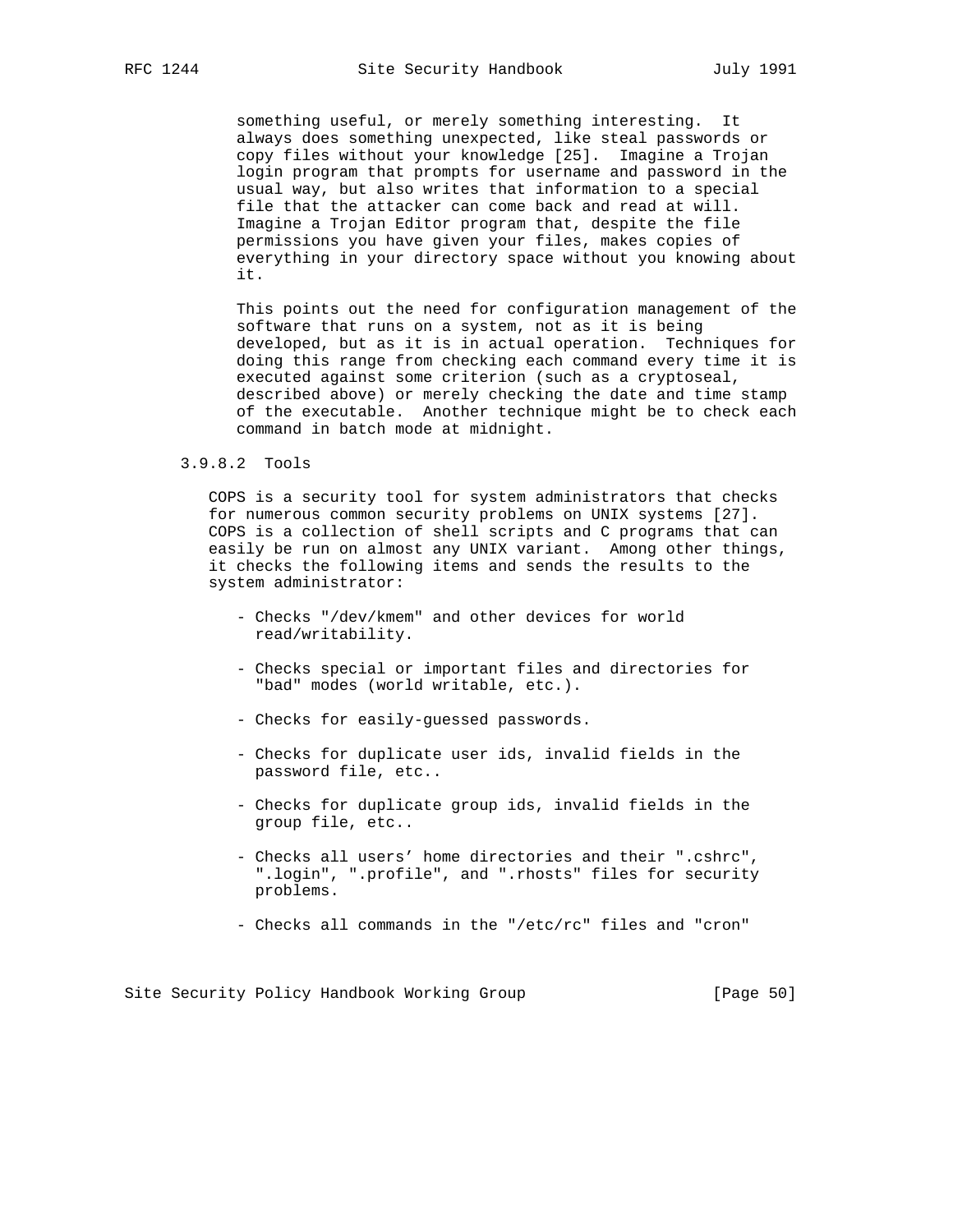files for world writability.

- Checks for bad "root" paths, NFS file systems exported to the world, etc..
- Includes an expert system that checks to see if a given user (usually "root") can be compromised, given that certain rules are true.
- Checks for changes in the setuid status of programs on the system.

 The COPS package is available from the "comp.sources.unix" archive on "ftp.uu.net", and also from the UNIX-SW repository on the MILNET host "wsmr-simtel20.army.mil".

- 3.9.9 Communication Among Administrators
	- 3.9.9.1 Secure Operating Systems

 The following list of products and vendors is adapted from the National Computer Security Center's (NCSC) Evaluated Products List. They represent those companies who have either received an evaluation from the NCSC or are in the process of a product evaluation. This list is not complete, but it is representative of those operating systems and add on components available in the commercial marketplace.

 For a more detailed listing of the current products appearing in the NCSC EPL, contact the NCSC at:

 National Computer Security Center 9800 Savage Road Fort George G. Meade, MD 20755-6000 (301) 859-4458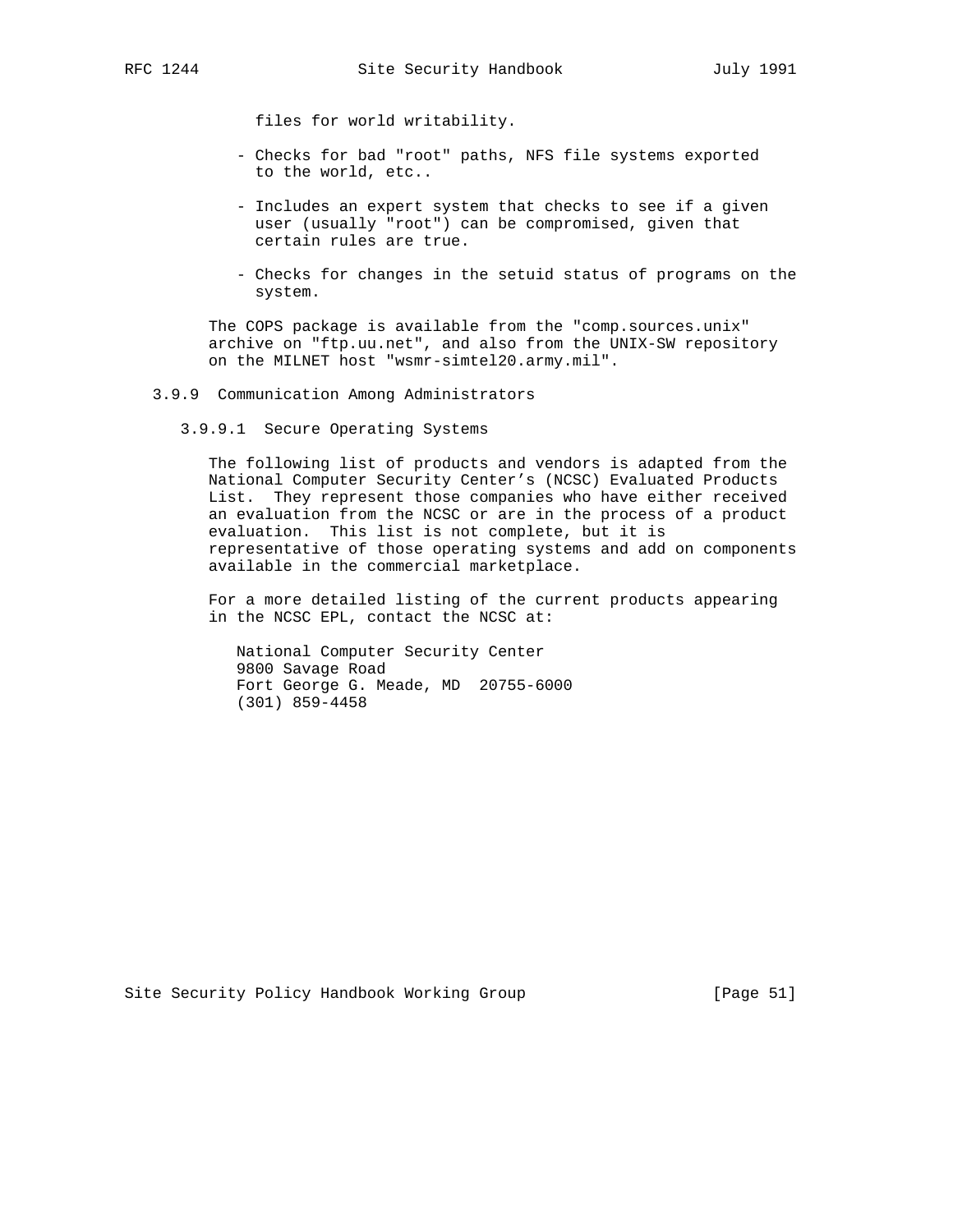| Evaluated Product                                                       | Vendor                                               | Evaluated Class | Version Evaluation               |                          |
|-------------------------------------------------------------------------|------------------------------------------------------|-----------------|----------------------------------|--------------------------|
| Secure Communications<br>Processor (SCOMP)                              | Honeywell Information<br>Systems, Inc.               |                 | 2.1                              | A1                       |
| Multics                                                                 | Honeywell Information<br>Systems, Inc.               |                 | MR11.0                           | B <sub>2</sub>           |
| System V/MLS 1.1.2 on UNIX<br>System V 3.1.1 on AT&T 3B2/500and 3B2/600 | AT&T                                                 |                 | 1.1.2                            | B1                       |
| OS 1100                                                                 | Unisys Corp.                                         |                 | Security<br>Release 1            | B1                       |
| MPE V/E                                                                 | Hewlett-Packard Computer G.03.04<br>Systems Division |                 |                                  | C2                       |
| AOS/VS on MV/ECLIPSE series                                             | Data General Corp.                                   |                 | 7.60                             | C2                       |
| VM/SP or VM/SP HPO with CMS,<br>RACF, DIRMAINT, VMTAPE-MS,<br>ISPF      | IBM Corp.                                            |                 | 5                                | C <sub>2</sub>           |
| MVS/XA with RACF                                                        | IBM Corp.                                            |                 | 2.2, 2.3                         | C2                       |
| AX/VMS                                                                  | Digital Equipment Corp.                              |                 | 4.3                              | C2                       |
| NOS                                                                     | Control Data Corp.                                   |                 | NOS.<br>Security<br>Eval Product | C2                       |
| TOP SECRET                                                              | CGA Software Products<br>Group, Inc.                 |                 | 3.0/163                          | C2                       |
| Access Control Facility 2                                               | SKK, Inc.                                            |                 | 3.1.3                            | C2                       |
| UTX/32S                                                                 | Gould, Inc. Computer<br>Systems Division             |                 | 1.0                              | $\mbox{c}\mskip 1.5mu 2$ |
| A Series MCP/AS with<br>InfoGuard Security<br>Enhancements              | Unisys Corp.                                         |                 | 3.7                              | C <sub>2</sub>           |
| Primos<br>Resource Access Control<br>Facility (RACF)                    | Prime Computer, Inc.<br>IBM Corp.                    |                 | 21.0.1DODC2A C2<br>1.5           | C1                       |

Site Security Policy Handbook Working Group [Page 52]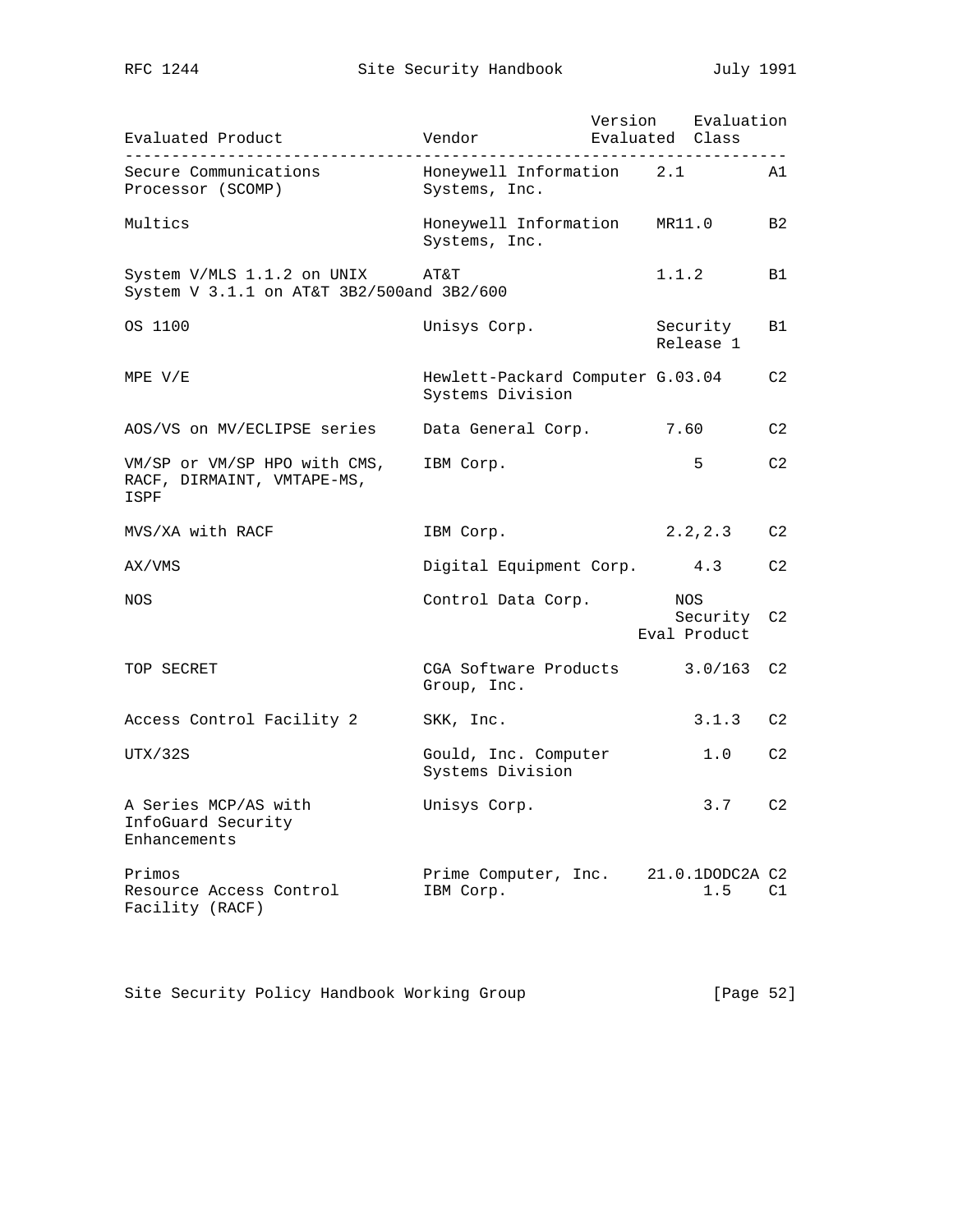| Candidate Product                       | Vendor                                   | Version<br>Evaluated | Candidate<br>Class |
|-----------------------------------------|------------------------------------------|----------------------|--------------------|
| Boeing MLS LAN                          | Boeing Aerospace                         |                      | A1 M1              |
| Trusted XENIX                           | Trusted Information<br>Systems, Inc.     |                      | B <sub>2</sub>     |
| VSLAN                                   | VERDIX Corp.                             |                      | B <sub>2</sub>     |
| System V/MLS                            | AT&T                                     |                      | B1                 |
| VM/SP with RACF<br>Wang SVS/OS with CAP | IBM Corp.<br>Wang Laboratories, Inc. 1.0 | 5/1.8.2              | C2<br>C2           |

3.9.9.2 Obtaining Fixes for Known Problems

 It goes without saying that computer systems have bugs. Even operating systems, upon which we depend for protection of our data, have bugs. And since there are bugs, things can be broken, both maliciously and accidentally. It is important that whenever bugs are discovered, a should fix be identified and implemented as soon as possible. This should minimize any exposure caused by the bug in the first place.

 A corollary to the bug problem is: from whom do I obtain the fixes? Most systems have some support from the manufacturer or supplier. Fixes coming from that source tend to be implemented quickly after receipt. Fixes for some problems are often posted on the network and are left to the system administrators to incorporate as they can. The problem is that one wants to have faith that the fix will close the hole and not introduce any others. We will tend to trust that the manufacturer's fixes are better than those that are posted on the net.

3.9.9.3 Sun Customer Warning System

 Sun Microsystems has established a Customer Warning System (CWS) for handling security incidents. This is a formal process which includes:

- Having a well advertised point of contact in Sun for reporting security problems.
- Pro-actively alerting customers of worms, viruses, or other security holes that could affect their systems.
- Distributing the patch (or work-around) as quickly as possible.

Site Security Policy Handbook Working Group [Page 53]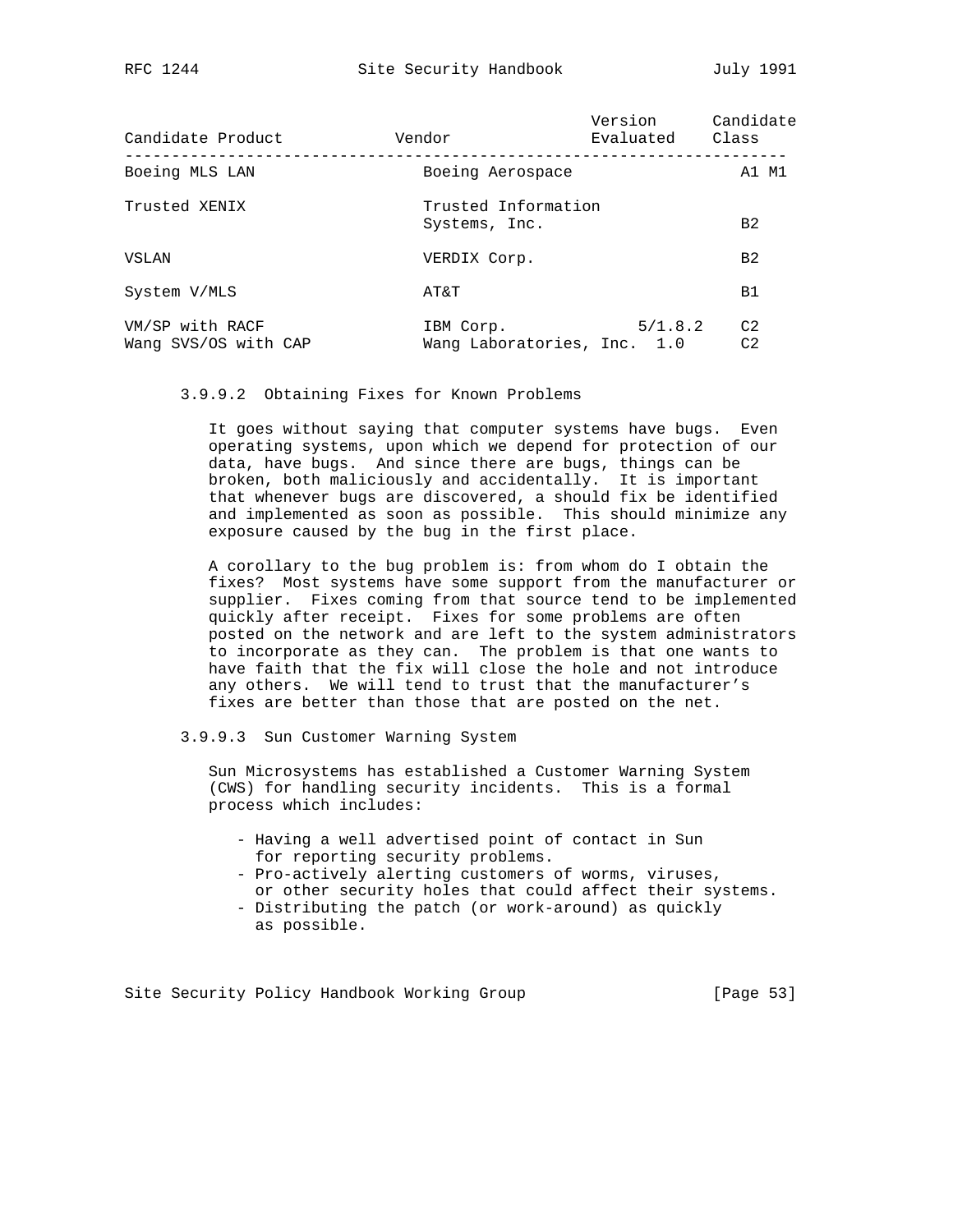They have created an electronic mail address, SECURITY- ALERT@SUN.COM, which will enable customers to report security problems. A voice-mail backup is available at (415) 688-9081. A "Security Contact" can be designated by each customer site; this person will be contacted by Sun in case of any new security problems. For more information, contact your Sun representative.

### 3.9.9.4 Trusted Archive Servers

 Several sites on the Internet maintain large repositories of public-domain and freely distributable software, and make this material available for anonymous FTP. This section describes some of the larger repositories. Note that none of these servers implements secure checksums or anything else guaranteeing the integrity of their data. Thus, the notion of "trust" should be taken as a somewhat limited definition.

### 3.9.9.4.1 Sun Fixes on UUNET

 Sun Microsystems has contracted with UUNET Communications Services, Inc., to make fixes for bugs in Sun software available via anonymous FTP. You can access these fixes by using the "ftp" command to connect to the host FTP.UU.NET. Then change into the directory "sun-dist/security", and obtain a directory listing. The file "README" contains a brief description of what each file in this directory contains, and what is required to install the fix.

### 3.9.9.4.2 Berkeley Fixes

 The University of California at Berkeley also makes fixes available via anonymous FTP; these fixes pertain primarily to the current release of BSD UNIX (currently, release 4.3). However, even if you are not running their software, these fixes are still important, since many vendors (Sun, DEC, Sequent, etc.) base their software on the Berkeley releases.

 The Berkeley fixes are available for anonymous FTP from the host UCBARPA.BERKELEY.EDU in the directory "4.3/ucb-fixes". The file "INDEX" in this directory describes what each file contains. They are also available from UUNET (see section 3.9.9.4.3).

 Berkeley also distributes new versions of "sendmail" and "named" from this machine. New versions of these commands are stored in the "4.3" directory, usually in the files "sendmail.tar.Z" and "bind.tar.Z", respectively.

Site Security Policy Handbook Working Group [Page 54]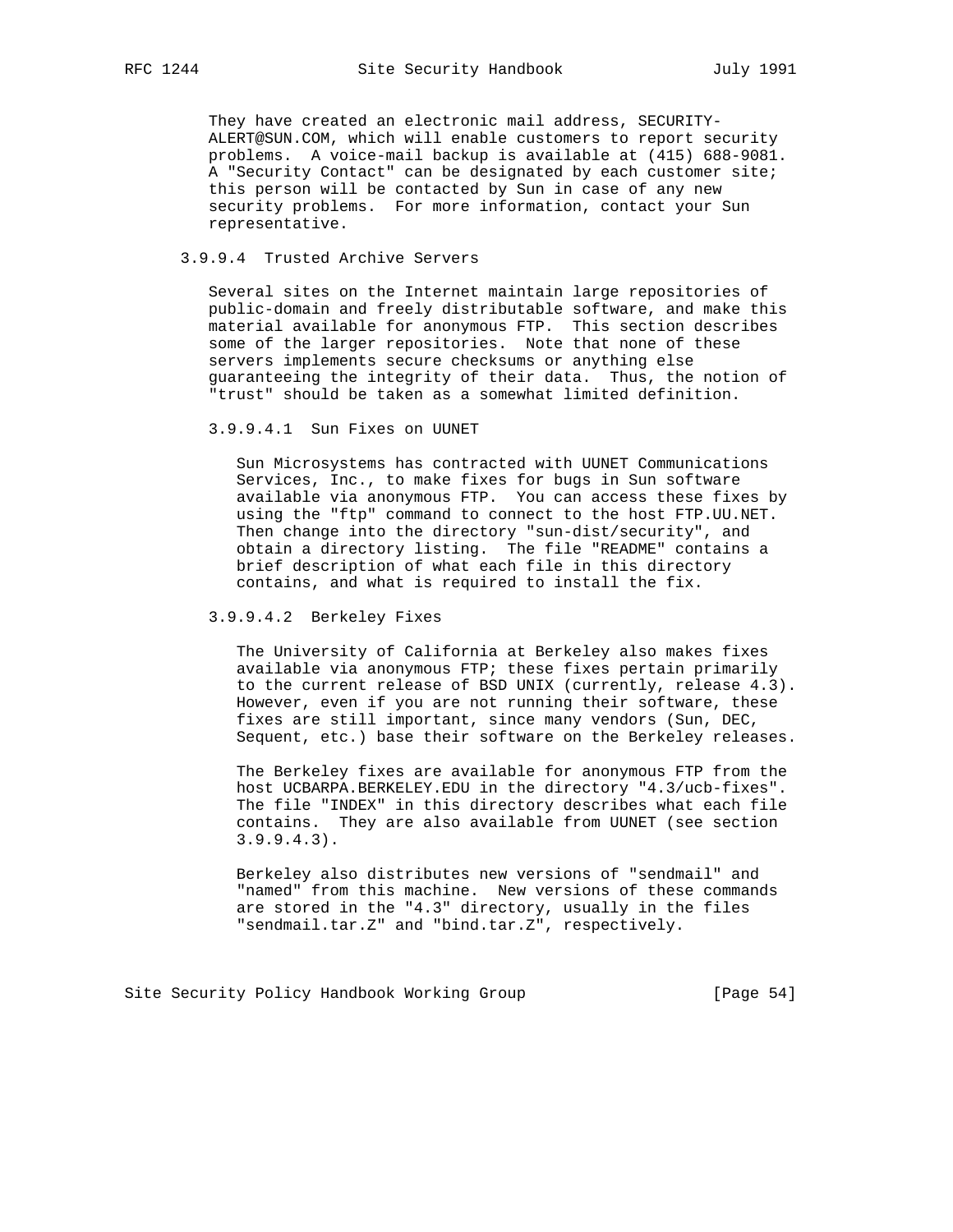# 3.9.9.4.3 Simtel-20 and UUNET

 The two largest general-purpose software repositories on the Internet are the hosts WSMR-SIMTEL20.ARMY.MIL and FTP.UU.NET.

 WSMR-SIMTEL20.ARMY.MIL is a TOPS-20 machine operated by the U.S. Army at White Sands Missile Range (WSMR), New Mexico. The directory "pd2:<unix-c>" contains a large amount of UNIX software, primarily taken from the "comp.sources" newsgroups. The directories "pd1:<msdos>" and "pd2:<msdos2>" contains software for IBM PC systems, and "pd3:<macintosh>" contains software for the Apple Macintosh.

 FTP.UU.NET is operated by UUNET Communications Services, Inc. in Falls Church, Virginia. This company sells Internet and USENET access to sites all over the country (and internationally). The software posted to the following USENET source newsgroups is stored here, in directories of the same name:

 comp.sources.games comp.sources.misc comp.sources.sun comp.sources.unix comp.sources.x

 Numerous other distributions, such as all the freely distributable Berkeley UNIX source code, Internet Request for Comments (RFCs), and so on are also stored on this system.

3.9.9.4.4 Vendors

 Many vendors make fixes for bugs in their software available electronically, either via mailing lists or via anonymous FTP. You should contact your vendor to find out if they offer this service, and if so, how to access it. Some vendors that offer these services include Sun Microsystems (see above), Digital Equipment Corporation (DEC), the University of California at Berkeley (see above), and Apple Computer [5, CURRY].

Site Security Policy Handbook Working Group [Page 55]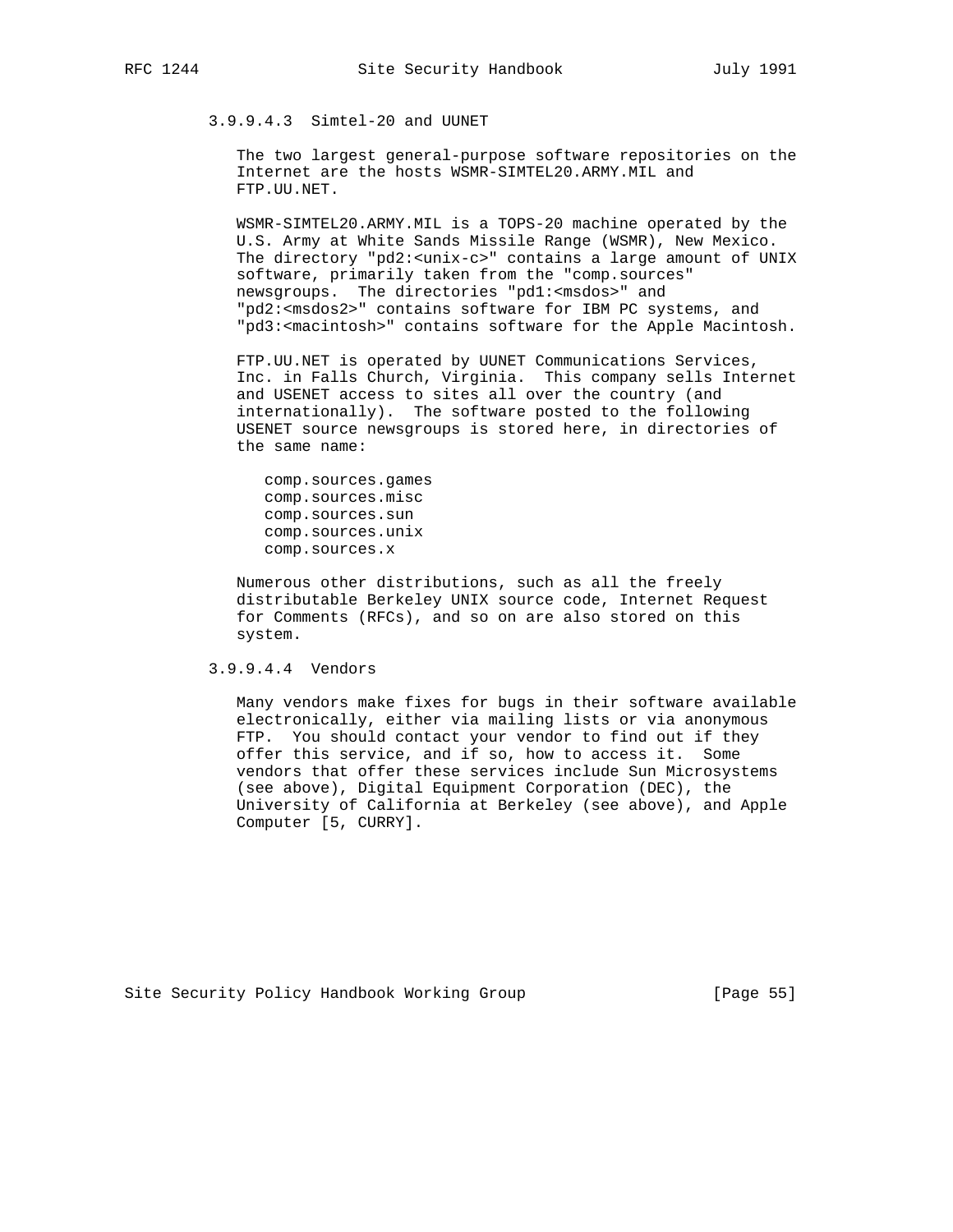### 4. Types of Security Procedures

4.1 System Security Audits

 Most businesses undergo some sort of annual financial auditing as a regular part of their business life. Security audits are an important part of running any computing environment. Part of the security audit should be a review of any policies that concern system security, as well as the mechanisms that are put in place to enforce them.

#### 4.1.1 Organize Scheduled Drills

 Although not something that would be done each day or week, scheduled drills may be conducted to determine if the procedures defined are adequate for the threat to be countered. If your major threat is one of natural disaster, then a drill would be conducted to verify your backup and recovery mechanisms. On the other hand, if your greatest threat is from external intruders attempting to penetrate your system, a drill might be conducted to actually try a penetration to observe the effect of the policies.

 Drills are a valuable way to test that your policies and procedures are effective. On the other hand, drills can be time consuming and disruptive to normal operations. It is important to weigh the benefits of the drills against the possible time loss which may be associated with them.

# 4.1.2 Test Procedures

 If the choice is made to not to use scheduled drills to examine your entire security procedure at one time, it is important to test individual procedures frequently. Examine your backup procedure to make sure you can recover data from the tapes. Check log files to be sure that information which is supposed to be logged to them is being logged to them, etc..

 When a security audit is mandated, great care should be used in devising tests of the security policy. It is important to clearly identify what is being tested, how the test will be conducted, and results expected from the test. This should all be documented and included in or as an adjunct to the security policy document itself.

 It is important to test all aspects of the security policy, both procedural and automated, with a particular emphasis on the automated mechanisms used to enforce the policy. Tests should be defined to ensure a comprehensive examination of policy features,

Site Security Policy Handbook Working Group [Page 56]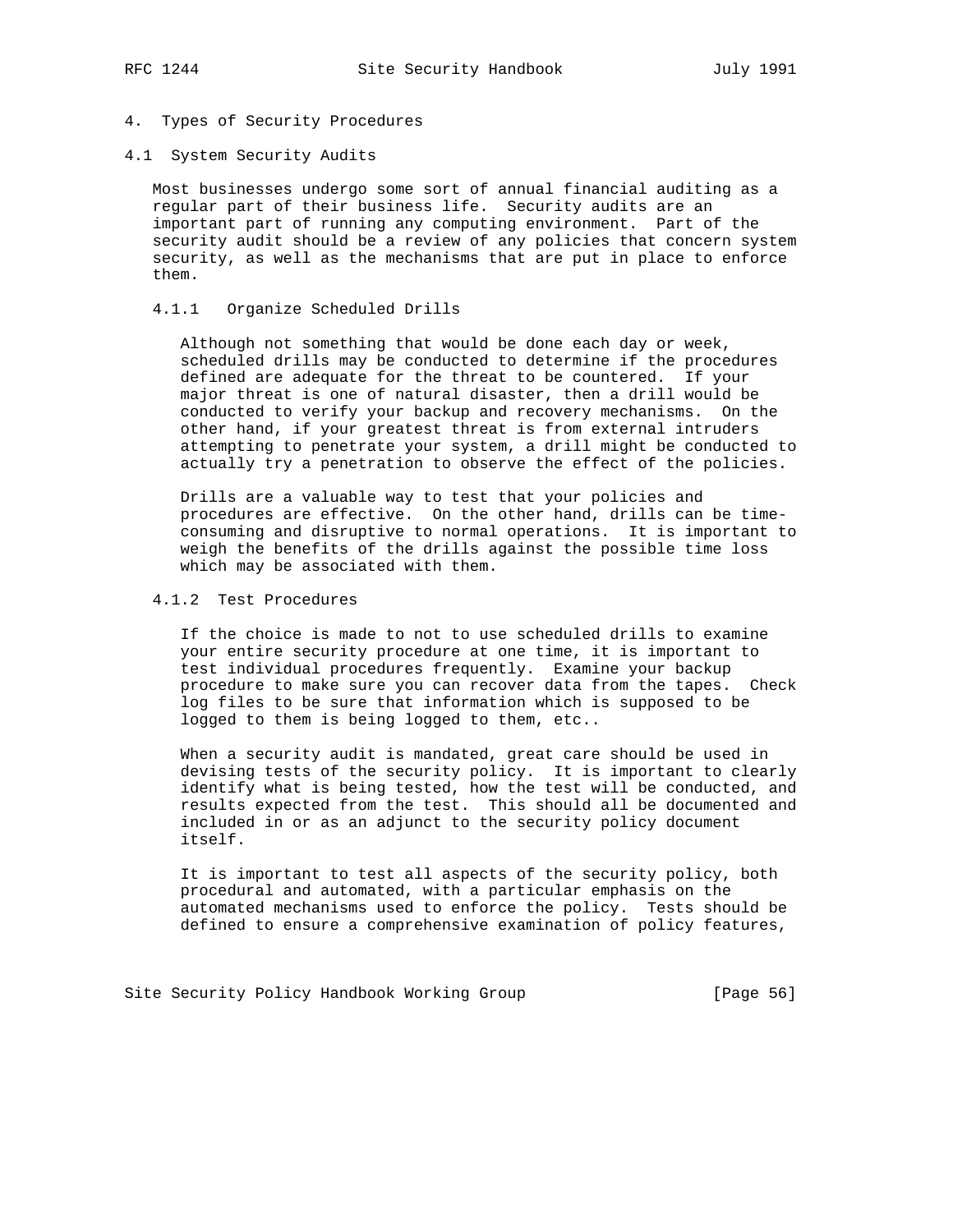that is, if a test is defined to examine the user logon process, it should be explicitly stated that both valid and invalid user names and passwords will be used to demonstrate proper operation of the logon program.

 Keep in mind that there is a limit to the reasonableness of tests. The purpose of testing is to ensure confidence that the security policy is being correctly enforced, and not to "prove" the absoluteness of the system or policy. The goal should be to obtain some assurance that the reasonable and credible controls imposed by your security policy are adequate.

### 4.2 Account Management Procedures

 Procedures to manage accounts are important in preventing unauthorized access to your system. It is necessary to decide several things: Who may have an account on the system? How long may someone have an account without renewing his or her request? How do old accounts get removed from the system? The answers to all these questions should be explicitly set out in the policy.

 In addition to deciding who may use a system, it may be important to determine what each user may use the system for (is personal use allowed, for example). If you are connected to an outside network, your site or the network management may have rules about what the network may be used for. Therefore, it is important for any security policy to define an adequate account management procedure for both administrators and users. Typically, the system administrator would be responsible for creating and deleting user accounts and generally maintaining overall control of system use. To some degree, account management is also the responsibility of each system user in the sense that the user should observe any system messages and events that may be indicative of a policy violation. For example, a message at logon that indicates the date and time of the last logon should be reported by the user if it indicates an unreasonable time of last logon.

#### 4.3 Password Management Procedures

 A policy on password management may be important if your site wishes to enforce secure passwords. These procedures may range from asking or forcing users to change their passwords occasionally to actively attempting to break users' passwords and then informing the user of how easy it was to do. Another part of password management policy covers who may distribute passwords - can users give their passwords to other users?

Section 2.3 discusses some of the policy issues that need to be

Site Security Policy Handbook Working Group [Page 57]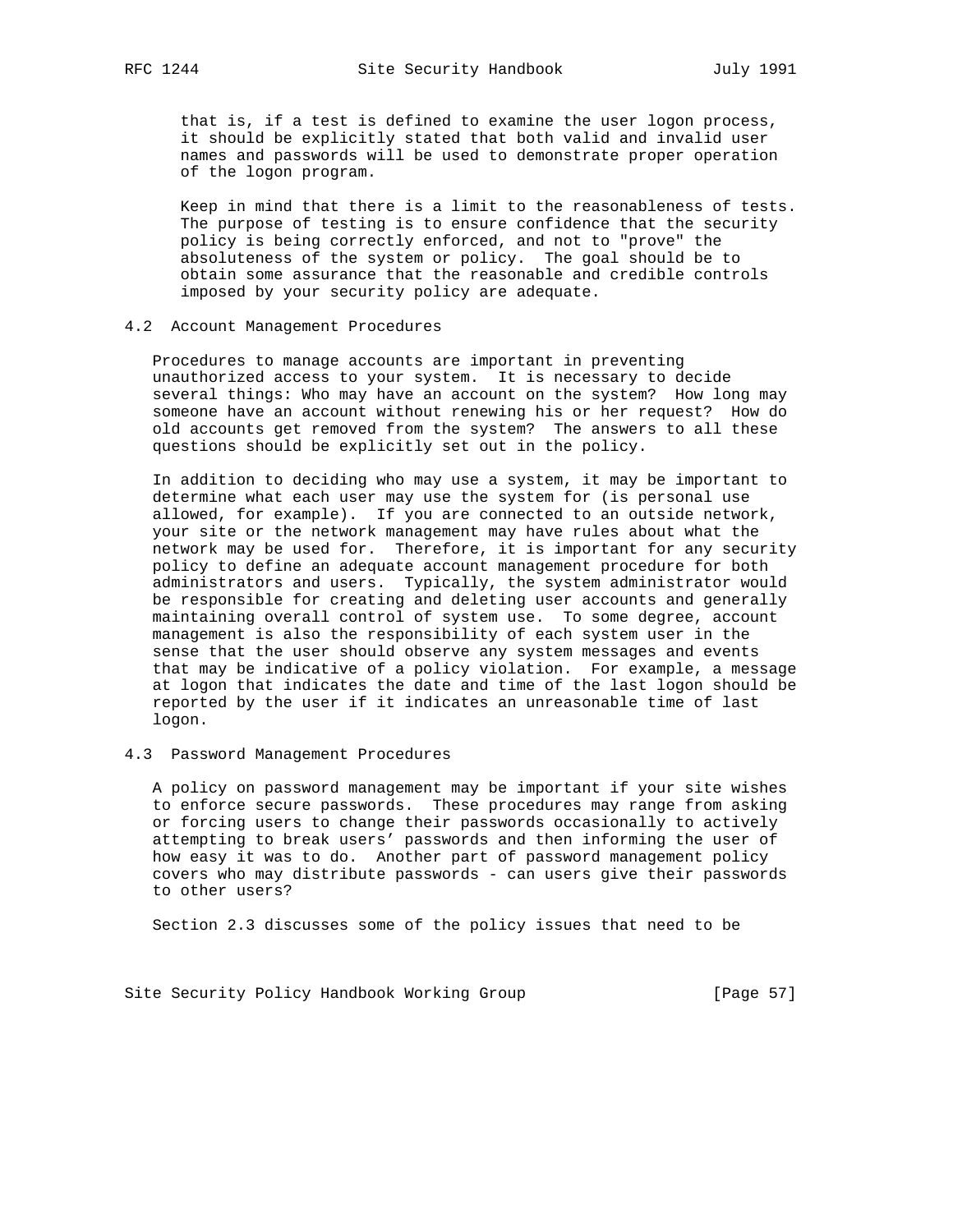decided for proper password management. Regardless of the policies, password management procedures need to be carefully setup to avoid disclosing passwords. The choice of initial passwords for accounts is critical. In some cases, users may never login to activate an account; thus, the choice of the initial password should not be easily guessed. Default passwords should never be assigned to accounts: always create new passwords for each user. If there are any printed lists of passwords, these should be kept off-line in secure locations; better yet, don't list passwords.

#### 4.3.1 Password Selection

 Perhaps the most vulnerable part of any computer system is the account password. Any computer system, no matter how secure it is from network or dial-up attack, Trojan horse programs, and so on, can be fully exploited by an intruder if he or she can gain access via a poorly chosen password. It is important to define a good set of rules for password selection, and distribute these rules to all users. If possible, the software which sets user passwords should be modified to enforce as many of the rules as possible.

A sample set of guidelines for password selection is shown below:

- DON'T use your login name in any form (as-is, reversed, capitalized, doubled, etc.).
- DON'T use your first, middle, or last name in any form.
- DON'T use your spouse's or child's name.
- DON'T use other information easily obtained about you. This includes license plate numbers, telephone numbers, social security numbers, the make of your automobile, the name of the street you live on, etc..
- DON'T use a password of all digits, or all the same letter.
- DON'T use a word contained in English or foreign language dictionaries, spelling lists, or other lists of words.
- DON'T use a password shorter than six characters.
- DO use a password with mixed-case alphabetics.
- DO use a password with non-alphabetic characters (digits or punctuation).

Site Security Policy Handbook Working Group [Page 58]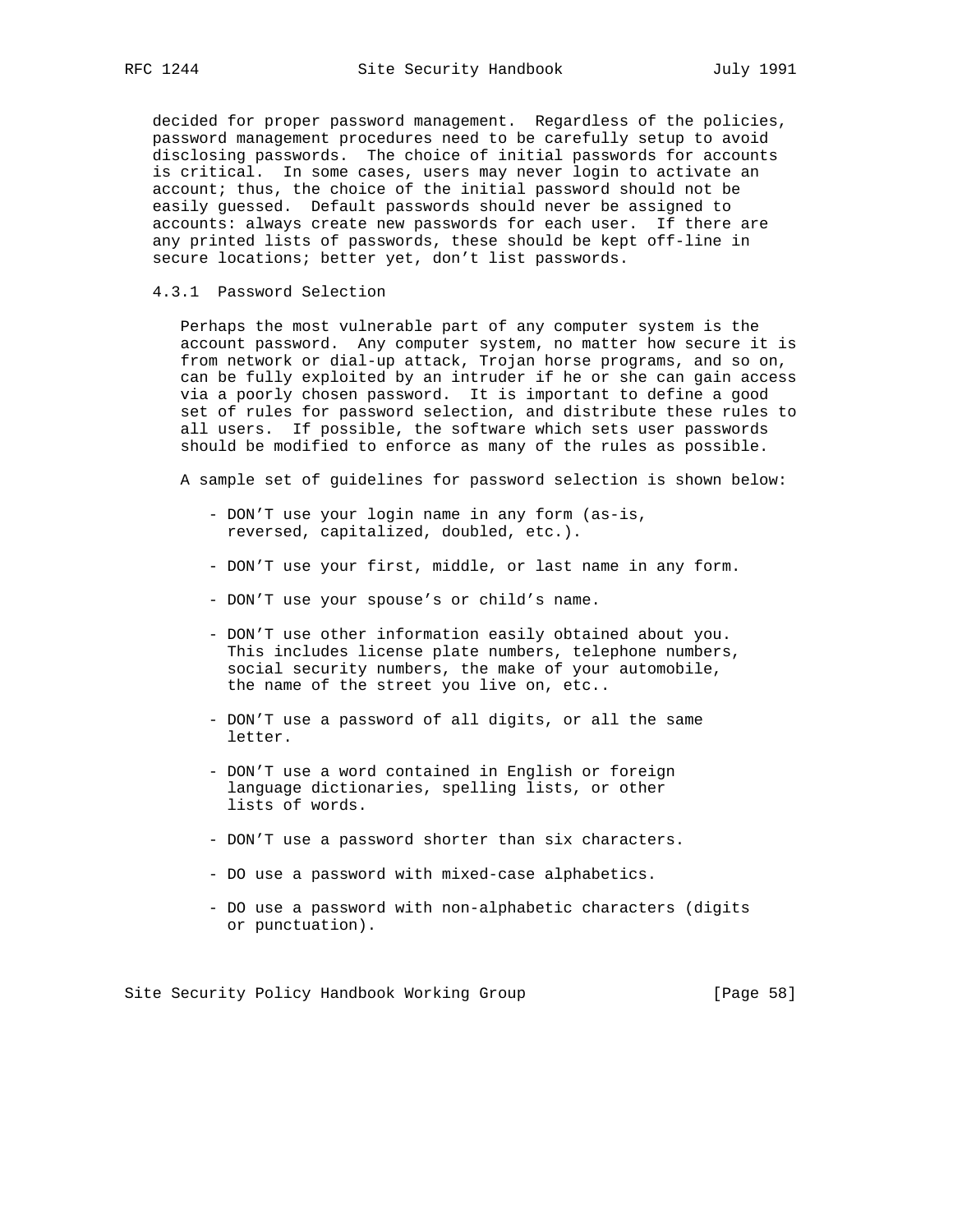- DO use a password that is easy to remember, so you don't have to write it down.
- DO use a password that you can type quickly, without having to look at the keyboard.

 Methods of selecting a password which adheres to these guidelines include:

- Choose a line or two from a song or poem, and use the first letter of each word.
- Alternate between one consonant and one or two vowels, up to seven or eight characters. This provides nonsense words which are usually pronounceable, and thus easily remembered.
- Choose two short words and concatenate them together with a punctuation character between them.

 Users should also be told to change their password periodically, usually every three to six months. This makes sure that an intruder who has guessed a password will eventually lose access, as well as invalidating any list of passwords he/she may have obtained. Many systems enable the system administrator to force users to change their passwords after an expiration period; this software should be enabled if your system supports it [5, CURRY].

 Some systems provide software which forces users to change their passwords on a regular basis. Many of these systems also include password generators which provide the user with a set of passwords to choose from. The user is not permitted to make up his or her own password. There are arguments both for and against systems such as these. On the one hand, by using generated passwords, users are prevented from selecting insecure passwords. On the other hand, unless the generator is good at making up easy to remember passwords, users will begin writing them down in order to remember them.

4.3.2 Procedures for Changing Passwords

 How password changes are handled is important to keeping passwords secure. Ideally, users should be able to change their own passwords on-line. (Note that password changing programs are a favorite target of intruders. See section 4.4 on configuration management for further information.)

However, there are exception cases which must be handled

Site Security Policy Handbook Working Group [Page 59]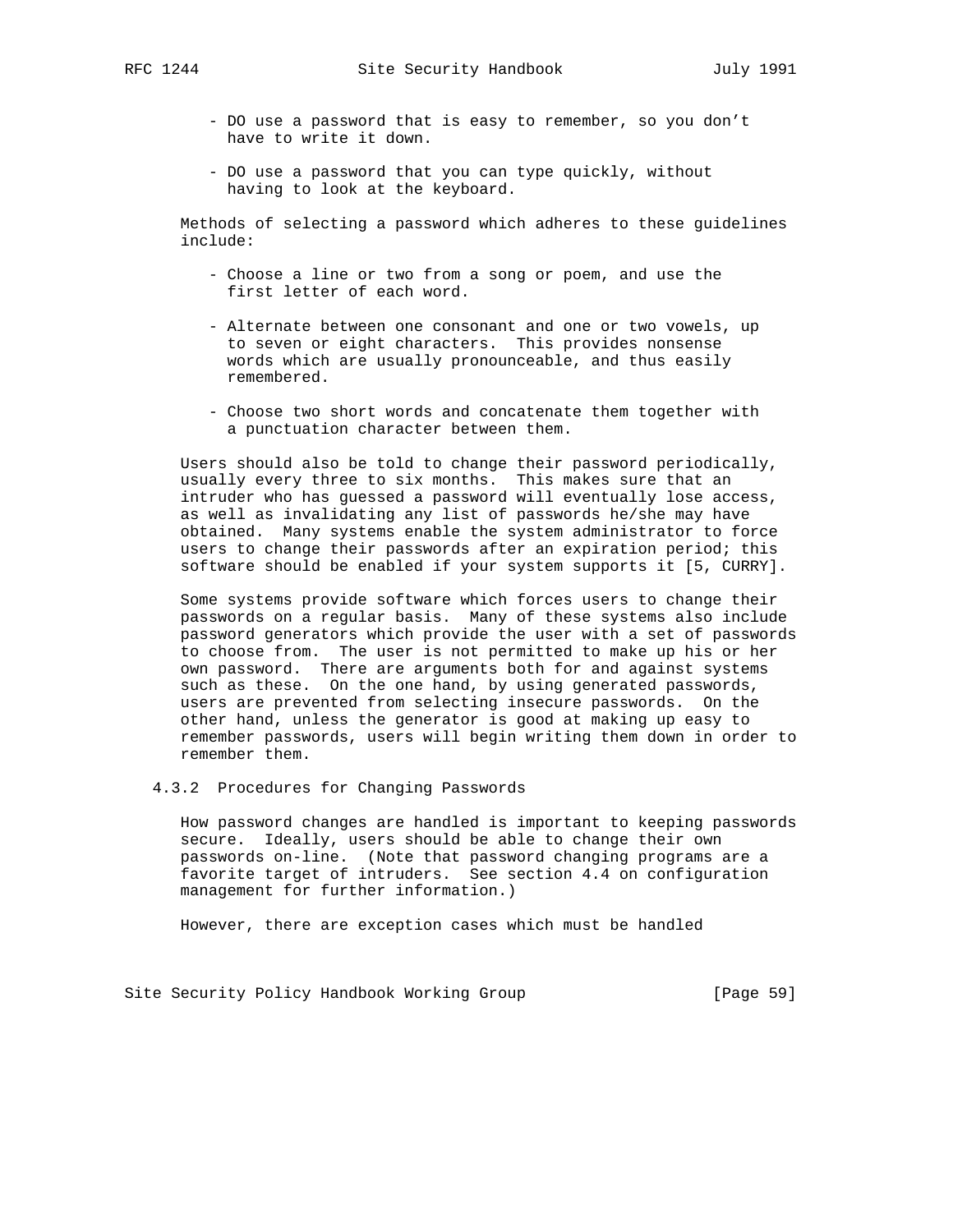carefully. Users may forget passwords and not be able to get onto the system. The standard procedure is to assign the user a new password. Care should be taken to make sure that the real person is requesting the change and gets the new password. One common trick used by intruders is to call or message to a system administrator and request a new password. Some external form of verification should be used before the password is assigned. At some sites, users are required to show up in person with ID.

 There may also be times when many passwords need to be changed. If a system is compromised by an intruder, the intruder may be able to steal a password file and take it off the system. Under these circumstances, one course of action is to change all passwords on the system. Your site should have procedures for how this can be done quickly and efficiently. What course you choose may depend on the urgency of the problem. In the case of a known attack with damage, you may choose to forcibly disable all accounts and assign users new passwords before they come back onto the system. In some places, users are sent a message telling them that they should change their passwords, perhaps within a certain time period. If the password isn't changed before the time period expires, the account is locked.

 Users should be aware of what the standard procedure is for passwords when a security event has occurred. One well-known spoof reported by the Computer Emergency Response Team (CERT) involved messages sent to users, supposedly from local system administrators, requesting them to immediately change their password to a new value provided in the message [24]. These messages were not from the administrators, but from intruders trying to steal accounts. Users should be warned to immediately report any suspicious requests such as this to site administrators.

#### 4.4 Configuration Management Procedures

 Configuration management is generally applied to the software development process. However, it is certainly applicable in a operational sense as well. Consider that the since many of the system level programs are intended to enforce the security policy, it is important that these be "known" as correct. That is, one should not allow system level programs (such as the operating system, etc.) to be changed arbitrarily. At very least, the procedures should state who is authorized to make changes to systems, under what circumstances, and how the changes should be documented.

 In some environments, configuration management is also desirable as applied to physical configuration of equipment. Maintaining valid

Site Security Policy Handbook Working Group [Page 60]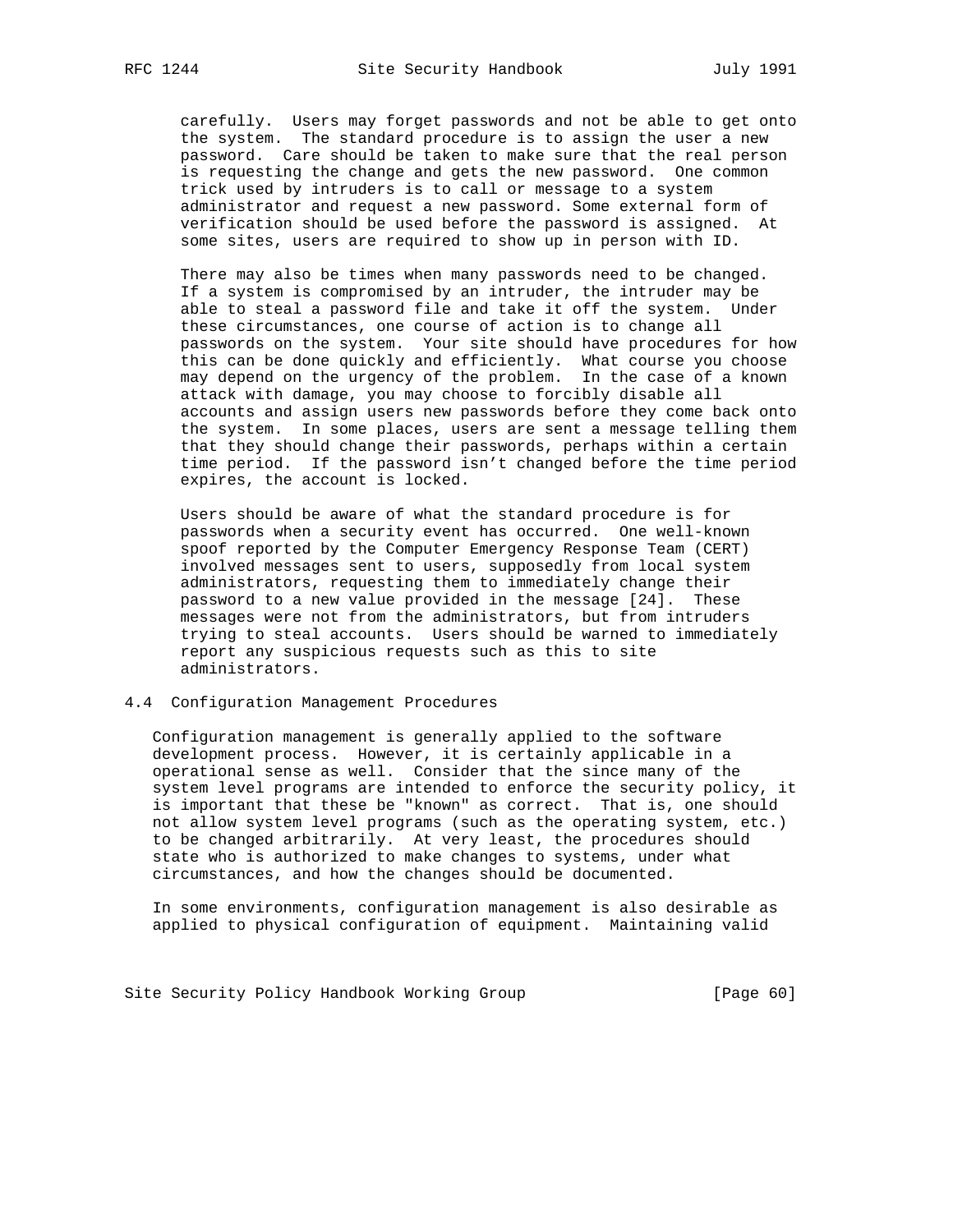and authorized hardware configuration should be given due consideration in your security policy.

4.4.1 Non-Standard Configurations

 Occasionally, it may be beneficial to have a slightly non-standard configuration in order to thwart the "standard" attacks used by some intruders. The non-standard parts of the configuration might include different password encryption algorithms, different configuration file locations, and rewritten or functionally limited system commands.

 Non-standard configurations, however, also have their drawbacks. By changing the "standard" system, these modifications make software maintenance more difficult by requiring extra documentation to be written, software modification after operating system upgrades, and, usually, someone with special knowledge of the changes.

 Because of the drawbacks of non-standard configurations, they are often only used in environments with a "firewall" machine (see section 3.9.1). The firewall machine is modified in non-standard ways since it is susceptible to attack, while internal systems behind the firewall are left in their standard configurations.

- 5. Incident Handling
- 5.1 Overview

 This section of the document will supply some guidance to be applied when a computer security event is in progress on a machine, network, site, or multi-site environment. The operative philosophy in the event of a breach of computer security, whether it be an external intruder attack or a disgruntled employee, is to plan for adverse events in advance. There is no substitute for creating contingency plans for the types of events described above.

 Traditional computer security, while quite important in the overall site security plan, usually falls heavily on protecting systems from attack, and perhaps monitoring systems to detect attacks. Little attention is usually paid for how to actually handle the attack when it occurs. The result is that when an attack is in progress, many decisions are made in haste and can be damaging to tracking down the source of the incident, collecting evidence to be used in prosecution efforts, preparing for the recovery of the system, and protecting the valuable data contained on the system.

Site Security Policy Handbook Working Group [Page 61]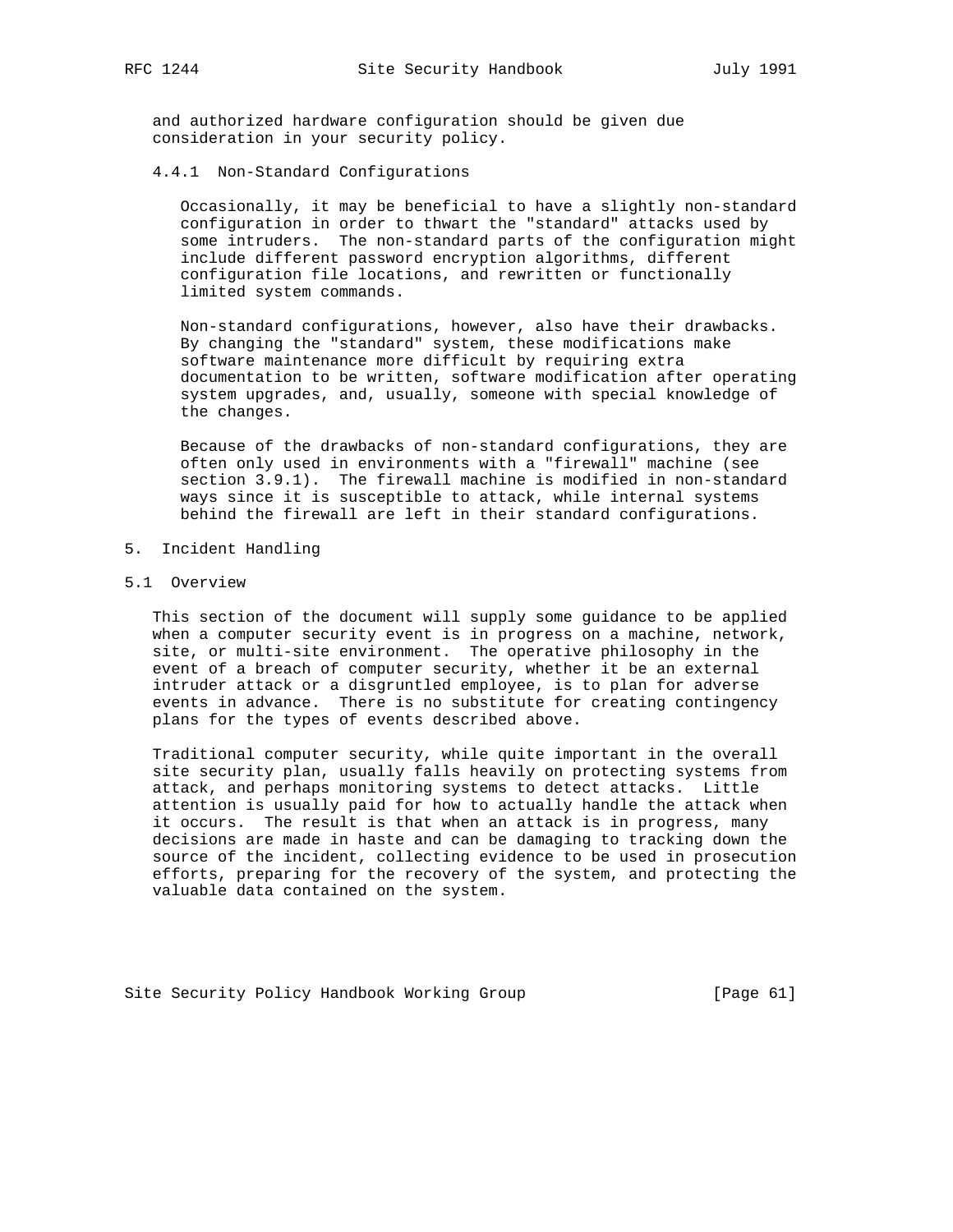## 5.1.1 Have a Plan to Follow in Case of an Incident

 Part of handling an incident is being prepared to respond before the incident occurs. This includes establishing a suitable level of protections, so that if the incident becomes severe, the damage which can occur is limited. Protection includes preparing incident handling guidelines or a contingency response plan for your organization or site. Having written plans eliminates much of the ambiguity which occurs during an incident, and will lead to a more appropriate and thorough set of responses. Second, part of protection is preparing a method of notification, so you will know who to call and the relevant phone numbers. It is important, for example, to conduct "dry runs," in which your computer security personnel, system administrators, and managers simulate handling an incident.

 Learning to respond efficiently to an incident is important for numerous reasons. The most important benefit is directly to human beings--preventing loss of human life. Some computing systems are life critical systems, systems on which human life depends (e.g., by controlling some aspect of life-support in a hospital or assisting air traffic controllers).

 An important but often overlooked benefit is an economic one. Having both technical and managerial personnel respond to an incident requires considerable resources, resources which could be utilized more profitably if an incident did not require their services. If these personnel are trained to handle an incident efficiently, less of their time is required to deal with that incident.

 A third benefit is protecting classified, sensitive, or proprietary information. One of the major dangers of a computer security incident is that information may be irrecoverable. Efficient incident handling minimizes this danger. When classified information is involved, other government regulations may apply and must be integrated into any plan for incident handling.

 A fourth benefit is related to public relations. News about computer security incidents tends to be damaging to an organization's stature among current or potential clients. Efficient incident handling minimizes the potential for negative exposure.

 A final benefit of efficient incident handling is related to legal issues. It is possible that in the near future organizations may be sued because one of their nodes was used to launch a network

Site Security Policy Handbook Working Group [Page 62]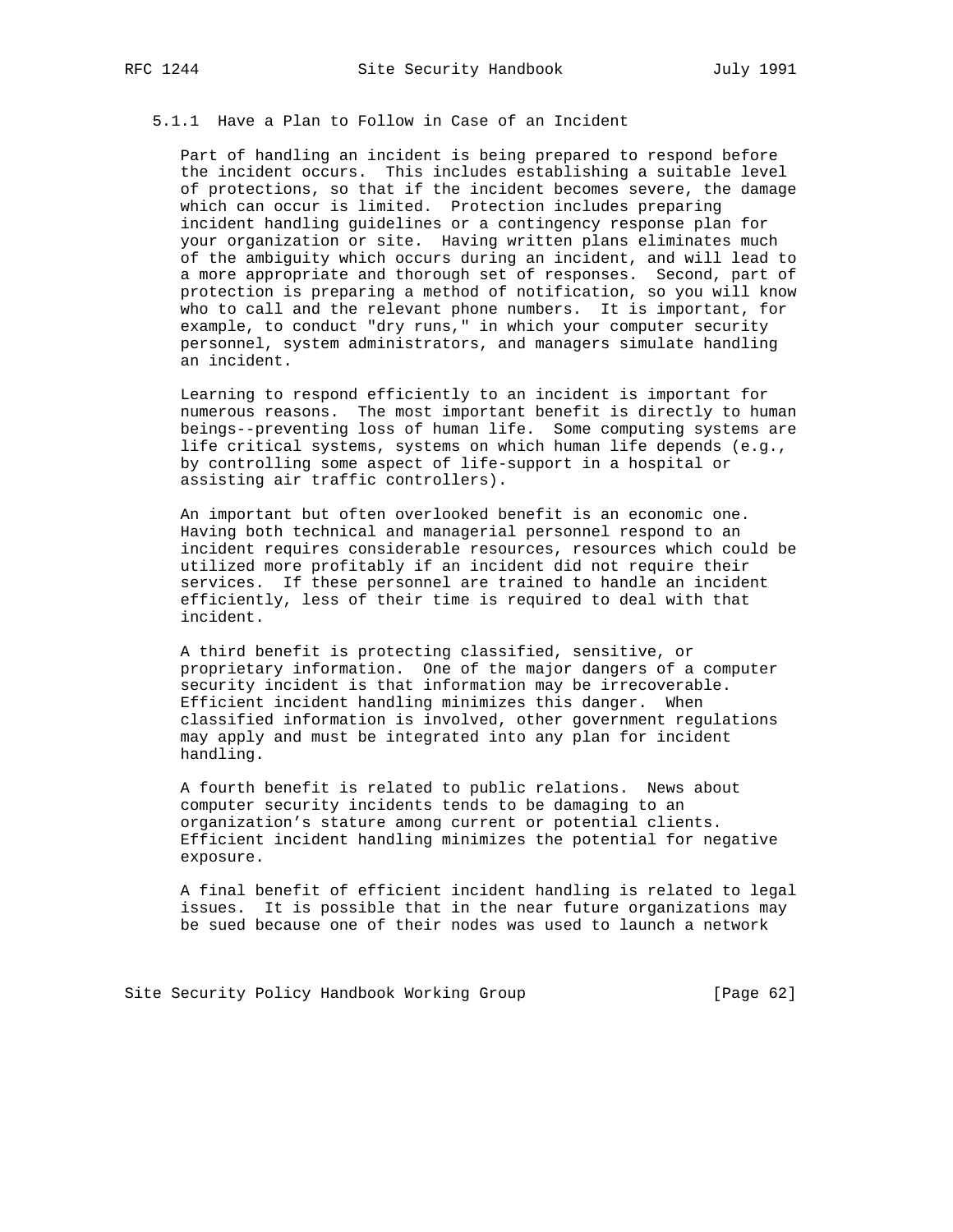attack. In a similar vein, people who develop patches or workarounds may be sued if the patches or workarounds are ineffective, resulting in damage to systems, or if the patches or workarounds themselves damage systems. Knowing about operating system vulnerabilities and patterns of attacks and then taking appropriate measures is critical to circumventing possible legal problems.

 5.1.2 Order of Discussion in this Session Suggests an Order for a Plan

 This chapter is arranged such that a list may be generated from the Table of Contents to provide a starting point for creating a policy for handling ongoing incidents. The main points to be included in a policy for handling incidents are:

- o Overview (what are the goals and objectives in handling the incident).
- o Evaluation (how serious is the incident).
- o Notification (who should be notified about the incident).
- o Response (what should the response to the incident be).
- o Legal/Investigative (what are the legal and prosecutorial implications of the incident).
- o Documentation Logs (what records should be kept from before, during, and after the incident).

 Each of these points is important in an overall plan for handling incidents. The remainder of this chapter will detail the issues involved in each of these topics, and provide some guidance as to what should be included in a site policy for handling incidents.

 5.1.3 Possible Goals and Incentives for Efficient Incident Handling

 As in any set of pre-planned procedures, attention must be placed on a set of goals to be obtained in handling an incident. These goals will be placed in order of importance depending on the site, but one such set of goals might be:

 Assure integrity of (life) critical systems. Maintain and restore data. Maintain and restore service. Figure out how it happened. Avoid escalation and further incidents. Avoid negative publicity. Find out who did it. Punish the attackers.

Site Security Policy Handbook Working Group [Page 63]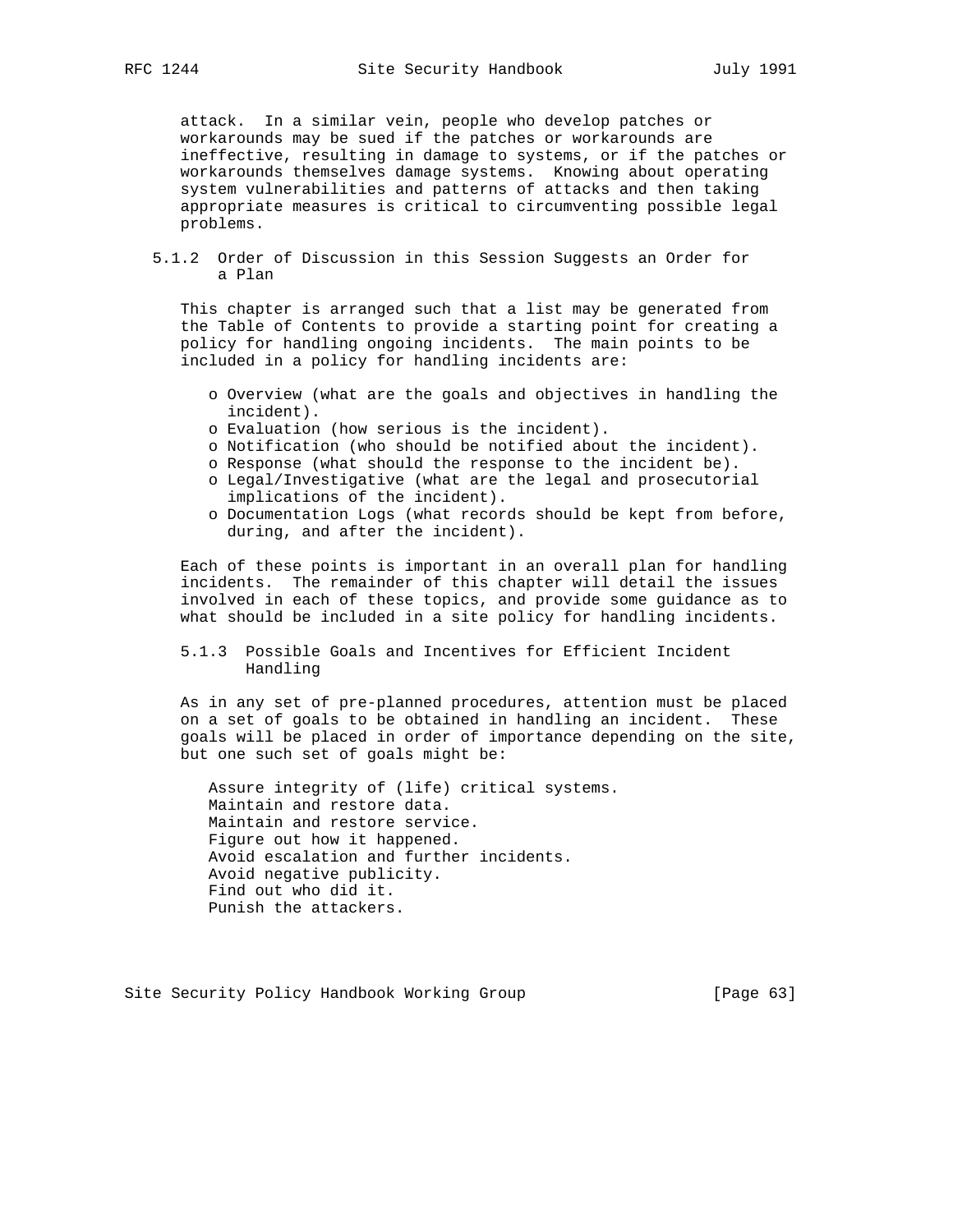It is important to prioritize actions to be taken during an incident well in advance of the time an incident occurs. Sometimes an incident may be so complex that it is impossible to do everything at once to respond to it; priorities are essential. Although priorities will vary from institution-to-institution, the following suggested priorities serve as a starting point for defining an organization's response:

- o Priority one -- protect human life and people's safety; human life always has precedence over all other considerations.
- o Priority two -- protect classified and/or sensitive data (as regulated by your site or by government regulations).
- o Priority three -- protect other data, including proprietary, scientific, managerial and other data, because loss of data is costly in terms of resources.
- o Priority four -- prevent damage to systems (e.g., loss or alteration of system files, damage to disk drives, etc.); damage to systems can result in costly down time and recovery.
- o Priority five -- minimize disruption of computing resources; it is better in many cases to shut a system down or disconnect from a network than to risk damage to data or systems.

 An important implication for defining priorities is that once human life and national security considerations have been addressed, it is generally more important to save data than system software and hardware. Although it is undesirable to have any damage or loss during an incident, systems can be replaced; the loss or compromise of data (especially classified data), however, is usually not an acceptable outcome under any circumstances.

 Part of handling an incident is being prepared to respond before the incident occurs. This includes establishing a suitable level of protections so that if the incident becomes severe, the damage which can occur is limited. Protection includes preparing incident handling guidelines or a contingency response plan for your organization or site. Written plans eliminate much of the ambiguity which occurs during an incident, and will lead to a more appropriate and thorough set of responses. Second, part of protection is preparing a method of notification so you will know who to call and how to contact them. For example, every member of

Site Security Policy Handbook Working Group [Page 64]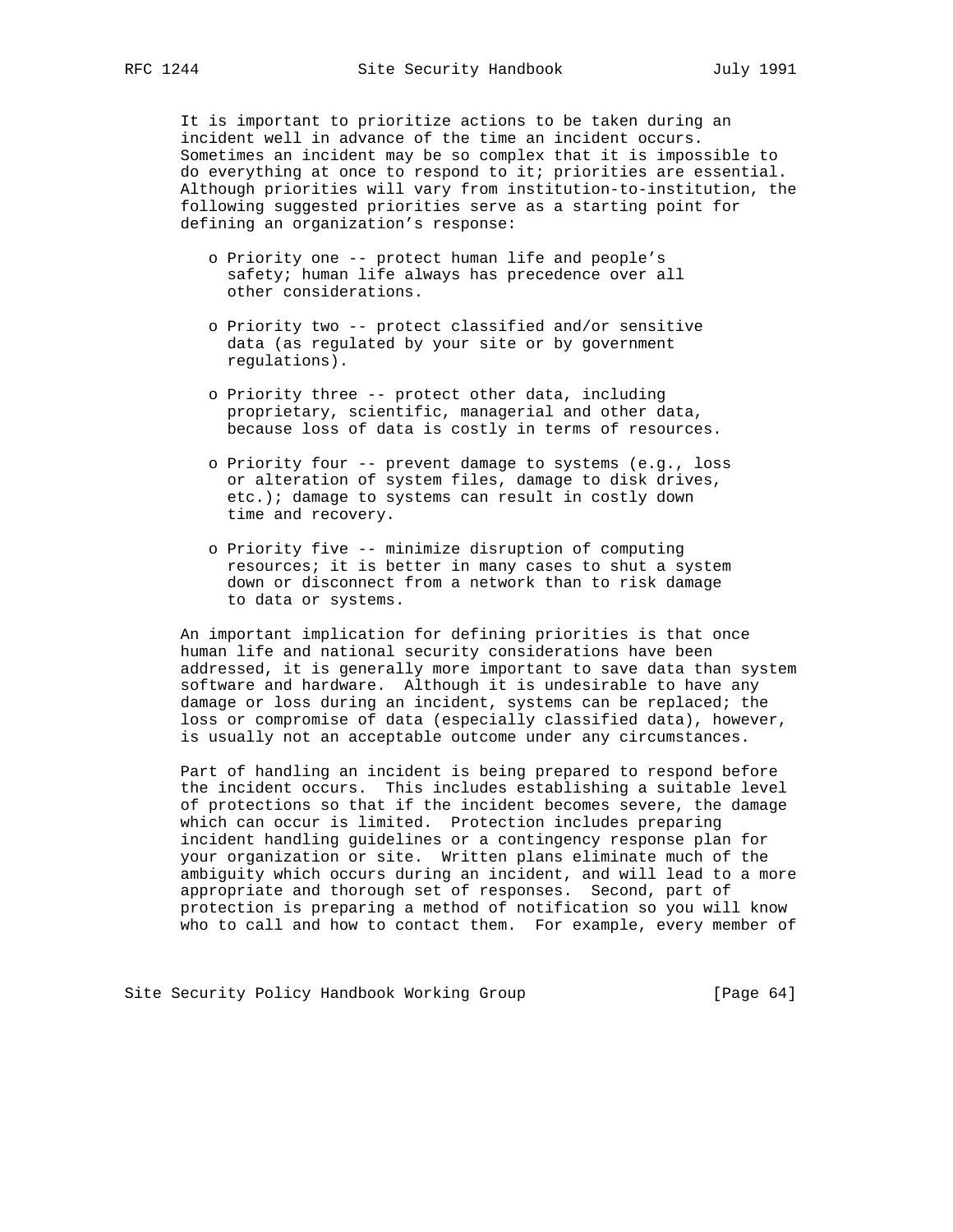the Department of Energy's CIAC Team carries a card with every other team member's work and home phone numbers, as well as pager numbers. Third, your organization or site should establish backup procedures for every machine and system. Having backups eliminates much of the threat of even a severe incident, since backups preclude serious data loss. Fourth, you should set up secure systems. This involves eliminating vulnerabilities, establishing an effective password policy, and other procedures, all of which will be explained later in this document. Finally, conducting training activities is part of protection. It is important, for example, to conduct "dry runs," in which your computer security personnel, system administrators, and managers simulate handling an incident.

5.1.4 Local Policies and Regulations Providing Guidance

 Any plan for responding to security incidents should be guided by local policies and regulations. Government and private sites that deal with classified material have specific rules that they must follow.

 The policies your site makes about how it responds to incidents (as discussed in sections 2.4 and 2.5) will shape your response. For example, it may make little sense to create mechanisms to monitor and trace intruders if your site does not plan to take action against the intruders if they are caught. Other organizations may have policies that affect your plans. Telephone companies often release information about telephone traces only to law enforcement agencies.

 Section 5.5 also notes that if any legal action is planned, there are specific guidelines that must be followed to make sure that any information collected can be used as evidence.

#### 5.2 Evaluation

5.2.1 Is It Real?

 This stage involves determining the exact problem. Of course many, if not most, signs often associated with virus infections, system intrusions, etc., are simply anomalies such as hardware failures. To assist in identifying whether there really is an incident, it is usually helpful to obtain and use any detection software which may be available. For example, widely available software packages can greatly assist someone who thinks there may be a virus in a Macintosh computer. Audit information is also extremely useful, especially in determining whether there is a network attack. It is extremely important to obtain a system

Site Security Policy Handbook Working Group [Page 65]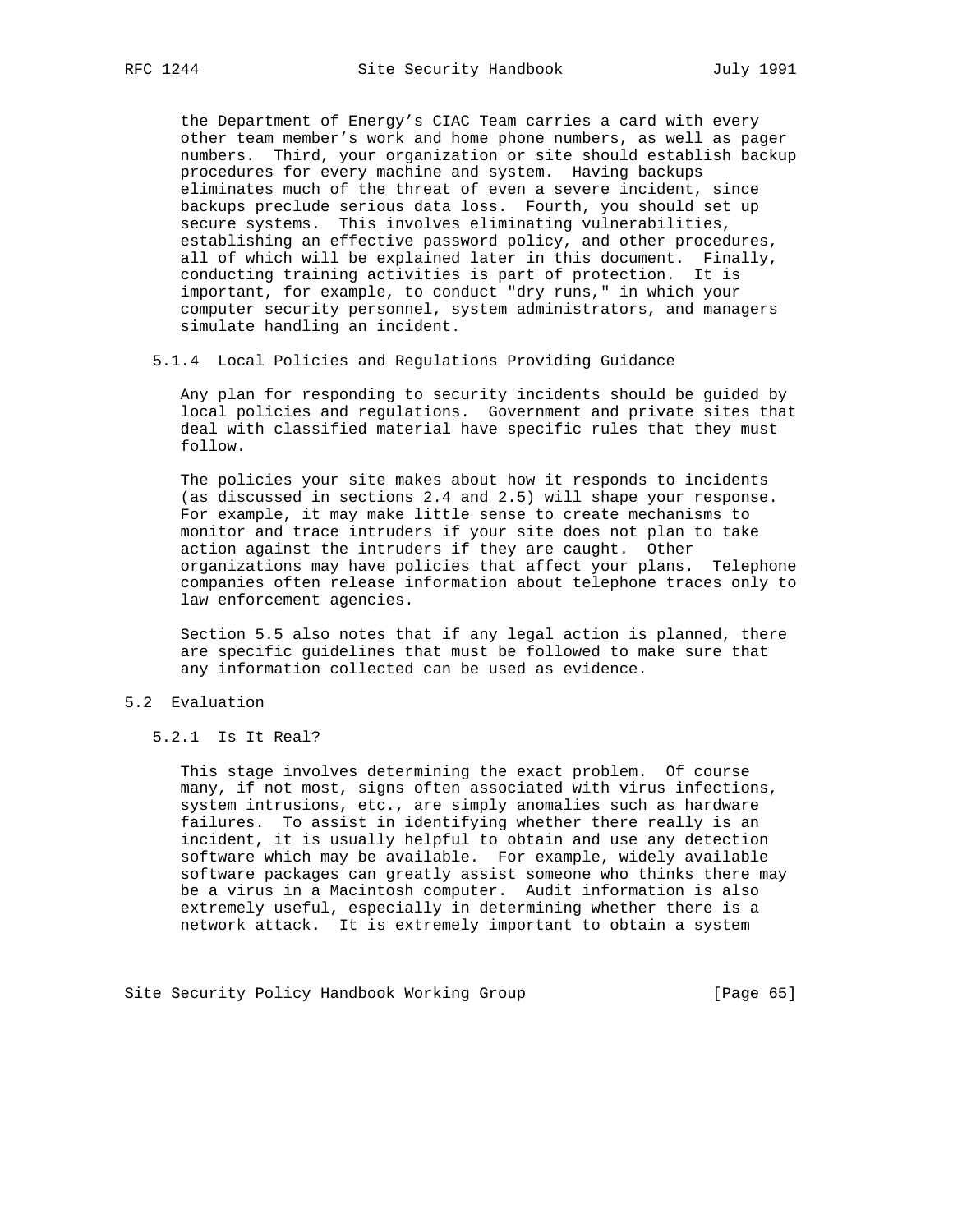snapshot as soon as one suspects that something is wrong. Many incidents cause a dynamic chain of events to occur, and an initial system snapshot may do more good in identifying the problem and any source of attack than most other actions which can be taken at this stage. Finally, it is important to start a log book. Recording system events, telephone conversations, time stamps, etc., can lead to a more rapid and systematic identification of the problem, and is the basis for subsequent stages of incident handling.

 There are certain indications or "symptoms" of an incident which deserve special attention:

- o System crashes.
- o New user accounts (e.g., the account RUMPLESTILTSKIN has unexplainedly been created), or high activity on an account that has had virtually no activity for months.
- o New files (usually with novel or strange file names, such as data.xx or k).
- o Accounting discrepancies (e.g., in a UNIX system you might notice that the accounting file called /usr/admin/lastlog has shrunk, something that should make you very suspicious that there may be an intruder).
- o Changes in file lengths or dates (e.g., a user should be suspicious if he/she observes that the .EXE files in an MS DOS computer have unexplainedly grown by over 1800 bytes).
- o Attempts to write to system (e.g., a system manager notices that a privileged user in a VMS system is attempting to alter RIGHTSLIST.DAT).
- o Data modification or deletion (e.g., files start to disappear).
- o Denial of service (e.g., a system manager and all other users become locked out of a UNIX system, which has been changed to single user mode).
- o Unexplained, poor system performance (e.g., system response time becomes unusually slow).
- o Anomalies (e.g., "GOTCHA" is displayed on a display terminal or there are frequent unexplained "beeps").
- o Suspicious probes (e.g., there are numerous unsuccessful login attempts from another node).
- o Suspicious browsing (e.g., someone becomes a root user on a UNIX system and accesses file after file in one user's account, then another's).

None of these indications is absolute "proof" that an incident is

Site Security Policy Handbook Working Group [Page 66]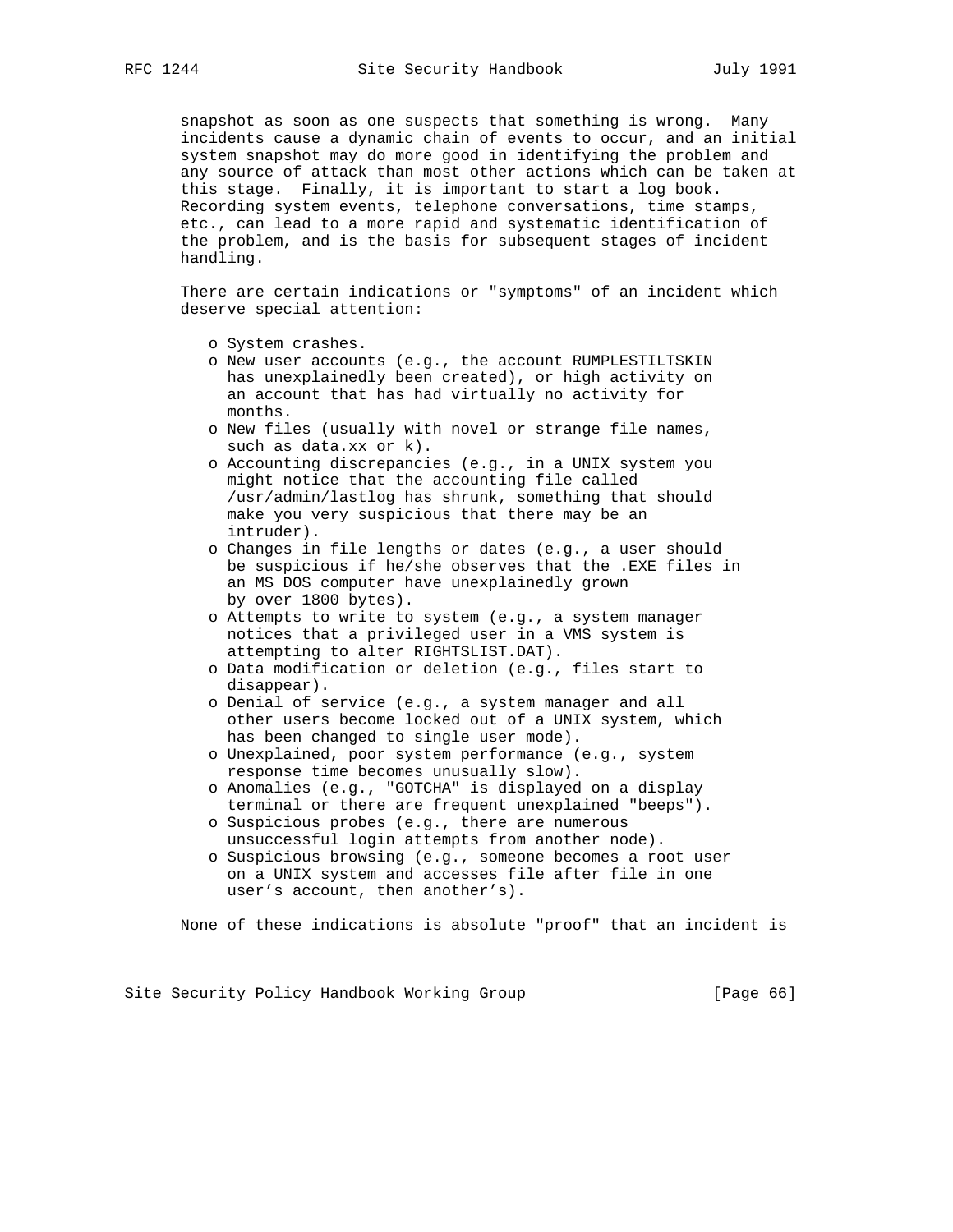occurring, nor are all of these indications normally observed when an incident occurs. If you observe any of these indications, however, it is important to suspect that an incident might be occurring, and act accordingly. There is no formula for determining with 100 percent accuracy that an incident is occurring (possible exception: when a virus detection package indicates that your machine has the nVIR virus and you confirm this by examining contents of the nVIR resource in your Macintosh computer, you can be very certain that your machine is infected). It is best at this point to collaborate with other technical and computer security personnel to make a decision as a group about whether an incident is occurring.

# 5.2.2 Scope

 Along with the identification of the incident is the evaluation of the scope and impact of the problem. It is important to correctly identify the boundaries of the incident in order to effectively deal with it. In addition, the impact of an incident will determine its priority in allocating resources to deal with the event. Without an indication of the scope and impact of the event, it is difficult to determine a correct response.

 In order to identify the scope and impact, a set of criteria should be defined which is appropriate to the site and to the type of connections available. Some of the issues are:

- o Is this a multi-site incident?
- o Are many computers at your site effected by this incident?
- o Is sensitive information involved?
- o What is the entry point of the incident (network, phone line, local terminal, etc.)?
- o Is the press involved?
- o What is the potential damage of the incident?
- o What is the estimated time to close out the incident?
- o What resources could be required to handle the incident?

### 5.3 Possible Types of Notification

 When you have confirmed that an incident is occurring, the appropriate personnel must be notified. Who and how this notification is achieved is very important in keeping the event under control both from a technical and emotional standpoint.

Site Security Policy Handbook Working Group [Page 67]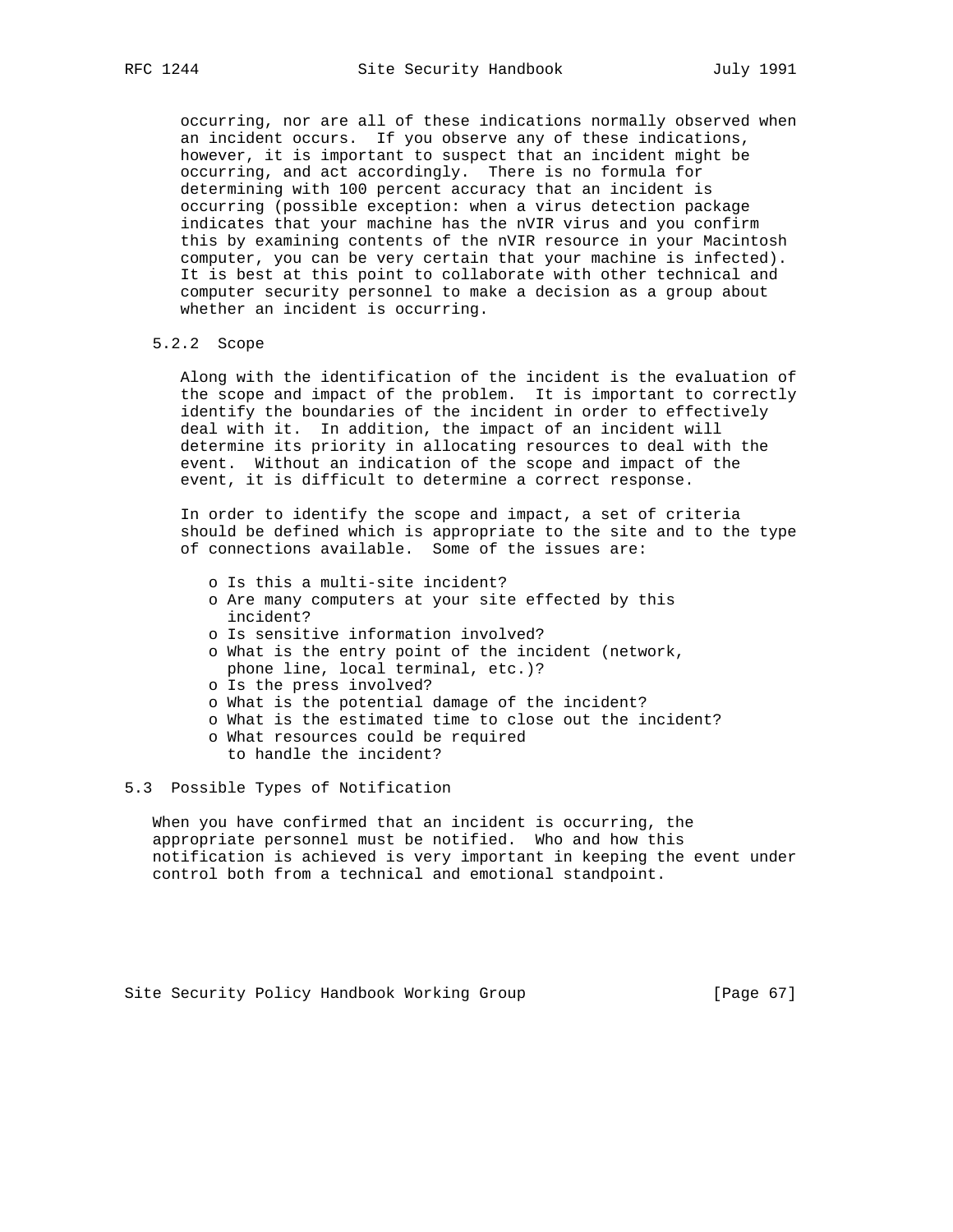## 5.3.1 Explicit

 First of all, any notification to either local or off-site personnel must be explicit. This requires that any statement (be it an electronic mail message, phone call, or fax) provides information about the incident that is clear, concise, and fully qualified. When you are notifying others that will help you to handle an event, a "smoke screen" will only divide the effort and create confusion. If a division of labor is suggested, it is helpful to provide information to each section about what is being accomplished in other efforts. This will not only reduce duplication of effort, but allow people working on parts of the problem to know where to obtain other information that would help them resolve a part of the incident.

### 5.3.2 Factual

 Another important consideration when communicating about the incident is to be factual. Attempting to hide aspects of the incident by providing false or incomplete information may not only prevent a successful resolution to the incident, but may even worsen the situation. This is especially true when the press is involved. When an incident severe enough to gain press attention is ongoing, it is likely that any false information you provide will not be substantiated by other sources. This will reflect badly on the site and may create enough ill-will between the site and the press to damage the site's public relations.

### 5.3.3 Choice of Language

 The choice of language used when notifying people about the incident can have a profound effect on the way that information is received. When you use emotional or inflammatory terms, you raise the expectations of damage and negative outcomes of the incident. It is important to remain calm both in written and spoken notifications.

 Another issue associated with the choice of language is the notification to non-technical or off-site personnel. It is important to accurately describe the incident without undue alarm or confusing messages. While it is more difficult to describe the incident to a non-technical audience, it is often more important. A non-technical description may be required for upper-level management, the press, or law enforcement liaisons. The importance of these notifications cannot be underestimated and may make the difference between handling the incident properly and escalating to some higher level of damage.

Site Security Policy Handbook Working Group [Page 68]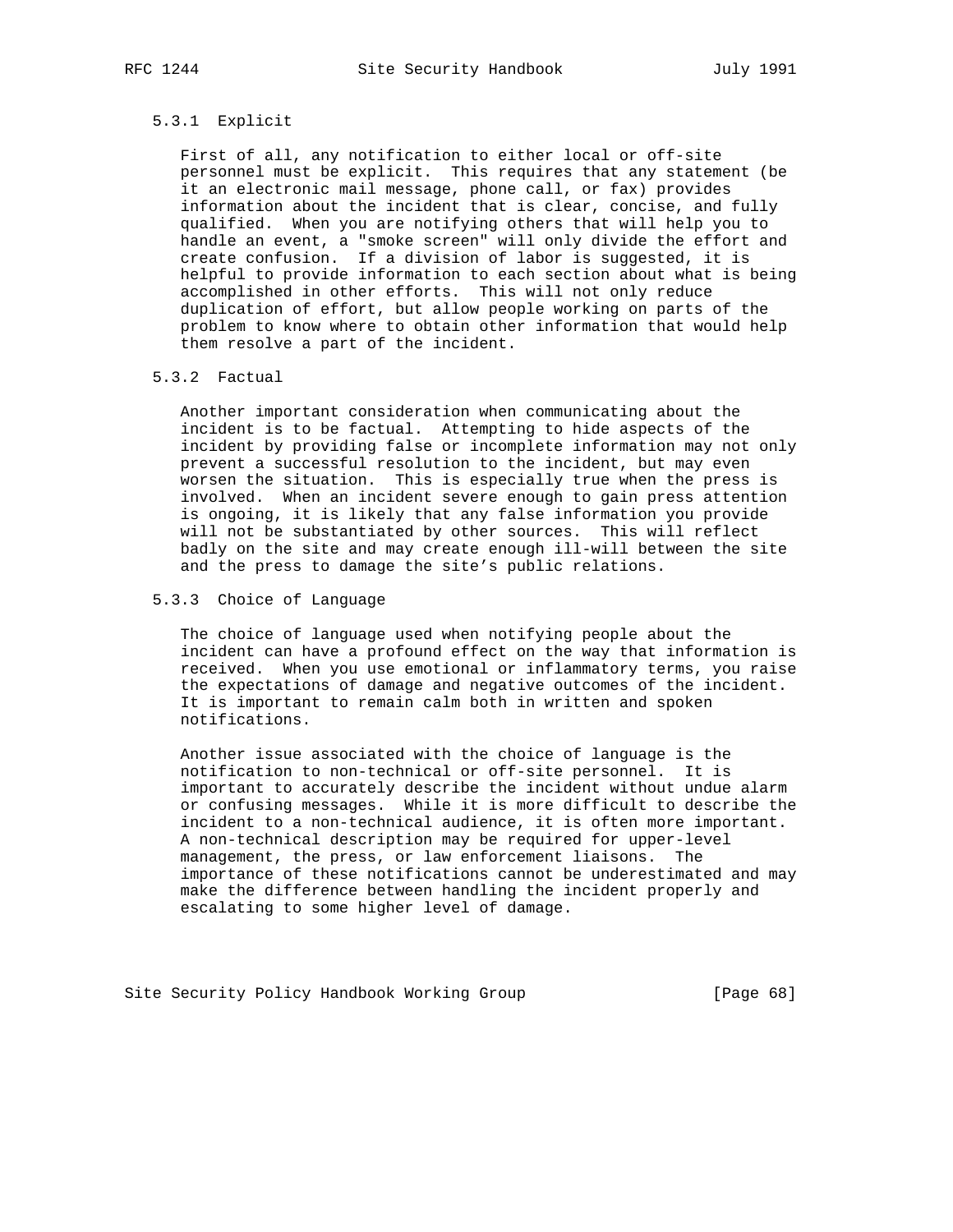# 5.3.4 Notification of Individuals

- o Point of Contact (POC) people (Technical, Administrative, Response Teams, Investigative, Legal, Vendors, Service providers), and which POCs are visible to whom. o Wider community (users).
- 
- o Other sites that might be affected.

 Finally, there is the question of who should be notified during and after the incident. There are several classes of individuals that need to be considered for notification. These are the technical personnel, administration, appropriate response teams (such as CERT or CIAC), law enforcement, vendors, and other service providers. These issues are important for the central point of contact, since that is the person responsible for the actual notification of others (see section 5.3.6 for further information). A list of people in each of these categories is an important time saver for the POC during an incident. It is much more difficult to find an appropriate person during an incident when many urgent events are ongoing.

 In addition to the people responsible for handling part of the incident, there may be other sites affected by the incident (or perhaps simply at risk from the incident). A wider community of users may also benefit from knowledge of the incident. Often, a report of the incident once it is closed out is appropriate for publication to the wider user community.

5.3.5 Public Relations - Press Releases

 One of the most important issues to consider is when, who, and how much to release to the general public through the press. There are many issues to consider when deciding this particular issue. First and foremost, if a public relations office exists for the site, it is important to use this office as liaison to the press. The public relations office is trained in the type and wording of information released, and will help to assure that the image of the site is protected during and after the incident (if possible). A public relations office has the advantage that you can communicate candidly with them, and provide a buffer between the constant press attention and the need of the POC to maintain control over the incident.

 If a public relations office is not available, the information released to the press must be carefully considered. If the information is sensitive, it may be advantageous to provide only minimal or overview information to the press. It is quite possible that any information provided to the press will be

Site Security Policy Handbook Working Group [Page 69]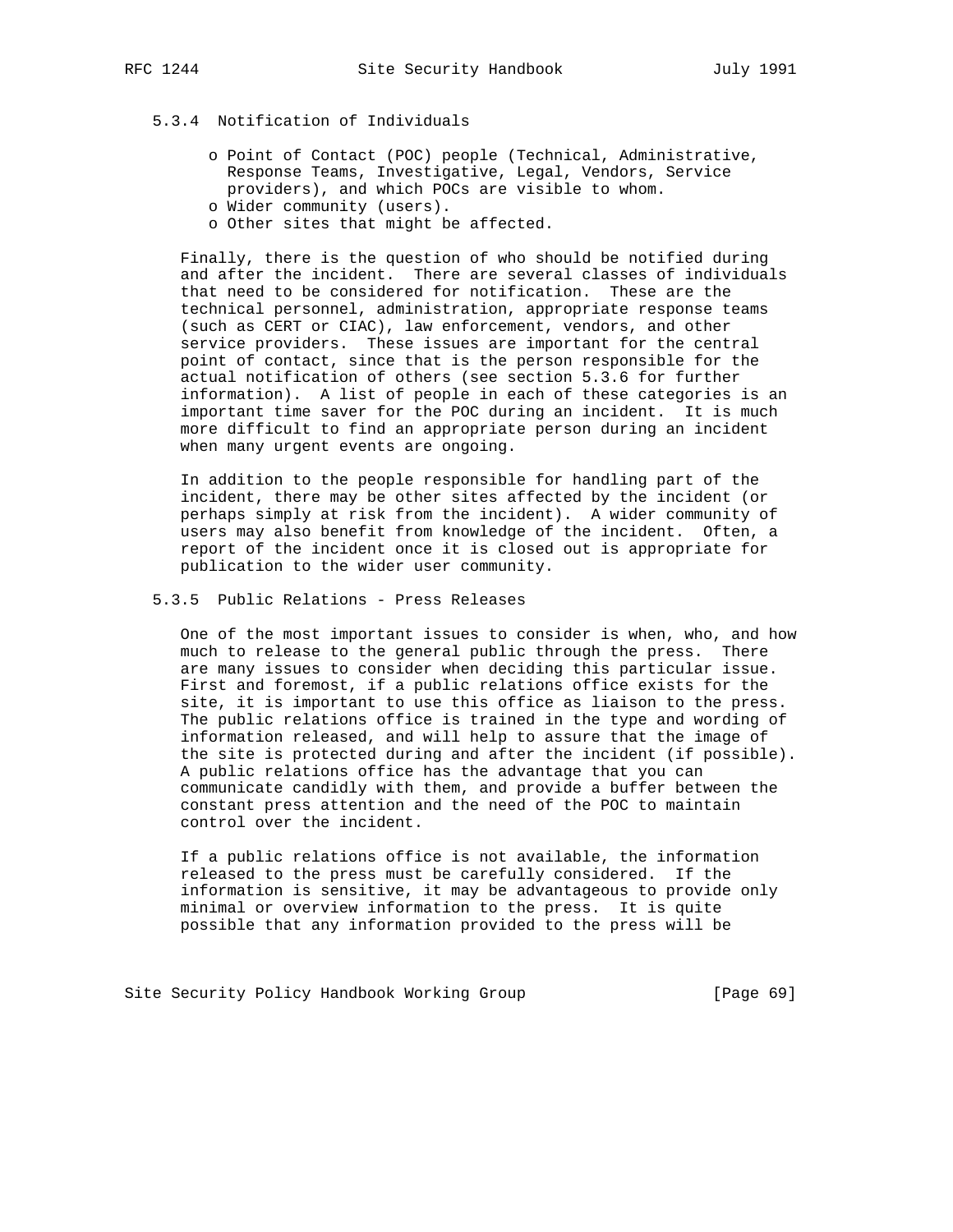quickly reviewed by the perpetrator of the incident. As a contrast to this consideration, it was discussed above that misleading the press can often backfire and cause more damage than releasing sensitive information.

 While it is difficult to determine in advance what level of detail to provide to the press, some guidelines to keep in mind are:

- o Keep the technical level of detail low. Detailed information about the incident may provide enough information for copy-cat events or even damage the site's ability to prosecute once the event is over.
- o Keep the speculation out of press statements. Speculation of who is causing the incident or the motives are very likely to be in error and may cause an inflamed view of the incident.
- o Work with law enforcement professionals to assure that evidence is protected. If prosecution is involved, assure that the evidence collected is not divulged to the press.
- o Try not to be forced into a press interview before you are prepared. The popular press is famous for the "2am" interview, where the hope is to catch the interviewee off guard and obtain information otherwise not available.
- o Do not allow the press attention to detract from the handling of the event. Always remember that the successful closure of an incident is of primary importance.
	- 5.3.6 Who Needs to Get Involved?

 There now exists a number of incident response teams (IRTs) such as the CERT and the CIAC. (See sections 3.9.7.3.1 and 3.9.7.3.4.) Teams exists for many major government agencies and large corporations. If such a team is available for your site, the notification of this team should be of primary importance during the early stages of an incident. These teams are responsible for coordinating computer security incidents over a range of sites and larger entities. Even if the incident is believed to be contained to a single site, it is possible that the information available through a response team could help in closing out the incident.

 In setting up a site policy for incident handling, it may be desirable to create an incident handling team (IHT), much like those teams that already exist, that will be responsible for handling computer security incidents for the site (or organization). If such a team is created, it is essential that communication lines be opened between this team and other IHTs. Once an incident is under way, it is difficult to open a trusted

Site Security Policy Handbook Working Group [Page 70]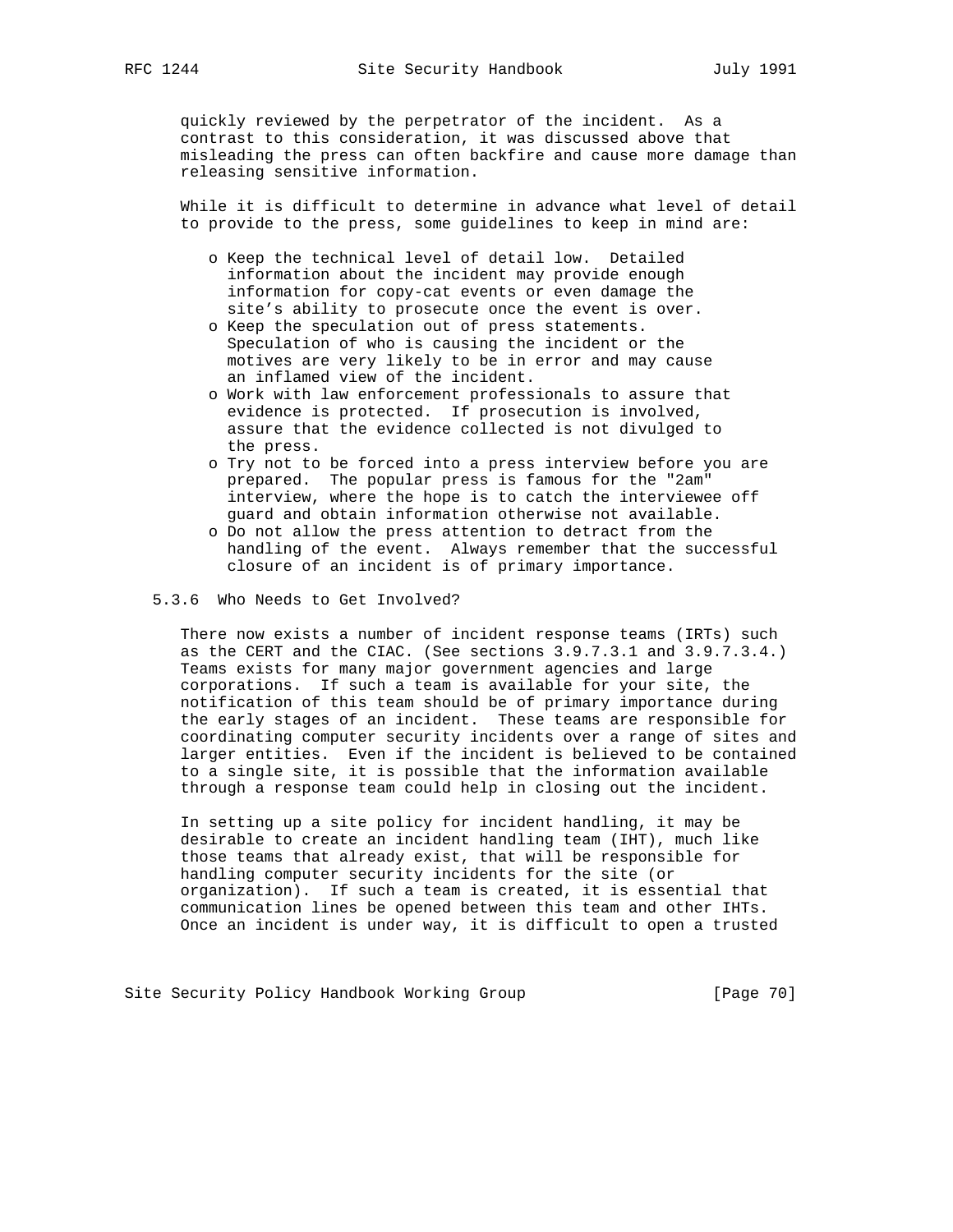dialogue between other IHTs if none has existed before.

#### 5.4 Response

 A major topic still untouched here is how to actually respond to an event. The response to an event will fall into the general categories of containment, eradication, recovery, and follow-up.

#### Containment

 The purpose of containment is to limit the extent of an attack. For example, it is important to limit the spread of a worm attack on a network as quickly as possible. An essential part of containment is decision making (i.e., determining whether to shut a system down, to disconnect from a network, to monitor system or network activity, to set traps, to disable functions such as remote file transfer on a UNIX system, etc.). Sometimes this decision is trivial; shut the system down if the system is classified or sensitive, or if proprietary information is at risk! In other cases, it is worthwhile to risk having some damage to the system if keeping the system up might enable you to identify an intruder.

 The third stage, containment, should involve carrying out predetermined procedures. Your organization or site should, for example, define acceptable risks in dealing with an incident, and should prescribe specific actions and strategies accordingly. Finally, notification of cognizant authorities should occur during this stage.

# Eradication

 Once an incident has been detected, it is important to first think about containing the incident. Once the incident has been contained, it is now time to eradicate the cause. Software may be available to help you in this effort. For example, eradication software is available to eliminate most viruses which infect small systems. If any bogus files have been created, it is time to delete them at this point. In the case of virus infections, it is important to clean and reformat any disks containing infected files. Finally, ensure that all backups are clean. Many systems infected with viruses become periodically reinfected simply because people do not systematically eradicate the virus from backups.

#### Recovery

Once the cause of an incident has been eradicated, the recovery

Site Security Policy Handbook Working Group [Page 71]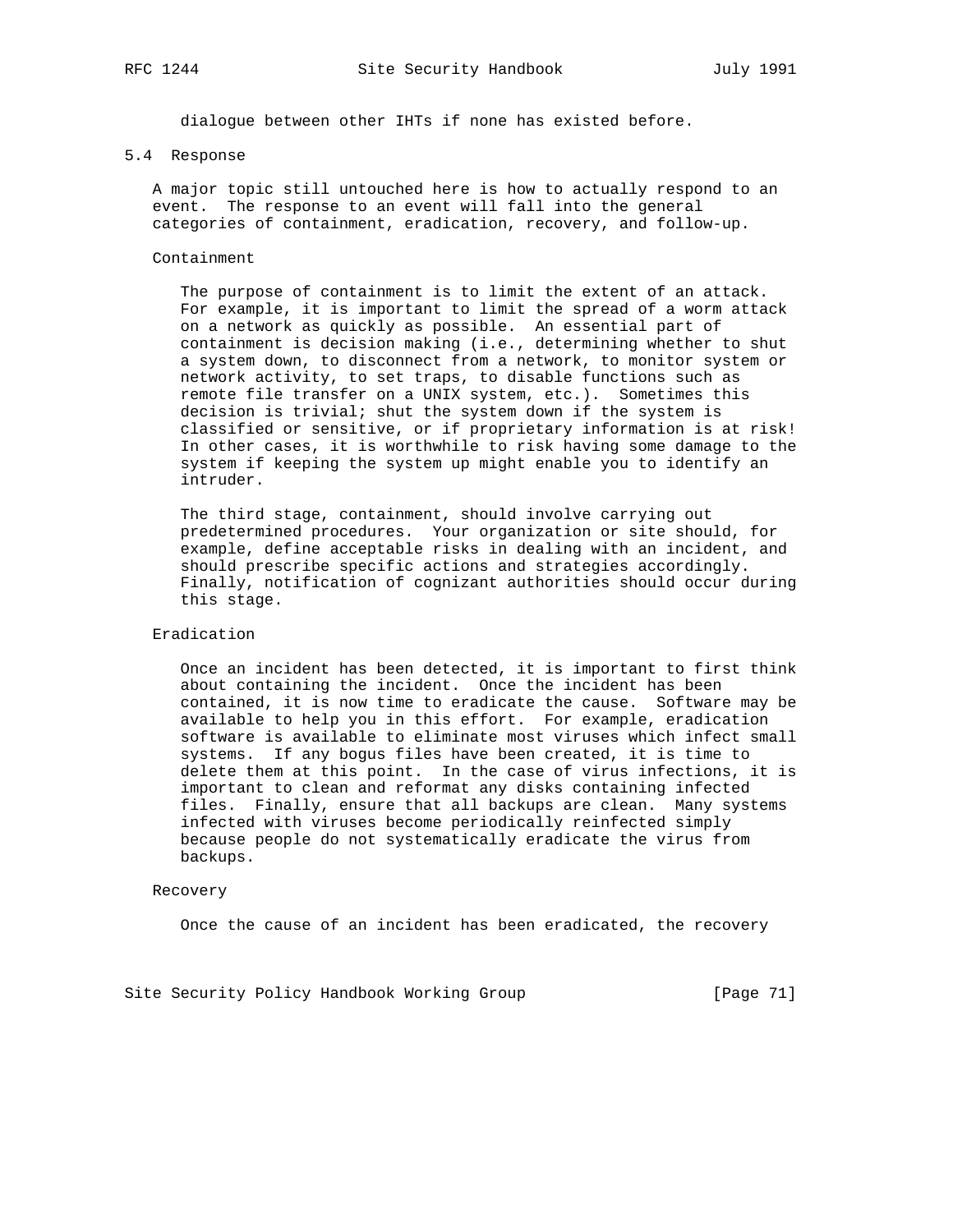phase defines the next stage of action. The goal of recovery is to return the system to normal. In the case of a network-based attack, it is important to install patches for any operating system vulnerability which was exploited.

#### Follow-up

 One of the most important stages of responding to incidents is also the most often omitted---the follow-up stage. This stage is important because it helps those involved in handling the incident develop a set of "lessons learned" (see section 6.3) to improve future performance in such situations. This stage also provides information which justifies an organization's computer security effort to management, and yields information which may be essential in legal proceedings.

 The most important element of the follow-up stage is performing a postmortem analysis. Exactly what happened, and at what times? How well did the staff involved with the incident perform? What kind of information did the staff need quickly, and how could they have gotten that information as soon as possible? What would the staff do differently next time? A follow-up report is valuable because it provides a reference to be used in case of other similar incidents. Creating a formal chronology of events (including time stamps) is also important for legal reasons. Similarly, it is also important to as quickly obtain a monetary estimate of the amount of damage the incident caused in terms of any loss of software and files, hardware damage, and manpower costs to restore altered files, reconfigure affected systems, and so forth. This estimate may become the basis for subsequent prosecution activity by the FBI, the U.S. Attorney General's Office, etc..

5.4.1 What Will You Do?

- o Restore control.
- o Relation to policy.
- o Which level of service is needed?
- o Monitor activity.
- o Constrain or shut down system.

5.4.2 Consider Designating a "Single Point of Contact"

 When an incident is under way, a major issue is deciding who is in charge of coordinating the activity of the multitude of players. A major mistake that can be made is to have a number of "points of contact" (POC) that are not pulling their efforts together. This will only add to the confusion of the event, and will probably

Site Security Policy Handbook Working Group [Page 72]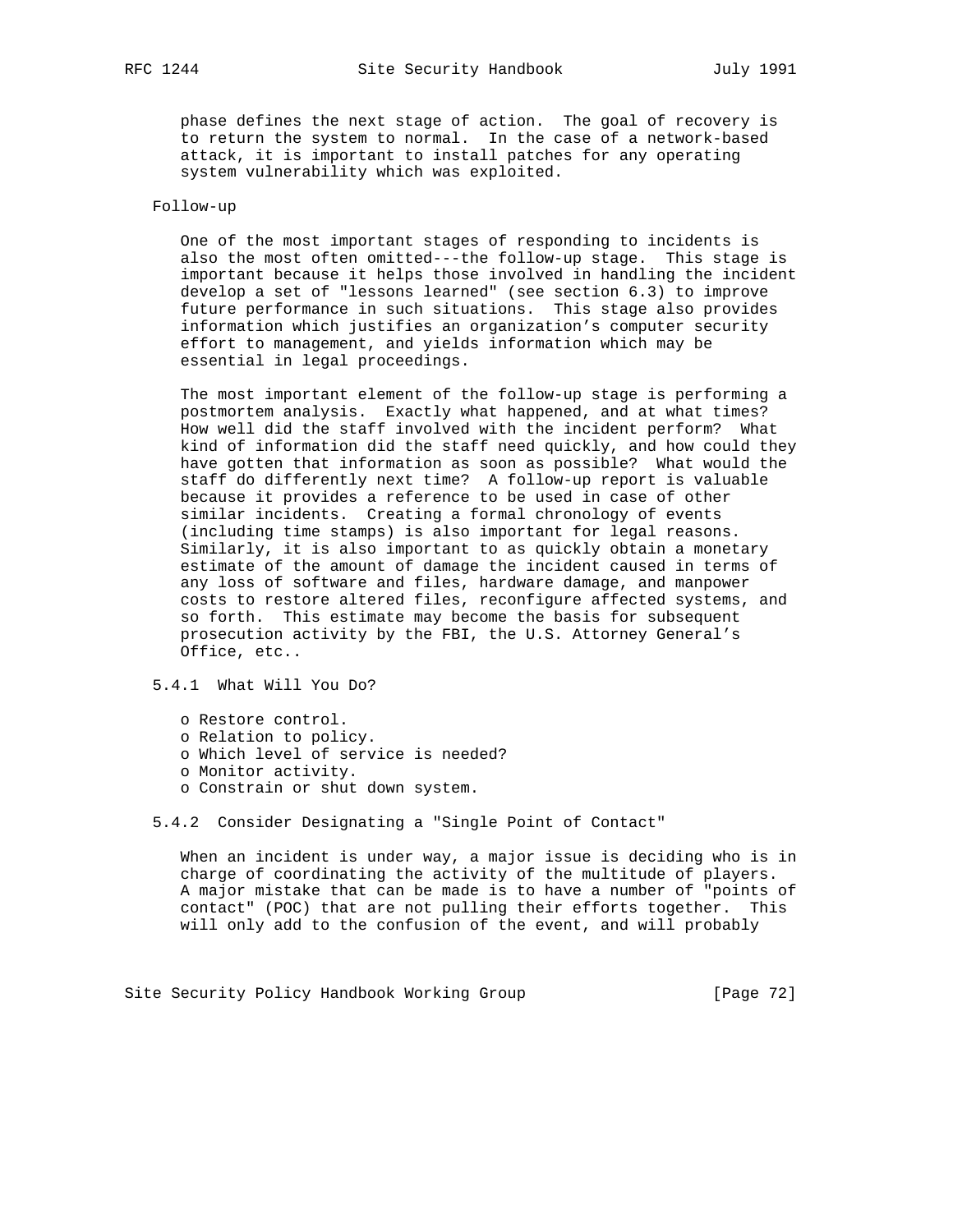lead to additional confusion and wasted or ineffective effort.

 The single point of contact may or may not be the person "in charge" of the incident. There are two distinct rolls to fill when deciding who shall be the point of contact and the person in charge of the incident. The person in charge will make decisions as to the interpretation of policy applied to the event. The responsibility for the handling of the event falls onto this person. In contrast, the point of contact must coordinate the effort of all the parties involved with handling the event.

 The point of contact must be a person with the technical expertise to successfully coordinate the effort of the system managers and users involved in monitoring and reacting to the attack. Often the management structure of a site is such that the administrator of a set of resources is not a technically competent person with regard to handling the details of the operations of the computers, but is ultimately responsible for the use of these resources.

 Another important function of the POC is to maintain contact with law enforcement and other external agencies (such as the CIA, DoD, U.S. Army, or others) to assure that multi-agency involvement occurs.

 Finally, if legal action in the form of prosecution is involved, the POC may be able to speak for the site in court. The alternative is to have multiple witnesses that will be hard to coordinate in a legal sense, and will weaken any case against the attackers. A single POC may also be the single person in charge of evidence collected, which will keep the number of people accounting for evidence to a minimum. As a rule of thumb, the more people that touch a potential piece of evidence, the greater the possibility that it will be inadmissible in court. The section below (Legal/Investigative) will provide more details for consideration on this topic.

5.5 Legal/Investigative

## 5.5.1 Establishing Contacts with Investigative Agencies

 It is important to establish contacts with personnel from investigative agencies such as the FBI and Secret Service as soon as possible, for several reasons. Local law enforcement and local security offices or campus police organizations should also be informed when appropriate. A primary reason is that once a major attack is in progress, there is little time to call various personnel in these agencies to determine exactly who the correct point of contact is. Another reason is that it is important to

Site Security Policy Handbook Working Group [Page 73]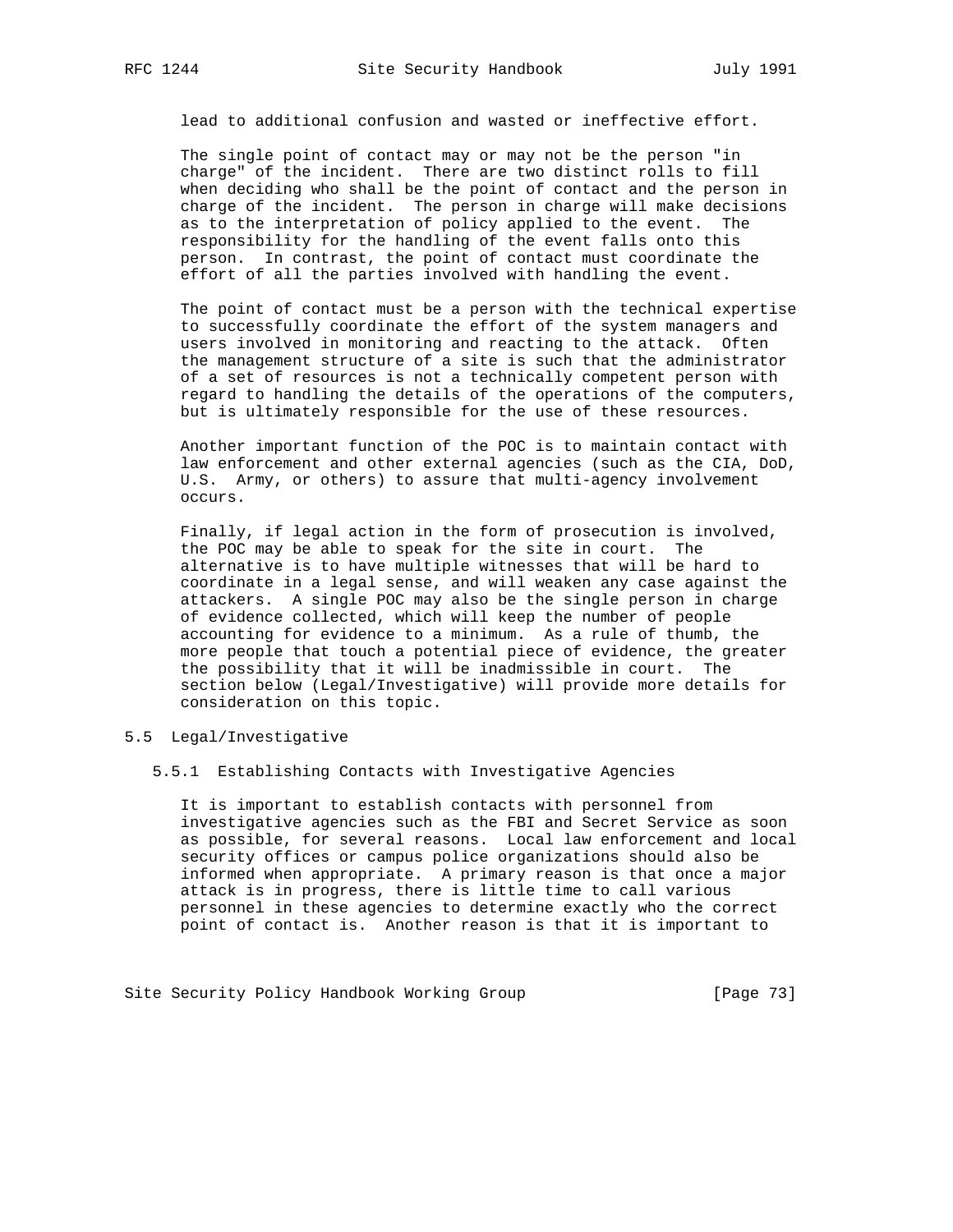cooperate with these agencies in a manner that will foster a good working relationship, and that will be in accordance with the working procedures of these agencies. Knowing the working procedures in advance and the expectations of your point of contact is a big step in this direction. For example, it is important to gather evidence that will be admissible in a court of law. If you don't know in advance how to gather admissible evidence, your efforts to collect evidence during an incident are likely to be of no value to the investigative agency with which you deal. A final reason for establishing contacts as soon as possible is that it is impossible to know the particular agency that will assume jurisdiction in any given incident. Making contacts and finding the proper channels early will make responding to an incident go considerably more smoothly.

 If your organization or site has a legal counsel, you need to notify this office soon after you learn that an incident is in progress. At a minimum, your legal counsel needs to be involved to protect the legal and financial interests of your site or organization. There are many legal and practical issues, a few of which are:

- 1. Whether your site or organization is willing to risk negative publicity or exposure to cooperate with legal prosecution efforts.
- 2. Downstream liability--if you leave a compromised system as is so it can be monitored and another computer is damaged because the attack originated from your system, your site or organization may be liable for damages incurred.
- 3. Distribution of information--if your site or organization distributes information about an attack in which another site or organization may be involved or the vulnerability in a product that may affect ability to market that product, your site or organization may again be liable for any damages (including damage of reputation).
- 4. Liabilities due to monitoring--your site or organization may be sued if users at your site or elsewhere discover that your site is monitoring account activity without informing users.

 Unfortunately, there are no clear precedents yet on the liabilities or responsibilities of organizations involved in a security incident or who might be involved in supporting an investigative effort. Investigators will often encourage organizations to help trace and monitor intruders -- indeed, most

Site Security Policy Handbook Working Group [Page 74]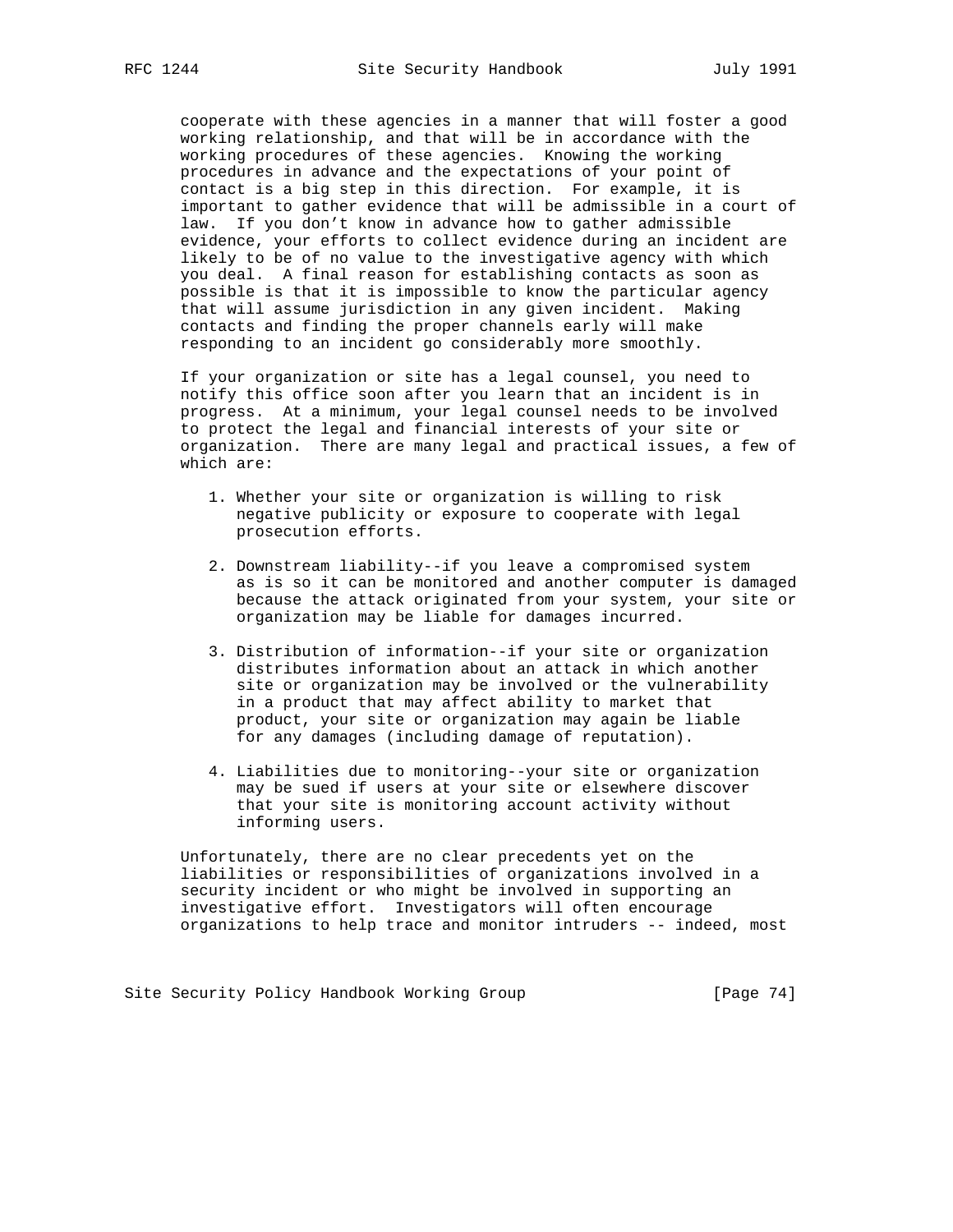investigators cannot pursue computer intrusions without extensive support from the organizations involved. However, investigators cannot provide protection from liability claims, and these kinds of efforts may drag out for months and may take lots of effort.

 On the other side, an organization's legal council may advise extreme caution and suggest that tracing activities be halted and an intruder shut out of the system. This in itself may not provide protection from liability, and may prevent investigators from identifying anyone.

 The balance between supporting investigative activity and limiting liability is tricky; you'll need to consider the advice of your council and the damage the intruder is causing (if any) in making your decision about what to do during any particular incident.

 Your legal counsel should also be involved in any decision to contact investigative agencies when an incident occurs at your site. The decision to coordinate efforts with investigative agencies is most properly that of your site or organization. Involving your legal counsel will also foster the multi-level coordination between your site and the particular investigative agency involved which in turn results in an efficient division of labor. Another result is that you are likely to obtain guidance that will help you avoid future legal mistakes.

 Finally, your legal counsel should evaluate your site's written procedures for responding to incidents. It is essential to obtain a "clean bill of health" from a legal perspective before you actually carry out these procedures.

5.5.2 Formal and Informal Legal Procedures

 One of the most important considerations in dealing with investigative agencies is verifying that the person who calls asking for information is a legitimate representative from the agency in question. Unfortunately, many well intentioned people have unknowingly leaked sensitive information about incidents, allowed unauthorized people into their systems, etc., because a caller has masqueraded as an FBI or Secret Service agent. A similar consideration is using a secure means of communication. Because many network attackers can easily reroute electronic mail, avoid using electronic mail to communicate with other agencies (as well as others dealing with the incident at hand). Non-secured phone lines (e.g., the phones normally used in the business world) are also frequent targets for tapping by network intruders, so be careful!

Site Security Policy Handbook Working Group [Page 75]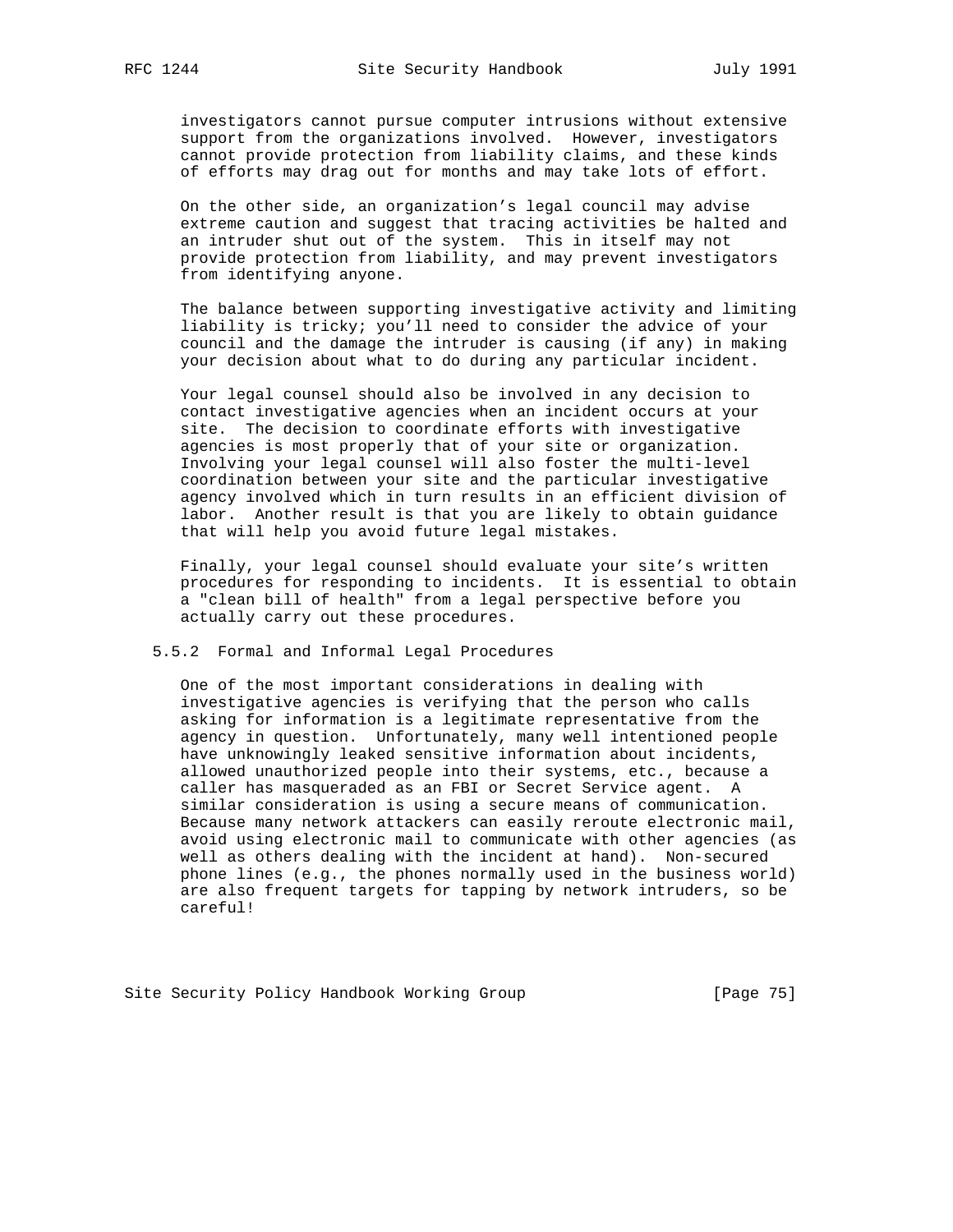There is no established set of rules for responding to an incident when the U.S. Federal Government becomes involved. Except by court order, no agency can force you to monitor, to disconnect from the network, to avoid telephone contact with the suspected attackers, etc.. As discussed in section 5.5.1, you should consult the matter with your legal counsel, especially before taking an action that your organization has never taken. The particular agency involved may ask you to leave an attacked machine on and to monitor activity on this machine, for example. Your complying with this request will ensure continued cooperation of the agency--usually the best route towards finding the source of the network attacks and, ultimately, terminating these attacks. Additionally, you may need some information or a favor from the agency involved in the incident. You are likely to get what you need only if you have been cooperative. Of particular importance is avoiding unnecessary or unauthorized disclosure of information about the incident, including any information furnished by the agency involved. The trust between your site and the agency hinges upon your ability to avoid compromising the case the agency will build; keeping "tight lipped" is imperative.

 Sometimes your needs and the needs of an investigative agency will differ. Your site may want to get back to normal business by closing an attack route, but the investigative agency may want you to keep this route open. Similarly, your site may want to close a compromised system down to avoid the possibility of negative publicity, but again the investigative agency may want you to continue monitoring. When there is such a conflict, there may be a complex set of tradeoffs (e.g., interests of your site's management, amount of resources you can devote to the problem, jurisdictional boundaries, etc.). An important guiding principle is related to what might be called "Internet citizenship" [22, IAB89, 23] and its responsibilities. Your site can shut a system down, and this will relieve you of the stress, resource demands, and danger of negative exposure. The attacker, however, is likely to simply move on to another system, temporarily leaving others blind to the attacker's intention and actions until another path of attack can be detected. Providing that there is no damage to your systems and others, the most responsible course of action is to cooperate with the participating agency by leaving your compromised system on. This will allow monitoring (and, ultimately, the possibility of terminating the source of the threat to systems just like yours). On the other hand, if there is damage to computers illegally accessed through your system, the choice is more complicated: shutting down the intruder may prevent further damage to systems, but might make it impossible to track down the intruder. If there has been damage, the decision about whether it is important to leave systems up to catch the intruder

Site Security Policy Handbook Working Group [Page 76]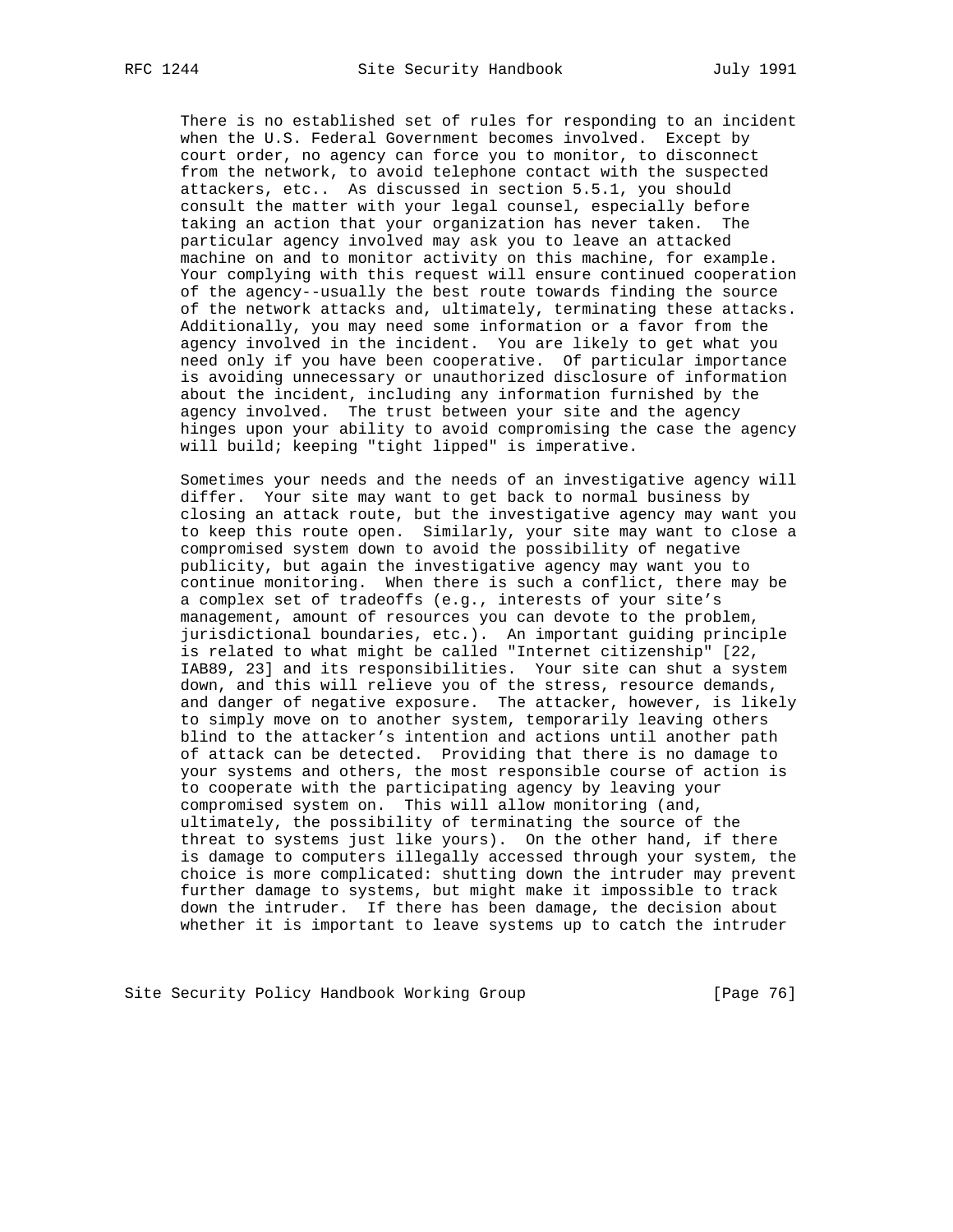should involve all the organizations effected. Further complicating the issue of network responsibility is the consideration that if you do not cooperate with the agency involved, you will be less likely to receive help from that agency in the future.

## 5.6 Documentation Logs

 When you respond to an incident, document all details related to the incident. This will provide valuable information to yourself and others as you try to unravel the course of events. Documenting all details will ultimately save you time. If you don't document every relevant phone call, for example, you are likely to forget a good portion of information you obtain, requiring you to contact the source of information once again. This wastes yours and others' time, something you can ill afford. At the same time, recording details will provide evidence for prosecution efforts, providing the case moves in this direction. Documenting an incident also will help you perform a final assessment of damage (something your management as well as law enforcement officers will want to know), and will provide the basis for a follow-up analysis in which you can engage in a valuable "lessons learned" exercise.

 During the initial stages of an incident, it is often infeasible to determine whether prosecution is viable, so you should document as if you are gathering evidence for a court case. At a minimum, you should record:

- o All system events (audit records).
- o All actions you take (time tagged).
- o All phone conversations (including the person with whom you talked, the date and time, and the content of the conversation).

 The most straightforward way to maintain documentation is keeping a log book. This allows you to go to a centralized, chronological source of information when you need it, instead of requiring you to page through individual sheets of paper. Much of this information is potential evidence in a court of law. Thus, when you initially suspect that an incident will result in prosecution or when an investigative agency becomes involved, you need to regularly (e.g., every day) turn in photocopied, signed copies of your logbook (as well as media you use to record system events) to a document custodian who can store these copied pages in a secure place (e.g., a safe). When you submit information for storage, you should in return receive a signed, dated receipt from the document custodian. Failure to observe these procedures can result in invalidation of any evidence you obtain in a court of law.

Site Security Policy Handbook Working Group [Page 77]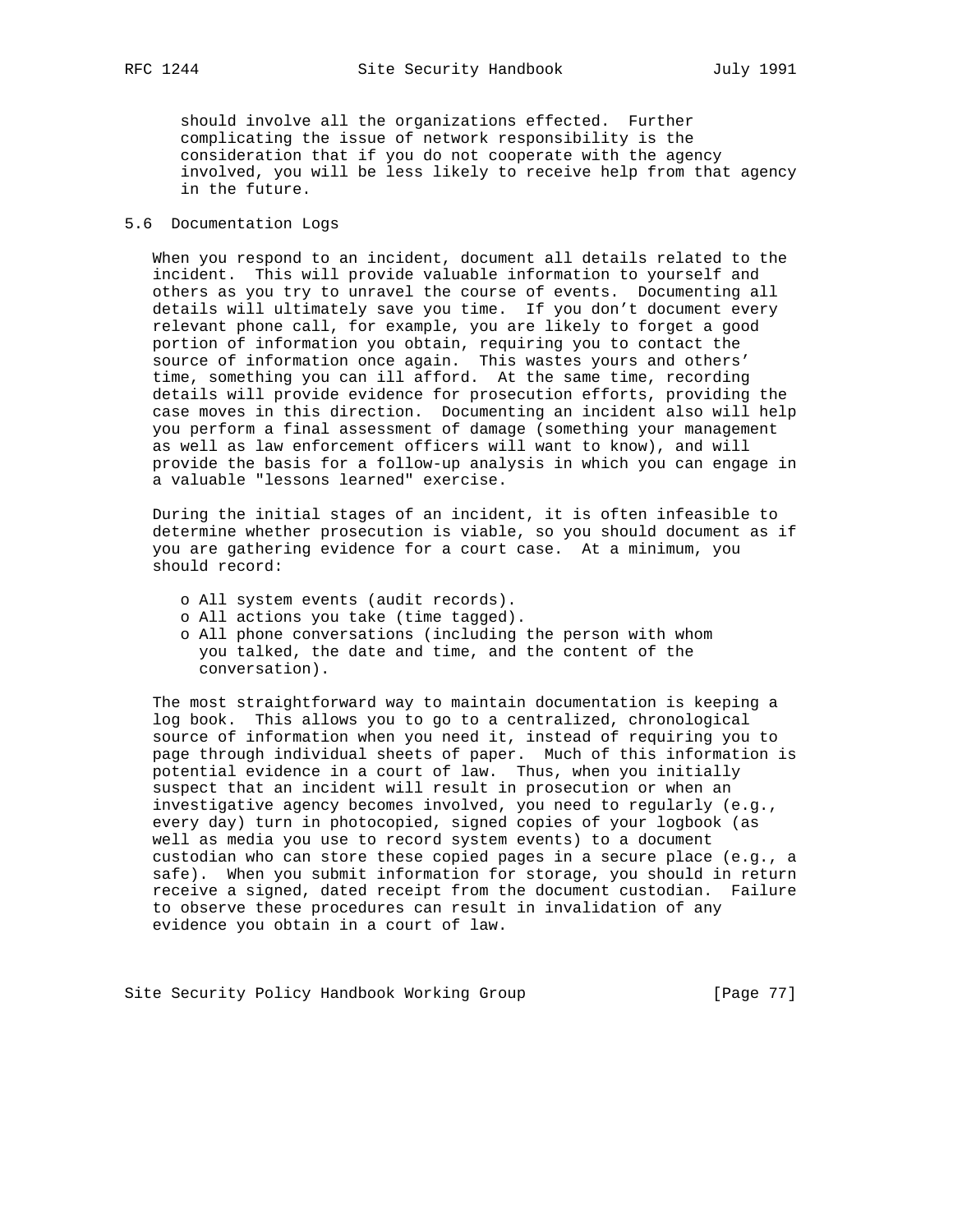# 6. Establishing Post-Incident Procedures

## 6.1 Overview

 In the wake of an incident, several actions should take place. These actions can be summarized as follows:

- 1. An inventory should be taken of the systems' assets, i.e., a careful examination should determine how the system was affected by the incident,
- 2. The lessons learned as a result of the incident should be included in revised security plan to prevent the incident from re-occurring,
- 3. A new risk analysis should be developed in light of the incident,
- 4. An investigation and prosecution of the individuals who caused the incident should commence, if it is deemed desirable.

 All four steps should provide feedback to the site security policy committee, leading to prompt re-evaluation and amendment of the current policy.

## 6.2 Removing Vulnerabilities

 Removing all vulnerabilities once an incident has occurred is difficult. The key to removing vulnerabilities is knowledge and understanding of the breach. In some cases, it is prudent to remove all access or functionality as soon as possible, and then restore normal operation in limited stages. Bear in mind that removing all access while an incident is in progress will obviously notify all users, including the alleged problem users, that the administrators are aware of a problem; this may have a deleterious effect on an investigation. However, allowing an incident to continue may also open the likelihood of greater damage, loss, aggravation, or liability (civil or criminal).

 If it is determined that the breach occurred due to a flaw in the systems' hardware or software, the vendor (or supplier) and the CERT should be notified as soon as possible. Including relevant telephone numbers (also electronic mail addresses and fax numbers) in the site security policy is strongly recommended. To aid prompt acknowledgment and understanding of the problem, the flaw should be described in as much detail as possible, including details about how to exploit the flaw.

Site Security Policy Handbook Working Group [Page 78]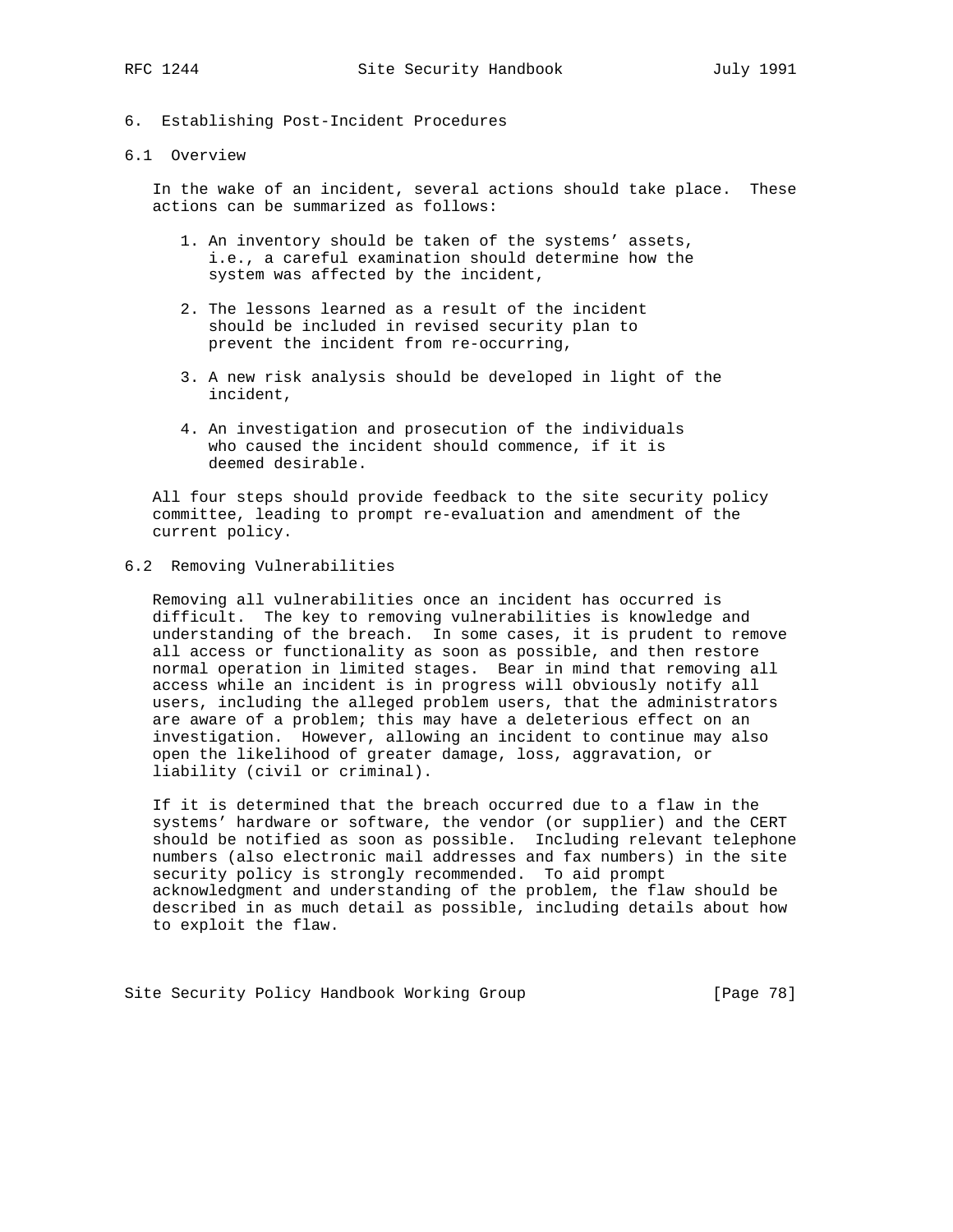As soon as the breach has occurred, the entire system and all its components should be considered suspect. System software is the most probable target. Preparation is key to recovering from a possibly tainted system. This includes checksumming all tapes from the vendor using a checksum algorithm which (hopefully) is resistant to tampering [10]. (See sections 3.9.4.1, 3.9.4.2.) Assuming original vendor distribution tapes are available, an analysis of all system files should commence, and any irregularities should be noted and referred to all parties involved in handling the incident. It can be very difficult, in some cases, to decide which backup tapes to recover from; consider that the incident may have continued for months or years before discovery, and that the suspect may be an employee of the site, or otherwise have intimate knowledge or access to the systems. In all cases, the pre-incident preparation will determine what recovery is possible. At worst-case, restoration from the original manufactures' media and a re-installation of the systems will be the most prudent solution.

 Review the lessons learned from the incident and always update the policy and procedures to reflect changes necessitated by the incident.

## 6.2.1 Assessing Damage

 Before cleanup can begin, the actual system damage must be discerned. This can be quite time consuming, but should lead into some of the insight as to the nature of the incident, and aid investigation and prosecution. It is best to compare previous backups or original tapes when possible; advance preparation is the key. If the system supports centralized logging (most do), go back over the logs and look for abnormalities. If process accounting and connect time accounting is enabled, look for patterns of system usage. To a lesser extent, disk usage may shed light on the incident. Accounting can provide much helpful information in an analysis of an incident and subsequent prosecution.

## 6.2.2 Cleanup

 Once the damage has been assessed, it is necessary to develop a plan for system cleanup. In general, bringing up services in the order of demand to allow a minimum of user inconvenience is the best practice. Understand that the proper recovery procedures for the system are extremely important and should be specific to the site.

 It may be necessary to go back to the original distributed tapes and recustomize the system. To facilitate this worst case

Site Security Policy Handbook Working Group [Page 79]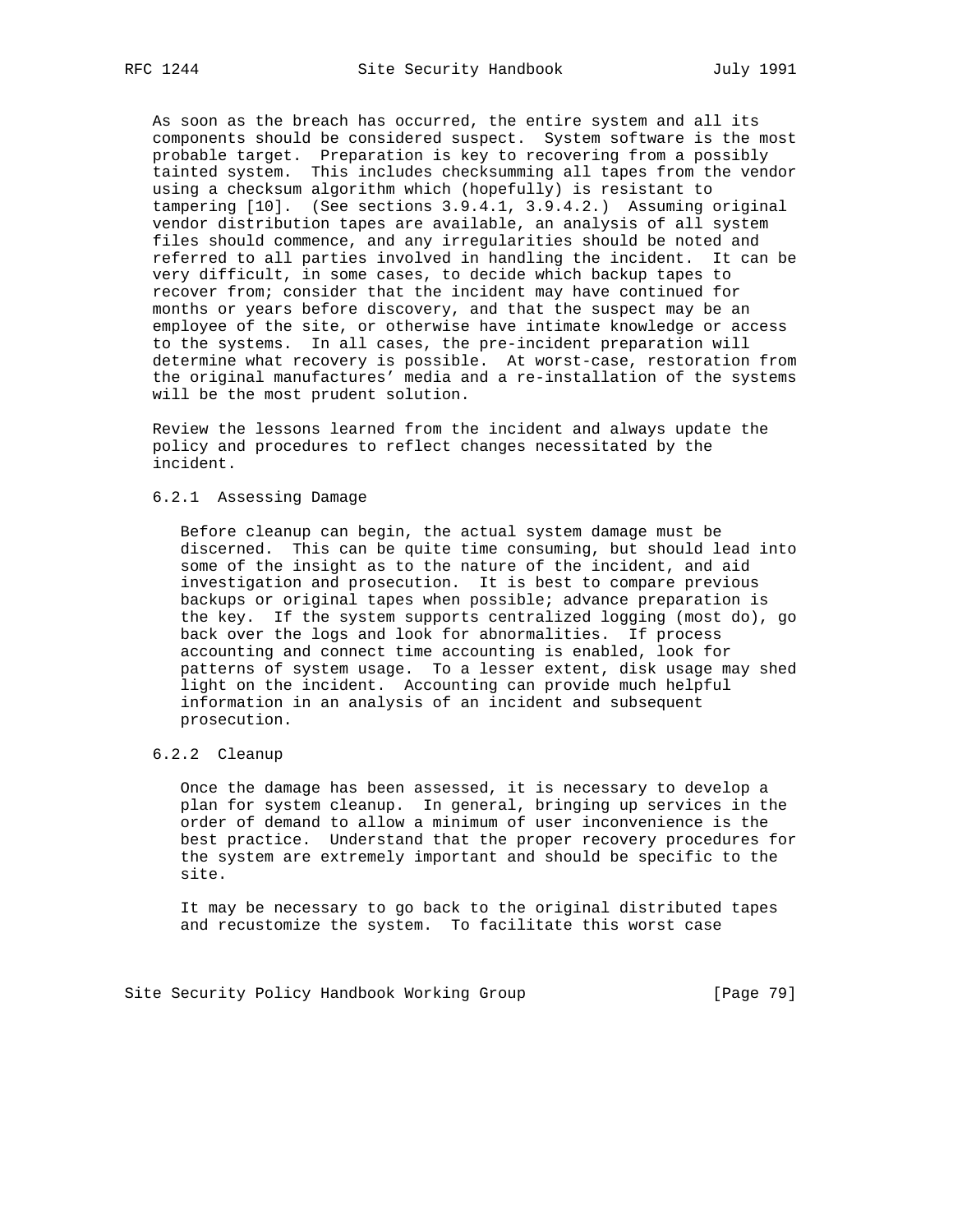scenario, a record of the original systems setup and each customization change should be kept current with each change to the system.

6.2.3 Follow up

 Once you believe that a system has been restored to a "safe" state, it is still possible that holes and even traps could be lurking in the system. In the follow-up stage, the system should be monitored for items that may have been missed during the cleanup stage. It would be prudent to utilize some of the tools mentioned in section 3.9.8.2 (e.g., COPS) as a start. Remember, these tools don't replace continual system monitoring and good systems administration procedures.

6.2.4 Keep a Security Log

 As discussed in section 5.6, a security log can be most valuable during this phase of removing vulnerabilities. There are two considerations here; the first is to keep logs of the procedures that have been used to make the system secure again. This should include command procedures (e.g., shell scripts) that can be run on a periodic basis to recheck the security. Second, keep logs of important system events. These can be referenced when trying to determine the extent of the damage of a given incident.

- 6.3 Capturing Lessons Learned
	- 6.3.1 Understand the Lesson

 After an incident, it is prudent to write a report describing the incident, method of discovery, correction procedure, monitoring procedure, and a summary of lesson learned. This will aid in the clear understanding of the problem. Remember, it is difficult to learn from an incident if you don't understand the source.

- 6.3.2 Resources
	- 6.3.2.1 Other Security Devices, Methods

 Security is a dynamic, not static process. Sites are dependent on the nature of security available at each site, and the array of devices and methods that will help promote security. Keeping up with the security area of the computer industry and their methods will assure a security manager of taking advantage of the latest technology.

Site Security Policy Handbook Working Group [Page 80]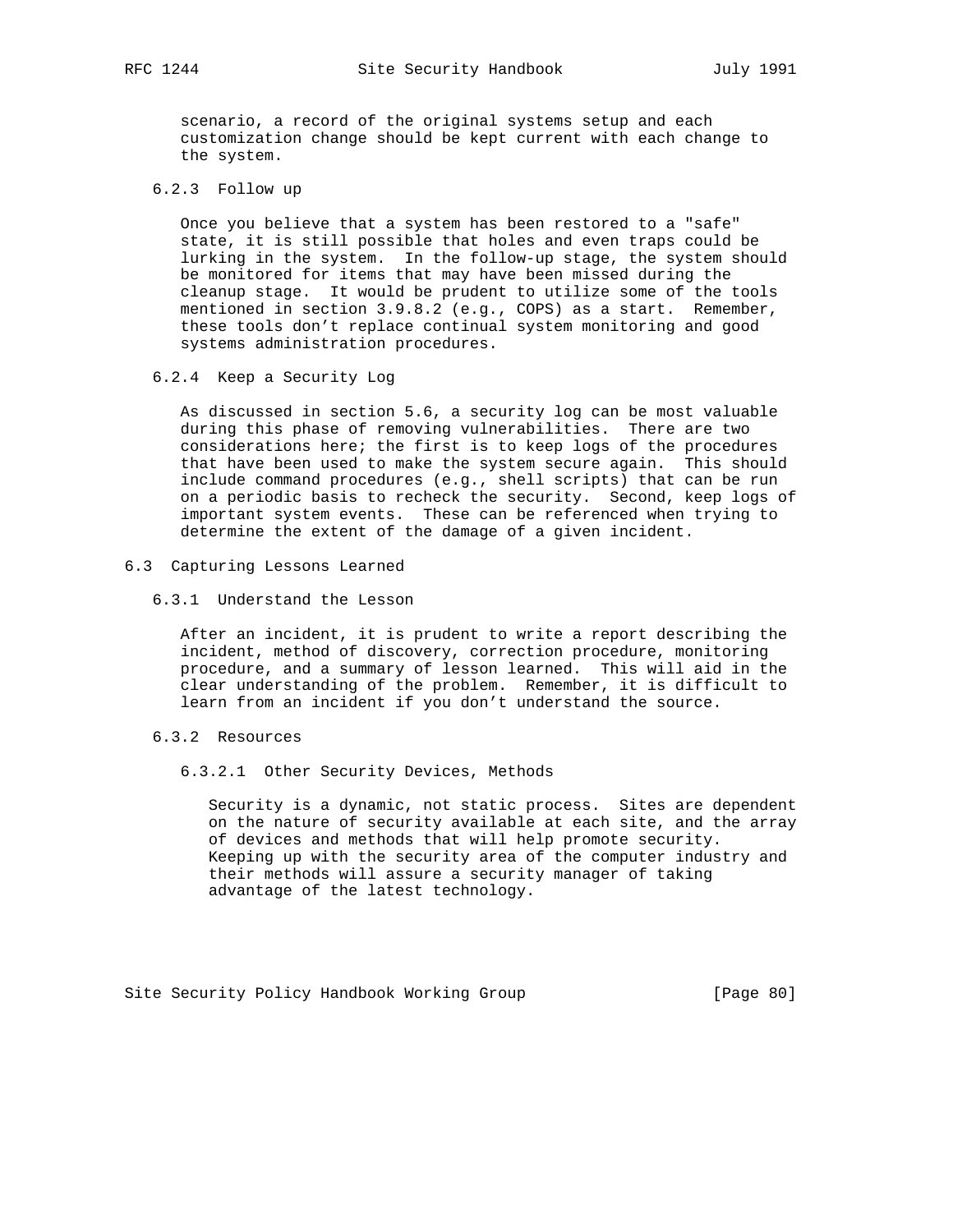6.3.2.2 Repository of Books, Lists, Information Sources

 Keep an on site collection of books, lists, information sources, etc., as guides and references for securing the system. Keep this collection up to date. Remember, as systems change, so do security methods and problems.

6.3.2.3 Form a Subgroup

 Form a subgroup of system administration personnel that will be the core security staff. This will allow discussions of security problems and multiple views of the site's security issues. This subgroup can also act to develop the site security policy and make suggested changes as necessary to ensure site security.

- 6.4 Upgrading Policies and Procedures
	- 6.4.1 Establish Mechanisms for Updating Policies, Procedures, and Tools

 If an incident is based on poor policy, and unless the policy is changed, then one is doomed to repeat the past. Once a site has recovered from and incident, site policy and procedures should be reviewed to encompass changes to prevent similar incidents. Even without an incident, it would be prudent to review policies and procedures on a regular basis. Reviews are imperative due to today's changing computing environments.

6.4.2 Problem Reporting Procedures

 A problem reporting procedure should be implemented to describe, in detail, the incident and the solutions to the incident. Each incident should be reviewed by the site security subgroup to allow understanding of the incident with possible suggestions to the site policy and procedures.

- 7. References
	- [1] Quarterman, J., "The Matrix: Computer Networks and Conferencing Systems Worldwide", Pg. 278, Digital Press, Bedford, MA, 1990.
	- [2] Brand, R., "Coping with the Threat of Computer Security Incidents: A Primer from Prevention through Recovery", R. Brand, available on-line from: cert.sei.cmu.edu:/pub/info/primer, 8 June 1990.
	- [3] Fites, M., Kratz, P. and A. Brebner, "Control and Security of

Site Security Policy Handbook Working Group [Page 81]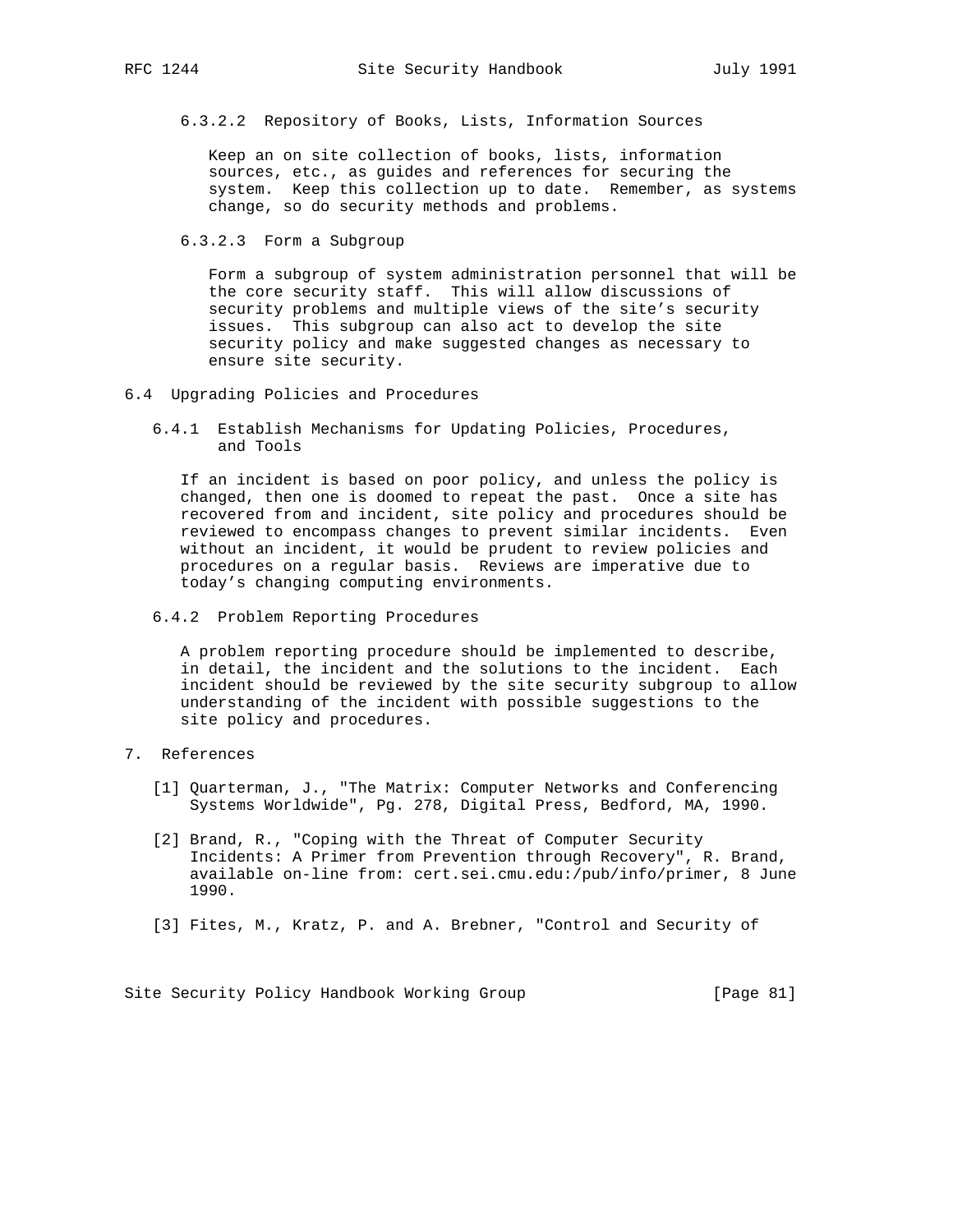Computer Information Systems", Computer Science Press, 1989.

- [4] Johnson, D., and J. Podesta, "Formulating a Company Policy on Access to and Use and Disclosure of Electronic Mail on Company Computer Systems", Available from: The Electronic Mail Association (EMA) 1555 Wilson Blvd, Suite 555, Arlington VA 22209, (703) 522-7111, 22 October 1990.
	- [5] Curry, D., "Improving the Security of Your UNIX System", SRI International Report ITSTD-721-FR-90-21, April 1990.
	- [6] Cheswick, B., "The Design of a Secure Internet Gateway", Proceedings of the Summer Usenix Conference, Anaheim, CA, June 1990.
	- [7] Linn, J., "Privacy Enhancement for Internet Electronic Mail: Part I -- Message Encipherment and Authentication Procedures", RFC 1113, IAB Privacy Task Force, August 1989.
	- [8] Kent, S., and J. Linn, "Privacy Enhancement for Internet Electronic Mail: Part II -- Certificate-Based Key Management", RFC 1114, IAB Privacy Task Force, August 1989.
	- [9] Linn, J., "Privacy Enhancement for Internet Electronic Mail: Part III -- Algorithms, Modes, and Identifiers", RFC 1115, IAB Privacy Task Force, August 1989.
	- [10] Merkle, R., "A Fast Software One Way Hash Function", Journal of Cryptology, Vol. 3, No. 1.
	- [11] Postel, J., "Internet Protocol DARPA Internet Program Protocol Specification", RFC 791, DARPA, September 1981.
	- [12] Postel, J., "Transmission Control Protocol DARPA Internet Program Protocol Specification", RFC 793, DARPA, September 1981.
	- [13] Postel, J., "User Datagram Protocol", RFC 768, USC/Information Sciences Institute, 28 August 1980.
	- [14] Mogul, J., "Simple and Flexible Datagram Access Controls for UNIX-based Gateways", Digital Western Research Laboratory Research Report 89/4, March 1989.
	- [15] Bellovin, S., and M. Merritt, "Limitations of the Kerberos Authentication System", Computer Communications Review, October 1990.
	- [16] Pfleeger, C., "Security in Computing", Prentice-Hall, Englewood

Site Security Policy Handbook Working Group [Page 82]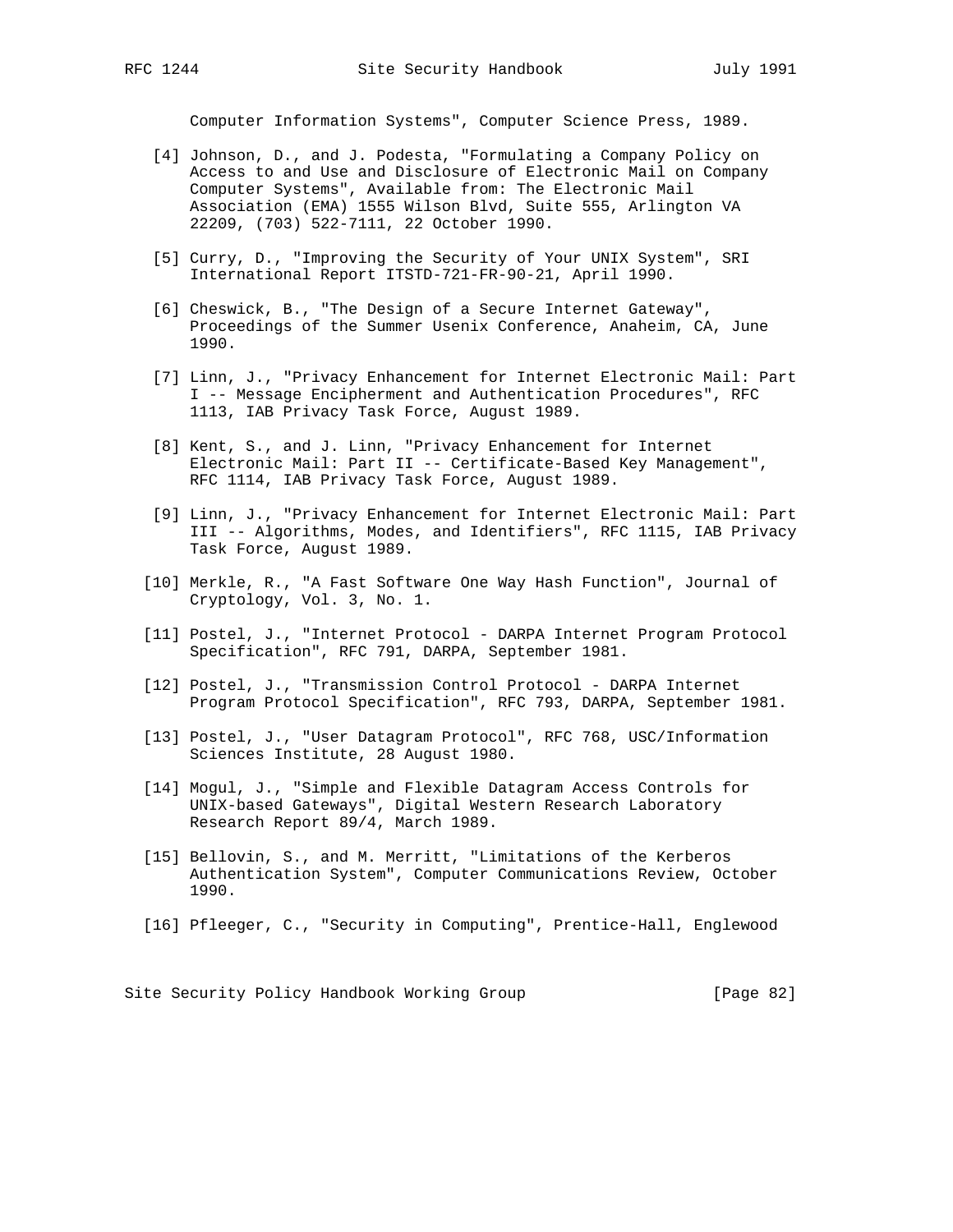Cliffs, N.J., 1989.

- [17] Parker, D., Swope, S., and B. Baker, "Ethical Conflicts: Information and Computer Science, Technology and Business", QED Information Sciences, Inc., Wellesley, MA.
- [18] Forester, T., and P. Morrison, "Computer Ethics: Tales and Ethical Dilemmas in Computing", MIT Press, Cambridge, MA, 1990.
- [19] Postel, J., and J. Reynolds, "Telnet Protocol Specification", RFC 854, USC/Information Sciences Institute, May 1983.
- [20] Postel, J., and J. Reynolds, "File Transfer Protocol", RFC 959, USC/Information Sciences Institute, October 1985.
- [21] Postel, J., Editor, "IAB Official Protocol Standards", RFC 1200, IAB, April 1991.
- [22] Internet Activities Board, "Ethics and the Internet", RFC 1087, Internet Activities Board, January 1989.
- [23] Pethia, R., Crocker, S., and B. Fraser, "Policy Guidelines for the Secure Operation of the Internet", CERT, TIS, CERT, RFC in preparation.
- [24] Computer Emergency Response Team (CERT/CC), "Unauthorized Password Change Requests", CERT Advisory CA-91:03, April 1991.
- [25] Computer Emergency Response Team (CERT/CC), "TELNET Breakin Warning", CERT Advisory CA-89:03, August 1989.
- [26] CCITT, Recommendation X.509, "The Directory: Authentication Framework", Annex C.
- [27] Farmer, D., and E. Spafford, "The COPS Security Checker System", Proceedings of the Summer 1990 USENIX Conference, Anaheim, CA, Pgs. 165-170, June 1990.
- 8. Annotated Bibliography

 The intent of this annotated bibliography is to offer a representative collection of resources of information that will help the user of this handbook. It is meant provide a starting point for further research in the security area. Included are references to other sources of information for those who wish to pursue issues of the computer security environment.

Site Security Policy Handbook Working Group [Page 83]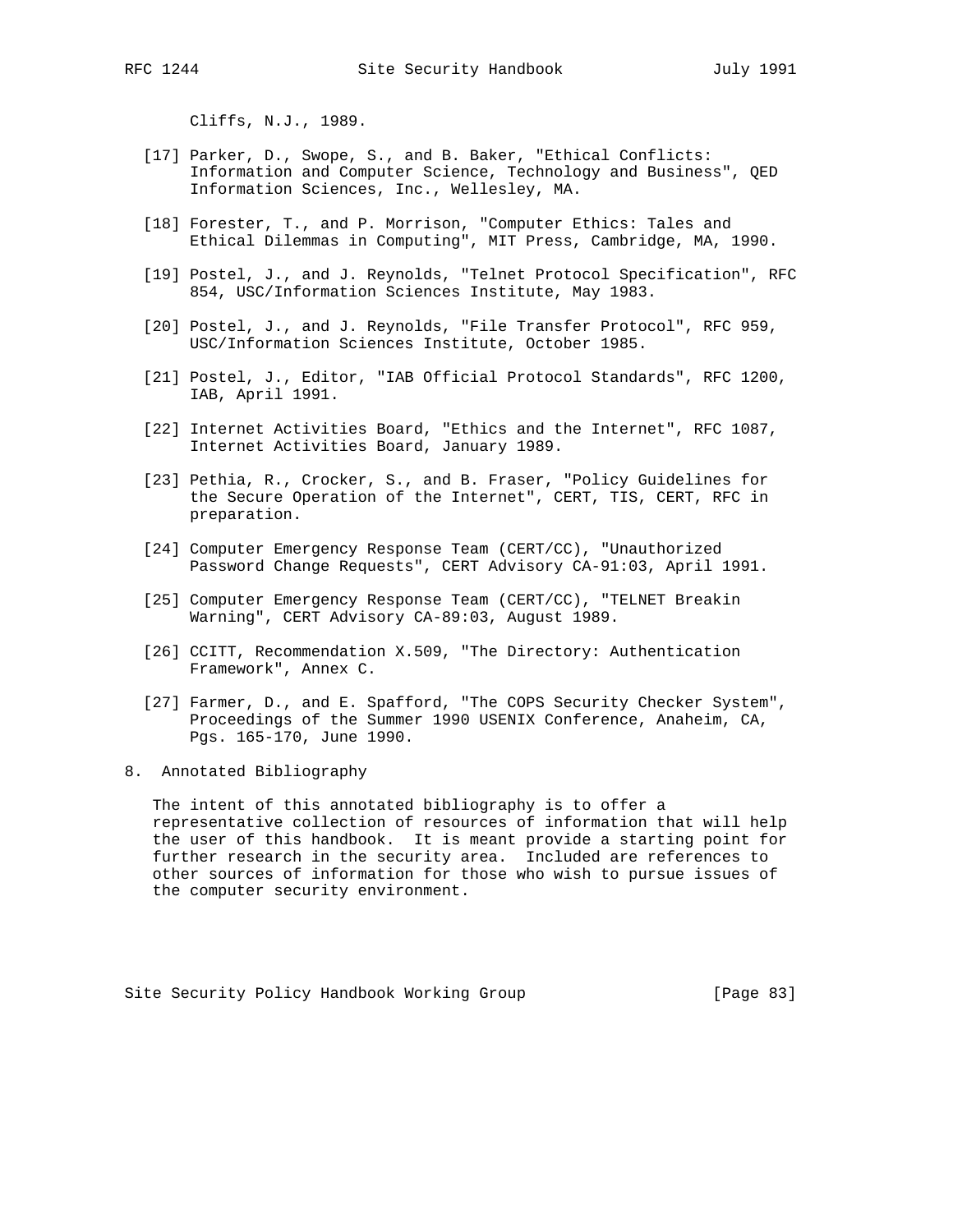## 8.1 Computer Law

### [ABA89]

 American Bar Association, Section of Science and Technology, "Guide to the Prosecution of Telecommunication Fraud by the Use of Computer Crime Statutes", American Bar Association, 1989.

### [BENDER]

 Bender, D., "Computer Law: Evidence and Procedure", M. Bender, New York, NY, 1978-present.

 Kept up to date with supplements. Years covering 1978-1984 focuses on: Computer law, evidence and procedures. The years 1984 to the current focus on general computer law. Bibliographical references and index included.

### [BLOOMBECKER]

 Bloombecker, B., "Spectacular Computer Crimes", Dow Jones- Irwin, Homewood, IL. 1990.

### [CCH]

 Commerce Clearing House, "Guide to Computer Law", (Topical Law Reports), Chicago, IL., 1989.

 Court cases and decisions rendered by federal and state courts throughout the United States on federal and state computer law. Includes Case Table and Topical Index.

### [CONLY]

 Conly, C., "Organizing for Computer Crime Investigation and Prosecution", U.S. Dept. of Justice, Office of Justice Programs, Under Contract Number OJP-86-C-002, National Institute of Justice, Washington, DC, July 1989.

### [FENWICK]

 Fenwick, W., Chair, "Computer Litigation, 1985: Trial Tactics and Techniques", Litigation Course Handbook Series No. 280, Prepared for distribution at the Computer Litigation, 1985: Trial Tactics and Techniques Program, February-March 1985.

#### [GEMIGNANI]

 Gemignani, M., "Viruses and Criminal Law", Communications of the ACM, Vol. 32, No. 6, Pgs. 669-671, June 1989.

Site Security Policy Handbook Working Group [Page 84]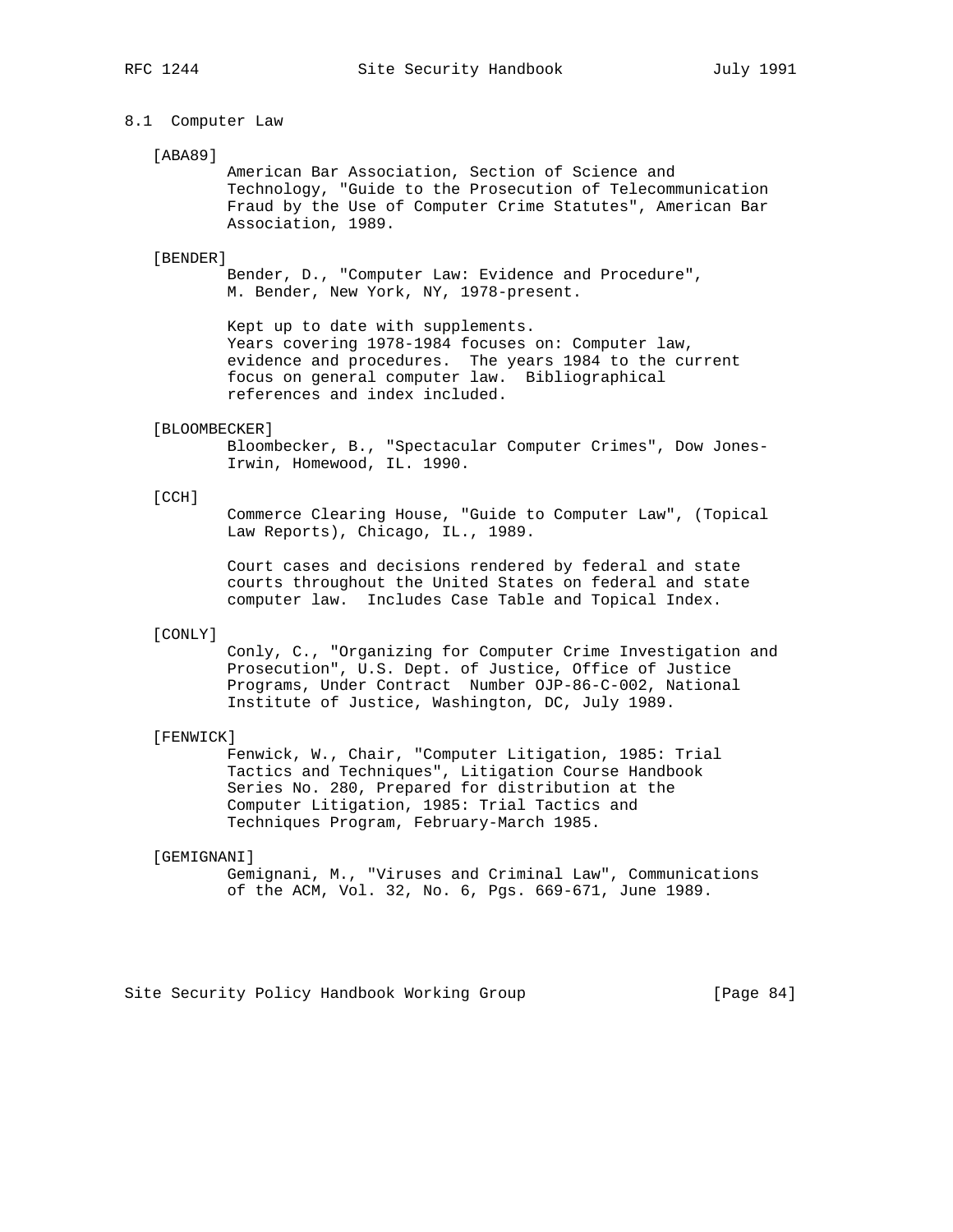### [HUBAND]

 Huband, F., and R. Shelton, Editors, "Protection of Computer Systems and Software: New Approaches for Combating Theft of Software and Unauthorized Intrusion", Papers presented at a workshop sponsored by the National Science Foundation, 1986.

### [MCEWEN]

 McEwen, J., "Dedicated Computer Crime Units", Report Contributors: D. Fester and H. Nugent, Prepared for the National Institute of Justice, U.S. Department of Justice, by Institute for Law and Justice, Inc., under contract number OJP-85-C-006, Washington, DC, 1989.

#### [PARKER]

 Parker, D., "Computer Crime: Criminal Justice Resource Manual", U.S. Dept. of Justice, National Institute of Justice, Office of Justice Programs, Under Contract Number OJP-86-C-002, Washington, D.C., August 1989.

#### [SHAW]

 Shaw, E., Jr., "Computer Fraud and Abuse Act of 1986, Congressional Record (3 June 1986), Washington, D.C., 3 June 1986.

#### [TRIBLE]

 Trible, P., "The Computer Fraud and Abuse Act of 1986", U.S. Senate Committee on the Judiciary, 1986.

#### 8.2 Computer Security

[CAELLI]

 Caelli, W., Editor, "Computer Security in the Age of Information", Proceedings of the Fifth IFIP International Conference on Computer Security, IFIP/Sec '88.

#### [CARROLL]

 Carroll, J., "Computer Security", 2nd Edition, Butterworth Publishers, Stoneham, MA, 1987.

### [COOPER]

 Cooper, J., "Computer and Communications Security: Strategies for the 1990s", McGraw-Hill, 1989.

## [BRAND]

 Brand, R., "Coping with the Threat of Computer Security Incidents: A Primer from Prevention through Recovery",

Site Security Policy Handbook Working Group [Page 85]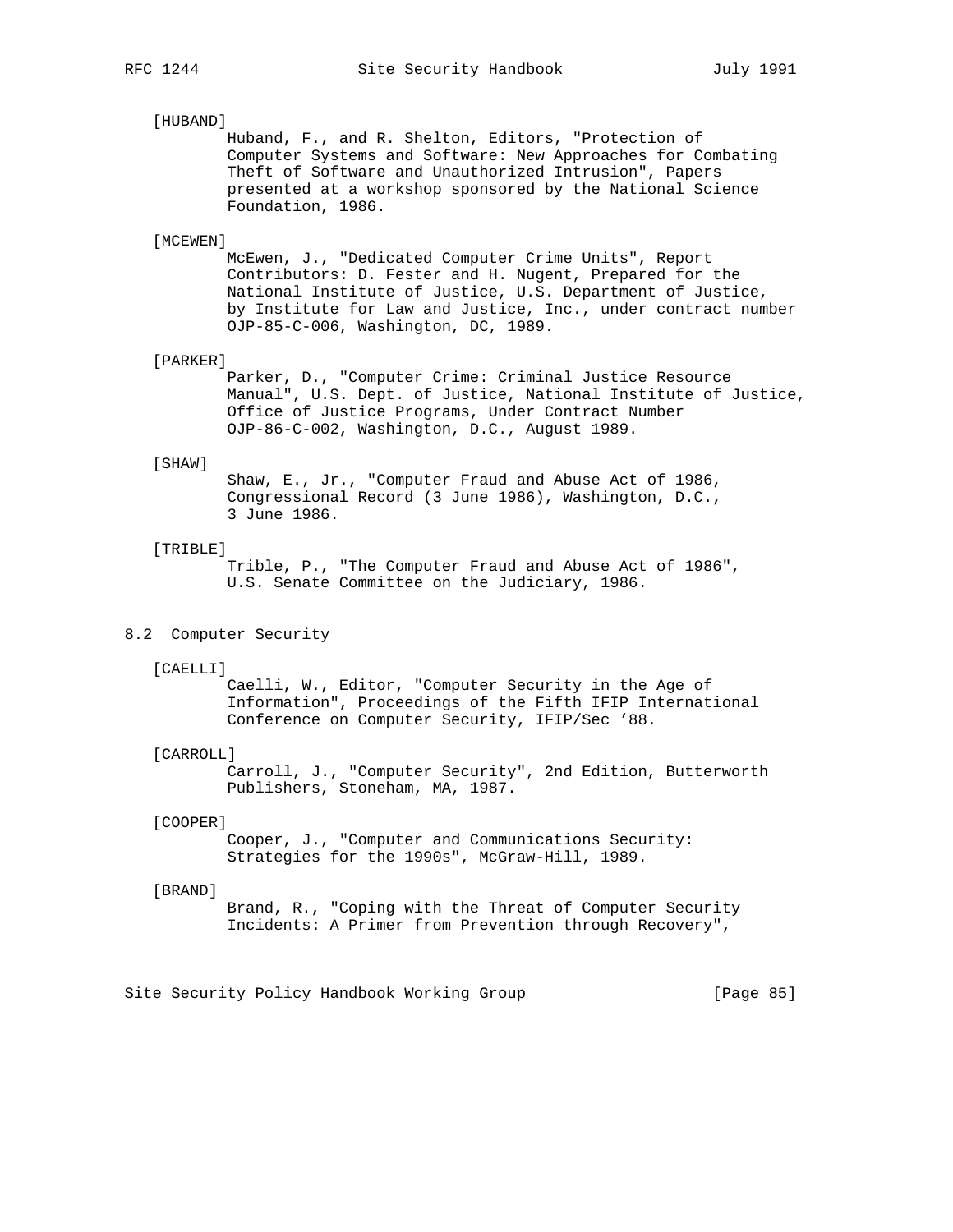R. Brand, 8 June 1990.

 As computer security becomes a more important issue in modern society, it begins to warrant a systematic approach. The vast majority of the computer security problems and the costs associated with them can be prevented with simple inexpensive measures. The most important and cost effective of these measures are available in the prevention and planning phases. These methods are presented in this paper, followed by a simplified guide to incident handling and recovery. Available on-line from: cert.sei.cmu.edu:/pub/info/primer.

[CHESWICK]

 Cheswick, B., "The Design of a Secure Internet Gateway", Proceedings of the Summer Usenix Conference, Anaheim, CA, June 1990.

 Brief abstract (slight paraphrase from the original abstract): AT&T maintains a large internal Internet that needs to be protected from outside attacks, while providing useful services between the two. This paper describes AT&T's Internet gateway. This gateway passes mail and many of the common Internet services between AT&T internal machines and the Internet. This is accomplished without IP connectivity using a pair of machines: a trusted internal machine and an untrusted external gateway. These are connected by a private link. The internal machine provides a few carefully-guarded services to the external gateway. This configuration helps protect the internal internet even if the external machine is fully compromised.

 This is a very useful and interesting design. Most firewall gateway systems rely on a system that, if compromised, could allow access to the machines behind the firewall. Also, most firewall systems require users who want access to Internet services to have accounts on the firewall machine. AT&T's design allows AT&T internal internet users access to the standard services of TELNET and FTP from their own workstations without accounts on the firewall machine. A very useful paper that shows how to maintain some of the benefits of Internet connectivity while still maintaining strong security.

Site Security Policy Handbook Working Group [Page 86]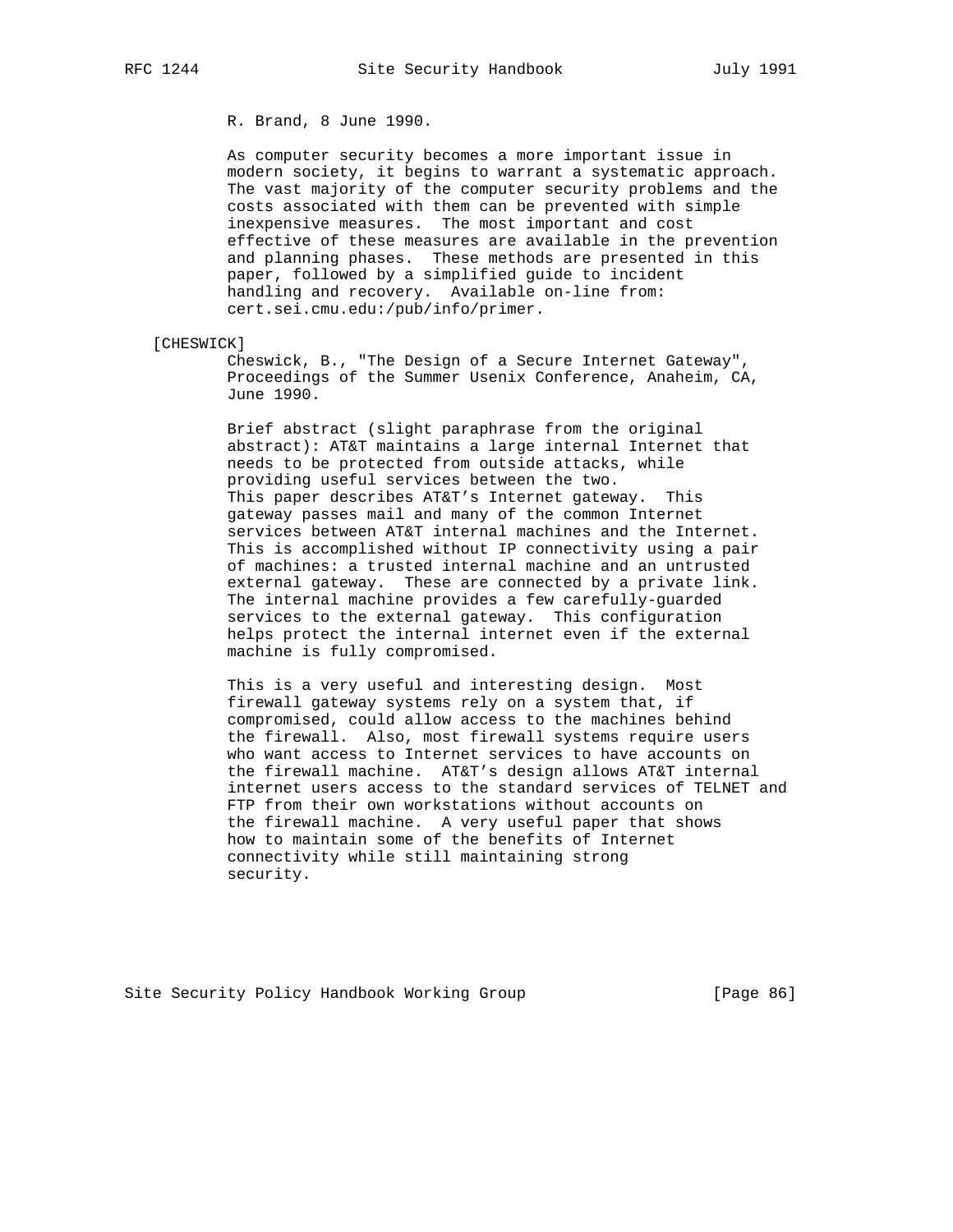[CURRY]

 Curry, D., "Improving the Security of Your UNIX System", SRI International Report ITSTD-721-FR-90-21, April 1990.

 This paper describes measures that you, as a system administrator can take to make your UNIX system(s) more secure. Oriented primarily at SunOS 4.x, most of the information covered applies equally well to any Berkeley UNIX system with or without NFS and/or Yellow Pages (NIS). Some of the information can also be applied to System V, although this is not a primary focus of the paper. A very useful reference, this is also available on the Internet in various locations, including the directory cert.sei.cmu.edu:/pub/info.

[FITES]

 Fites, M., Kratz, P. and A. Brebner, "Control and Security of Computer Information Systems", Computer Science Press, 1989.

 This book serves as a good guide to the issues encountered in forming computer security policies and procedures. The book is designed as a textbook for an introductory course in information systems security.

 The book is divided into five sections: Risk Management (I), Safeguards: security and control measures, organizational and administrative (II), Safeguards: Security and Control Measures, Technical (III), Legal Environment and Professionalism (IV), and CICA Computer Control Guidelines (V).

 The book is particularly notable for its straight-forward approach to security, emphasizing that common sense is the first consideration in designing a security program. The authors note that there is a tendency to look to more technical solutions to security problems while overlooking organizational controls which are often cheaper and much more effective. 298 pages, including references and index.

#### [GARFINKEL]

 Garfinkel, S, and E. Spafford, "Practical Unix Security", O'Reilly & Associates, ISBN 0-937175-72-2, May 1991.

 Approx 450 pages, \$29.95. Orders: 1-800-338-6887 (US & Canada), 1-707-829-0515 (Europe), email: nuts@ora.com

This is one of the most useful books available on Unix

Site Security Policy Handbook Working Group [Page 87]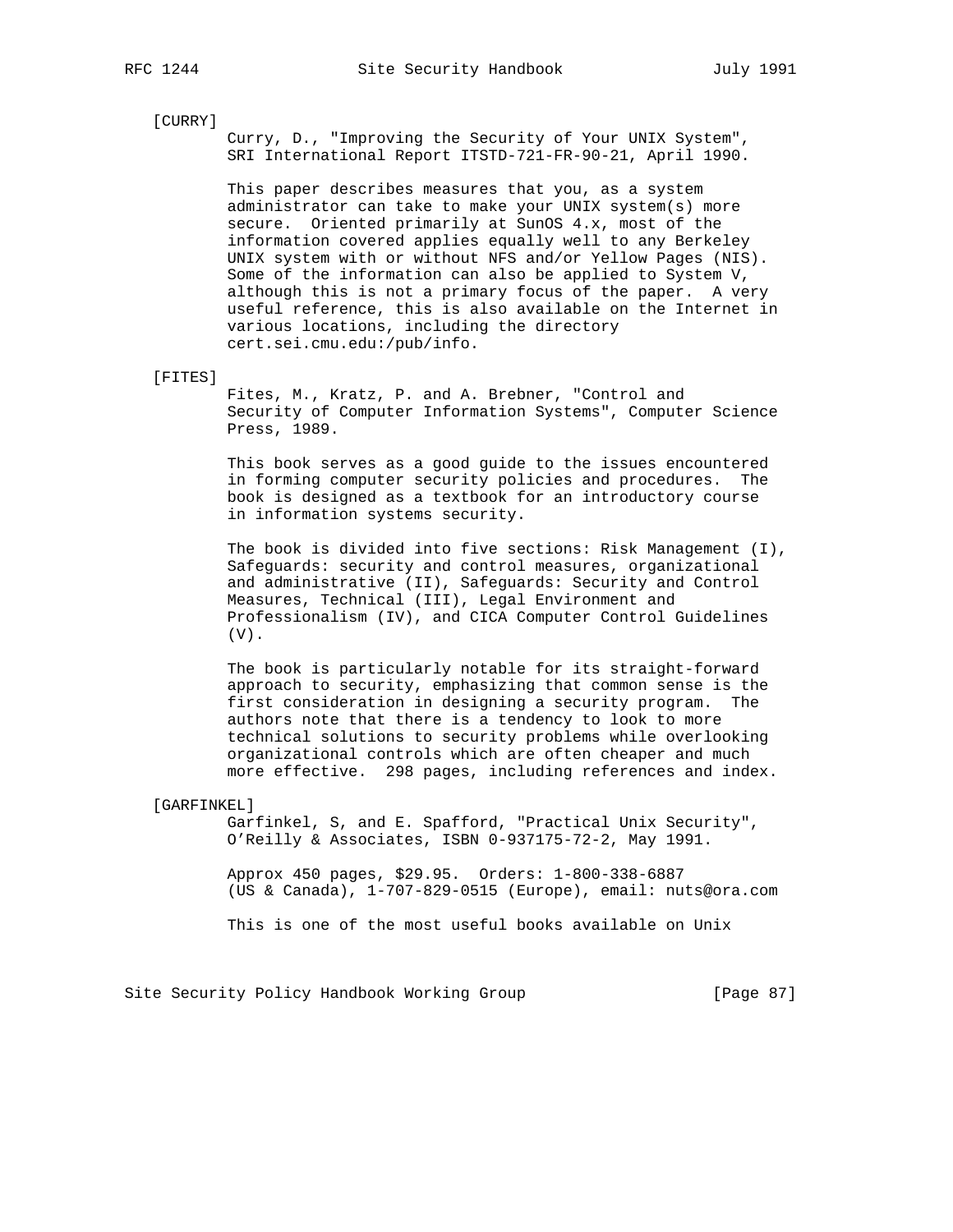security. The first part of the book covers standard Unix and Unix security basics, with particular emphasis on passwords. The second section covers enforcing security on the system. Of particular interest to the Internet user are the sections on network security, which address many of the common security problems that afflict Internet Unix users. Four chapters deal with handling security incidents, and the book concludes with discussions of encryption, physical security, and useful checklists and lists of resources. The book lives up to its name; it is filled with specific references to possible security holes, files to check, and things to do to improve security. This book is an excellent complement to this handbook.

#### [GREENIA90]

 Greenia, M., "Computer Security Information Sourcebook", Lexikon Services, Sacramento, CA, 1989.

 A manager's guide to computer security. Contains a sourcebook of key reference materials including access control and computer crimes bibliographies.

#### [HOFFMAN]

 Hoffman, L., "Rogue Programs: Viruses, Worms, and Trojan Horses", Van Nostrand Reinhold, NY, 1990. (384 pages, includes bibliographical references and index.)

### [JOHNSON]

 Johnson, D., and J. Podesta, "Formulating A Company Policy on Access to and Use and Disclosure of Electronic Mail on Company Computer Systems".

 A white paper prepared for the EMA, written by two experts in privacy law. Gives background on the issues, and presents some policy options.

 Available from: The Electronic Mail Association (EMA) 1555 Wilson Blvd, Suite 555, Arlington, VA, 22209. (703) 522-7111.

[KENT]

 Kent, Stephen, "E-Mail Privacy for the Internet: New Software and Strict Registration Procedures will be Implemented this Year", Business Communications Review, Vol. 20, No. 1, Pg. 55, 1 January 1990.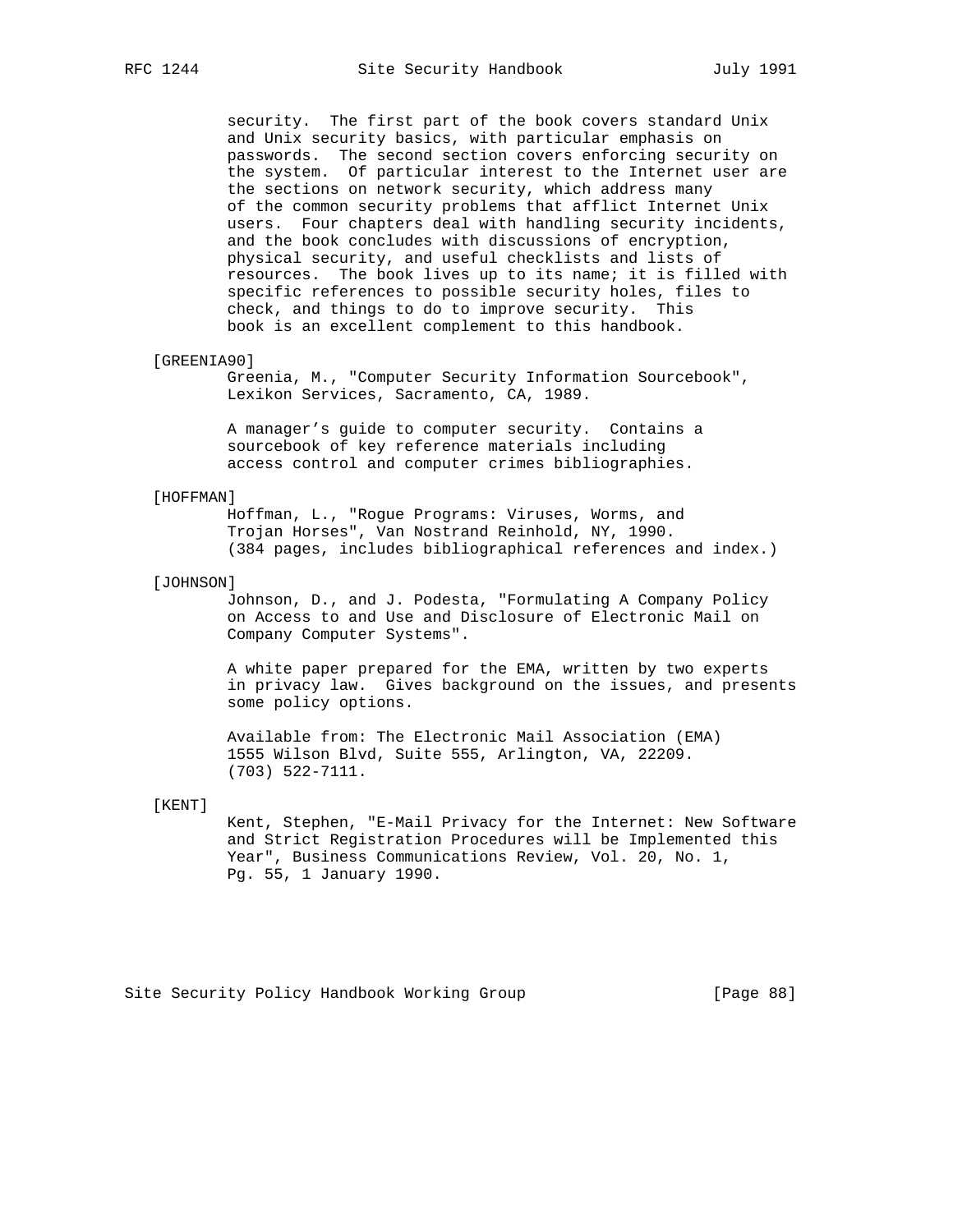[LU]

 Lu, W., and M. Sundareshan, "Secure Communication in Internet Environments: A Hierachical Key Management Scheme for End-to-End Encryption", IEEE Transactions on Communications, Vol. 37, No. 10, Pg. 1014, 1 October 1989.

[LU1]

 Lu, W., and M. Sundareshan, "A Model for Multilevel Security in Computer Networks", IEEE Transactions on Software Engineering, Vol. 16, No. 6, Page 647, 1 June 1990.

[NSA]

 National Security Agency, "Information Systems Security Products and Services Catalog", NSA, Quarterly Publication.

 NSA's catalogue contains chapter on: Endorsed Cryptographic Products List; NSA Endorsed Data Encryption Standard (DES) Products List; Protected Services List; Evaluated Products List; Preferred Products List; and Endorsed Tools List.

 The catalogue is available from the Superintendent of Documents, U.S. Government Printing Office, Washington, D.C. One may place telephone orders by calling: (202) 783-3238.

[OTA]

 United States Congress, Office of Technology Assessment, "Defending Secrets, Sharing Data: New Locks and Keys for Electronic Information", OTA-CIT-310, October 1987.

 This report, prepared for congressional committee considering Federal policy on the protection of electronic information, is interesting because of the issues it raises regarding the impact of technology used to protect information. It also serves as a reasonable introduction to the various encryption and information protection mechanisms. 185 pages. Available from the U.S. Government Printing Office.

#### [PALMER]

 Palmer, I., and G. Potter, "Computer Security Risk Management", Van Nostrand Reinhold, NY, 1989.

[PFLEEGER]

 Pfleeger, C., "Security in Computing", Prentice-Hall, Englewood Cliffs, NJ, 1989.

 A general textbook in computer security, this book provides an excellent and very readable introduction to classic computer

Site Security Policy Handbook Working Group [Page 89]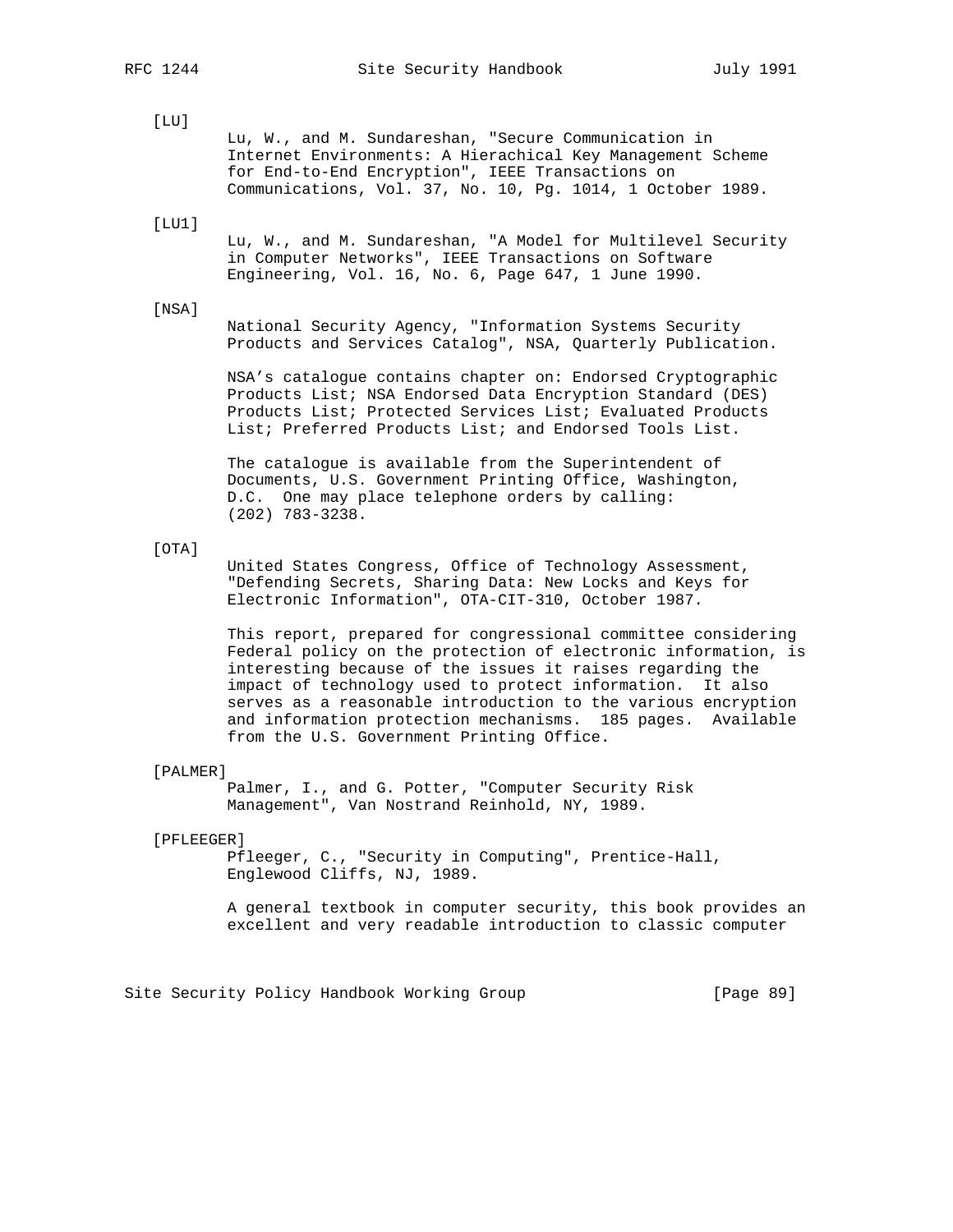security problems and solutions, with a particular emphasis on encryption. The encryption coverage serves as a good introduction to the subject. Other topics covered include building secure programs and systems, security of database, personal computer security, network and communications security, physical security, risk analysis and security planning, and legal and ethical issues. 538 pages including index and bibliography.

#### [SHIREY]

 Shirey, R., "Defense Data Network Security Architecture", Computer Communication Review, Vol. 20, No. 2, Page 66, 1 April 1990.

#### [SPAFFORD]

 Spafford, E., Heaphy, K., and D. Ferbrache, "Computer Viruses: Dealing with Electronic Vandalism and Programmed Threats", ADAPSO, 1989. (109 pages.)

 This is a good general reference on computer viruses and related concerns. In addition to describing viruses in some detail, it also covers more general security issues, legal recourse in case of security problems, and includes lists of laws, journals focused on computers security, and other security-related resources.

 Available from: ADAPSO, 1300 N. 17th St, Suite 300, Arlington VA 22209. (703) 522-5055.

#### [STOLL88]

 Stoll, C., "Stalking the Wily Hacker", Communications of the ACM, Vol. 31, No. 5, Pgs. 484-497, ACM, New York, NY, May 1988.

 This article describes some of the technical means used to trace the intruder that was later chronicled in "Cuckoo's Egg" (see below).

#### [STOLL89]

 Stoll, C., "The Cuckoo's Egg", ISBN 00385-24946-2, Doubleday, 1989.

 Clifford Stoll, an astronomer turned UNIX System Administrator, recounts an exciting, true story of how he tracked a computer intruder through the maze of American military and research networks. This book is easy to understand and can serve as an interesting introduction to the world of networking. Jon Postel says in a book review,

Site Security Policy Handbook Working Group [Page 90]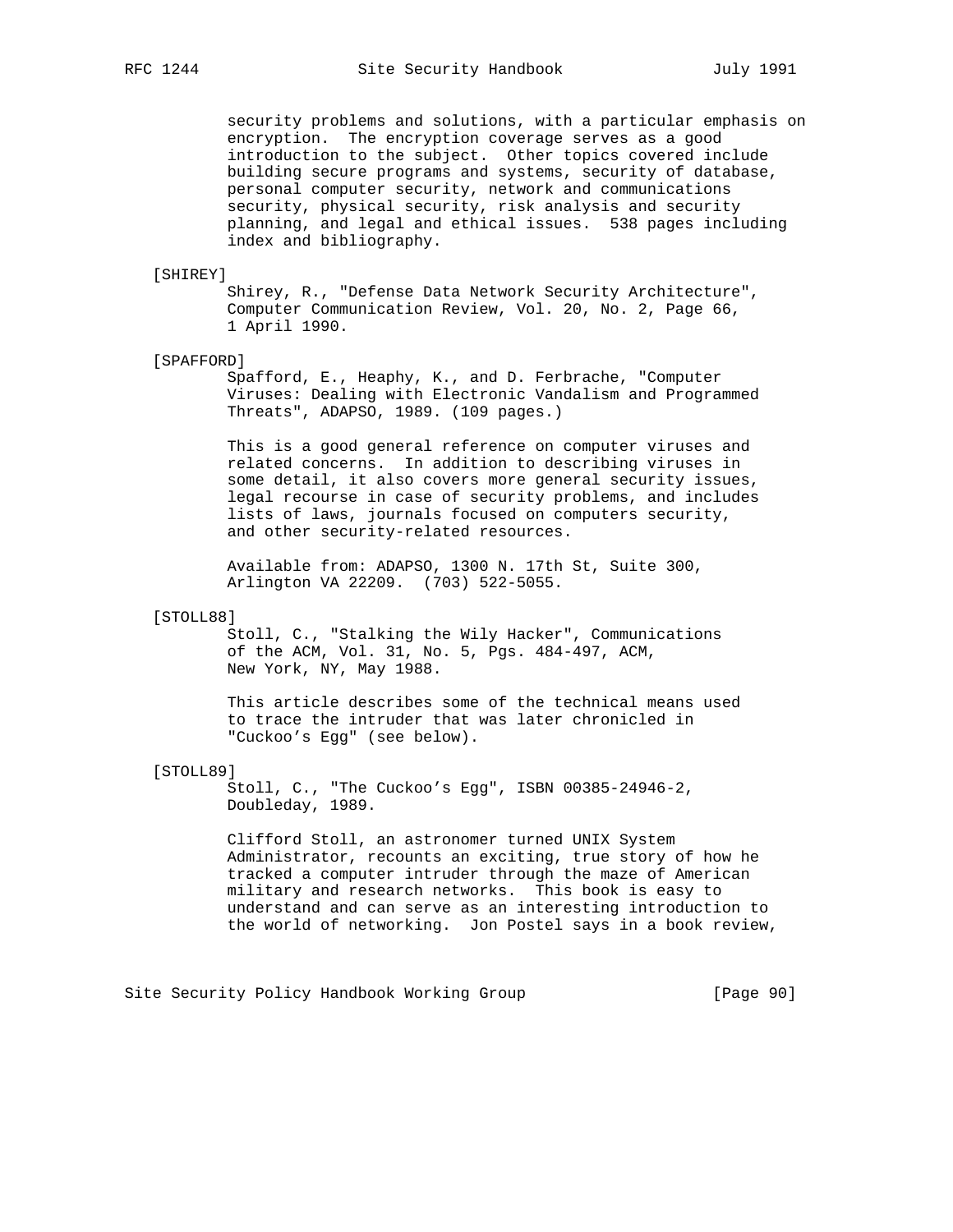"[this book] ... is absolutely essential reading for anyone that uses or operates any computer connected to the Internet or any other computer network."

[VALLA]

 Vallabhaneni, S., "Auditing Computer Security: A Manual with Case Studies", Wiley, New York, NY, 1989.

## 8.3 Ethics

#### [CPSR89]

 Computer Professionals for Social Responsibility, "CPSR Statement on the Computer Virus", CPSR, Communications of the ACM, Vol. 32, No. 6, Pg. 699, June 1989.

 This memo is a statement on the Internet Computer Virus by the Computer Professionals for Social Responsibility (CPSR).

#### [DENNING]

 Denning, Peter J., Editor, "Computers Under Attack: Intruders, Worms, and Viruses", ACM Press, 1990.

 A collection of 40 pieces divided into six sections: the emergence of worldwide computer networks, electronic breakins, worms, viruses, counterculture (articles examining the world of the "hacker"), and finally a section discussing social, legal, and ethical considerations.

 A thoughtful collection that addresses the phenomenon of attacks on computers. This includes a number of previously published articles and some new ones. The previously published ones are well chosen, and include some references that might be otherwise hard to obtain. This book is a key reference to computer security threats that have generated much of the concern over computer security in recent years.

#### [ERMANN]

 Ermann, D., Williams, M., and C. Gutierrez, Editors, "Computers, Ethics, and Society", Oxford University Press, NY, 1990. (376 pages, includes bibliographical references).

#### [FORESTER]

 Forester, T., and P. Morrison, "Computer Ethics: Tales and Ethical Dilemmas in Computing", MIT Press, Cambridge, MA, 1990. (192 pages including index.)

Site Security Policy Handbook Working Group [Page 91]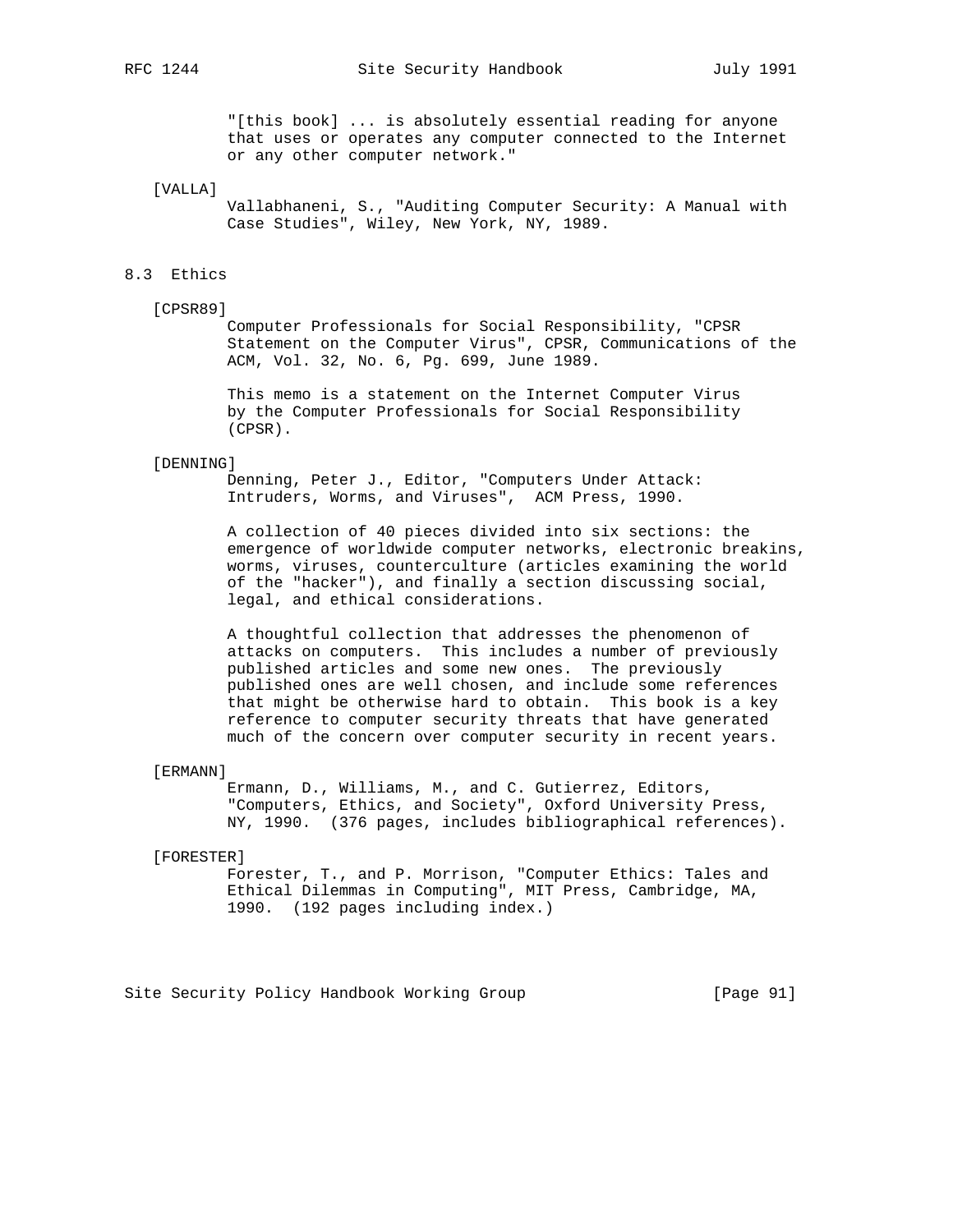From the preface: "The aim of this book is two-fold: (1) to describe some of the problems created by society by computers, and (2) to show how these problems present ethical dilemmas for computers professionals and computer users.

 The problems created by computers arise, in turn, from two main sources: from hardware and software malfunctions and from misuse by human beings. We argue that computer systems by their very nature are insecure, unreliable, and unpredictable -- and that society has yet to come to terms with the consequences. We also seek to show how society has become newly vulnerable to human misuse of computers in the form of computer crime, software theft, hacking, the creation of viruses, invasions of privacy, and so on."

 The eight chapters include "Computer Crime", "Software Theft", "Hacking and Viruses", "Unreliable Computers", "The Invasion of Privacy", "AI and Expert Systems", and "Computerizing the Workplace." Includes extensive notes on sources and an index.

### [GOULD]

 Gould, C., Editor, "The Information Web: Ethical and Social Implications of Computer Networking", Westview Press, Boulder, CO, 1989.

[IAB89]

 Internet Activities Board, "Ethics and the Internet", RFC 1087, IAB, January 1989. Also appears in the Communications of the ACM, Vol. 32, No. 6, Pg. 710, June 1989.

 This memo is a statement of policy by the Internet Activities Board (IAB) concerning the proper use of the resources of the Internet. Available on-line on host ftp.nisc.sri.com, directory rfc, filename rfc1087.txt. Also available on host nis.nsf.net, directory RFC, filename RFC1087.TXT-1.

### [MARTIN]

 Martin, M., and R. Schinzinger, "Ethics in Engineering", McGraw Hill, 2nd Edition, 1989.

[MIT89]

 Massachusetts Institute of Technology, "Teaching Students About Responsible Use of Computers", MIT, 1985-1986. Also reprinted in the Communications of the ACM, Vol. 32, No. 6, Pg. 704, Athena Project, MIT, June 1989.

Site Security Policy Handbook Working Group [Page 92]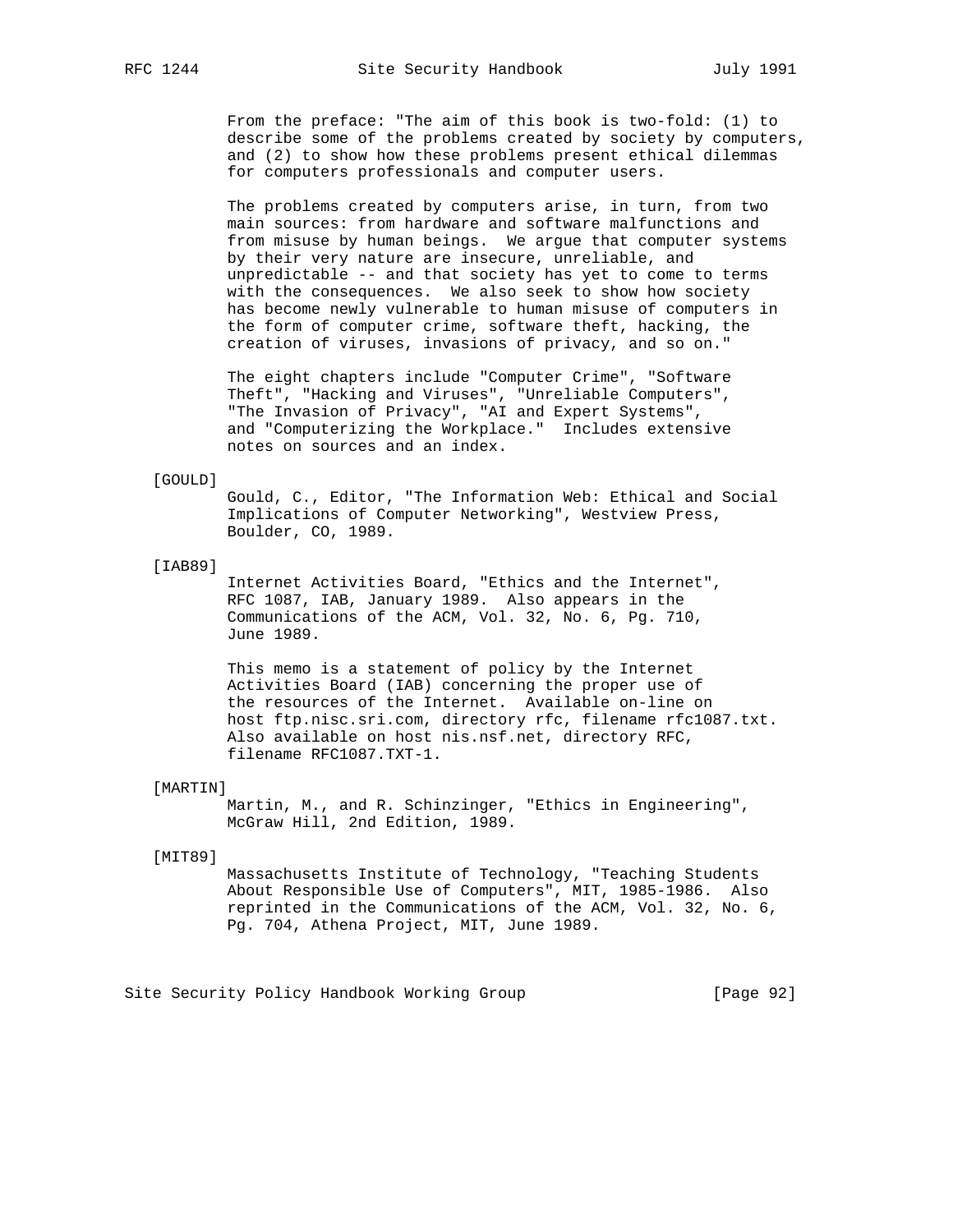This memo is a statement of policy by the Massachusetts Institute of Technology (MIT) on the responsible use of computers.

[NIST]

 National Institute of Standards and Technology, "Computer Viruses and Related Threats: A Management Guide", NIST Special Publication 500-166, August 1989.

[NSF88]

 National Science Foundation, "NSF Poses Code of Networking Ethics", Communications of the ACM, Vol. 32, No. 6, Pg. 688, June 1989. Also appears in the minutes of the regular meeting of the Division Advisory Panel for Networking and Communications Research and Infrastructure, Dave Farber, Chair, November 29-30, 1988.

 This memo is a statement of policy by the National Science Foundation (NSF) concerning the ethical use of the Internet.

[PARKER90]

Parker, D., Swope, S., and B. Baker, "Ethical Conflicts: Information and Computer Science, Technology and Business", QED Information Sciences, Inc., Wellesley, MA. (245 pages).

Additional publications on Ethics:

The University of New Mexico (UNM)

 The UNM has a collection of ethics documents. Included are legislation from several states and policies from many institutions.

 Access is via FTP, IP address ariel.umn.edu. Look in the directory /ethics.

## 8.4 The Internet Worm

[BROCK]

 Brock, J., "November 1988 Internet Computer Virus and the Vulnerability of National Telecommunications Networks to Computer Viruses", GAO/T-IMTEC-89-10, Washington, DC, 20 July 1989.

 Testimonial statement of Jack L. Brock, Director, U. S. Government Information before the Subcommittee on Telecommunications and Finance, Committee on Energy and

Site Security Policy Handbook Working Group [Page 93]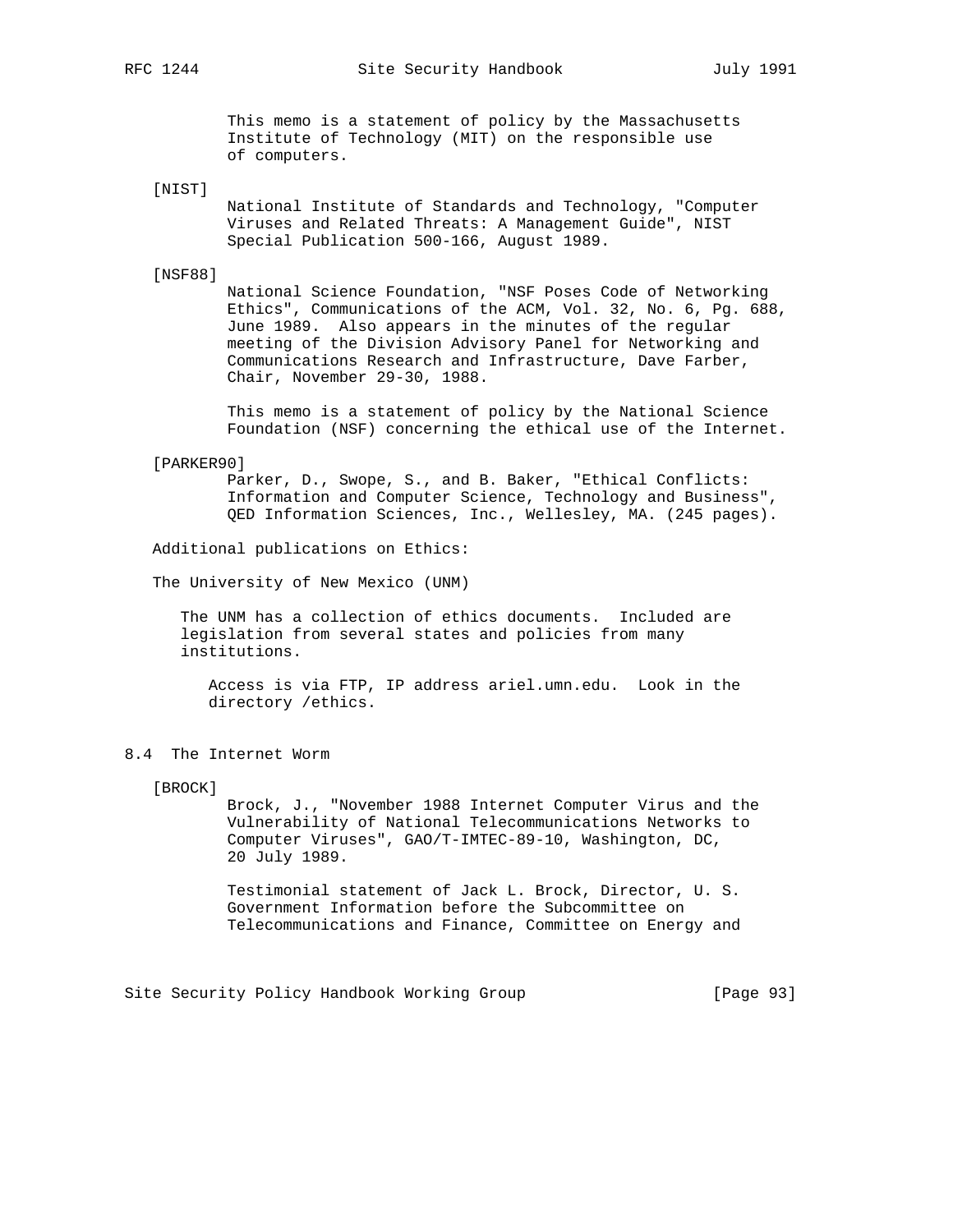Commerce, House of Representatives.

### [EICHIN89]

 Eichin, M., and J. Rochlis, "With Microscope and Tweezers: An Analysis of the Internet Virus of November 1988", Massachusetts Institute of Technology, February 1989.

 Provides a detailed dissection of the worm program. The paper discusses the major points of the worm program then reviews strategies, chronology, lessons and open issues, Acknowledgments; also included are a detailed appendix on the worm program subroutine by subroutine, an appendix on the cast of characters, and a reference section.

## [EISENBERG89]

 Eisenberg, T., D. Gries, J. Hartmanis, D. Holcomb, M. Lynn, and T. Santoro, "The Computer Worm", Cornell University, 6 February 1989.

 A Cornell University Report presented to the Provost of the University on 6 February 1989 on the Internet Worm.

## [GAO]

 U.S. General Accounting Office, "Computer Security - Virus Highlights Need for Improved Internet Management", United States General Accounting Office, Washington, DC, 1989.

 This 36 page report (GAO/IMTEC-89-57), by the U.S. Government Accounting Office, describes the Internet worm and its effects. It gives a good overview of the various U.S. agencies involved in the Internet today and their concerns vis-a-vis computer security and networking.

 Available on-line on host nnsc.nsf.net, directory pub, filename GAO\_RPT; and on nis.nsf.net, directory nsfnet, filename GAO\_RPT.TXT.

### [REYNOLDS89]

 The Helminthiasis of the Internet, RFC 1135, USC/Information Sciences Institute, Marina del Rey, CA, December 1989.

 This report looks back at the helminthiasis (infestation with, or disease caused by parasitic worms) of the Internet that was unleashed the evening of 2 November 1988. This document provides a glimpse at the infection, its festering, and cure. The impact of the worm on the Internet community, ethics statements, the role of the news media,

Site Security Policy Handbook Working Group [Page 94]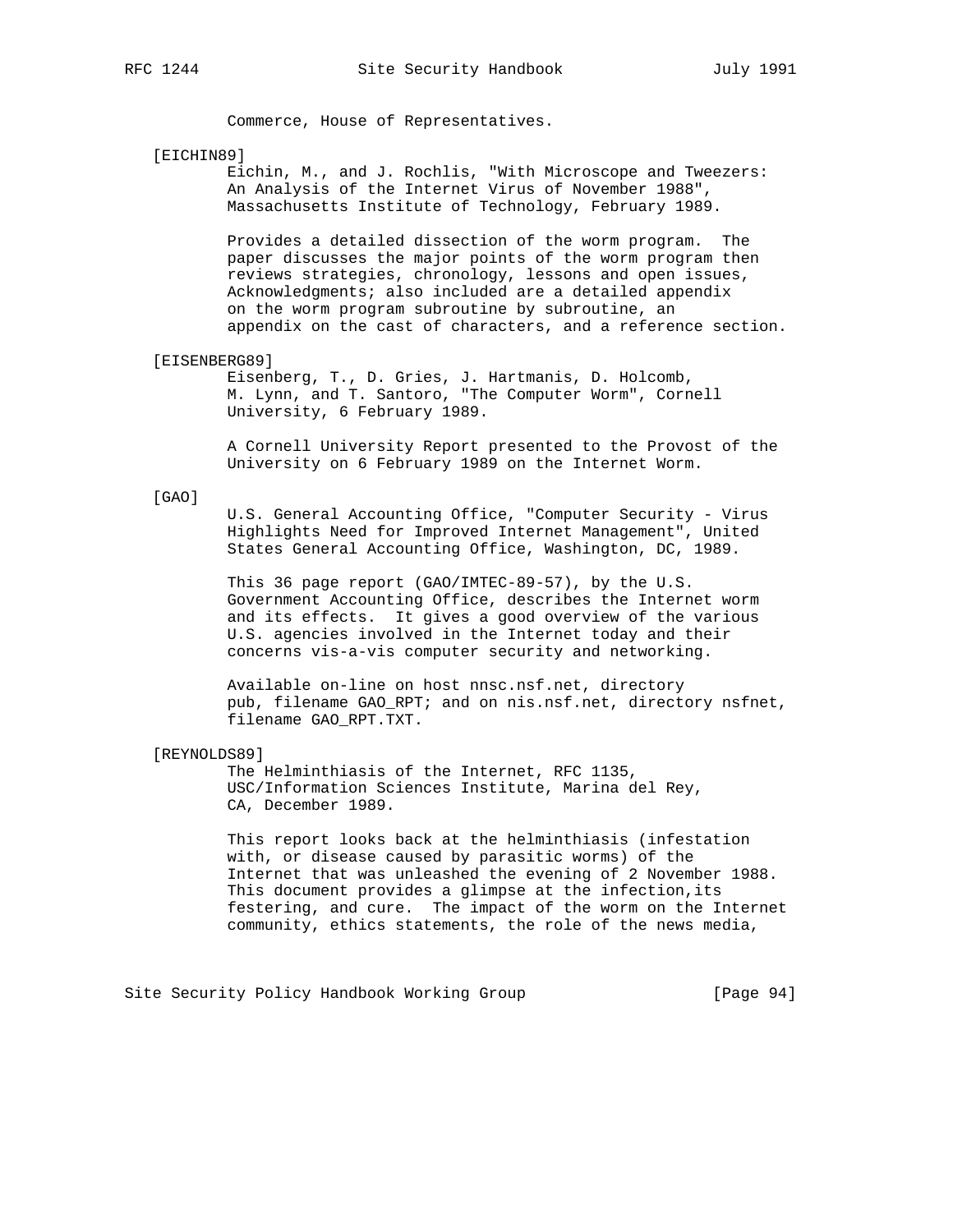crime in the computer world, and future prevention is discussed. A documentation review presents four publications that describe in detail this particular parasitic computer program. Reference and bibliography sections are also included. Available on-line on host ftp.nisc.sri.com directory rfc, filename rfc1135.txt. Also available on host nis.nsf.net, directory RFC, filename RFC1135.TXT-1.

#### [SEELEY89]

 Seeley, D., "A Tour of the Worm", Proceedings of 1989 Winter USENIX Conference, Usenix Association, San Diego, CA, February 1989.

 Details are presented as a "walk thru" of this particular worm program. The paper opened with an abstract, introduction, detailed chronology of events upon the discovery of the worm, an overview, the internals of the worm, personal opinions, and conclusion.

#### [SPAFFORD88]

 Spafford, E., "The Internet Worm Program: An Analysis", Computer Communication Review, Vol. 19, No. 1, ACM SIGCOM, January 1989. Also issued as Purdue CS Technical Report CSD-TR-823, 28 November 1988.

 Describes the infection of the Internet as a worm program that exploited flaws in utility programs in UNIX based systems. The report gives a detailed description of the components of the worm program: data and functions. Spafford focuses his study on two completely independent reverse-compilations of the worm and a version disassembled to VAX assembly language.

### [SPAFFORD89]

 Spafford, G., "An Analysis of the Internet Worm", Proceedings of the European Software Engineering Conference 1989, Warwick England, September 1989. Proceedings published by Springer-Verlag as: Lecture Notes in Computer Science #387. Also issued as Purdue Technical Report #CSD-TR-933.

## 8.5 National Computer Security Center (NCSC)

 All NCSC publications, approved for public release, are available from the NCSC Superintendent of Documents.

NCSC = National Computer Security Center

Site Security Policy Handbook Working Group [Page 95]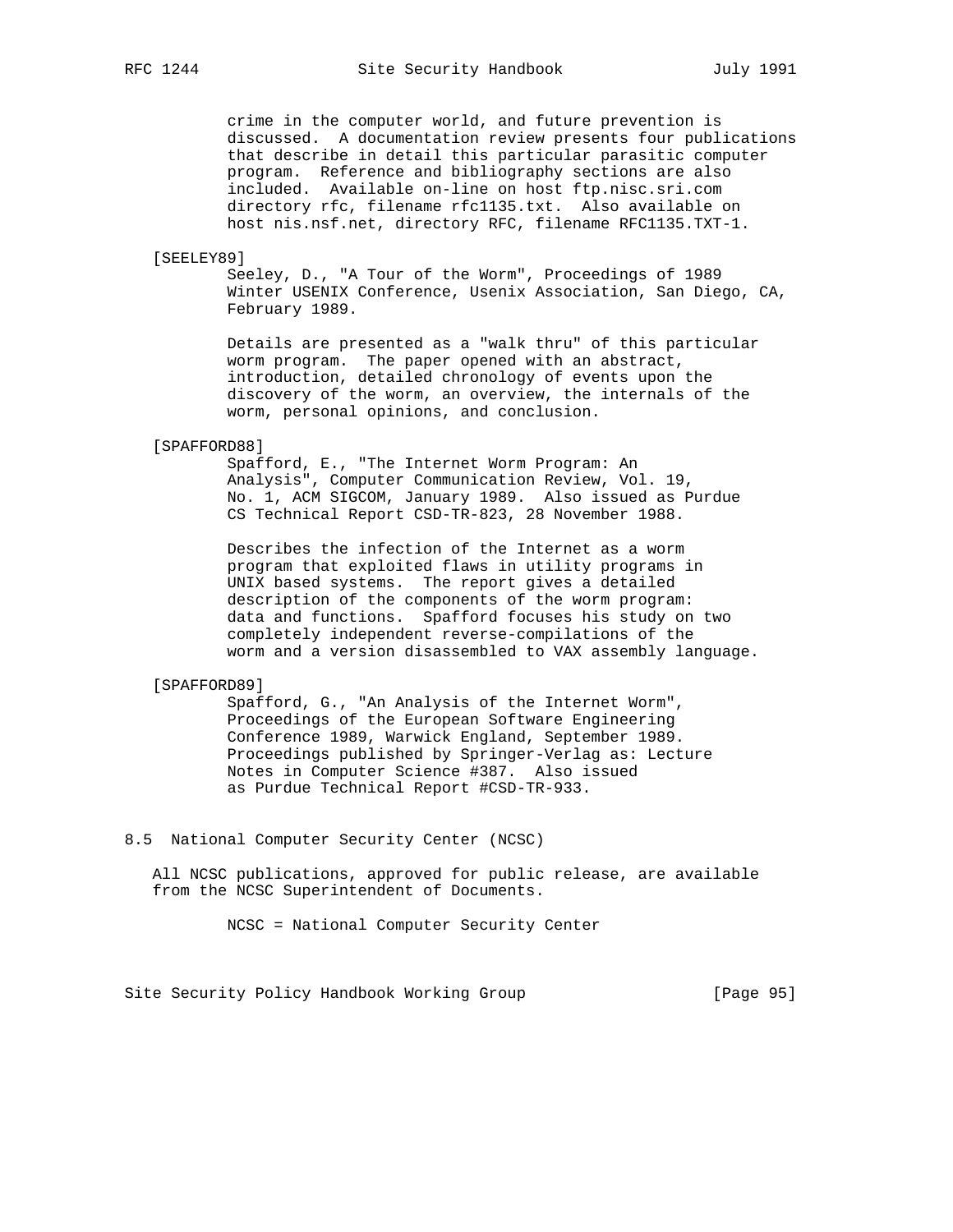9800 Savage Road Ft Meade, MD 20755-6000

 CSC = Computer Security Center: an older name for the NCSC

 NTISS = National Telecommunications and Information Systems Security NTISS Committee, National Security Agency Ft Meade, MD 20755-6000

[CSC]

 Department of Defense, "Password Management Guideline", CSC-STD-002-85, 12 April 1985, 31 pages.

 The security provided by a password system depends on the passwords being kept secret at all times. Thus, a password is vulnerable to compromise whenever it is used, stored, or even known. In a password-based authentication mechanism implemented on an ADP system, passwords are vulnerable to compromise due to five essential aspects of the password system: 1) a password must be initially assigned to a user when enrolled on the ADP system; 2) a user's password must be changed periodically; 3) the ADP system must maintain a 'password database'; 4) users must remember their passwords; and 5) users must enter their passwords into the ADP system at authentication time. This guideline prescribes steps to be taken to minimize the vulnerability of passwords in each of these circumstances.

[NCSC1]

 NCSC, "A Guide to Understanding AUDIT in Trusted Systems", NCSC-TG-001, Version-2, 1 June 1988, 25 pages.

 Audit trails are used to detect and deter penetration of a computer system and to reveal usage that identifies misuse. At the discretion of the auditor, audit trails may be limited to specific events or may encompass all of the activities on a system. Although not required by the criteria, it should be possible for the target of the audit mechanism to be either a subject or an object. That is to say, the audit mechanism should be capable of monitoring every time John accessed the system as well as every time the nuclear reactor file was accessed; and likewise every time John accessed the nuclear reactor file.

Site Security Policy Handbook Working Group [Page 96]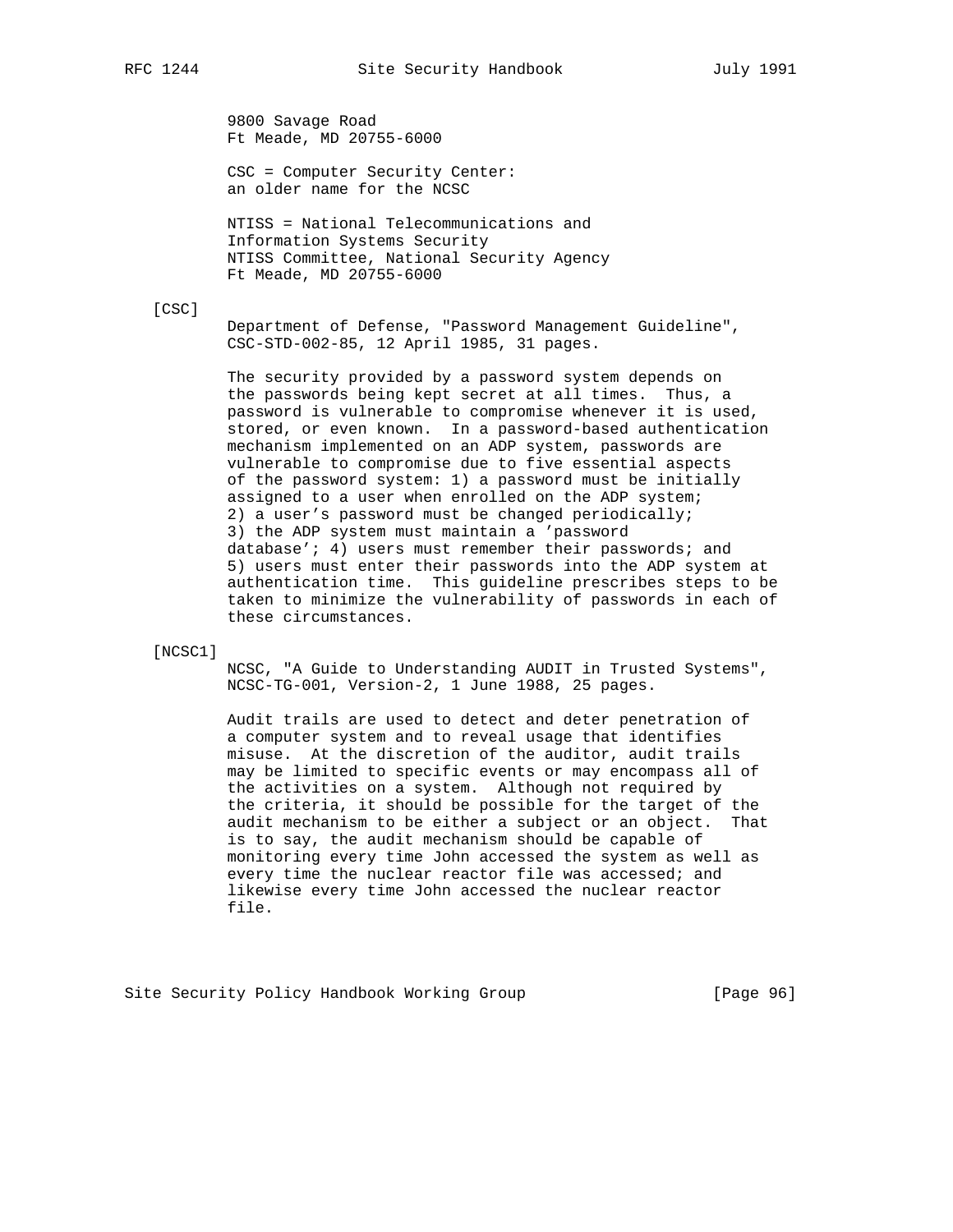#### [NCSC2]

 NCSC, "A Guide to Understanding DISCRETIONARY ACCESS CONTROL in Trusted Systems", NCSC-TG-003, Version-1, 30 September 1987, 29 pages.

 Discretionary control is the most common type of access control mechanism implemented in computer systems today. The basis of this kind of security is that an individual user, or program operating on the user's behalf, is allowed to specify explicitly the types of access other users (or programs executing on their behalf) may have to information under the user's control. [...] Discretionary controls are not a replacement for mandatory controls. In any environment in which information is protected, discretionary security provides for a finer granularity of control within the overall constraints of the mandatory policy.

### [NCSC3]

 NCSC, "A Guide to Understanding CONFIGURATION MANAGEMENT in Trusted Systems", NCSC-TG-006, Version-1, 28 March 1988, 31 pages.

 Configuration management consists of four separate tasks: identification, control, status accounting, and auditing. For every change that is made to an automated data processing (ADP) system, the design and requirements of the changed version of the system should be identified. The control task of configuration management is performed by subjecting every change to documentation, hardware, and software/firmware to review and approval by an authorized authority. Configuration status accounting is responsible for recording and reporting on the configuration of the product throughout the change. Finally, though the process of a configuration audit, the completed change can be verified to be functionally correct, and for trusted systems, consistent with the security policy of the system.

[NTISS]

 NTISS, "Advisory Memorandum on Office Automation Security Guideline", NTISSAM CONPUSEC/1-87, 16 January 1987, 58 pages.

 This document provides guidance to users, managers, security officers, and procurement officers of Office Automation Systems. Areas addressed include: physical security, personnel security, procedural security, hardware/software security, emanations security (TEMPEST), and communications

Site Security Policy Handbook Working Group [Page 97]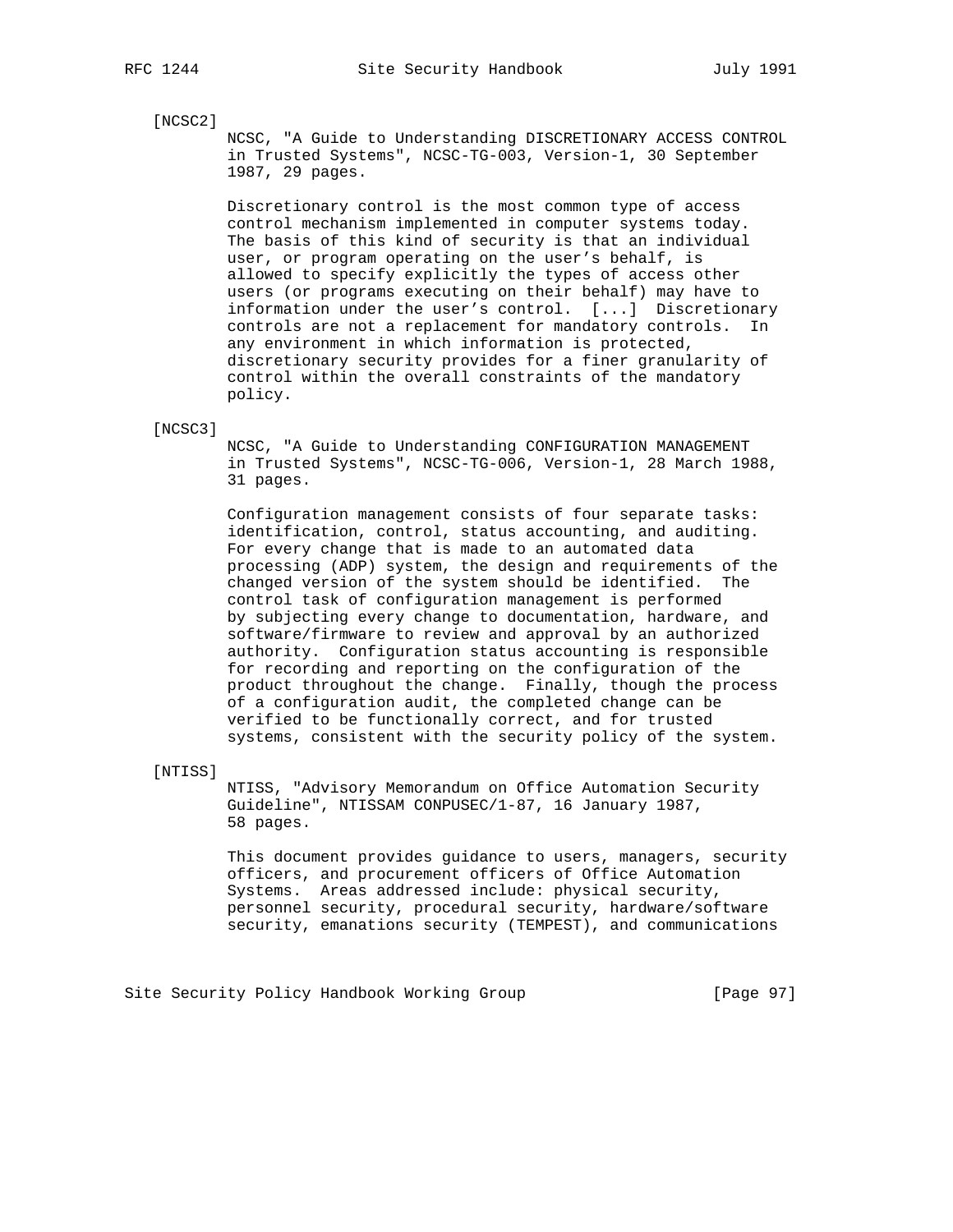security for stand-alone OA Systems, OA Systems used as terminals connected to mainframe computer systems, and OA Systems used as hosts in a Local Area Network (LAN). Differentiation is made between those Office Automation Systems equipped with removable storage media only (e.g., floppy disks, cassette tapes, removable hard disks) and those Office Automation Systems equipped with fixed media (e.g., Winchester disks).

## Additional NCSC Publications:

[NCSC4]

 National Computer Security Center, "Glossary of Computer Security Terms", NCSC-TG-004, NCSC, 21 October 1988.

[NCSC5]

 National Computer Security Center, "Trusted Computer System Evaluation Criteria", DoD 5200.28-STD, CSC-STD-001-83, NCSC, December 1985.

#### [NCSC7]

 National Computer Security Center, "Guidance for Applying the Department of Defense Trusted Computer System Evaluation Criteria in Specific Environments", CSC-STD-003-85, NCSC, 25 June 1985.

#### [NCSC8]

 National Computer Security Center, "Technical Rationale Behind CSC-STD-003-85: Computer Security Requirements", CSC-STD-004-85, NCSC, 25 June 85.

### [NCSC9]

 National Computer Security Center, "Magnetic Remanence Security Guideline", CSC-STD-005-85, NCSC, 15 November 1985.

 This guideline is tagged as a "For Official Use Only" exemption under Section 6, Public Law 86-36 (50 U.S. Code 402). Distribution authorized of U.S. Government agencies and their contractors to protect unclassified technical, operational, or administrative data relating to operations of the National Security Agency.

## [NCSC10]

 National Computer Security Center, "Guidelines for Formal Verification Systems", Shipping list no.: 89-660-P, The Center, Fort George G. Meade, MD, 1 April 1990.

Site Security Policy Handbook Working Group [Page 98]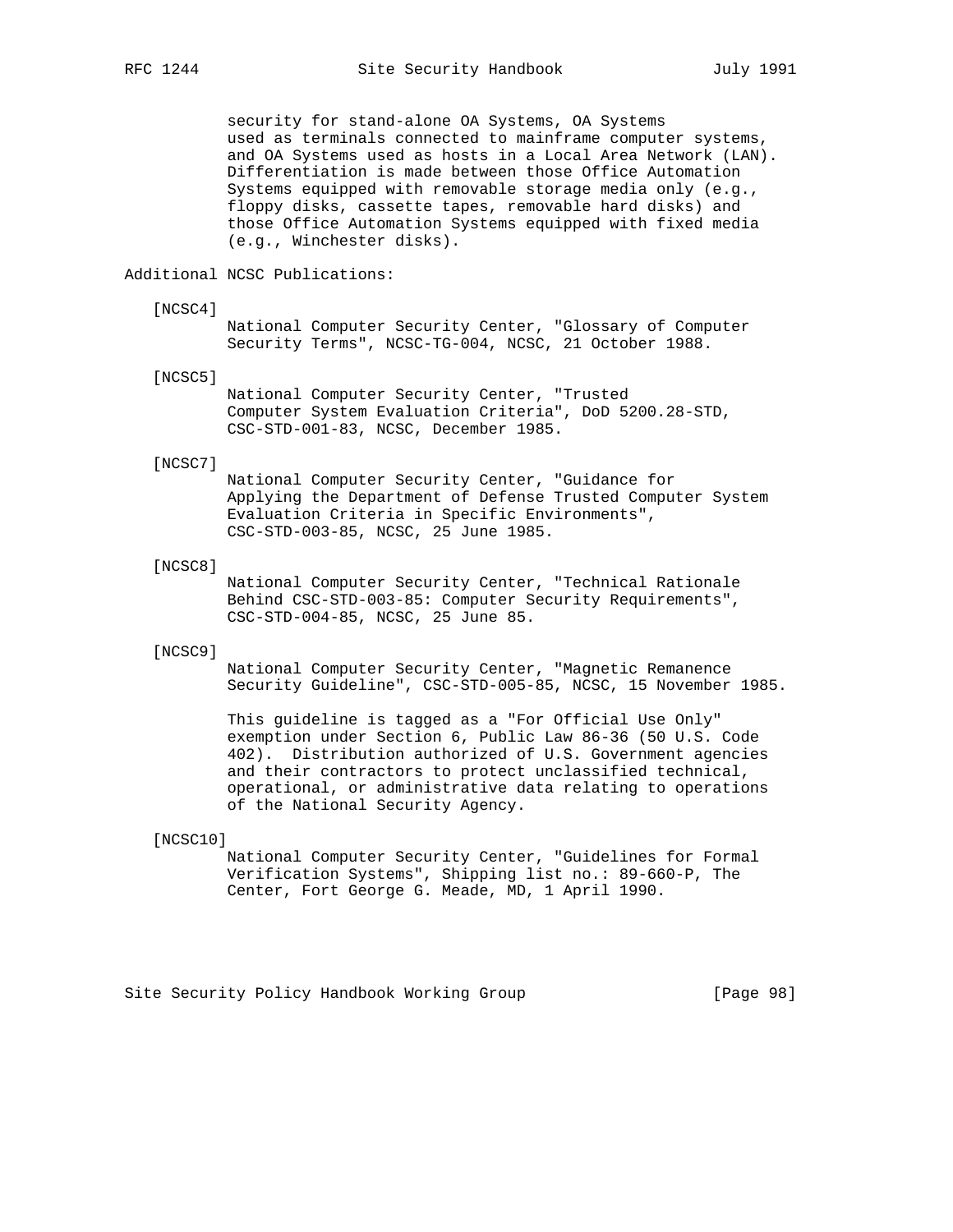## [NCSC11]

 National Computer Security Center, "Glossary of Computer Security Terms", Shipping list no.: 89-254-P, The Center, Fort George G. Meade, MD, 21 October 1988.

### [NCSC12]

 National Computer Security Center, "Trusted UNIX Working Group (TRUSIX) rationale for selecting access control list features for the UNIX system", Shipping list no.: 90-076-P, The Center, Fort George G. Meade, MD, 1990.

### [NCSC13]

 National Computer Security Center, "Trusted Network Interpretation", NCSC-TG-005, NCSC, 31 July 1987.

## [NCSC14]

 Tinto, M., "Computer Viruses: Prevention, Detection, and Treatment", National Computer Security Center C1 Technical Report C1-001-89, June 1989.

### [NCSC15]

 National Computer Security Conference, "12th National Computer Security Conference: Baltimore Convention Center, Baltimore, MD, 10-13 October, 1989: Information Systems Security, Solutions for Today - Concepts for Tomorrow", National Institute of Standards and National Computer Security Center, 1989.

# 8.6 Security Checklists

#### [AUCOIN]

 Aucoin, R., "Computer Viruses: Checklist for Recovery", Computers in Libraries, Vol. 9, No. 2, Pg. 4, 1 February 1989.

## [WOOD]

 Wood, C., Banks, W., Guarro, S., Garcia, A., Hampel, V., and H. Sartorio, "Computer Security: A Comprehensive Controls Checklist", John Wiley and Sons, Interscience Publication, 1987.

## 8.7 Additional Publications

Defense Data Network's Network Information Center (DDN NIC)

The DDN NIC maintains DDN Security bulletins and DDN Management

Site Security Policy Handbook Working Group [Page 99]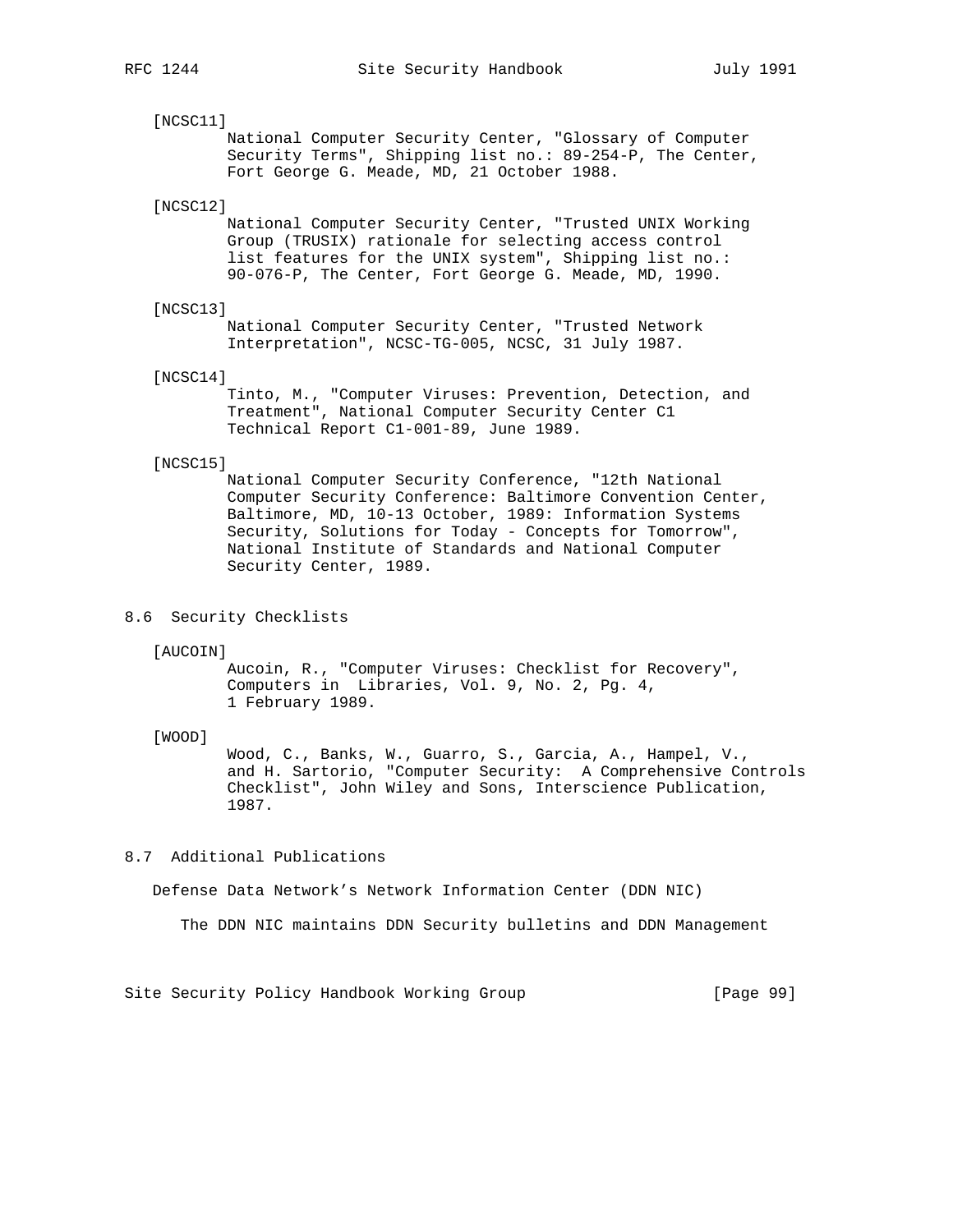bulletins online on the machine: NIC.DDN.MIL. They are available via anonymous FTP. The DDN Security bulletins are in the directory: SCC, and the DDN Management bulletins are in the directory: DDN-NEWS.

 For additional information, you may send a message to: NIC@NIC.DDN.MIL, or call the DDN NIC at: 1-800-235-3155.

#### [DDN88]

 Defense Data Network, "BSD 4.2 and 4.3 Software Problem Resolution", DDN MGT Bulletin #43, DDN Network Information Center, 3 November 1988.

 A Defense Data Network Management Bulletin announcement on the 4.2bsd and 4.3bsd software fixes to the Internet worm.

#### [DDN89]

 DCA DDN Defense Communications System, "DDN Security Bulletin 03", DDN Security Coordination Center, 17 October 1989.

## IEEE Proceedings

### [IEEE]

 "Proceedings of the IEEE Symposium on Security and Privacy", published annually.

IEEE Proceedings are available from:

 Computer Society of the IEEE P.O. Box 80452 Worldway Postal Center Los Angeles, CA 90080

Other Publications:

 Computer Law and Tax Report Computers and Security Security Management Magazine Journal of Information Systems Management Data Processing & Communications Security SIG Security, Audit & Control Review

Site Security Policy Handbook Working Group [Page 100]